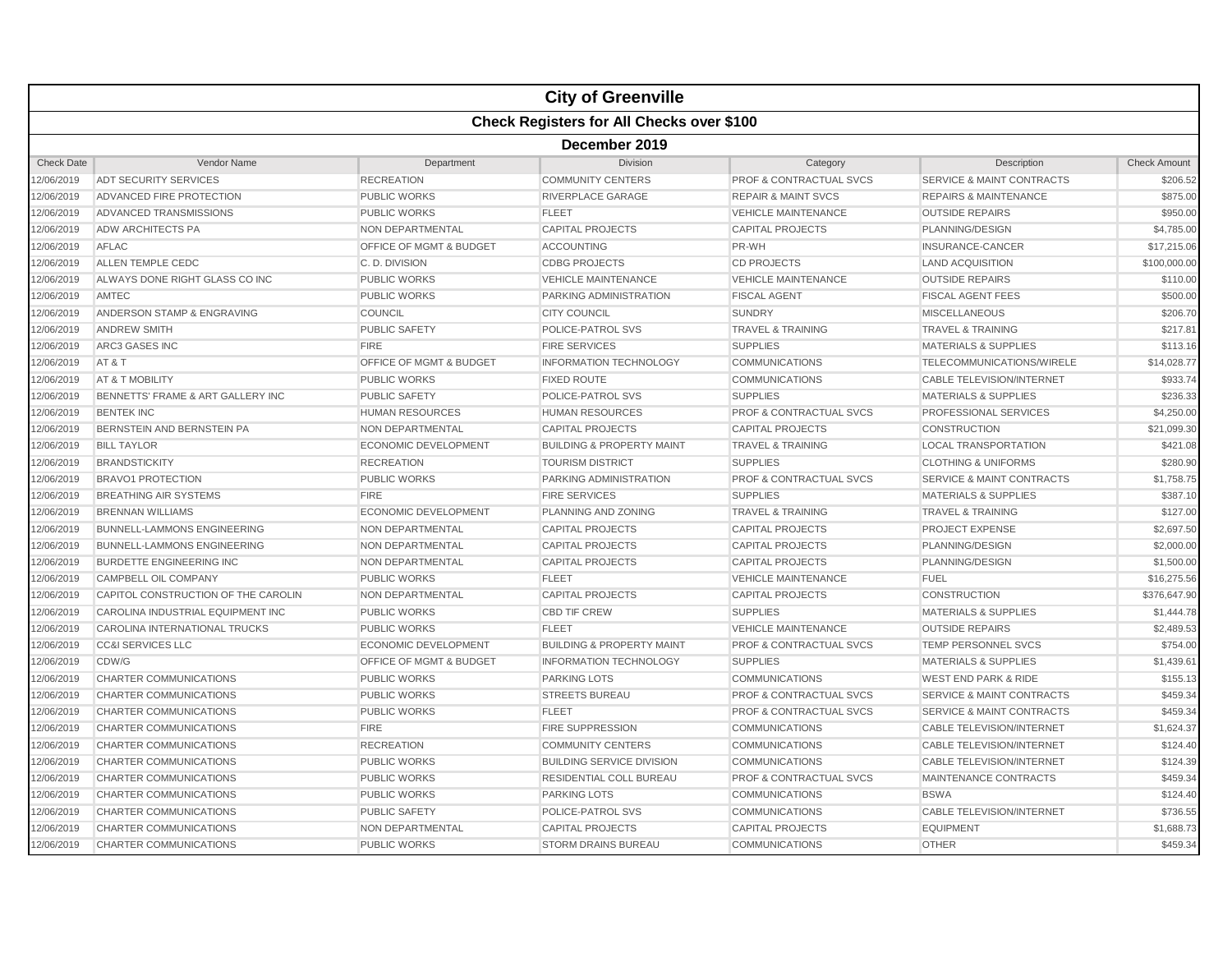|                   |                                       |                                    | <b>City of Greenville</b>                        |                                    |                                      |                     |  |  |  |
|-------------------|---------------------------------------|------------------------------------|--------------------------------------------------|------------------------------------|--------------------------------------|---------------------|--|--|--|
|                   |                                       |                                    | <b>Check Registers for All Checks over \$100</b> |                                    |                                      |                     |  |  |  |
|                   | December 2019                         |                                    |                                                  |                                    |                                      |                     |  |  |  |
| <b>Check Date</b> | Vendor Name                           | Department                         | Division                                         | Category                           | Description                          | <b>Check Amount</b> |  |  |  |
| 2/06/2019         | <b>CHARTER COMMUNICATIONS</b>         | <b>PUBLIC WORKS</b>                | <b>SEWERS BUREAU</b>                             | <b>COMMUNICATIONS</b>              | <b>OTHER</b>                         | \$459.34            |  |  |  |
| 2/06/2019         | <b>CHARTER COMMUNICATIONS</b>         | <b>OFFICE OF MGMT &amp; BUDGET</b> | <b>INFORMATION TECHNOLOGY</b>                    | <b>COMMUNICATIONS</b>              | <b>TELECOMMUNICATIONS/WIRELE</b>     | \$9,835.23          |  |  |  |
| 2/06/2019         | <b>CHARTER COMMUNICATIONS</b>         | PUBLIC WORKS                       | PARKING ADMINISTRATION                           | <b>COMMUNICATIONS</b>              | <b>CABLE TELEVISION/INTERNET</b>     | \$1,276.68          |  |  |  |
| 2/06/2019         | CHICK-FIL-A                           | <b>RECREATION</b>                  | <b>COMMUNITY CENTERS</b>                         | <b>SUPPLIES</b>                    | <b>MATERIALS &amp; SUPPLIES</b>      | \$285.12            |  |  |  |
| 12/06/2019        | <b>CHRISTOPHER SALTERS</b>            | <b>ECONOMIC DEVELOPMENT</b>        | <b>BUILDING &amp; PROPERTY MAINT</b>             | <b>TRAVEL &amp; TRAINING</b>       | <b>LOCAL TRANSPORTATION</b>          | \$240.12            |  |  |  |
| 2/06/2019         | <b>CINTAS</b>                         | <b>PUBLIC WORKS</b>                | <b>FLEET</b>                                     | <b>SUPPLIES</b>                    | <b>CLOTHING &amp; UNIFORMS</b>       | \$272.82            |  |  |  |
| 2/06/2019         | <b>CINTAS</b>                         | <b>PUBLIC WORKS</b>                | <b>STREETS BUREAU</b>                            | <b>SUPPLIES</b>                    | <b>CLOTHING &amp; UNIFORMS</b>       | \$144.19            |  |  |  |
| 2/06/2019         | <b>CINTAS</b>                         | <b>PUBLIC WORKS</b>                | <b>SEWERS BUREAU</b>                             | <b>SUPPLIES</b>                    | <b>CLOTHING &amp; UNIFORMS</b>       | \$295.86            |  |  |  |
| 2/06/2019         | CITY ARBORIST LLC, THE                | <b>NON DEPARTMENTAL</b>            | <b>CAPITAL PROJECTS</b>                          | <b>CAPITAL PROJECTS</b>            | <b>CONSTRUCTION</b>                  | \$5,775.00          |  |  |  |
| 12/06/2019        | CITY ARBORIST LLC, THE                | <b>RECREATION</b>                  | TREE MAINTENANCE BUREAU                          | <b>PROF &amp; CONTRACTUAL SVCS</b> | PROFESSIONAL SERVICES                | \$4,300.00          |  |  |  |
| 2/06/2019         | CITY OF GREENVILLE REV PETTY CASH     | <b>HUMAN RESOURCES</b>             | <b>HUMAN RESOURCES</b>                           | <b>SUNDRY</b>                      | <b>MISCELLANEOUS</b>                 | \$205.86            |  |  |  |
| 2/06/2019         | <b>CITY WELDING SERVICE</b>           | <b>PUBLIC WORKS</b>                | <b>COMMONS GARAGE</b>                            | <b>REPAIR &amp; MAINT SVCS</b>     | <b>REPAIRS &amp; MAINTENANCE</b>     | \$558.00            |  |  |  |
| 2/06/2019         | <b>CNT/THE TOOL SHED</b>              | <b>RECREATION</b>                  | PARKS MAINTENANCE                                | <b>SUPPLIES</b>                    | <b>MATERIALS &amp; SUPPLIES</b>      | \$261.00            |  |  |  |
| 2/06/2019         | COMMUNICATION SERVICE CENTER INC      | <b>PUBLIC WORKS</b>                | PARKING ADMINISTRATION                           | <b>COMMUNICATIONS</b>              | <b>OTHER</b>                         | \$114.48            |  |  |  |
| 12/06/2019        | <b>CRAIG RAMOS</b>                    | <b>OFFICE OF MGMT &amp; BUDGET</b> | <b>INFORMATION TECHNOLOGY</b>                    | <b>TRAVEL &amp; TRAINING</b>       | <b>TRAVEL &amp; TRAINING</b>         | \$160.00            |  |  |  |
| 2/06/2019         | <b>CURT HALL</b>                      | <b>PUBLIC WORKS</b>                | PARKING ADMINISTRATION                           | POINSETT GARAGE                    | REFUND POINSETT MONTHLY PKG          | \$119.00            |  |  |  |
| 2/06/2019         | CZB LLC                               | <b>NON DEPARTMENTAL</b>            | <b>CAPITAL PROJECTS</b>                          | <b>CAPITAL PROJECTS</b>            | PLANNING/DESIGN                      | \$32,625.00         |  |  |  |
| 2/06/2019         | DEBORAH K LEPOROWSKI PSY. D. LLC      | <b>HUMAN RESOURCES</b>             | <b>HUMAN RESOURCES</b>                           | <b>PROF &amp; CONTRACTUAL SVCS</b> | PROFESSIONAL SERVICES                | \$1,700.00          |  |  |  |
| 2/06/2019         | <b>DELL MARKETING LP</b>              | <b>OFFICE OF MGMT &amp; BUDGET</b> | <b>INFORMATION TECHNOLOGY</b>                    | <b>MIS PROJECTS</b>                | <b>PCS/UPGRADES</b>                  | \$217.21            |  |  |  |
| 12/06/2019        | <b>DESIGNLAB INC</b>                  | <b>PUBLIC SAFETY</b>               | POLICE-PATROL SVS                                | <b>SUPPLIES</b>                    | <b>CLOTHING &amp; UNIFORMS</b>       | \$646.93            |  |  |  |
| 2/06/2019         | DLT SOLUTIONS LLC                     | OFFICE OF MGMT & BUDGET            | <b>INFORMATION TECHNOLOGY</b>                    | <b>PROF &amp; CONTRACTUAL SVCS</b> | <b>SERVICE &amp; MAINT CONTRACTS</b> | \$1,043.00          |  |  |  |
| 2/06/2019         | DOWNTOWN YOGA GREENVILLE              | <b>HUMAN RESOURCES</b>             | <b>HEALTH CARE</b>                               | <b>SUNDRY</b>                      | <b>WELLNESS ACTIVITIES</b>           | \$440.00            |  |  |  |
| 2/06/2019         | <b>DUKE ENERGY</b>                    | <b>RECREATION</b>                  | PARKS MAINTENANCE                                | <b>UTILITIES</b>                   | <b>ELECTRICITY</b>                   | \$3,017.17          |  |  |  |
| 2/06/2019         | <b>DUKE ENERGY</b>                    | <b>PUBLIC SAFETY</b>               | POLICE-PATROL SVS                                | <b>UTILITIES</b>                   | <b>ELECTRICITY</b>                   | \$265.65            |  |  |  |
| 12/06/2019        | <b>DUKE ENERGY</b>                    | <b>FIRE</b>                        | <b>FIRE SERVICES</b>                             | <b>UTILITIES</b>                   | <b>ELECTRICITY</b>                   | \$1,036.65          |  |  |  |
| 2/06/2019         | <b>DUKE ENERGY</b>                    | C.D. DIVISION                      | <b>CDBG PROJECTS</b>                             | <b>CD PROJECTS</b>                 | PUBLIC SERVICES (GENERAL)            | \$110.90            |  |  |  |
| 2/06/2019         | <b>DUKE ENERGY</b>                    | <b>PUBLIC WORKS</b>                | <b>SEWERS BUREAU</b>                             | <b>UTILITIES</b>                   | <b>ELECTRICITY</b>                   | \$281.83            |  |  |  |
| 2/06/2019         | <b>DUKE ENERGY</b>                    | <b>PUBLIC WORKS</b>                | <b>TRAFFIC ENGINEERING</b>                       | <b>UTILITIES</b>                   | <b>ELECTRICITY</b>                   | \$1,214.63          |  |  |  |
| 2/06/2019         | <b>DUKE ENERGY</b>                    | <b>RECREATION</b>                  | <b>COMMUNITY CENTERS</b>                         | <b>UTILITIES</b>                   | <b>ELECTRICITY</b>                   | \$1,657.91          |  |  |  |
| 12/06/2019        | <b>EARTH DESIGN INC</b>               | <b>PUBLIC WORKS</b>                | STORMWATER MANAGEMENT                            | <b>PROF &amp; CONTRACTUAL SVCS</b> | PROFESSIONAL SERVICES                | \$2,768.75          |  |  |  |
| 2/06/2019         | <b>EARTH PRODUCTS LLC-EASLEY SC</b>   | <b>RECREATION</b>                  | <b>BEAUTIFICATION BUREAU</b>                     | <b>SUPPLIES</b>                    | <b>MATERIALS &amp; SUPPLIES</b>      | \$424.00            |  |  |  |
| 2/06/2019         | ECHOLS OIL COMPANY INC                | <b>PUBLIC WORKS</b>                | <b>FLEET</b>                                     | <b>VEHICLE MAINTENANCE</b>         | <b>FUEL</b>                          | \$1,887.55          |  |  |  |
| 2/06/2019         | <b>EMANUEL CONTRACTORS</b>            | <b>ECONOMIC DEVELOPMENT</b>        | <b>BUILDING CODES</b>                            | <b>PERMITS</b>                     | <b>PLUMBING PERMITS</b>              | \$925.65            |  |  |  |
| 2/06/2019         | <b>EMPLOYMENT SCREENING RESOURCES</b> | <b>HUMAN RESOURCES</b>             | <b>HUMAN RESOURCES</b>                           | <b>PROF &amp; CONTRACTUAL SVCS</b> | <b>PROFESSIONAL SERVICES</b>         | \$1,097.52          |  |  |  |
| 12/06/2019        | <b>ENGINEERED SYSTEMS INC</b>         | <b>PUBLIC WORKS</b>                | <b>FLEET</b>                                     | <b>REPAIR &amp; MAINT SVCS</b>     | <b>REPAIRS &amp; MAINTENANCE</b>     | \$432.50            |  |  |  |
| 2/06/2019         | <b>ENNIS-FLINT INC</b>                | <b>PUBLIC WORKS</b>                | <b>TRAFFIC ENGINEERING</b>                       | <b>SUPPLIES</b>                    | M&S-MARKINGS                         | \$1,713.71          |  |  |  |
| 2/06/2019         | FANT REICHART & FOGLEMAN INC          | <b>PUBLIC WORKS</b>                | STORMWATER MANAGEMENT                            | PROF & CONTRACTUAL SVCS            | PROFESSIONAL SERVICES                | \$3,300.00          |  |  |  |
| 2/06/2019         | FEDERAL EXPRESS CORP                  | <b>PUBLIC SAFETY</b>               | POLICE-PATROL SVS                                | <b>SUNDRY</b>                      | <b>MISCELLANEOUS</b>                 | \$122.23            |  |  |  |
| 2/06/2019         | FIRST TEAM SPORTS CENTER              | <b>RECREATION</b>                  | <b>COMMUNITY CENTERS</b>                         | <b>SUPPLIES</b>                    | <b>CLOTHING &amp; UNIFORMS</b>       | \$647.66            |  |  |  |
| 12/06/2019        | FLINT EQUIPMENT CO                    | <b>PUBLIC WORKS</b>                | STORM DRAINS BUREAU                              | <b>PROF &amp; CONTRACTUAL SVCS</b> | <b>EQUIPMENT RENTAL</b>              | \$1,128.00          |  |  |  |
| 12/06/2019        | <b>FORMS &amp; SUPPLY INC</b>         | <b>PUBLIC WORKS</b>                | <b>ADMINISTRATION</b>                            | <b>SUPPLIES</b>                    | <b>MATERIALS &amp; SUPPLIES</b>      | \$213.50            |  |  |  |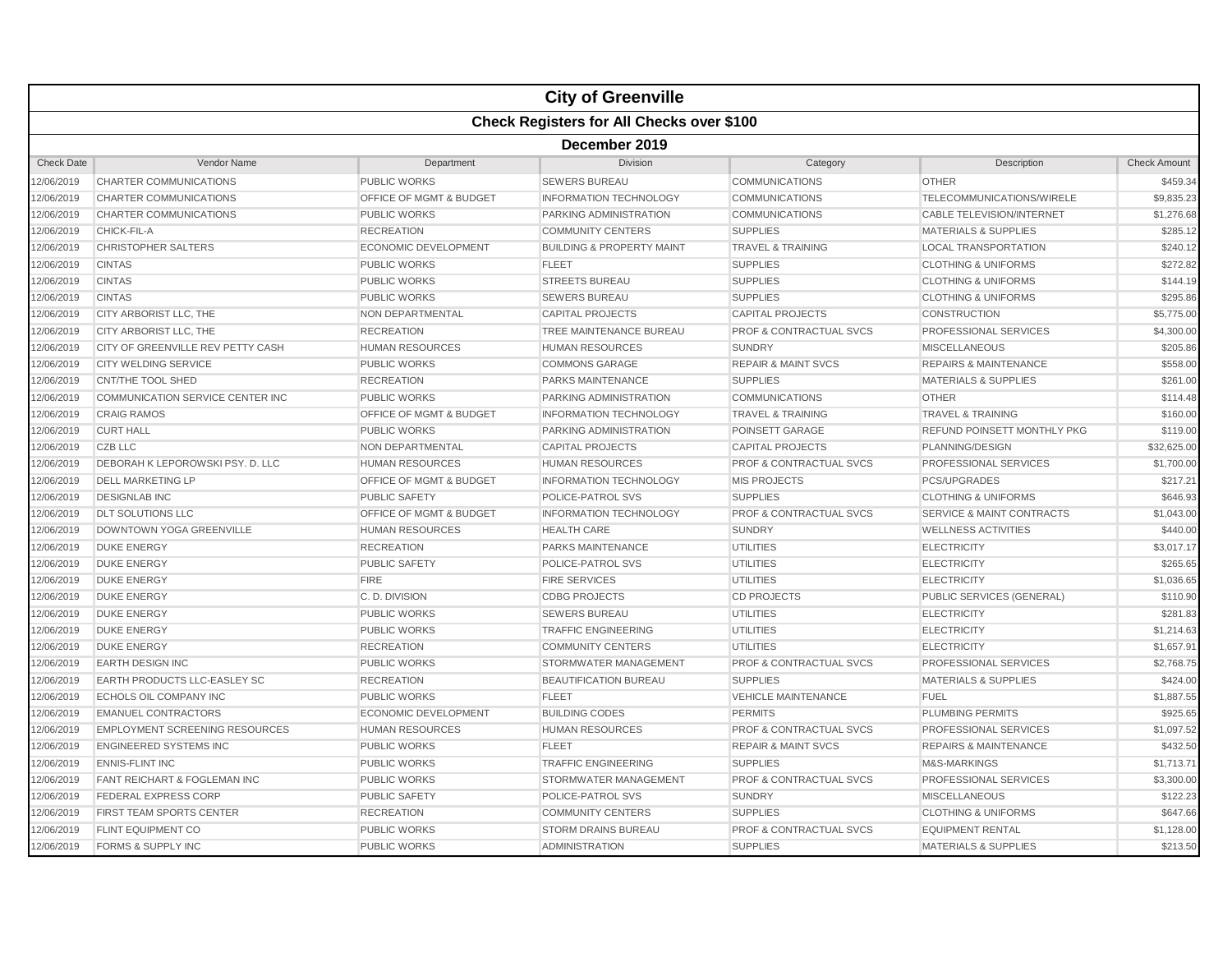|                   |                                        |                             | <b>City of Greenville</b>                        |                                    |                                      |                     |  |  |  |  |
|-------------------|----------------------------------------|-----------------------------|--------------------------------------------------|------------------------------------|--------------------------------------|---------------------|--|--|--|--|
|                   |                                        |                             | <b>Check Registers for All Checks over \$100</b> |                                    |                                      |                     |  |  |  |  |
|                   | December 2019                          |                             |                                                  |                                    |                                      |                     |  |  |  |  |
| <b>Check Date</b> | Vendor Name                            | Department                  | <b>Division</b>                                  | Category                           | Description                          | <b>Check Amount</b> |  |  |  |  |
| 12/06/2019        | <b>FORTILINE</b>                       | PUBLIC WORKS                | SEWERS BUREAU                                    | <b>SUPPLIES</b>                    | <b>MATERIALS &amp; SUPPLIES</b>      | \$3,189.54          |  |  |  |  |
| 12/06/2019        | <b>FREELAND &amp; ASSOCIATES</b>       | NON DEPARTMENTAL            | <b>CAPITAL PROJECTS</b>                          | <b>CAPITAL PROJECTS</b>            | PLANNING/DESIGN                      | \$4,500.00          |  |  |  |  |
| 12/06/2019        | <b>GEORGE COLEMAN FORD INC</b>         | PUBLIC WORKS                | <b>VEHICLE MAINTENANCE</b>                       | <b>VEHICLE MAINTENANCE</b>         | <b>OUTSIDE REPAIRS</b>               | \$442.85            |  |  |  |  |
| 12/06/2019        | <b>GILLIG LLC</b>                      | <b>PUBLIC WORKS</b>         | <b>VEHICLE MAINTENANCE</b>                       | <b>VEHICLE MAINTENANCE</b>         | <b>PARTS</b>                         | \$428.77            |  |  |  |  |
| 12/06/2019        | <b>GOOD LIFE CATERING CO LLC</b>       | <b>HUMAN RESOURCES</b>      | HUMAN RESOURCES                                  | <b>TRAVEL &amp; TRAINING</b>       | <b>TRAINING/CITY WIDE</b>            | \$459.00            |  |  |  |  |
| 12/06/2019        | <b>GREENVILLE CONVENTION CENTER</b>    | <b>HUMAN RESOURCES</b>      | <b>HUMAN RESOURCES</b>                           | <b>SUNDRY</b>                      | <b>RECRUITMENT ADS</b>               | \$169.60            |  |  |  |  |
| 12/06/2019        | <b>GREENVILLE OFFICE SUPPLY CO INC</b> | <b>HUMAN RESOURCES</b>      | OCCUPATIONAL HEALTH                              | <b>SUPPLIES</b>                    | <b>MATERIALS &amp; SUPPLIES</b>      | \$318.17            |  |  |  |  |
| 12/06/2019        | GREENVILLE OFFICE SUPPLY CO INC        | <b>HUMAN RESOURCES</b>      | <b>HUMAN RESOURCES</b>                           | <b>SUPPLIES</b>                    | <b>MATERIALS &amp; SUPPLIES</b>      | \$379.65            |  |  |  |  |
| 12/06/2019        | <b>GREENVILLE WATER</b>                | NON DEPARTMENTAL            | <b>CAPITAL PROJECTS</b>                          | <b>CAPITAL PROJECTS</b>            | <b>PROJECT EXPENSE</b>               | \$4,200.00          |  |  |  |  |
| 12/06/2019        | <b>GREENWORKS RECYLING INC</b>         | <b>RECREATION</b>           | TREE MAINTENANCE BUREAU                          | <b>PROF &amp; CONTRACTUAL SVCS</b> | PROFESSIONAL SERVICES                | \$1,275.00          |  |  |  |  |
| 12/06/2019        | HABITAT FOR HUMANITY OF GREENVILLE     | <b>NON DEPARTMENTAL</b>     | <b>CAPITAL PROJECTS</b>                          | <b>CAPITAL PROJECTS</b>            | <b>CONSTRUCTION</b>                  | \$20,800.00         |  |  |  |  |
| 12/06/2019        | <b>HAJOCA CORPORATION</b>              | <b>PUBLIC WORKS</b>         | <b>FLEET</b>                                     | <b>REPAIR &amp; MAINT SVCS</b>     | <b>REPAIRS &amp; MAINTENANCE</b>     | \$193.39            |  |  |  |  |
| 12/06/2019        | HOME DEPOT CREDIT SERVICE 0978         | <b>PUBLIC WORKS</b>         | <b>NON VEHICLE MAINTENANCE</b>                   | <b>SUPPLIES</b>                    | <b>MATERIALS &amp; SUPPLIES</b>      | \$183.00            |  |  |  |  |
| 12/06/2019        | HOME DEPOT CREDIT SERVICE 0978         | <b>PUBLIC WORKS</b>         | <b>TROLLEY</b>                                   | <b>VEHICLE MAINTENANCE</b>         | <b>PARTS</b>                         | \$676.12            |  |  |  |  |
| 12/06/2019        | HOME DEPOT CREDIT SERVICE 5906         | <b>PUBLIC WORKS</b>         | <b>BUILDING SERVICE DIVISION</b>                 | <b>SUPPLIES</b>                    | <b>MATERIALS &amp; SUPPLIES</b>      | \$560.32            |  |  |  |  |
| 12/06/2019        | HOME DEPOT CREDIT SERVICE 9599         | <b>PUBLIC SAFETY</b>        | POLICE-PATROL SVS                                | <b>SUPPLIES</b>                    | <b>MATERIALS &amp; SUPPLIES</b>      | \$344.08            |  |  |  |  |
| 12/06/2019        | <b>HOME DEPOT PRO</b>                  | <b>PUBLIC WORKS</b>         | <b>VEHICLE MAINTENANCE</b>                       | <b>SUPPLIES</b>                    | <b>BUS WASHING SUPPLIES</b>          | \$243.85            |  |  |  |  |
| 12/06/2019        | <b>HUGHES AGENCY</b>                   | <b>CITY MANAGER</b>         | <b>CITY MANAGER</b>                              | <b>PROF &amp; CONTRACTUAL SVCS</b> | <b>PROFESSIONAL SERVICES</b>         | \$3,000.00          |  |  |  |  |
| 12/06/2019        | I/O SOLUTIONS INC                      | <b>PUBLIC SAFETY</b>        | NARCOTICS FUNDS                                  | <b>PROF &amp; CONTRACTUAL SVCS</b> | PROFESSIONAL SERVICES                | \$13,055.00         |  |  |  |  |
| 12/06/2019        | I/O SOLUTIONS INC                      | <b>HUMAN RESOURCES</b>      | <b>HUMAN RESOURCES</b>                           | <b>PROF &amp; CONTRACTUAL SVCS</b> | PROFESSIONAL SERVICES                | \$500.00            |  |  |  |  |
| 12/06/2019        | <b>IMSA</b>                            | <b>PUBLIC WORKS</b>         | <b>TRAFFIC ENGINEERING</b>                       | <b>SUNDRY</b>                      | DUES, SUBSCRIPTN, PUBLICATN          | \$1,040.00          |  |  |  |  |
| 12/06/2019        | <b>IRON MOUNTAIN 27128</b>             | MUNICIPAL COURT             | MUNICIPAL COURT                                  | PROF & CONTRACTUAL SVCS            | PROFESSIONAL SERVICES                | \$235.59            |  |  |  |  |
| 12/06/2019        | <b>IVEY COMMUNICATIONS INC</b>         | <b>PUBLIC WORKS</b>         | <b>BUILDING SERVICE DIVISION</b>                 | <b>REPAIR &amp; MAINT SVCS</b>     | <b>REPAIRS &amp; MAINTENANCE</b>     | \$237.00            |  |  |  |  |
| 12/06/2019        | JACK DOHENY COMPANIES INC              | <b>PUBLIC WORKS</b>         | <b>FLEET</b>                                     | <b>VEHICLE MAINTENANCE</b>         | <b>OUTSIDE REPAIRS</b>               | \$464.52            |  |  |  |  |
| 12/06/2019        | <b>JEFFREY YOUNG</b>                   | <b>PUBLIC WORKS</b>         | <b>FLEET</b>                                     | <b>TRAVEL &amp; TRAINING</b>       | <b>TRAVEL &amp; TRAINING</b>         | \$195.65            |  |  |  |  |
| 12/06/2019        | <b>JOEL PATTERSON</b>                  | ECONOMIC DEVELOPMENT        | <b>BUILDING &amp; PROPERTY MAINT</b>             | <b>TRAVEL &amp; TRAINING</b>       | <b>LOCAL TRANSPORTATION</b>          | \$467.48            |  |  |  |  |
| 12/06/2019        | JOHNSON CONTROLS SECURITY SOLUTIONS    | <b>PUBLIC WORKS</b>         | <b>TRAFFIC ENGINEERING</b>                       | PROF & CONTRACTUAL SVCS            | <b>SERVICE &amp; MAINT CONTRACTS</b> | \$314.10            |  |  |  |  |
| 12/06/2019        | JOSEPHINE CURETON TRUST                | <b>PUBLIC WORKS</b>         | <b>PARKING LOTS</b>                              | <b>PROF &amp; CONTRACTUAL SVCS</b> | PARKING-LEASES                       | \$1,049.41          |  |  |  |  |
| 12/06/2019        | <b>KENNETH MILLER</b>                  | <b>PUBLIC SAFETY</b>        | POLICE-PATROL SVS                                | <b>TRAVEL &amp; TRAINING</b>       | <b>TRAVEL &amp; TRAINING</b>         | \$493.32            |  |  |  |  |
| 12/06/2019        | <b>KEVIN HUGHES</b>                    | <b>ECONOMIC DEVELOPMENT</b> | <b>BUILDING &amp; PROPERTY MAINT</b>             | <b>TRAVEL &amp; TRAINING</b>       | <b>LOCAL TRANSPORTATION</b>          | \$409.48            |  |  |  |  |
| 12/06/2019        | L & B LANDSCAPING SERVICE INC          | C.D. DIVISION               | <b>CDBG PROJECTS</b>                             | <b>CD PROJECTS</b>                 | <b>LAND ACQUISITION</b>              | \$815.00            |  |  |  |  |
| 12/06/2019        | LARK & ASSOCIATES POLYGRAPH SERVICE    | <b>HUMAN RESOURCES</b>      | <b>HUMAN RESOURCES</b>                           | <b>PROF &amp; CONTRACTUAL SVCS</b> | PROFESSIONAL SERVICES                | \$450.00            |  |  |  |  |
| 12/06/2019        | <b>LAWN &amp; ORDER LLC</b>            | <b>PUBLIC WORKS</b>         | PARKING ADMINISTRATION                           | <b>PROF &amp; CONTRACTUAL SVCS</b> | <b>SERVICE &amp; MAINT CONTRACTS</b> | \$425.00            |  |  |  |  |
| 12/06/2019        | <b>LINA</b>                            | <b>HUMAN RESOURCES</b>      | <b>HEALTH CARE</b>                               | <b>OTHER INSURANCE</b>             | <b>LONG TERM DISABILITY</b>          | \$7,057.58          |  |  |  |  |
| 12/06/2019        | <b>LINA</b>                            | <b>HUMAN RESOURCES</b>      | <b>HEALTH CARE</b>                               | <b>OTHER INSURANCE</b>             | <b>LIFE INSURANCE</b>                | \$20,208.99         |  |  |  |  |
| 12/06/2019        | LOWES                                  | <b>FIRE</b>                 | FIRE SUPPRESSION                                 | <b>SUPPLIES</b>                    | <b>MATERIALS &amp; SUPPLIES</b>      | \$161.04            |  |  |  |  |
| 12/06/2019        | LOWES                                  | <b>PUBLIC WORKS</b>         | <b>TROLLEY</b>                                   | <b>VEHICLE MAINTENANCE</b>         | <b>PARTS</b>                         | \$297.86            |  |  |  |  |
| 12/06/2019        | LOWES                                  | <b>RECREATION</b>           | TREE MAINTENANCE BUREAU                          | <b>SUPPLIES</b>                    | <b>MATERIALS &amp; SUPPLIES</b>      | \$268.26            |  |  |  |  |
| 12/06/2019        | LOWES                                  | <b>RECREATION</b>           | <b>BEAUTIFICATION BUREAU</b>                     | <b>SUPPLIES</b>                    | <b>MATERIALS &amp; SUPPLIES</b>      | \$1,260.02          |  |  |  |  |
| 12/06/2019        | <b>MACK PEST SOLUTIONS INC</b>         | <b>PUBLIC WORKS</b>         | <b>BUILDING SERVICE DIVISION</b>                 | <b>PROF &amp; CONTRACTUAL SVCS</b> | <b>SERVICE &amp; MAINT CONTRACTS</b> | \$292.00            |  |  |  |  |
| 12/06/2019        | MANSFIELD OIL COMPANY OF GAINESVILL    | PUBLIC WORKS                | <b>FLEET</b>                                     | <b>VEHICLE MAINTENANCE</b>         | <b>FUEL CARD</b>                     | \$36,322.27         |  |  |  |  |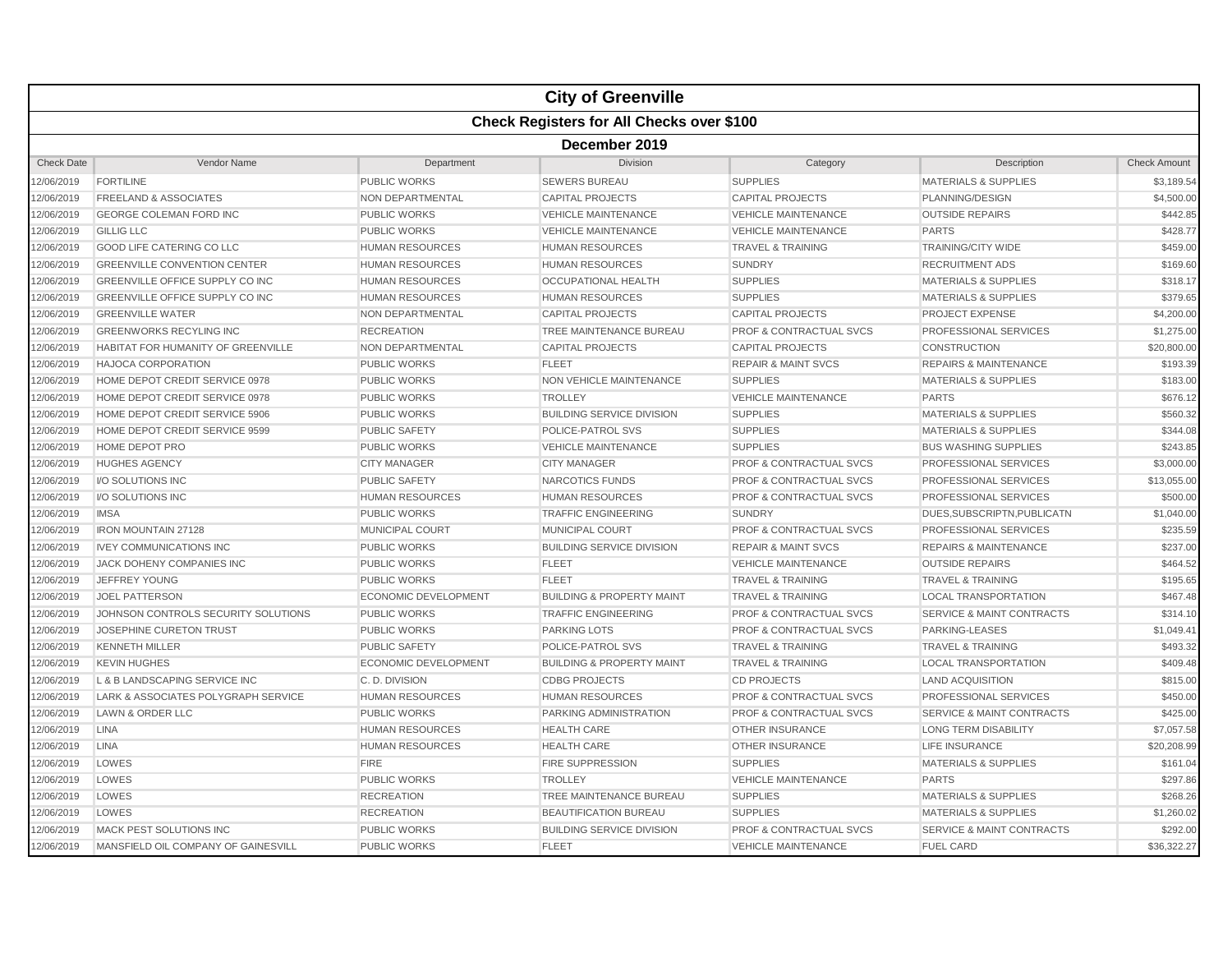|                   |                                                  |                                    | <b>City of Greenville</b>            |                                    |                                  |                     |  |  |  |
|-------------------|--------------------------------------------------|------------------------------------|--------------------------------------|------------------------------------|----------------------------------|---------------------|--|--|--|
|                   | <b>Check Registers for All Checks over \$100</b> |                                    |                                      |                                    |                                  |                     |  |  |  |
|                   | December 2019                                    |                                    |                                      |                                    |                                  |                     |  |  |  |
| <b>Check Date</b> | Vendor Name                                      | Department                         | <b>Division</b>                      | Category                           | Description                      | <b>Check Amount</b> |  |  |  |
| 2/06/2019         | <b>MARATHON STAFFING INC</b>                     | <b>PUBLIC SAFETY</b>               | POLICE-DISPATCH BUREAU               | PROF & CONTRACTUAL SVCS            | TEMP PERSONNEL SVCS              | \$7,291.78          |  |  |  |
| 2/06/2019         | <b>MARATHON STAFFING INC</b>                     | <b>PUBLIC WORKS</b>                | <b>VEHICLE MAINTENANCE</b>           | <b>SALARIES</b>                    | <b>REGULAR, FULL-TIME</b>        | \$637.51            |  |  |  |
| 2/06/2019         | <b>MARATHON STAFFING INC</b>                     | PUBLIC INFORMATION/EVENTS          | <b>EVENTS MANAGEMENT</b>             | PROF & CONTRACTUAL SVCS            | TEMP PERSONNEL SVCS              | \$2,971.16          |  |  |  |
| 2/06/2019         | <b>MARATHON STAFFING INC</b>                     | <b>PUBLIC WORKS</b>                | RESIDENTIAL COLL BUREAU              | PROF & CONTRACTUAL SVCS            | <b>TEMP PERSONNEL SVCS</b>       | \$1,403.39          |  |  |  |
| 12/06/2019        | <b>MARATHON STAFFING INC</b>                     | ECONOMIC DEVELOPMENT               | <b>BUILDING &amp; PROPERTY MAINT</b> | <b>PROF &amp; CONTRACTUAL SVCS</b> | <b>TEMP PERSONNEL SVCS</b>       | \$970.20            |  |  |  |
| 2/06/2019         | MARY DOUGLAS NEAL HIRSCH                         | <b>ECONOMIC DEVELOPMENT</b>        | <b>ECONOMIC DEVELOPMENT</b>          | <b>SUNDRY</b>                      | <b>MISCELLANEOUS</b>             | \$162.47            |  |  |  |
| 2/06/2019         | <b>MAVIN CONSTRUCTION LLC</b>                    | <b>CITY ATTORNEY</b>               | <b>CITY ATTORNEY</b>                 | <b>PROF &amp; CONTRACTUAL SVCS</b> | <b>PROFESSIONAL SERVICES</b>     | \$13,249.60         |  |  |  |
| 2/06/2019         | MAVIN CONSTRUCTION LLC                           | OFFICE OF MGMT & BUDGET            | <b>INFORMATION TECHNOLOGY</b>        | <b>PROF &amp; CONTRACTUAL SVCS</b> | PROFESSIONAL SERVICES            | \$13,339.10         |  |  |  |
| 2/06/2019         | <b>MELISSA DOUGLAS</b>                           | <b>RECREATION</b>                  | <b>PARKS MAINTENANCE</b>             | <b>TRAVEL &amp; TRAINING</b>       | <b>TRAVEL &amp; TRAINING</b>     | \$418.64            |  |  |  |
| 12/06/2019        | <b>MIKE JANN</b>                                 | OFFICE OF MGMT & BUDGET            | <b>INFORMATION TECHNOLOGY</b>        | <b>TRAVEL &amp; TRAINING</b>       | <b>TRAVEL &amp; TRAINING</b>     | \$160.00            |  |  |  |
| 2/06/2019         | <b>MOE'S SOUTHWEST GRILL</b>                     | <b>RECREATION</b>                  | <b>COMMUNITY CENTERS</b>             | <b>SUPPLIES</b>                    | <b>MATERIALS &amp; SUPPLIES</b>  | \$161.84            |  |  |  |
| 2/06/2019         | MOORE AND BALLIEW OIL COMPANY INC                | <b>PUBLIC WORKS</b>                | <b>FIXED ROUTE</b>                   | <b>VEHICLE MAINTENANCE</b>         | <b>LUBRICANTS</b>                | \$1,740.00          |  |  |  |
| 2/06/2019         | MORRIS BUSINESS SOLUTIONS                        | OFFICE OF MGMT & BUDGET            | <b>INFORMATION TECHNOLOGY</b>        | PROF & CONTRACTUAL SVCS            | <b>EQUIPMENT RENTAL</b>          | \$9,427.75          |  |  |  |
| 2/06/2019         | MOTOROLA SOLUTIONS INC                           | <b>PUBLIC SAFETY</b>               | POLICE-DISPATCH BUREAU               | <b>REPAIR &amp; MAINT SVCS</b>     | <b>RADIO MAINTENANCE</b>         | \$4,263.16          |  |  |  |
| 12/06/2019        | <b>NAPA</b>                                      | <b>PUBLIC WORKS</b>                | <b>FLEET</b>                         | <b>VEHICLE MAINTENANCE</b>         | <b>PARTS</b>                     | \$2,304.00          |  |  |  |
| 2/06/2019         | <b>NAPA AUTO PARTS</b>                           | <b>FIRE</b>                        | <b>FIRE SERVICES</b>                 | <b>SUPPLIES</b>                    | <b>MATERIALS &amp; SUPPLIES</b>  | \$416.66            |  |  |  |
| 2/06/2019         | NATIONAL POWER LLC                               | <b>PUBLIC WORKS</b>                | PARKING ADMINISTRATION               | MACHINERY AND EQUIPMENT            | MACHINERY AND EQUIPMENT          | \$21,691.06         |  |  |  |
| 2/06/2019         | <b>NGLIC</b>                                     | <b>HUMAN RESOURCES</b>             | <b>HEALTH CARE</b>                   | <b>OTHER INSURANCE</b>             | <b>VISION - SUPERIOR</b>         | \$9,404.93          |  |  |  |
| 2/06/2019         | NORTHERN SAFETY CO INC                           | <b>PUBLIC WORKS</b>                | <b>BUILDING SERVICE DIVISION</b>     | <b>SUPPLIES</b>                    | <b>MATERIALS &amp; SUPPLIES</b>  | \$1,684.35          |  |  |  |
| 12/06/2019        | OGLETREE DEAKINS NASH SMOAK & STEWA              | <b>HUMAN RESOURCES</b>             | <b>HUMAN RESOURCES</b>               | <b>PROF &amp; CONTRACTUAL SVCS</b> | PROFESSIONAL SERVICES            | \$230.00            |  |  |  |
| 2/06/2019         | PANAGAKOS ASPHALT PAVING INC                     | <b>PUBLIC WORKS</b>                | <b>STREETS BUREAU</b>                | <b>SUPPLIES</b>                    | <b>MATERIALS &amp; SUPPLIES</b>  | \$203.52            |  |  |  |
| 2/06/2019         | PANAGAKOS ASPHALT PAVING INC                     | <b>PUBLIC WORKS</b>                | <b>STORM DRAINS BUREAU</b>           | <b>SUPPLIES</b>                    | <b>MATERIALS &amp; SUPPLIES</b>  | \$101.76            |  |  |  |
| 2/06/2019         | PANAGAKOS ASPHALT PAVING INC                     | <b>PUBLIC WORKS</b>                | <b>SEWERS BUREAU</b>                 | <b>SUPPLIES</b>                    | <b>MATERIALS &amp; SUPPLIES</b>  | \$101.76            |  |  |  |
| 2/06/2019         | <b>PAUL B WICKENSIMER</b>                        | <b>MUNICIPAL COURT</b>             | <b>MUNICIPAL COURT</b>               | <b>COURT LIABILITY</b>             | <b>COURT-STATE BOND</b>          | \$1,500.00          |  |  |  |
| 12/06/2019        | PETERBILT STORE OF GREENVILLE, THE               | <b>PUBLIC WORKS</b>                | <b>TROLLEY</b>                       | <b>VEHICLE MAINTENANCE</b>         | <b>PARTS</b>                     | \$329.38            |  |  |  |
| 2/06/2019         | PIEDMONT NATURAL GAS CO INC                      | <b>FIRE</b>                        | <b>FIRE SERVICES</b>                 | <b>UTILITIES</b>                   | GAS                              | \$231.91            |  |  |  |
| 2/06/2019         | PRISMA HEALTH LIFE CENTER                        | <b>HUMAN RESOURCES</b>             | <b>HEALTH CARE</b>                   | <b>SUNDRY</b>                      | <b>WELLNESS ACTIVITIES</b>       | \$750.00            |  |  |  |
| 2/06/2019         | PROFESSIONAL PARTY RENTALS INC                   | PUBLIC INFORMATION/EVENTS          | <b>EVENTS MANAGEMENT</b>             | <b>SUPPLIES</b>                    | <b>MATERIALS &amp; SUPPLIES</b>  | \$204.63            |  |  |  |
| 2/06/2019         | PROFORMA RHINO GRAPHICS                          | <b>PUBLIC SAFETY</b>               | POLICE-PATROL SVS                    | <b>SUPPLIES</b>                    | <b>MATERIALS &amp; SUPPLIES</b>  | \$283.96            |  |  |  |
| 12/06/2019        | PROSOURCE LLC                                    | <b>PUBLIC WORKS</b>                | <b>BUILDING SERVICE DIVISION</b>     | <b>SUPPLIES</b>                    | <b>MATERIALS &amp; SUPPLIES</b>  | \$1,157.57          |  |  |  |
| 2/06/2019         | PROSOURCE LLC                                    | <b>PUBLIC WORKS</b>                | <b>FLEET</b>                         | <b>REPAIR &amp; MAINT SVCS</b>     | <b>REPAIRS &amp; MAINTENANCE</b> | \$537.92            |  |  |  |
| 2/06/2019         | PUBLIC SAFETY CENTER INC                         | <b>PUBLIC SAFETY</b>               | POLICE-PATROL SVS                    | <b>SUPPLIES</b>                    | <b>MATERIALS &amp; SUPPLIES</b>  | \$215.49            |  |  |  |
| 2/06/2019         | PURPLE COMMUNICATIONS INC                        | <b>RECREATION</b>                  | PARKS AND RECREATION                 | PROF & CONTRACTUAL SVCS            | PROFESSIONAL SERVICES            | \$557.84            |  |  |  |
| 2/06/2019         | QUINN SATTERFIELD INC                            | <b>OFFICE OF MGMT &amp; BUDGET</b> | <b>REVENUE</b>                       | LIAB-REWA                          | <b>REWA</b>                      | \$2,500.00          |  |  |  |
| 12/06/2019        | R E MICHEL COMPANY LLC                           | <b>PUBLIC WORKS</b>                | <b>BUILDING SERVICE DIVISION</b>     | <b>SUPPLIES</b>                    | <b>MATERIALS &amp; SUPPLIES</b>  | \$1,482.76          |  |  |  |
| 2/06/2019         | <b>REBECCA EDWARDS</b>                           | C.D. DIVISION                      | <b>CDBG PROJECTS</b>                 | <b>SUPPLIES</b>                    | <b>MATERIALS &amp; SUPPLIES</b>  | \$169.57            |  |  |  |
| 2/06/2019         | <b>REEDY RIDES</b>                               | <b>RECREATION</b>                  | PARKS AND RECREATION                 | <b>REPAIR &amp; MAINT SVCS</b>     | <b>REPAIRS &amp; MAINTENANCE</b> | \$2,198.50          |  |  |  |
| 2/06/2019         | RILEY POPE & LANEY, LLC                          | <b>CITY MANAGER</b>                | <b>CITY MANAGER</b>                  | PROF & CONTRACTUAL SVCS            | PROFESSIONAL SERVICES            | \$3,574.12          |  |  |  |
| 2/06/2019         | <b>RONNIE'S TRIM SHOP</b>                        | <b>PUBLIC WORKS</b>                | <b>FLEET</b>                         | <b>VEHICLE MAINTENANCE</b>         | <b>OUTSIDE REPAIRS</b>           | \$110.00            |  |  |  |
| 12/06/2019        | S C DEPARTMENT OF REVENUE                        | OFFICE OF MGMT & BUDGET            | NON-DEPARTMENTAL                     | <b>TAX LIABILITIES</b>             | <b>ADMISSION TAXES</b>           | \$3,336.83          |  |  |  |
| 12/06/2019        | <b>S C DEPARTMENT OF REVENUE</b>                 | PUBLIC INFORMATION/EVENTS          | <b>EVENTS MANAGEMENT</b>             | <b>SUNDRY</b>                      | <b>TAXES</b>                     | \$2,031.05          |  |  |  |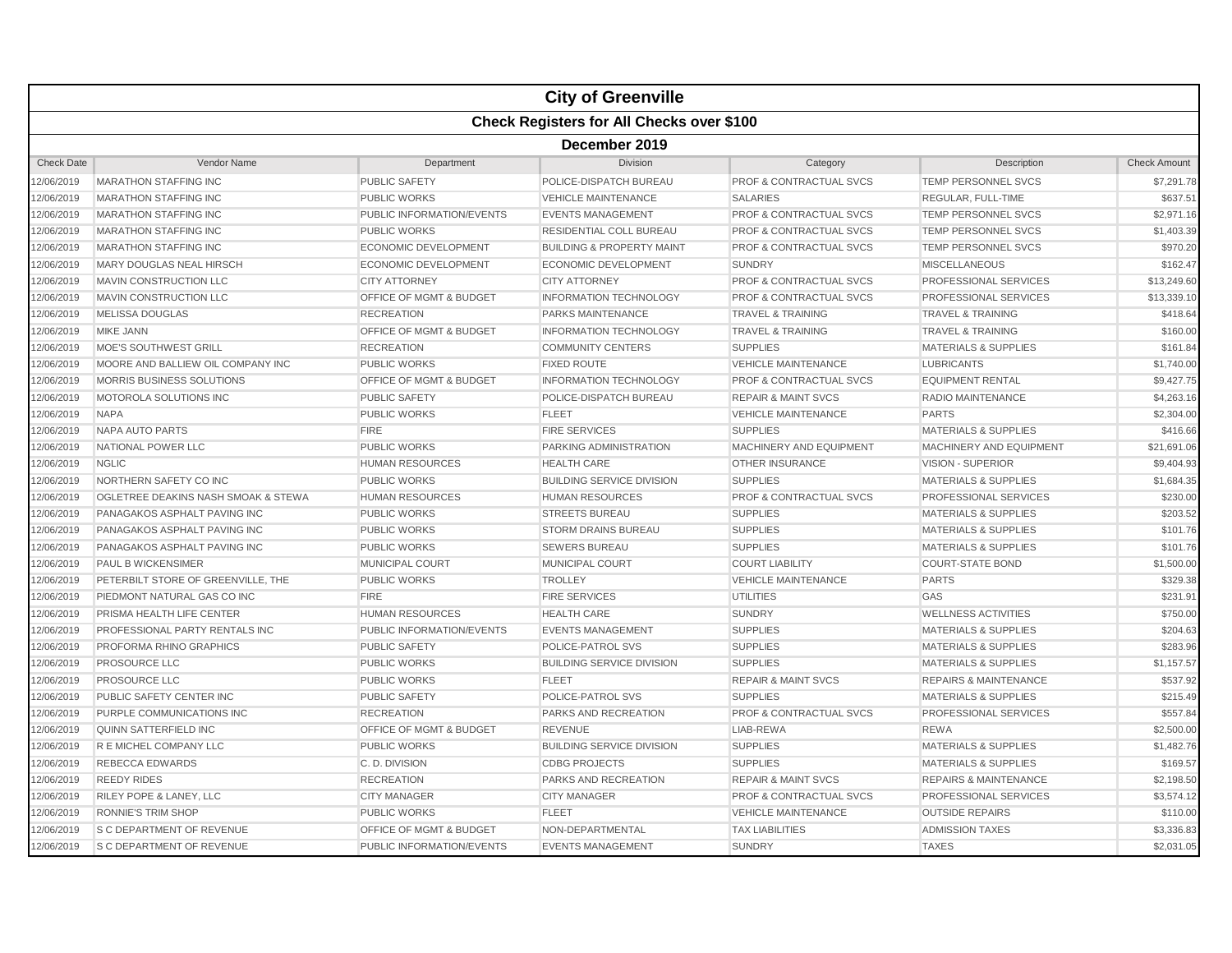|                   |                                                  |                                    | <b>City of Greenville</b>            |                                    |                                      |                     |  |  |  |  |
|-------------------|--------------------------------------------------|------------------------------------|--------------------------------------|------------------------------------|--------------------------------------|---------------------|--|--|--|--|
|                   | <b>Check Registers for All Checks over \$100</b> |                                    |                                      |                                    |                                      |                     |  |  |  |  |
|                   | December 2019                                    |                                    |                                      |                                    |                                      |                     |  |  |  |  |
| <b>Check Date</b> | Vendor Name                                      | Department                         | Division                             | Category                           | Description                          | <b>Check Amount</b> |  |  |  |  |
| 12/06/2019        | <b>S C DEPARTMENT OF REVENUE</b>                 | OFFICE OF MGMT & BUDGET            | NON-DEPARTMENTAL                     | <b>TAX LIABILITIES</b>             | <b>SALES TAXES</b>                   | \$1,490.09          |  |  |  |  |
| 12/06/2019        | <b>SAFE INDUSTRIES</b>                           | <b>FIRE</b>                        | <b>FIRE SUPPRESSION</b>              | <b>SUPPLIES</b>                    | <b>MATERIALS &amp; SUPPLIES</b>      | \$383.16            |  |  |  |  |
| 12/06/2019        | <b>SAFE INDUSTRIES</b>                           | <b>FIRE</b>                        | <b>FIRE SERVICES</b>                 | <b>SUPPLIES</b>                    | <b>MATERIALS &amp; SUPPLIES</b>      | \$324.89            |  |  |  |  |
| 12/06/2019        | <b>SAF-GARD SAFETY SHOE COMPANY</b>              | <b>FIRE</b>                        | <b>FIRE SUPPRESSION</b>              | <b>SUPPLIES</b>                    | <b>CLOTHING &amp; UNIFORMS</b>       | \$115.00            |  |  |  |  |
| 12/06/2019        | SALUDA CONSTRUCTION LLC                          | <b>NON DEPARTMENTAL</b>            | <b>CAPITAL PROJECTS</b>              | <b>CAPITAL PROJECTS</b>            | <b>CONSTRUCTION</b>                  | \$60,027.55         |  |  |  |  |
| 12/06/2019        | <b>SCDOT</b>                                     | <b>NON DEPARTMENTAL</b>            | <b>CAPITAL PROJECTS</b>              | <b>CAPITAL PROJECTS</b>            | <b>PROJECT EXPENSE</b>               | \$31,250.00         |  |  |  |  |
| 12/06/2019        | <b>SEJ SERVICES LLC</b>                          | <b>PUBLIC WORKS</b>                | <b>NON VEHICLE MAINTENANCE</b>       | <b>PROF &amp; CONTRACTUAL SVCS</b> | <b>SERVICE &amp; MAINT CONTRACTS</b> | \$429.00            |  |  |  |  |
| 12/06/2019        | <b>SEJ SERVICES LLC</b>                          | <b>PUBLIC WORKS</b>                | PARKING ADMINISTRATION               | <b>PROF &amp; CONTRACTUAL SVCS</b> | <b>SERVICE &amp; MAINT CONTRACTS</b> | \$600.00            |  |  |  |  |
| 12/06/2019        | <b>SIGNATURES</b>                                | PUBLIC INFORMATION/EVENTS          | <b>EVENTS MANAGEMENT</b>             | <b>SUPPLIES</b>                    | <b>CLOTHING &amp; UNIFORMS</b>       | \$295.00            |  |  |  |  |
| 12/06/2019        | <b>SIGNATURES</b>                                | <b>RECREATION</b>                  | PARKS AND RECREATION                 | <b>SUPPLIES</b>                    | <b>CLOTHING &amp; UNIFORMS</b>       | \$600.32            |  |  |  |  |
| 12/06/2019        | <b>SIGNATURES</b>                                | <b>RECREATION</b>                  | <b>COMMUNITY CENTERS</b>             | <b>SUPPLIES</b>                    | <b>CLOTHING &amp; UNIFORMS</b>       | \$608.62            |  |  |  |  |
| 12/06/2019        | <b>SITE DESIGN INC</b>                           | <b>NON DEPARTMENTAL</b>            | <b>CAPITAL PROJECTS</b>              | <b>CAPITAL PROJECTS</b>            | PLANNING/DESIGN                      | \$1,440.00          |  |  |  |  |
| 12/06/2019        | SITEONE LANDSCAPE SUPPLY LLC                     | <b>RECREATION</b>                  | <b>BEAUTIFICATION BUREAU</b>         | <b>SUPPLIES</b>                    | <b>MATERIALS &amp; SUPPLIES</b>      | \$4,622.15          |  |  |  |  |
| 12/06/2019        | SNIDER FLEET SOLUTIONS                           | <b>PUBLIC WORKS</b>                | <b>FLEET</b>                         | <b>VEHICLE MAINTENANCE</b>         | <b>OUTSIDE REPAIRS</b>               | \$1,420.62          |  |  |  |  |
| 12/06/2019        | SOUTH CAROLINA CHILDREN'S THEATRE                | <b>NON DEPARTMENTAL</b>            | <b>CAPITAL PROJECTS</b>              | <b>CAPITAL PROJECTS</b>            | <b>PROJECT EXPENSE</b>               | \$290,545.00        |  |  |  |  |
| 12/06/2019        | SOUTHEASTERN PAPER GROUP                         | <b>PUBLIC WORKS</b>                | <b>BUILDING SERVICE DIVISION</b>     | <b>SUPPLIES</b>                    | <b>JANITORIAL SUPPLIES</b>           | \$882.40            |  |  |  |  |
| 12/06/2019        | SOUTHEASTERN PAPER GROUP                         | <b>RECREATION</b>                  | PARKS MAINTENANCE                    | <b>SUPPLIES</b>                    | <b>MATERIALS &amp; SUPPLIES</b>      | \$1,515.01          |  |  |  |  |
| 12/06/2019        | SOUTHEASTERN PAPER GROUP                         | <b>RECREATION</b>                  | <b>TOURISM DISTRICT</b>              | <b>SUPPLIES</b>                    | <b>JANITORIAL SUPPLIES</b>           | \$259.62            |  |  |  |  |
| 12/06/2019        | SOUTHEASTERN PAPER GROUP                         | <b>PUBLIC WORKS</b>                | <b>TRAFFIC ENGINEERING</b>           | <b>SUPPLIES</b>                    | <b>MATERIALS &amp; SUPPLIES</b>      | \$466.97            |  |  |  |  |
| 12/06/2019        | <b>SPECIAL SYSTEMS INC</b>                       | <b>RECREATION</b>                  | <b>TOURISM DISTRICT</b>              | <b>PROF &amp; CONTRACTUAL SVCS</b> | <b>SERVICE &amp; MAINT CONTRACTS</b> | \$800.00            |  |  |  |  |
| 12/06/2019        | <b>STAPLES ADVANTAGE</b>                         | <b>PUBLIC WORKS</b>                | <b>PUBLIC WORKS</b>                  | <b>SUPPLIES</b>                    | <b>MATERIALS &amp; SUPPLIES</b>      | \$138.13            |  |  |  |  |
| 12/06/2019        | <b>STEVEN GALLANT</b>                            | ECONOMIC DEVELOPMENT               | <b>BUILDING &amp; PROPERTY MAINT</b> | <b>TRAVEL &amp; TRAINING</b>       | <b>LOCAL TRANSPORTATION</b>          | \$241.28            |  |  |  |  |
| 12/06/2019        | STONELEDGE PROPERTIES                            | <b>PUBLIC WORKS</b>                | <b>ENGINEERING</b>                   | <b>SUBDIVISION BONDS</b>           | SUBDIVISION PERMIT REFUND            | \$258,079.00        |  |  |  |  |
| 12/06/2019        | TALENT MANAGEMENT SOLUTIONS                      | <b>RECREATION</b>                  | <b>TOURISM DISTRICT</b>              | <b>PROF &amp; CONTRACTUAL SVCS</b> | <b>TEMP PERSONNEL SVCS</b>           | \$679.60            |  |  |  |  |
| 12/06/2019        | <b>TALENT MANAGEMENT SOLUTIONS</b>               | <b>PUBLIC WORKS</b>                | <b>STREETS BUREAU</b>                | <b>PROF &amp; CONTRACTUAL SVCS</b> | <b>TEMP PERSONNEL SVCS</b>           | \$6,163.93          |  |  |  |  |
| 12/06/2019        | <b>TALENT MANAGEMENT SOLUTIONS</b>               | <b>PUBLIC WORKS</b>                | <b>SEWERS BUREAU</b>                 | PROF & CONTRACTUAL SVCS            | <b>TEMP PERSONNEL SVCS</b>           | \$1,123.20          |  |  |  |  |
| 12/06/2019        | <b>TALENT MANAGEMENT SOLUTIONS</b>               | <b>PUBLIC WORKS</b>                | <b>FIXED ROUTE</b>                   | <b>PROF &amp; CONTRACTUAL SVCS</b> | <b>TEMP PERSONNEL SVCS</b>           | \$2,427.62          |  |  |  |  |
| 12/06/2019        | <b>TALENT MANAGEMENT SOLUTIONS</b>               | <b>RECREATION</b>                  | BEAUTIFICATION BUREAU                | <b>PROF &amp; CONTRACTUAL SVCS</b> | <b>TEMP PERSONNEL SVCS</b>           | \$679.60            |  |  |  |  |
| 12/06/2019        | <b>TALENT MANAGEMENT SOLUTIONS</b>               | <b>PUBLIC SAFETY</b>               | POLICE-ADMIN SVCS                    | <b>PROF &amp; CONTRACTUAL SVCS</b> | TEMP PERSONNEL SVCS                  | \$396.00            |  |  |  |  |
| 12/06/2019        | <b>TALENT MANAGEMENT SOLUTIONS</b>               | <b>RECREATION</b>                  | PARKS MAINTENANCE                    | <b>PROF &amp; CONTRACTUAL SVCS</b> | <b>TEMP PERSONNEL SVCS</b>           | \$2,718.40          |  |  |  |  |
| 12/06/2019        | <b>TALENT MANAGEMENT SOLUTIONS</b>               | <b>PUBLIC WORKS</b>                | RESIDENTIAL COLL BUREAU              | <b>PROF &amp; CONTRACTUAL SVCS</b> | <b>TEMP PERSONNEL SVCS</b>           | \$617.76            |  |  |  |  |
| 12/06/2019        | TALENT MANAGEMENT SOLUTIONS                      | <b>RECREATION</b>                  | <b>COMMUNITY CENTERS</b>             | <b>PROF &amp; CONTRACTUAL SVCS</b> | <b>TEMP PERSONNEL SVCS</b>           | \$579.48            |  |  |  |  |
| 12/06/2019        | <b>TALENT MANAGEMENT SOLUTIONS</b>               | <b>RECREATION</b>                  | <b>PUBLIC SERVICES</b>               | <b>PROF &amp; CONTRACTUAL SVCS</b> | <b>TEMP PERSONNEL SVCS</b>           | \$586.80            |  |  |  |  |
| 12/06/2019        | <b>TALENT MANAGEMENT SOLUTIONS</b>               | <b>PUBLIC WORKS</b>                | <b>STORM DRAINS BUREAU</b>           | <b>PROF &amp; CONTRACTUAL SVCS</b> | <b>TEMP PERSONNEL SVCS</b>           | \$748.80            |  |  |  |  |
| 12/06/2019        | <b>TAPCO</b>                                     | <b>NON DEPARTMENTAL</b>            | <b>CAPITAL PROJECTS</b>              | <b>CAPITAL PROJECTS</b>            | <b>EQUIPMENT</b>                     | \$350,122.00        |  |  |  |  |
| 12/06/2019        | THERMO KING OF GREENVILLE                        | <b>PUBLIC WORKS</b>                | <b>VEHICLE MAINTENANCE</b>           | <b>VEHICLE MAINTENANCE</b>         | <b>OUTSIDE REPAIRS</b>               | \$1,047.81          |  |  |  |  |
| 12/06/2019        | <b>TIM COGGINS</b>                               | <b>ECONOMIC DEVELOPMENT</b>        | <b>BUILDING &amp; PROPERTY MAINT</b> | <b>TRAVEL &amp; TRAINING</b>       | <b>LOCAL TRANSPORTATION</b>          | \$397.88            |  |  |  |  |
| 12/06/2019        | <b>TIMOTHY DAY</b>                               | <b>PUBLIC WORKS</b>                | <b>FLEET</b>                         | <b>TRAVEL &amp; TRAINING</b>       | <b>TRAVEL &amp; TRAINING</b>         | \$195.65            |  |  |  |  |
| 12/06/2019        | TMS SOUTH INC                                    | <b>PUBLIC WORKS</b>                | <b>BUILDING SERVICE DIVISION</b>     | <b>SUPPLIES</b>                    | <b>MATERIALS &amp; SUPPLIES</b>      | \$1,515.32          |  |  |  |  |
| 12/06/2019        | <b>TRANE</b>                                     | <b>PUBLIC WORKS</b>                | <b>BUILDING SERVICE DIVISION</b>     | <b>REPAIR &amp; MAINT SVCS</b>     | <b>REPAIRS &amp; MAINTENANCE</b>     | \$582.00            |  |  |  |  |
| 12/06/2019        | <b>TRAVIS SUMMEY</b>                             | <b>OFFICE OF MGMT &amp; BUDGET</b> | <b>REVENUE</b>                       | <b>TRAVEL &amp; TRAINING</b>       | <b>LOCAL TRANSPORTATION</b>          | \$187.34            |  |  |  |  |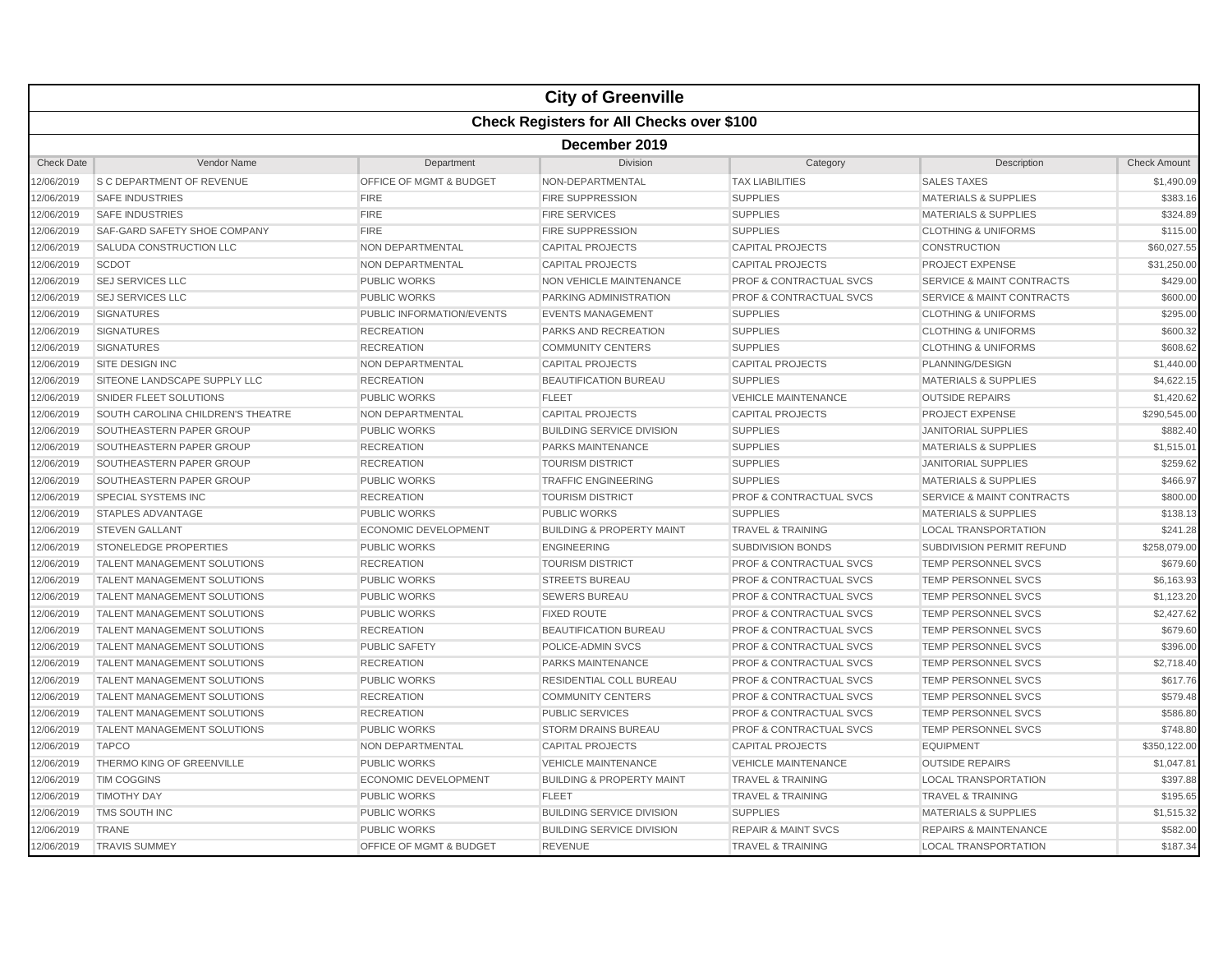|                   |                                                  |                             | <b>City of Greenville</b>            |                                    |                                      |                     |  |  |  |  |
|-------------------|--------------------------------------------------|-----------------------------|--------------------------------------|------------------------------------|--------------------------------------|---------------------|--|--|--|--|
|                   | <b>Check Registers for All Checks over \$100</b> |                             |                                      |                                    |                                      |                     |  |  |  |  |
|                   | December 2019                                    |                             |                                      |                                    |                                      |                     |  |  |  |  |
| <b>Check Date</b> | Vendor Name                                      | Department                  | Division                             | Category                           | Description                          | <b>Check Amount</b> |  |  |  |  |
| 12/06/2019        | <b>TRUCKPRO LLC</b>                              | PUBLIC WORKS                | <b>VEHICLE MAINTENANCE</b>           | <b>VEHICLE MAINTENANCE</b>         | <b>SMALL PARTS</b>                   | \$205.62            |  |  |  |  |
| 12/06/2019        | <b>TRUCKPRO LLC</b>                              | <b>FIRE</b>                 | <b>FIRE SUPPRESSION</b>              | <b>VEHICLE MAINTENANCE</b>         | <b>PARTS</b>                         | \$704.62            |  |  |  |  |
| 12/06/2019        | <b>TYLER TECHNOLOGIES INC</b>                    | NON DEPARTMENTAL            | <b>CAPITAL PROJECTS</b>              | <b>CAPITAL PROJECTS</b>            | <b>EQUIPMENT</b>                     | \$240.00            |  |  |  |  |
| 12/06/2019        | UNIFIED AV SYSTEM                                | <b>NON DEPARTMENTAL</b>     | <b>CAPITAL PROJECTS</b>              | <b>CAPITAL PROJECTS</b>            | <b>EQUIPMENT</b>                     | \$2,006.44          |  |  |  |  |
| 12/06/2019        | <b>UNIFIRST</b>                                  | <b>PUBLIC WORKS</b>         | <b>VEHICLE MAINTENANCE</b>           | <b>SUPPLIES</b>                    | <b>CLOTHING &amp; UNIFORMS</b>       | \$112.97            |  |  |  |  |
| 12/06/2019        | UNITED STATES POSTAL SERV.                       | OFFICE OF MGMT & BUDGET     | <b>PURCHASING</b>                    | <b>COMMUNICATIONS</b>              | <b>POSTAGE</b>                       | \$900.00            |  |  |  |  |
| 12/06/2019        | UNITED STATES POSTAL SERVICE                     | <b>PUBLIC WORKS</b>         | PARKING ADMINISTRATION               | <b>PROF &amp; CONTRACTUAL SVCS</b> | <b>SERVICE &amp; MAINT CONTRACTS</b> | \$586.00            |  |  |  |  |
| 12/06/2019        | UPPER SAVANNAH CARE SERVICES                     | C. D. DIVISION              | <b>HOPWA</b>                         | <b>CD PROJECTS</b>                 | ADMIN - UPPER SAVANN CARE            | \$167.54            |  |  |  |  |
| 12/06/2019        | UPPER SAVANNAH CARE SERVICES                     | C. D. DIVISION              | <b>HOPWA</b>                         | <b>CD PROJECTS</b>                 | SUPPORTIVE SVC-UPPER SAVA            | \$1,679.39          |  |  |  |  |
| 12/06/2019        | <b>VERIZON WIRELESS</b>                          | <b>PUBLIC SAFETY</b>        | POLICE-PATROL SVS                    | <b>SUNDRY</b>                      | <b>MISCELLANEOUS</b>                 | \$190.05            |  |  |  |  |
| 12/06/2019        | <b>VERIZON WIRELESS</b>                          | <b>PUBLIC WORKS</b>         | <b>FIXED ROUTE</b>                   | <b>COMMUNICATIONS</b>              | <b>CABLE TELEVISION/INTERNET</b>     | \$1,179.49          |  |  |  |  |
| 12/06/2019        | <b>WWW WILLIAMS</b>                              | <b>PUBLIC WORKS</b>         | <b>VEHICLE MAINTENANCE</b>           | <b>VEHICLE MAINTENANCE</b>         | <b>OUTSIDE REPAIRS</b>               | \$766.32            |  |  |  |  |
| 12/06/2019        | WALMART COMMUNITY/RFCSLLC                        | <b>RECREATION</b>           | <b>COMMUNITY CENTERS</b>             | <b>SUPPLIES</b>                    | <b>MATERIALS &amp; SUPPLIES</b>      | \$1,321.35          |  |  |  |  |
| 12/06/2019        | <b>WILLIAM BOWEN</b>                             | <b>ECONOMIC DEVELOPMENT</b> | <b>BUILDING &amp; PROPERTY MAINT</b> | <b>TRAVEL &amp; TRAINING</b>       | <b>LOCAL TRANSPORTATION</b>          | \$334.08            |  |  |  |  |
| 12/06/2019        | YOUNG OFFICE ENVIRONMENTS                        | <b>RECREATION</b>           | PARKS AND RECREATION                 | <b>MACHINERY AND EQUIPMENT</b>     | <b>FURNITURE</b>                     | \$51,765.79         |  |  |  |  |
| 12/13/2019        | 84 LUMBER                                        | <b>PUBLIC WORKS</b>         | <b>CBD TIF CREW</b>                  | <b>SUPPLIES</b>                    | <b>MATERIALS &amp; SUPPLIES</b>      | \$1,288.96          |  |  |  |  |
| 12/13/2019        | A OAK FARMS INC                                  | PUBLIC INFORMATION/EVENTS   | <b>EVENTS MANAGEMENT</b>             | <b>SUPPLIES</b>                    | <b>MATERIALS &amp; SUPPLIES</b>      | \$39,430.92         |  |  |  |  |
| 12/13/2019        | A SERVICES GROUP LLC                             | <b>RECREATION</b>           | <b>ADMINISTRATION</b>                | PROF & CONTRACTUAL SVCS            | <b>SERVICE &amp; MAINT CONTRACTS</b> | \$2,920.62          |  |  |  |  |
| 12/13/2019        | A THOMAS PICKETT                                 | <b>MUNICIPAL COURT</b>      | <b>MUNICIPAL COURT</b>               | <b>COURT LIABILITY</b>             | <b>COURT-RESTITUTION</b>             | \$100.00            |  |  |  |  |
| 12/13/2019        | <b>ACE ENERGY</b>                                | <b>PUBLIC WORKS</b>         | <b>ADMINISTRATION</b>                | <b>VEHICLE MAINTENANCE</b>         | <b>FUEL</b>                          | \$16,427.42         |  |  |  |  |
| 12/13/2019        | ADVANCED SECURITY CONNECTIONS LLC                | NON DEPARTMENTAL            | <b>CAPITAL PROJECTS</b>              | <b>PROF &amp; CONTRACTUAL SVCS</b> | <b>SERVICE &amp; MAINT CONTRACTS</b> | \$280.00            |  |  |  |  |
| 12/13/2019        | ADW ARCHITECTS PA                                | NON DEPARTMENTAL            | <b>CAPITAL PROJECTS</b>              | <b>CAPITAL PROJECTS</b>            | PLANNING/DESIGN                      | \$24,990.00         |  |  |  |  |
| 12/13/2019        | AIKEN BROTHERS OF THE UPSTATE                    | <b>RECREATION</b>           | PARKS MAINTENANCE                    | <b>REPAIR &amp; MAINT SVCS</b>     | <b>SMALL ENGINE</b>                  | \$303.01            |  |  |  |  |
| 12/13/2019        | ALDRIDGE FAMILY PRODUCE                          | <b>RECREATION</b>           | <b>ADMINISTRATION</b>                | <b>SUPPLIES</b>                    | M&S-FOOD                             | \$1,607.84          |  |  |  |  |
| 12/13/2019        | ALL TRAFFIC SOLUTIONS INC                        | <b>PUBLIC WORKS</b>         | <b>STORM DRAINS BUREAU</b>           | <b>SUPPLIES</b>                    | <b>CONSTRUCTION &amp; REPAIR</b>     | \$18,179.00         |  |  |  |  |
| 12/13/2019        | ANALOG DIGITAL SOLUTIONS INC                     | MUNICIPAL COURT             | MUNICIPAL COURT                      | PROF & CONTRACTUAL SVCS            | PROFESSIONAL SERVICES                | \$8,985.00          |  |  |  |  |
| 12/13/2019        | ANDERSON STAMP & ENGRAVING                       | <b>PUBLIC SAFETY</b>        | <b>POLICE-PATROL SVS</b>             | <b>SUPPLIES</b>                    | <b>MATERIALS &amp; SUPPLIES</b>      | \$142.57            |  |  |  |  |
| 12/13/2019        | <b>ANGIE PROSSER</b>                             | PUBLIC INFORMATION/EVENTS   | SPECIAL EVENTS                       | <b>SUPPLIES</b>                    | <b>MATERIALS &amp; SUPPLIES</b>      | \$712.22            |  |  |  |  |
| 12/13/2019        | <b>ARC</b>                                       | PUBLIC INFORMATION/EVENTS   | <b>EVENTS MANAGEMENT</b>             | <b>PRINTING</b>                    | PRINTING & BINDING                   | \$254.40            |  |  |  |  |
| 12/13/2019        | <b>ASSETWORKS LLC</b>                            | OFFICE OF MGMT & BUDGET     | <b>RISK MANAGEMENT</b>               | <b>PROF &amp; CONTRACTUAL SVCS</b> | PROFESSIONAL SERVICES                | \$14,553.00         |  |  |  |  |
| 12/13/2019        | <b>B C CANNON CO INC</b>                         | <b>PUBLIC WORKS</b>         | <b>SEWERS BUREAU</b>                 | <b>PROF &amp; CONTRACTUAL SVCS</b> | <b>EQUIPMENT RENTAL</b>              | \$2,544.00          |  |  |  |  |
| 12/13/2019        | BAKER & BAKER REAL ESTATE DEVELOPER              | <b>RECREATION</b>           | PARKS AND RECREATION                 | <b>SUNDRY</b>                      | <b>TAXES</b>                         | \$1,269.89          |  |  |  |  |
| 12/13/2019        | <b>BARBARA STEELE</b>                            | <b>RECREATION</b>           | <b>COMMUNITY CENTERS</b>             | <b>RECREATION DEPOSITS</b>         | PROFESSIONAL SERVICES                | \$684.80            |  |  |  |  |
| 12/13/2019        | <b>BEST BEST &amp; KRIEGER LLP</b>               | <b>CITY ATTORNEY</b>        | <b>CITY ATTORNEY</b>                 | <b>PROF &amp; CONTRACTUAL SVCS</b> | PROFESSIONAL SERVICES                | \$3,124.00          |  |  |  |  |
| 12/13/2019        | <b>BLACK BEAR FARM</b>                           | <b>RECREATION</b>           | <b>BEAUTIFICATION BUREAU</b>         | <b>SUPPLIES</b>                    | <b>MATERIALS &amp; SUPPLIES</b>      | \$140.00            |  |  |  |  |
| 12/13/2019        | <b>BLACK BEAR FARM</b>                           | <b>RECREATION</b>           | TREE MAINTENANCE BUREAU              | <b>SUPPLIES</b>                    | <b>MATERIALS &amp; SUPPLIES</b>      | \$1,020.00          |  |  |  |  |
| 12/13/2019        | <b>BLUEBERRY FROG</b>                            | OFFICE OF MGMT & BUDGET     | <b>REVENUE</b>                       | <b>BUSINESS LICENSE(HOLDING)</b>   | REFUND BUSINESS LICENSE              | \$110.95            |  |  |  |  |
| 12/13/2019        | <b>BOUND TREE MEDICAL LLC</b>                    | <b>FIRE</b>                 | <b>FIRE SUPPRESSION</b>              | <b>SUPPLIES</b>                    | <b>DRUG SUPPLIES</b>                 | \$1,830.73          |  |  |  |  |
| 12/13/2019        | <b>BRADSHAW CONSULTING SERVICES</b>              | OFFICE OF MGMT & BUDGET     | <b>INFORMATION TECHNOLOGY</b>        | <b>PROF &amp; CONTRACTUAL SVCS</b> | <b>SERVICE &amp; MAINT CONTRACTS</b> | \$2,000.00          |  |  |  |  |
| 12/13/2019        | <b>BRAGG WASTE SERVICES INC</b>                  | <b>RECREATION</b>           | PARKS MAINTENANCE                    | PROF & CONTRACTUAL SVCS            | <b>SERVICE &amp; MAINT CONTRACTS</b> | \$1,958.95          |  |  |  |  |
| 12/13/2019        | <b>BRAVO1 PROTECTION</b>                         | <b>PUBLIC WORKS</b>         | <b>PARKING ADMINISTRATION</b>        | <b>PROF &amp; CONTRACTUAL SVCS</b> | <b>SERVICE &amp; MAINT CONTRACTS</b> | \$1,575.00          |  |  |  |  |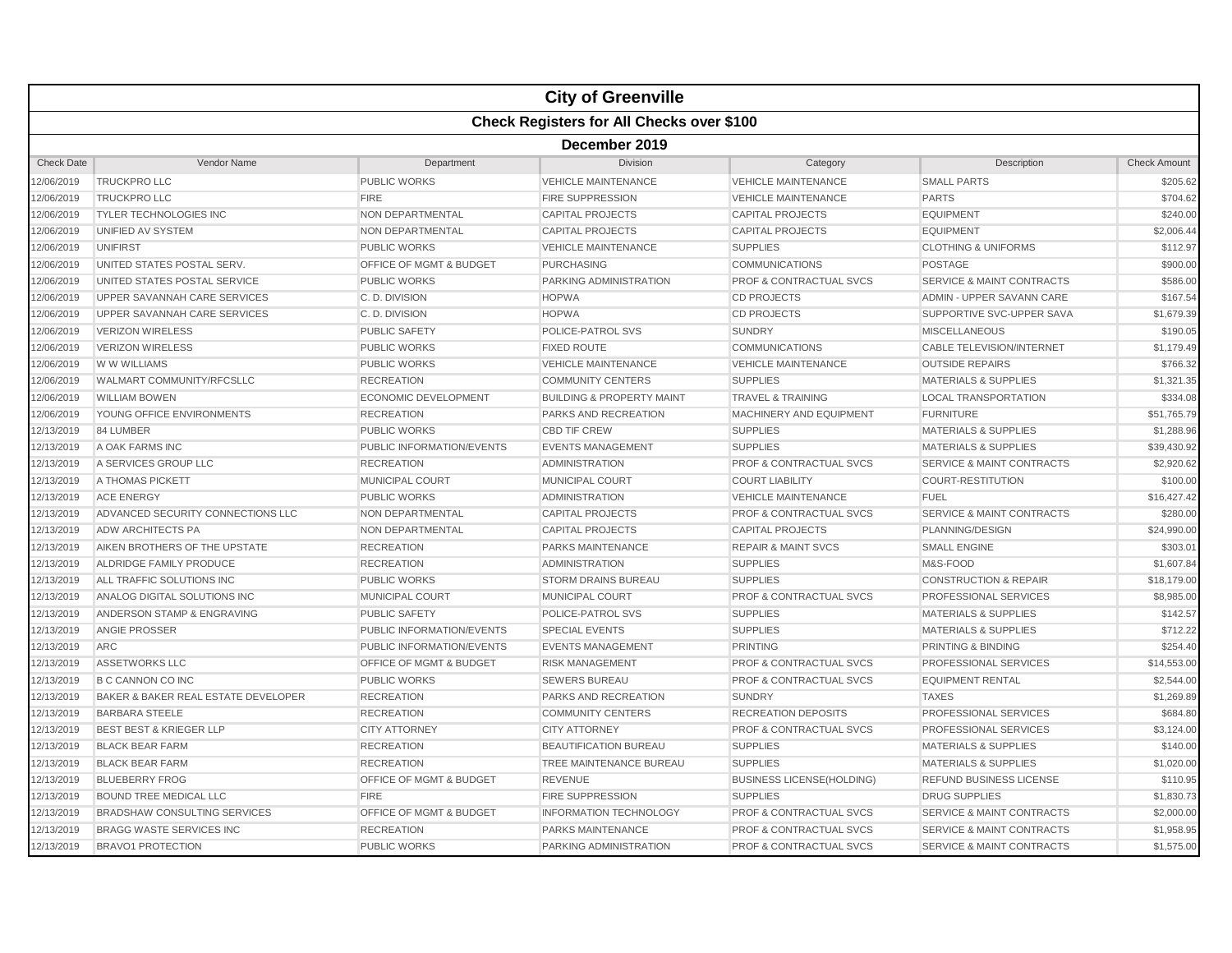|                   |                                                  |                           | <b>City of Greenville</b>        |                                    |                                      |                     |  |  |  |
|-------------------|--------------------------------------------------|---------------------------|----------------------------------|------------------------------------|--------------------------------------|---------------------|--|--|--|
|                   | <b>Check Registers for All Checks over \$100</b> |                           |                                  |                                    |                                      |                     |  |  |  |
|                   | December 2019                                    |                           |                                  |                                    |                                      |                     |  |  |  |
| <b>Check Date</b> | Vendor Name                                      | Department                | Division                         | Category                           | Description                          | <b>Check Amount</b> |  |  |  |
| 2/13/2019         | BRIDGESTONE AMERICAS TIRE OPERATION              | <b>PUBLIC WORKS</b>       | <b>FIXED ROUTE</b>               | <b>VEHICLE MAINTENANCE</b>         | <b>TIRES AND TUBES</b>               | \$309.00            |  |  |  |
| 12/13/2019        | BROOKE BOYES WORKING CASH                        | <b>PUBLIC WORKS</b>       | PARKING ADMINISTRATION           | PETTY CASH                         | <b>WORKING CASH</b>                  | \$325.00            |  |  |  |
| 2/13/2019         | <b>BURNETT ATHLETICS INC</b>                     | <b>RECREATION</b>         | PARKS MAINTENANCE                | <b>SUPPLIES</b>                    | <b>MATERIALS &amp; SUPPLIES</b>      | \$820.44            |  |  |  |
| 12/13/2019        | <b>CAMPBELL OIL COMPANY</b>                      | <b>PUBLIC WORKS</b>       | <b>FLEET</b>                     | <b>VEHICLE MAINTENANCE</b>         | <b>FUEL</b>                          | \$18,349.19         |  |  |  |
| 12/13/2019        | <b>CANDLEWOOD SUITES</b>                         | <b>MUNICIPAL COURT</b>    | <b>MUNICIPAL COURT</b>           | <b>COURT LIABILITY</b>             | <b>COURT-RESTITUTION</b>             | \$369.60            |  |  |  |
| 2/13/2019         | CAPITOL CONSTRUCTION OF THE CAROLIN              | <b>NON DEPARTMENTAL</b>   | <b>CAPITAL PROJECTS</b>          | <b>CAPITAL PROJECTS</b>            | <b>CONSTRUCTION</b>                  | \$436,253.19        |  |  |  |
| 2/13/2019         | <b>CAREY DUNCAN</b>                              | <b>MUNICIPAL COURT</b>    | <b>MUNICIPAL COURT</b>           | <b>COURT LIABILITY</b>             | <b>COURT-RESTITUTION</b>             | \$200.00            |  |  |  |
| 2/13/2019         | CAROLINA CONCRETE COMPANY INC                    | <b>PUBLIC WORKS</b>       | <b>STREETS BUREAU</b>            | <b>SUPPLIES</b>                    | <b>MATERIALS &amp; SUPPLIES</b>      | \$216.78            |  |  |  |
| 2/13/2019         | CAROLINA LAWN & TRACTOR INC                      | <b>RECREATION</b>         | <b>PARKS MAINTENANCE</b>         | <b>REPAIR &amp; MAINT SVCS</b>     | <b>SMALL ENGINE</b>                  | \$676.05            |  |  |  |
| 12/13/2019        | <b>CINTAS</b>                                    | <b>PUBLIC SAFETY</b>      | POLICE-PATROL SVS                | <b>SUNDRY</b>                      | <b>MISCELLANEOUS</b>                 | \$109.18            |  |  |  |
| 2/13/2019         | <b>CINTAS</b>                                    | <b>PUBLIC WORKS</b>       | <b>STREETS BUREAU</b>            | <b>SUPPLIES</b>                    | <b>CLOTHING &amp; UNIFORMS</b>       | \$104.36            |  |  |  |
| 2/13/2019         | <b>CINTAS</b>                                    | <b>PUBLIC WORKS</b>       | <b>FLEET</b>                     | <b>SUPPLIES</b>                    | <b>CLOTHING &amp; UNIFORMS</b>       | \$167.54            |  |  |  |
| 2/13/2019         | <b>CINTAS</b>                                    | <b>RECREATION</b>         | <b>PARKS MAINTENANCE</b>         | <b>PROF &amp; CONTRACTUAL SVCS</b> | <b>SERVICE &amp; MAINT CONTRACTS</b> | \$149.94            |  |  |  |
| 2/13/2019         | CITY ARBORIST LLC, THE                           | <b>RECREATION</b>         | TREE MAINTENANCE BUREAU          | PROF & CONTRACTUAL SVCS            | PROFESSIONAL SERVICES                | \$12,350.00         |  |  |  |
| 12/13/2019        | <b>CLAUDIA MAJOR</b>                             | <b>HUMAN RESOURCES</b>    | <b>OCCUPATIONAL HEALTH</b>       | <b>TRAVEL &amp; TRAINING</b>       | <b>TRAVEL &amp; TRAINING</b>         | \$486.54            |  |  |  |
| 2/13/2019         | CLERK OF COURT GREENVILLE COUNTY                 | <b>MUNICIPAL COURT</b>    | <b>MUNICIPAL COURT</b>           | <b>COURT LIABILITY</b>             | <b>COURT-STATE BOND</b>              | \$2,500.00          |  |  |  |
| 12/13/2019        | <b>COMMUNITY JOURNALS LLC</b>                    | PUBLIC INFORMATION/EVENTS | <b>EVENTS MANAGEMENT</b>         | <b>PROF &amp; CONTRACTUAL SVCS</b> | <b>ADVERTISING EXPENSE</b>           | \$4,000.00          |  |  |  |
| 2/13/2019         | CONCRETE SUPPLY COMPANY LLC                      | <b>PUBLIC WORKS</b>       | <b>STREETS BUREAU</b>            | <b>SUPPLIES</b>                    | <b>MATERIALS &amp; SUPPLIES</b>      | \$440.96            |  |  |  |
| 2/13/2019         | CONSOLIDATED PIPE & SUPPLY CO INC                | <b>RECREATION</b>         | <b>ADMINISTRATION</b>            | <b>REPAIR &amp; MAINT SVCS</b>     | <b>REPAIRS &amp; MAINTENANCE</b>     | \$137.80            |  |  |  |
| 12/13/2019        | <b>COVETRUS NORTH AMERICA</b>                    | <b>RECREATION</b>         | <b>ADMINISTRATION</b>            | <b>SUPPLIES</b>                    | M&S-MEDICINE                         | \$148.55            |  |  |  |
| 2/13/2019         | <b>COVETRUS NORTH AMERICA</b>                    | <b>RECREATION</b>         | <b>ADMINISTRATION</b>            | <b>SUPPLIES</b>                    | M&S-VETERINARY                       | \$326.95            |  |  |  |
| 2/13/2019         | <b>CRISTINA M GONZALEZ</b>                       | <b>MUNICIPAL COURT</b>    | <b>MUNICIPAL COURT</b>           | <b>COURT LIABILITY</b>             | <b>COURT-RESTITUTION</b>             | \$950.00            |  |  |  |
| 2/13/2019         | <b>CTM GROUP INC</b>                             | <b>RECREATION</b>         | PUBLIC SERVICES                  | <b>SUPPLIES</b>                    | <b>SALE GIFTS</b>                    | \$1,311.50          |  |  |  |
| 2/13/2019         | <b>CUMMINS ATLANTIC</b>                          | <b>FIRE</b>               | <b>FIRE SERVICES</b>             | <b>SUPPLIES</b>                    | <b>MATERIALS &amp; SUPPLIES</b>      | \$816.20            |  |  |  |
| 12/13/2019        | <b>CUMMINS ATLANTIC</b>                          | <b>PUBLIC WORKS</b>       | <b>VEHICLE MAINTENANCE</b>       | <b>VEHICLE MAINTENANCE</b>         | <b>OUTSIDE REPAIRS</b>               | \$757.49            |  |  |  |
| 2/13/2019         | <b>CURVED GLASS DISTRIBUTORS</b>                 | <b>PUBLIC WORKS</b>       | <b>VEHICLE MAINTENANCE</b>       | <b>VEHICLE MAINTENANCE</b>         | <b>PARTS</b>                         | \$592.00            |  |  |  |
| 2/13/2019         | <b>DAVID CLEMENS</b>                             | <b>MUNICIPAL COURT</b>    | <b>MUNICIPAL COURT</b>           | <b>COURT LIABILITY</b>             | <b>COURT-RESTITUTION</b>             | \$100.00            |  |  |  |
| 2/13/2019         | <b>DELL MARKETING LP</b>                         | OFFICE OF MGMT & BUDGET   | <b>INFORMATION TECHNOLOGY</b>    | <b>PROF &amp; CONTRACTUAL SVCS</b> | <b>SERVICE &amp; MAINT CONTRACTS</b> | \$17,712.79         |  |  |  |
| 2/13/2019         | <b>DESIGNLAB INC</b>                             | <b>PUBLIC SAFETY</b>      | POLICE-PATROL SVS                | <b>SUPPLIES</b>                    | <b>CLOTHING &amp; UNIFORMS</b>       | \$668.54            |  |  |  |
| 12/13/2019        | <b>DESIGNLAB INC</b>                             | <b>FIRE</b>               | <b>FIRE SUPPRESSION</b>          | <b>SUPPLIES</b>                    | <b>CLOTHING &amp; UNIFORMS</b>       | \$390.88            |  |  |  |
| 2/13/2019         | DESTINATION TRAVEL NETWORK                       | <b>RECREATION</b>         | <b>PUBLIC SERVICES</b>           | <b>SUPPLIES</b>                    | <b>SUPPLIES PROMOTIONS</b>           | \$875.00            |  |  |  |
| 2/13/2019         | DISCOVER UPCOUNTRY CAROLINA ASSOC                | <b>NON DEPARTMENTAL</b>   | <b>ACCOMMODATION TAX</b>         | <b>PROF &amp; CONTRACTUAL SVCS</b> | <b>SPECIAL PROJECTS</b>              | \$5,000.00          |  |  |  |
| 2/13/2019         | <b>DISPLAY SALES INC</b>                         | <b>RECREATION</b>         | TREE MAINTENANCE BUREAU          | <b>SUPPLIES</b>                    | <b>MATERIALS &amp; SUPPLIES</b>      | \$4,704.00          |  |  |  |
| 2/13/2019         | DITCH WITCH OF THE CAROLINAS                     | <b>RECREATION</b>         | <b>PARKS MAINTENANCE</b>         | <b>REPAIR &amp; MAINT SVCS</b>     | <b>SMALL ENGINE</b>                  | \$1,064.16          |  |  |  |
| 12/13/2019        | DIVERSIFIED ELECTRONICS INC                      | PUBLIC INFORMATION/EVENTS | <b>SPECIAL EVENTS</b>            | <b>PROF &amp; CONTRACTUAL SVCS</b> | <b>EQUIPMENT RENTAL</b>              | \$662.50            |  |  |  |
| 2/13/2019         | <b>DUKE ENERGY</b>                               | <b>RECREATION</b>         | <b>ADMINISTRATION</b>            | <b>UTILITIES</b>                   | <b>ELECTRICITY</b>                   | \$4,840.99          |  |  |  |
| 2/13/2019         | <b>DUKE ENERGY</b>                               | <b>FIRE</b>               | <b>FIRE SERVICES</b>             | <b>UTILITIES</b>                   | <b>ELECTRICITY</b>                   | \$1,820.82          |  |  |  |
| 2/13/2019         | <b>DUKE ENERGY</b>                               | <b>RECREATION</b>         | PARKS MAINTENANCE                | <b>UTILITIES</b>                   | <b>ELECTRICITY</b>                   | \$4,359.38          |  |  |  |
| 2/13/2019         | <b>DUKE ENERGY</b>                               | <b>PUBLIC WORKS</b>       | <b>BUILDING SERVICE DIVISION</b> | <b>UTILITIES</b>                   | <b>ELECTRICITY</b>                   | \$20,327.42         |  |  |  |
| 12/13/2019        | <b>DUKE ENERGY</b>                               | <b>RECREATION</b>         | <b>COMMUNITY CENTERS</b>         | <b>UTILITIES</b>                   | <b>ELECTRICITY</b>                   | \$1,422.98          |  |  |  |
| 12/13/2019        | <b>DUKE ENERGY</b>                               | <b>PUBLIC WORKS</b>       | <b>TRAFFIC ENGINEERING</b>       | <b>UTILITIES</b>                   | <b>ELECTRICITY</b>                   | \$100,798.64        |  |  |  |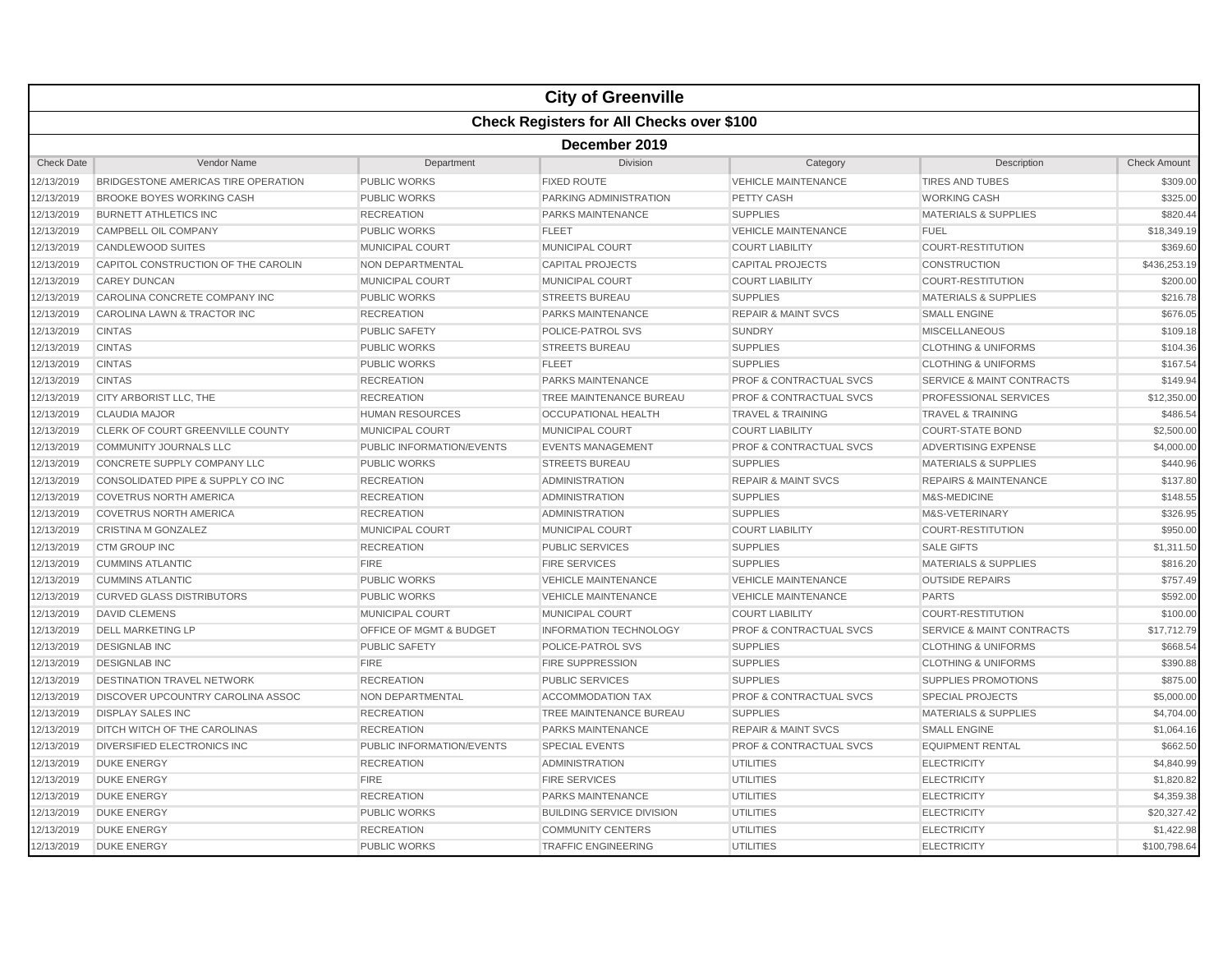|                   |                                                  |                                    | <b>City of Greenville</b>            |                                    |                                      |                     |  |  |  |
|-------------------|--------------------------------------------------|------------------------------------|--------------------------------------|------------------------------------|--------------------------------------|---------------------|--|--|--|
|                   | <b>Check Registers for All Checks over \$100</b> |                                    |                                      |                                    |                                      |                     |  |  |  |
|                   | December 2019                                    |                                    |                                      |                                    |                                      |                     |  |  |  |
| <b>Check Date</b> | Vendor Name                                      | Department                         | <b>Division</b>                      | Category                           | Description                          | <b>Check Amount</b> |  |  |  |
| 12/13/2019        | <b>DUKE ENERGY</b>                               | <b>PUBLIC WORKS</b>                | RIVERPLACE GARAGE                    | <b>UTILITIES</b>                   | <b>ELECTRICITY</b>                   | \$1,829.66          |  |  |  |
| 12/13/2019        | <b>EAGLE EMBROIDERY</b>                          | <b>PUBLIC WORKS</b>                | MAULDIN/SIMPSONVILLE ROUT            | <b>SUPPLIES</b>                    | <b>CLOTHING &amp; UNIFORMS</b>       | \$423.00            |  |  |  |
| 12/13/2019        | ECHOLS OIL COMPANY INC                           | <b>PUBLIC WORKS</b>                | <b>FIXED ROUTE</b>                   | <b>VEHICLE MAINTENANCE</b>         | <b>LUBRICANTS</b>                    | \$202.22            |  |  |  |
| 12/13/2019        | <b>ELECTION COMMISSION</b>                       | MUNICIPAL COURT                    | <b>MUNICIPAL COURT</b>               | <b>SUNDRY</b>                      | <b>MISCELLANEOUS</b>                 | \$235.00            |  |  |  |
| 12/13/2019        | <b>ENVIRO-MASTER SERVICES OF GREENVILL</b>       | <b>RECREATION</b>                  | <b>ADMINISTRATION</b>                | <b>PROF &amp; CONTRACTUAL SVCS</b> | PROFESSIONAL SERVICES                | \$198.00            |  |  |  |
| 12/13/2019        | <b>EPSILON PLASTICS INC</b>                      | <b>RECREATION</b>                  | <b>PARKS MAINTENANCE</b>             | <b>SUPPLIES</b>                    | <b>MATERIALS &amp; SUPPLIES</b>      | \$3,910.07          |  |  |  |
| 12/13/2019        | <b>ERICA YOUNG</b>                               | <b>MUNICIPAL COURT</b>             | <b>MUNICIPAL COURT</b>               | <b>COURT LIABILITY</b>             | <b>COURT-REFUNDS</b>                 | \$463.24            |  |  |  |
| 12/13/2019        | <b>FERGUSON ENTERPRISES INC</b>                  | <b>RECREATION</b>                  | <b>ADMINISTRATION</b>                | <b>REPAIR &amp; MAINT SVCS</b>     | <b>REPAIRS &amp; MAINTENANCE</b>     | \$113.69            |  |  |  |
| 12/13/2019        | <b>FGP INTERNATIONAL</b>                         | <b>ECONOMIC DEVELOPMENT</b>        | <b>BUILDING &amp; PROPERTY MAINT</b> | <b>PROF &amp; CONTRACTUAL SVCS</b> | <b>TEMP PERSONNEL SVCS</b>           | \$343.44            |  |  |  |
| 12/13/2019        | <b>FGP INTERNATIONAL</b>                         | <b>ECONOMIC DEVELOPMENT</b>        | <b>ECONOMIC DEVELOPMENT</b>          | <b>PROF &amp; CONTRACTUAL SVCS</b> | PROFESSIONAL SERVICES                | \$1,500.00          |  |  |  |
| 12/13/2019        | <b>FORMS &amp; SUPPLY INC</b>                    | <b>PUBLIC WORKS</b>                | <b>TRAFFIC ENGINEERING</b>           | <b>SUPPLIES</b>                    | <b>MATERIALS &amp; SUPPLIES</b>      | \$107.09            |  |  |  |
| 12/13/2019        | <b>FORTILINE</b>                                 | <b>PUBLIC WORKS</b>                | <b>SEWERS BUREAU</b>                 | <b>SUPPLIES</b>                    | <b>MATERIALS &amp; SUPPLIES</b>      | \$1,463.70          |  |  |  |
| 12/13/2019        | <b>FRANCES RIZZO</b>                             | <b>MUNICIPAL COURT</b>             | MUNICIPAL COURT                      | <b>COURT LIABILITY</b>             | <b>COURT-RESTITUTION</b>             | \$150.00            |  |  |  |
| 12/13/2019        | <b>GABE'S</b>                                    | MUNICIPAL COURT                    | <b>MUNICIPAL COURT</b>               | <b>COURT LIABILITY</b>             | <b>COURT-RESTITUTION</b>             | \$200.00            |  |  |  |
| 12/13/2019        | <b>GEORGE PIERSON</b>                            | MUNICIPAL COURT                    | <b>MUNICIPAL COURT</b>               | <b>COURT LIABILITY</b>             | <b>COURT-RESTITUTION</b>             | \$2,800.00          |  |  |  |
| 12/13/2019        | <b>GILLIG LLC</b>                                | <b>PUBLIC WORKS</b>                | <b>VEHICLE MAINTENANCE</b>           | <b>VEHICLE MAINTENANCE</b>         | <b>PARTS</b>                         | \$166.43            |  |  |  |
| 12/13/2019        | <b>GILLIG LLC</b>                                | <b>PUBLIC WORKS</b>                | MAULDIN/SIMPSONVILLE ROUT            | <b>VEHICLE MAINTENANCE</b>         | <b>PARTS</b>                         | \$331.32            |  |  |  |
| 12/13/2019        | GIMME-A-SIGN CO INC                              | NON DEPARTMENTAL                   | <b>MISC GRANTS</b>                   | <b>SUNDRY</b>                      | <b>MISCELLANEOUS</b>                 | \$155.01            |  |  |  |
| 12/13/2019        | GRAINGER 803858620                               | <b>PUBLIC WORKS</b>                | <b>NON VEHICLE MAINTENANCE</b>       | <b>SUPPLIES</b>                    | <b>MATERIALS &amp; SUPPLIES</b>      | \$315.40            |  |  |  |
| 12/13/2019        | GRAINGER 803858935                               | <b>PUBLIC WORKS</b>                | <b>BUILDING SERVICE DIVISION</b>     | <b>SUPPLIES</b>                    | <b>MATERIALS &amp; SUPPLIES</b>      | \$128.22            |  |  |  |
| 12/13/2019        | GRAINGER 803858935                               | <b>PUBLIC WORKS</b>                | <b>SEWERS BUREAU</b>                 | <b>SUPPLIES</b>                    | <b>MATERIALS &amp; SUPPLIES</b>      | \$138.35            |  |  |  |
| 12/13/2019        | <b>GREENVILLE ARENA DISTRICT</b>                 | <b>PUBLIC WORKS</b>                | <b>PARKING LOTS</b>                  | <b>LIAB-BI-LO ARENA PARKING</b>    | <b>PARKING LEASES</b>                | \$11.561.19         |  |  |  |
| 12/13/2019        | <b>GREENVILLE COUNTY TAX COLLECTOR</b>           | <b>PUBLIC WORKS</b>                | <b>PARKING LOTS</b>                  | <b>PROF &amp; CONTRACTUAL SVCS</b> | <b>SERVICE &amp; MAINT CONTRACTS</b> | \$1,845.12          |  |  |  |
| 12/13/2019        | <b>GREENVILLE NEWS</b>                           | OFFICE OF MGMT & BUDGET            | <b>PURCHASING</b>                    | <b>PROF &amp; CONTRACTUAL SVCS</b> | ADVERTISING EXPENSE                  | \$283.80            |  |  |  |
| 12/13/2019        | <b>GREENVILLE NEWS</b>                           | <b>ECONOMIC DEVELOPMENT</b>        | PLANNING AND ZONING                  | <b>PROF &amp; CONTRACTUAL SVCS</b> | ADVERTISING EXPENSE                  | \$317.00            |  |  |  |
| 12/13/2019        | <b>GREENVILLE OFFICE SUPPLY CO INC</b>           | <b>RECREATION</b>                  | PARKS MAINTENANCE                    | <b>SUPPLIES</b>                    | OFFICE SUPPLIES&MATERIALS            | \$464.79            |  |  |  |
| 12/13/2019        | GREENVILLE OFFICE SUPPLY CO INC                  | <b>ECONOMIC DEVELOPMENT</b>        | ECONOMIC DEVELOPMENT                 | <b>SUPPLIES</b>                    | <b>MATERIALS &amp; SUPPLIES</b>      | \$140.94            |  |  |  |
| 12/13/2019        | GREENVILLE OFFICE SUPPLY CO INC                  | <b>ECONOMIC DEVELOPMENT</b>        | <b>BUILDING &amp; PROPERTY MAINT</b> | <b>SUPPLIES</b>                    | OFFICE SUPPLIES&MATERIALS            | \$119.62            |  |  |  |
| 12/13/2019        | <b>GREENVILLE TURF &amp; TRACTOR</b>             | <b>PUBLIC WORKS</b>                | <b>CBD TIF CREW</b>                  | <b>SUPPLIES</b>                    | <b>MATERIALS &amp; SUPPLIES</b>      | \$185.71            |  |  |  |
| 12/13/2019        | <b>GREENVILLE WATER</b>                          | <b>RECREATION</b>                  | <b>TOURISM DISTRICT</b>              | <b>UTILITIES</b>                   | <b>OTHER</b>                         | \$630.61            |  |  |  |
| 12/13/2019        | <b>GREENVILLE WATER</b>                          | <b>PUBLIC WORKS</b>                | <b>BUILDING SERVICE DIVISION</b>     | <b>UTILITIES</b>                   | <b>OTHER</b>                         | \$4,319.62          |  |  |  |
| 12/13/2019        | <b>GREENVILLE WATER</b>                          | <b>PUBLIC WORKS</b>                | <b>NON VEHICLE MAINTENANCE</b>       | <b>UTILITIES</b>                   | <b>WATER/WASTEWATER</b>              | \$318.40            |  |  |  |
| 12/13/2019        | <b>GREGORY MCPHEE</b>                            | MUNICIPAL COURT                    | <b>MUNICIPAL COURT</b>               | <b>COURT LIABILITY</b>             | <b>COURT-RESTITUTION</b>             | \$352.17            |  |  |  |
| 12/13/2019        | <b>GUARANTEED SUPPLY COMPANY</b>                 | <b>PUBLIC WORKS</b>                | <b>STREETS BUREAU</b>                | <b>SUPPLIES</b>                    | <b>MATERIALS &amp; SUPPLIES</b>      | \$586.18            |  |  |  |
| 12/13/2019        | <b>HACH COMPANY</b>                              | <b>NON DEPARTMENTAL</b>            | <b>CAPITAL PROJECTS</b>              | <b>CAPITAL PROJECTS</b>            | <b>EQUIPMENT</b>                     | \$2,632.76          |  |  |  |
| 12/13/2019        | HAVANA KITCHEN CUBAN RESTAURAU                   | OFFICE OF MGMT & BUDGET            | <b>REVENUE</b>                       | <b>BUSINESS LICENSE(HOLDING)</b>   | REFUND BUSINESS LICENSE              | \$138.48            |  |  |  |
| 12/13/2019        | HAYNSWORTH SINKLER BOYD PA                       | <b>CITY ATTORNEY</b>               | <b>CITY ATTORNEY</b>                 | <b>PROF &amp; CONTRACTUAL SVCS</b> | PROFESSIONAL SERVICES                | \$180.00            |  |  |  |
| 12/13/2019        | HD SUPPLY CONSTRUCTION - WHITE CAP               | <b>PUBLIC WORKS</b>                | <b>NON VEHICLE MAINTENANCE</b>       | <b>SUPPLIES</b>                    | <b>MATERIALS &amp; SUPPLIES</b>      | \$122.67            |  |  |  |
| 12/13/2019        | <b>HESC</b>                                      | <b>OFFICE OF MGMT &amp; BUDGET</b> | <b>ACCOUNTING</b>                    | PR-WH                              | <b>GARNISHMENTS</b>                  | \$201.82            |  |  |  |
| 12/13/2019        | <b>HOGAN CONSTRUCTION GROUP LLC</b>              | <b>NON DEPARTMENTAL</b>            | <b>CAPITAL PROJECTS</b>              | <b>CAPITAL PROJECTS</b>            | <b>CONSTRUCTION</b>                  | \$202,667.35        |  |  |  |
| 12/13/2019        | HOME DEPOT CREDIT SERVICE 5906                   | <b>PUBLIC WORKS</b>                | <b>BUILDING SERVICE DIVISION</b>     | <b>SUPPLIES</b>                    | <b>MATERIALS &amp; SUPPLIES</b>      | \$272.77            |  |  |  |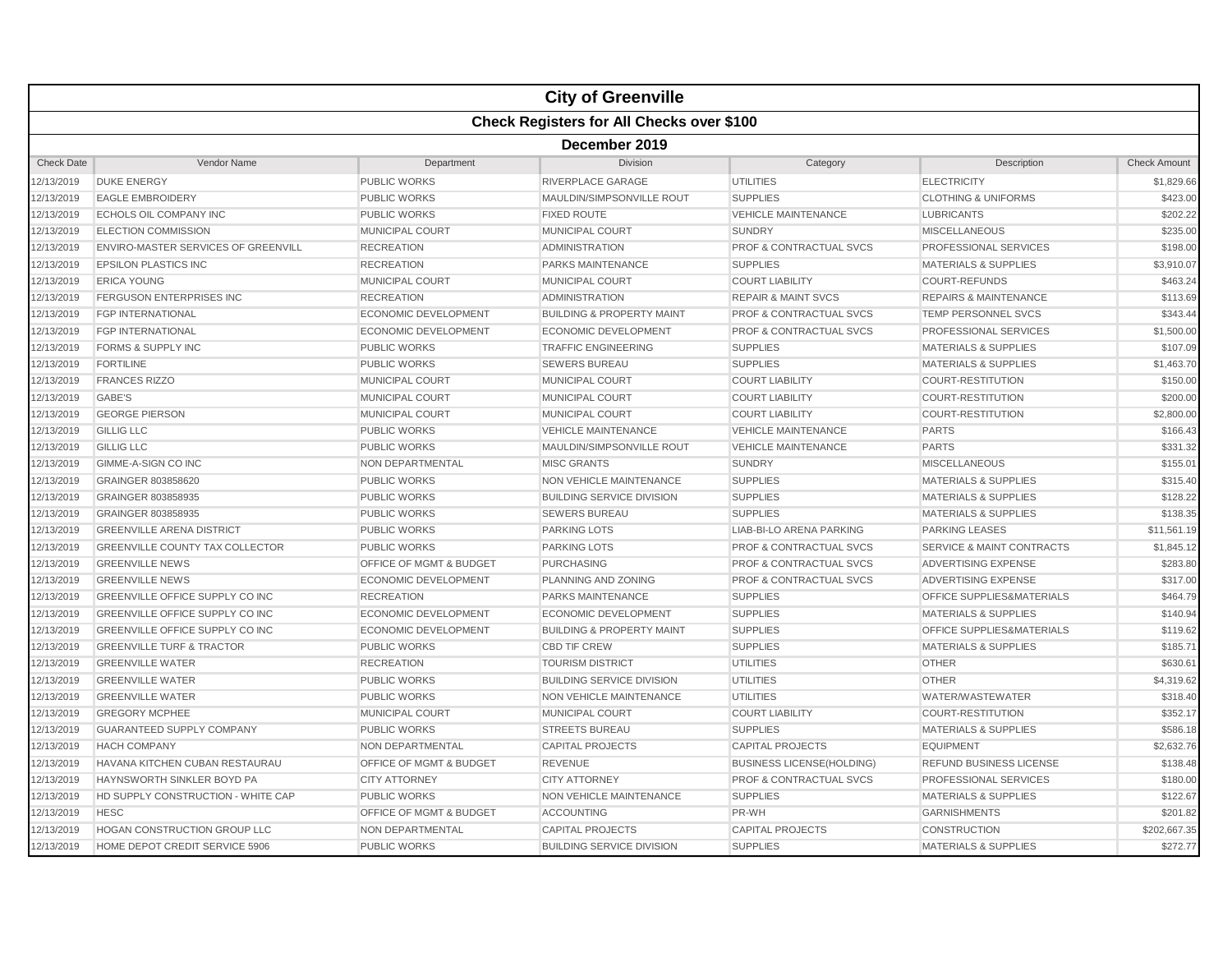|                   |                                            |                                    | <b>City of Greenville</b>                        |                                    |                                      |                     |  |  |  |
|-------------------|--------------------------------------------|------------------------------------|--------------------------------------------------|------------------------------------|--------------------------------------|---------------------|--|--|--|
|                   |                                            |                                    | <b>Check Registers for All Checks over \$100</b> |                                    |                                      |                     |  |  |  |
|                   | December 2019                              |                                    |                                                  |                                    |                                      |                     |  |  |  |
| <b>Check Date</b> | Vendor Name                                | Department                         | Division                                         | Category                           | Description                          | <b>Check Amount</b> |  |  |  |
| 12/13/2019        | HOME DEPOT CREDIT SERVICE 5914             | <b>RECREATION</b>                  | <b>ADMINISTRATION</b>                            | <b>SUNDRY</b>                      | <b>RESTRD DONATION EXPENSE</b>       | \$277.90            |  |  |  |
| 12/13/2019        | HOME DEPOT CREDIT SERVICE 5914             | NON DEPARTMENTAL                   | <b>CAPITAL PROJECTS</b>                          | <b>CAPITAL PROJECTS</b>            | <b>CONSTRUCTION</b>                  | \$1,545.54          |  |  |  |
| 12/13/2019        | HOME DEPOT CREDIT SERVICE 5914             | <b>RECREATION</b>                  | <b>PUBLIC SERVICES</b>                           | <b>SUPPLIES</b>                    | SUPPLIES PROMOTIONS                  | \$292.52            |  |  |  |
| 12/13/2019        | HOME DEPOT CREDIT SERVICE 5914             | <b>RECREATION</b>                  | <b>ADMINISTRATION</b>                            | <b>SUPPLIES</b>                    | M&S-MAINTENANCE                      | \$118.53            |  |  |  |
| 12/13/2019        | HOME DEPOT CREDIT SERVICE 5922             | <b>RECREATION</b>                  | <b>PARKS MAINTENANCE</b>                         | <b>SUPPLIES</b>                    | <b>MATERIALS &amp; SUPPLIES</b>      | \$287.97            |  |  |  |
| 12/13/2019        | HOMEAWAY, VRBO, VACATIONRENTAL             | OFFICE OF MGMT & BUDGET            | <b>REVENUE</b>                                   | <b>BUSINESS LICENSE(HOLDING)</b>   | <b>REFUND BUSINESS LICENSE</b>       | \$130.46            |  |  |  |
| 12/13/2019        | <b>IDEXX LABORATORIES</b>                  | <b>RECREATION</b>                  | <b>ADMINISTRATION</b>                            | <b>PROF &amp; CONTRACTUAL SVCS</b> | <b>PROFESSIONAL SERVICES</b>         | \$735.89            |  |  |  |
| 12/13/2019        | IMSA SOUTHEASTERN SECTION                  | <b>PUBLIC WORKS</b>                | <b>TRAFFIC ENGINEERING</b>                       | <b>TRAVEL &amp; TRAINING</b>       | <b>TRAVEL &amp; TRAINING</b>         | \$700.00            |  |  |  |
| 12/13/2019        | <b>INTERNAL REVENUE SERVICE</b>            | OFFICE OF MGMT & BUDGET            | <b>ACCOUNTING</b>                                | PR-WH                              | <b>GARNISHMENTS</b>                  | \$452.77            |  |  |  |
| 12/13/2019        | <b>INTERSTATE HEALTH PHYSICS CONSULTIN</b> | NON DEPARTMENTAL                   | <b>CAPITAL PROJECTS</b>                          | <b>CAPITAL PROJECTS</b>            | <b>CONSTRUCTION</b>                  | \$362.50            |  |  |  |
| 12/13/2019        | <b>IRON MOUNTAIN 27129</b>                 | OFFICE OF MGMT & BUDGET            | <b>INFORMATION TECHNOLOGY</b>                    | <b>PROF &amp; CONTRACTUAL SVCS</b> | <b>SERVICE &amp; MAINT CONTRACTS</b> | \$583.88            |  |  |  |
| 12/13/2019        | <b>IVEY COMMUNICATIONS INC</b>             | <b>NON DEPARTMENTAL</b>            | <b>CAPITAL PROJECTS</b>                          | <b>CAPITAL PROJECTS</b>            | <b>EQUIPMENT</b>                     | \$13,818.63         |  |  |  |
| 12/13/2019        | <b>IVEY COMMUNICATIONS INC</b>             | <b>RECREATION</b>                  | PARKS AND RECREATION                             | <b>PROF &amp; CONTRACTUAL SVCS</b> | <b>PROFESSIONAL SERVICES</b>         | \$17,658.23         |  |  |  |
| 12/13/2019        | <b>IVEY COMMUNICATIONS INC</b>             | <b>OFFICE OF MGMT &amp; BUDGET</b> | <b>INFORMATION TECHNOLOGY</b>                    | <b>REPAIR &amp; MAINT SVCS</b>     | <b>REPAIRS &amp; MAINTENANCE</b>     | \$237.00            |  |  |  |
| 12/13/2019        | JACQUELINE SPURGEON                        | MUNICIPAL COURT                    | <b>MUNICIPAL COURT</b>                           | <b>COURT LIABILITY</b>             | <b>COURT-RESTITUTION</b>             | \$228.40            |  |  |  |
| 12/13/2019        | JAMES E JONES GRADING & LANDSCAPING        | <b>ECONOMIC DEVELOPMENT</b>        | <b>BUILDING &amp; PROPERTY MAINT</b>             | <b>PROF &amp; CONTRACTUAL SVCS</b> | <b>DEMOLITIONS</b>                   | \$6,490.00          |  |  |  |
| 12/13/2019        | <b>JAMES PATRICK TIMMS</b>                 | <b>ECONOMIC DEVELOPMENT</b>        | <b>BUILDING &amp; PROPERTY MAINT</b>             | <b>TRAVEL &amp; TRAINING</b>       | <b>LOCAL TRANSPORTATION</b>          | \$435.58            |  |  |  |
| 12/13/2019        | JAMISON PHOTOGRAPHY SC LLC                 | <b>RECREATION</b>                  | <b>COMMUNITY CENTERS</b>                         | <b>RECREATION DEPOSITS</b>         | <b>SPECIAL EVENT</b>                 | \$225.00            |  |  |  |
| 12/13/2019        | <b>JASMIN CURTIS</b>                       | <b>PUBLIC WORKS</b>                | <b>FIXED ROUTE</b>                               | <b>TRAVEL &amp; TRAINING</b>       | <b>TRAVEL &amp; TRAINING</b>         | \$344.48            |  |  |  |
| 12/13/2019        | <b>JENNIFER SIMPSON</b>                    | <b>PUBLIC WORKS</b>                | <b>STORM DRAINS BUREAU</b>                       | <b>TRAVEL &amp; TRAINING</b>       | <b>TRAVEL &amp; TRAINING</b>         | \$496.76            |  |  |  |
| 12/13/2019        | <b>JENNIFER SIMPSON</b>                    | <b>PUBLIC WORKS</b>                | <b>SEWERS BUREAU</b>                             | <b>TRAVEL &amp; TRAINING</b>       | <b>TRAVEL &amp; TRAINING</b>         | \$496.75            |  |  |  |
| 12/13/2019        | <b>JENNIFER SIMPSON</b>                    | <b>PUBLIC WORKS</b>                | <b>STREETS BUREAU</b>                            | <b>TRAVEL &amp; TRAINING</b>       | <b>TRAVEL &amp; TRAINING</b>         | \$496.75            |  |  |  |
| 12/13/2019        | JOHN BLASSINGAME                           | <b>PUBLIC SAFETY</b>               | POLICE-PATROL SVS                                | <b>TRAVEL &amp; TRAINING</b>       | <b>TRAVEL &amp; TRAINING</b>         | \$147.00            |  |  |  |
| 12/13/2019        | JOHN DEERE COMPANY                         | <b>RECREATION</b>                  | <b>PARKS MAINTENANCE</b>                         | MACHINERY AND EQUIPMENT            | MACHINERY AND EQUIPMENT              | \$40,914.62         |  |  |  |
| 12/13/2019        | JOHNSTONE SUPPLY OF GREENVILLE             | <b>PUBLIC WORKS</b>                | <b>BUILDING SERVICE DIVISION</b>                 | <b>SUPPLIES</b>                    | <b>MATERIALS &amp; SUPPLIES</b>      | \$697.23            |  |  |  |
| 12/13/2019        | <b>JONATHAN GRAHAM</b>                     | <b>ECONOMIC DEVELOPMENT</b>        | PLANNING AND ZONING                              | <b>TRAVEL &amp; TRAINING</b>       | <b>TRAVEL &amp; TRAINING</b>         | \$1,356.50          |  |  |  |
| 12/13/2019        | <b>KATIE WHITE</b>                         | <b>CITY MANAGER</b>                | UTILITY UNDERGROUNDING FU                        | <b>SUNDRY</b>                      | METER BOX CONVERSIONS                | \$300.00            |  |  |  |
| 12/13/2019        | KENTUCKY CHILD SUPPORT ENFORCEMENT         | OFFICE OF MGMT & BUDGET            | <b>ACCOUNTING</b>                                | PR-WH                              | <b>GARNISHMENTS</b>                  | \$177.69            |  |  |  |
| 12/13/2019        | <b>LAMAR ADVERTISING</b>                   | <b>PUBLIC WORKS</b>                | <b>RECYCLING</b>                                 | <b>PROF &amp; CONTRACTUAL SVCS</b> | ADVERTISING EXPENSE                  | \$2,100.00          |  |  |  |
| 12/13/2019        | LANDS' END BUSINESS OUTFITTERS             | <b>RECREATION</b>                  | <b>ADMINISTRATION</b>                            | <b>SUPPLIES</b>                    | <b>CLOTHING &amp; UNIFORMS</b>       | \$105.40            |  |  |  |
| 12/13/2019        | <b>LANDSCAPERS SUPPLY</b>                  | <b>RECREATION</b>                  | RIGHTS-OF-WAY                                    | <b>SUPPLIES</b>                    | <b>MATERIALS &amp; SUPPLIES</b>      | \$102.32            |  |  |  |
| 12/13/2019        | <b>LANDSCAPERS SUPPLY</b>                  | <b>RECREATION</b>                  | PARKS MAINTENANCE                                | <b>SUPPLIES</b>                    | <b>MATERIALS &amp; SUPPLIES</b>      | \$150.49            |  |  |  |
| 12/13/2019        | LARK & ASSOCIATES POLYGRAPH SERVICE        | <b>HUMAN RESOURCES</b>             | <b>HUMAN RESOURCES</b>                           | <b>PROF &amp; CONTRACTUAL SVCS</b> | <b>PROFESSIONAL SERVICES</b>         | \$270.00            |  |  |  |
| 12/13/2019        | <b>LARRY CLEVENSTINE</b>                   | <b>RECREATION</b>                  | <b>COMMUNITY CENTERS</b>                         | <b>RECREATION DEPOSITS</b>         | <b>PROFESSIONAL SERVICES</b>         | \$1,269.60          |  |  |  |
| 12/13/2019        | LEE TRANSPORT EQUIPMENT                    | <b>PUBLIC WORKS</b>                | <b>VEHICLE MAINTENANCE</b>                       | <b>VEHICLE MAINTENANCE</b>         | <b>PARTS</b>                         | \$283.00            |  |  |  |
| 12/13/2019        | LEXISNEXIS 1239194                         | <b>PUBLIC SAFETY</b>               | POLICE-PATROL SVS                                | <b>PROF &amp; CONTRACTUAL SVCS</b> | PROFESSIONAL SERVICES                | \$318.00            |  |  |  |
| 12/13/2019        | LEXISNEXIS 1403290                         | <b>ECONOMIC DEVELOPMENT</b>        | <b>BUILDING &amp; PROPERTY MAINT</b>             | <b>SUNDRY</b>                      | DUES, SUBSCRIPTN, PUBLICATN          | \$156.35            |  |  |  |
| 12/13/2019        | L-J INC                                    | NON DEPARTMENTAL                   | <b>CAPITAL PROJECTS</b>                          | <b>CAPITAL PROJECTS</b>            | <b>CONSTRUCTION</b>                  | \$101,056.26        |  |  |  |
| 12/13/2019        | LOWES                                      | <b>RECREATION</b>                  | <b>BEAUTIFICATION BUREAU</b>                     | <b>SUPPLIES</b>                    | <b>MATERIALS &amp; SUPPLIES</b>      | \$200.87            |  |  |  |
| 12/13/2019        | LOWES                                      | <b>FIRE</b>                        | FIRE SUPPRESSION                                 | <b>SUPPLIES</b>                    | <b>MATERIALS &amp; SUPPLIES</b>      | \$306.82            |  |  |  |
| 12/13/2019        | LOWES                                      | <b>PUBLIC WORKS</b>                | <b>BUILDING SERVICE DIVISION</b>                 | <b>SUPPLIES</b>                    | <b>MATERIALS &amp; SUPPLIES</b>      | \$179.75            |  |  |  |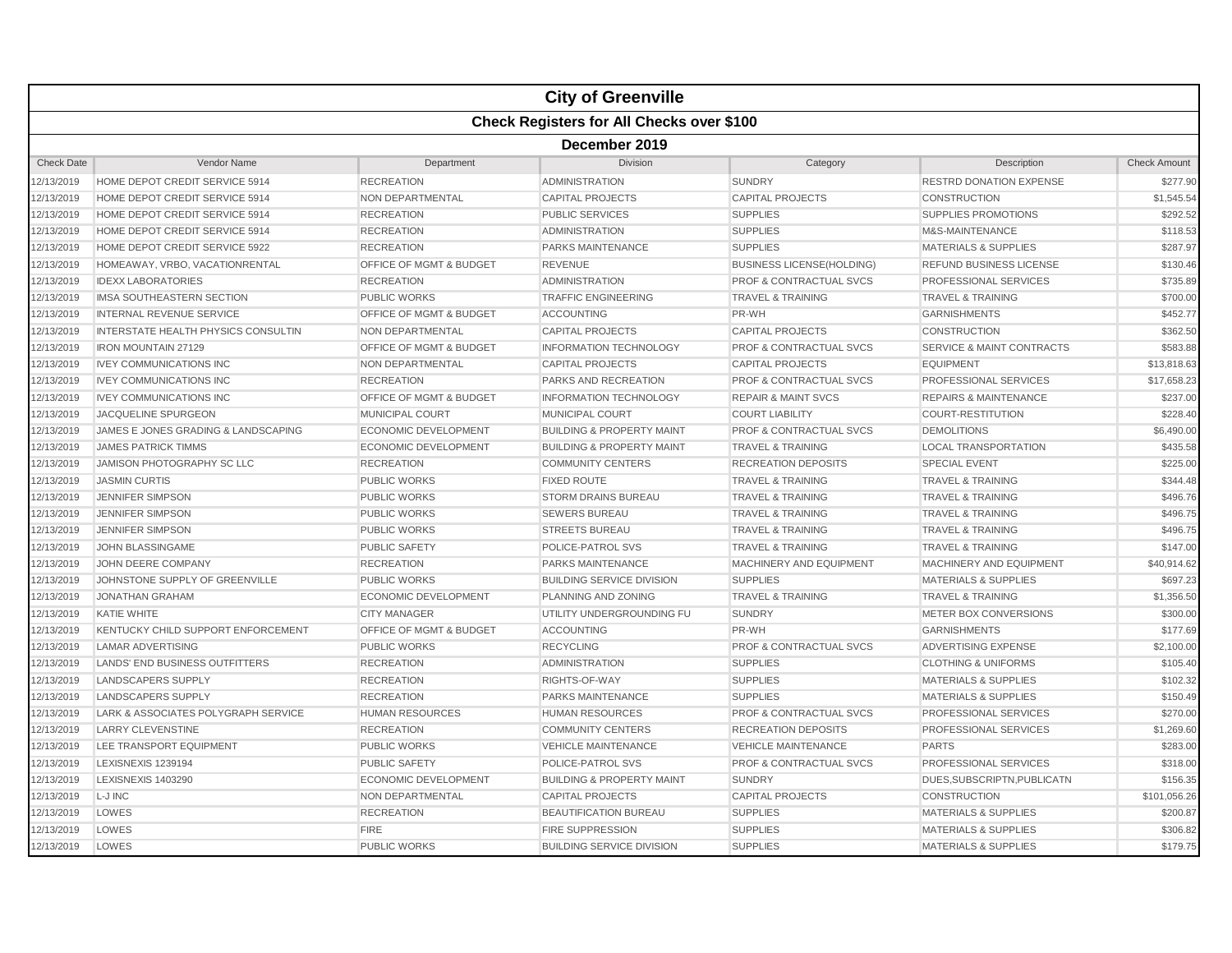| <b>Check Registers for All Checks over \$100</b><br>December 2019<br><b>Check Date</b><br>Vendor Name<br>Department<br>Division<br>Category<br>Description<br>12/13/2019<br>MACK PEST SOLUTIONS INC<br>PUBLIC WORKS<br><b>BUILDING SERVICE DIVISION</b><br>PROF & CONTRACTUAL SVCS<br><b>SERVICE &amp; MAINT CONTRACTS</b><br>12/13/2019<br><b>VEHICLE MAINTENANCE</b><br><b>SALARIES</b><br>REGULAR, FULL-TIME<br><b>MARATHON STAFFING INC</b><br><b>PUBLIC WORKS</b><br>12/13/2019<br><b>MARATHON STAFFING INC</b><br><b>PUBLIC WORKS</b><br>RESIDENTIAL COLL BUREAU<br><b>PROF &amp; CONTRACTUAL SVCS</b><br><b>TEMP PERSONNEL SVCS</b><br>12/13/2019<br><b>MARATHON STAFFING INC</b><br><b>PUBLIC SAFETY</b><br>POLICE-DISPATCH BUREAU<br><b>PROF &amp; CONTRACTUAL SVCS</b><br><b>TEMP PERSONNEL SVCS</b><br>12/13/2019<br><b>MARATHON STAFFING INC</b><br><b>RECREATION</b><br><b>COMMUNITY CENTERS</b><br><b>PROF &amp; CONTRACTUAL SVCS</b><br><b>TEMP PERSONNEL SVCS</b><br>12/13/2019<br><b>MARATHON STAFFING INC</b><br><b>ECONOMIC DEVELOPMENT</b><br><b>BUILDING &amp; PROPERTY MAINT</b><br><b>PROF &amp; CONTRACTUAL SVCS</b><br>TEMP PERSONNEL SVCS<br>12/13/2019<br><b>MARATHON STAFFING INC</b><br>PUBLIC INFORMATION/EVENTS<br><b>EVENTS MANAGEMENT</b><br><b>PROF &amp; CONTRACTUAL SVCS</b><br><b>TEMP PERSONNEL SVCS</b><br><b>MASSTAR SIGNS INC</b><br>12/13/2019<br><b>RECREATION</b><br><b>TOURISM DISTRICT</b><br><b>PROF &amp; CONTRACTUAL SVCS</b><br><b>SPECIAL PROJECTS</b><br><b>SUPPLIES</b><br><b>MATERIALS &amp; SUPPLIES</b><br>12/13/2019<br>MCKINNEY LUMBER & HARDWARE LLC<br><b>RECREATION</b><br><b>PARKS MAINTENANCE</b><br>12/13/2019<br>MCMILLAN PAZDAN SMITH ARCHITECT LLC<br>NON DEPARTMENTAL<br><b>CAPITAL PROJECTS</b><br><b>CAPITAL PROJECTS</b><br>PLANNING/DESIGN<br>12/13/2019<br>MELLOUL-BLAMEY CONSTRUCTION SC LTD<br>NON DEPARTMENTAL<br><b>CAPITAL PROJECTS</b><br><b>CAPITAL PROJECTS</b><br>CONSTRUCTION<br>12/13/2019<br><b>MICHAEL PITTS</b><br><b>CITY ATTORNEY</b><br><b>CITY ATTORNEY</b><br><b>TRAVEL &amp; TRAINING</b><br><b>TRAVEL &amp; TRAINING</b><br>12/13/2019<br>MIKE WILLIMON TOWING & RECOVERY INC<br><b>PUBLIC SAFETY</b><br>POLICE-PATROL SVS<br><b>SUNDRY</b><br><b>MISCELLANEOUS</b><br>12/13/2019<br>MIKE'S BODY SHOP & TOWING INC<br><b>PUBLIC WORKS</b><br><b>FLEET</b><br><b>VEHICLE MAINTENANCE</b><br><b>OUTSIDE REPAIRS</b><br>NON DEPARTMENTAL<br><b>CAPITAL PROJECTS</b><br><b>CAPITAL PROJECTS</b><br>12/13/2019<br><b>MKSK</b><br>PLANNING/DESIGN<br>MOBILITY WORKS LLC<br>12/13/2019<br><b>PUBLIC WORKS</b><br><b>VEHICLE MAINTENANCE</b><br><b>VEHICLE MAINTENANCE</b><br><b>OUTSIDE REPAIRS</b><br>12/13/2019<br>MOORE AND BALLIEW OIL COMPANY INC<br><b>PUBLIC WORKS</b><br><b>FIXED ROUTE</b><br><b>VEHICLE MAINTENANCE</b><br><b>LUBRICANTS</b><br>12/13/2019<br>MORRIS BUSINESS SOLUTIONS<br><b>RECREATION</b><br><b>TOURISM DISTRICT</b><br><b>PRINTING</b><br><b>OTHER</b><br>12/13/2019<br>MOTOROLA SOLUTIONS INC<br><b>PUBLIC SAFETY</b><br>POLICE-DISPATCH BUREAU<br><b>REPAIR &amp; MAINT SVCS</b><br><b>RADIO MAINTENANCE</b><br>12/13/2019<br><b>NAPA</b><br><b>PUBLIC WORKS</b><br><b>FLEET</b><br><b>VEHICLE MAINTENANCE</b><br><b>PARTS MANAGEMENT FEES</b><br><b>NAPA</b><br><b>PARTS</b><br>12/13/2019<br><b>PUBLIC WORKS</b><br><b>FLEET</b><br><b>VEHICLE MAINTENANCE</b><br>MUNICIPAL COURT<br>12/13/2019<br>NICHOLAS JACHENS<br><b>MUNICIPAL COURT</b><br><b>COURT LIABILITY</b><br><b>COURT-RESTITUTION</b><br>NORRIS SUPPLY CO<br><b>SUPPLIES</b><br>12/13/2019<br><b>PUBLIC WORKS</b><br><b>STORM DRAINS BUREAU</b><br><b>MATERIALS &amp; SUPPLIES</b><br>O J'S DINER<br>12/13/2019<br><b>RECREATION</b><br><b>PARKS MAINTENANCE</b><br><b>PROF &amp; CONTRACTUAL SVCS</b><br>TEMP PERSONNEL SVCS<br>12/13/2019<br>OCONEE PUBLISHING INC<br><b>RECREATION</b><br><b>PUBLIC SERVICES</b><br><b>SUPPLIES</b><br>SUPPLIES PROMOTIONS<br>12/13/2019<br>OSBORN CONTRACT SERVICES INC<br><b>RIVERPLACE GARAGE</b><br><b>REPAIR &amp; MAINT SVCS</b><br><b>PUBLIC WORKS</b><br><b>REPAIRS &amp; MAINTENANCE</b><br>12/13/2019<br>PALMETTO CAN CLEANING<br><b>PUBLIC WORKS</b><br>RESIDENTIAL COLL BUREAU<br><b>PROF &amp; CONTRACTUAL SVCS</b><br><b>PROFESSIONAL SERVICES</b><br>12/13/2019<br>PALMETTO UTILITY PROTECTION INC<br><b>PUBLIC WORKS</b><br><b>SEWERS BUREAU</b><br><b>PROF &amp; CONTRACTUAL SVCS</b><br><b>PROFESSIONAL SERVICES</b><br>PANAGAKOS ASPHALT PAVING INC<br><b>SUPPLIES</b><br><b>MATERIALS &amp; SUPPLIES</b><br>12/13/2019<br><b>PUBLIC WORKS</b><br><b>STORM DRAINS BUREAU</b><br><b>SUPPLIES</b><br>12/13/2019<br>PANAGAKOS ASPHALT PAVING INC<br><b>PUBLIC WORKS</b><br><b>STREETS BUREAU</b><br><b>MATERIALS &amp; SUPPLIES</b><br>12/13/2019<br>PANAGAKOS ASPHALT PAVING INC<br><b>PUBLIC WORKS</b><br><b>SEWERS BUREAU</b><br><b>SUPPLIES</b><br><b>MATERIALS &amp; SUPPLIES</b><br>12/13/2019<br>PATRICIA MULLINAX<br><b>PUBLIC SAFETY</b><br>POLICE-PATROL SVS<br><b>TRAVEL &amp; TRAINING</b><br><b>TRAVEL &amp; TRAINING</b><br>12/13/2019<br>PERFECT DELIVERY INC<br><b>PUBLIC SAFETY</b><br>POLICE-PATROL SVS<br><b>SUPPLIES</b><br><b>MATERIALS &amp; SUPPLIES</b><br>12/13/2019<br>POWER TOOL COMPANY<br><b>PARKS MAINTENANCE</b><br><b>MACHINERY AND EQUIPMENT</b><br>MACHINERY AND EQUIPMENT<br><b>RECREATION</b><br>12/13/2019<br>PRESORT PLUS INC<br><b>OFFICE OF MGMT &amp; BUDGET</b><br><b>COMMUNICATIONS</b><br><b>PURCHASING</b><br><b>POSTAGE</b><br>M&S-TRAFFIC CALMING<br>12/13/2019<br>PRESORT PLUS INC<br><b>PUBLIC WORKS</b><br><b>TRAFFIC ENGINEERING</b><br><b>SUPPLIES</b><br>12/13/2019<br>PRISMA HEALTH<br><b>RECREATION</b><br><b>ADMINISTRATION</b><br><b>PROF &amp; CONTRACTUAL SVCS</b><br><b>PROFESSIONAL SERVICES</b><br><b>PUBLIC SERVICES</b><br><b>PRINTING</b><br><b>PRINTING &amp; BINDING</b><br>12/13/2019<br>PROFORMA RHINO GRAPHICS<br><b>RECREATION</b><br>12/13/2019<br>PROFORMA RHINO GRAPHICS<br><b>PURCHASING</b><br><b>SUPPLIES</b><br>OFFICE SUPPLIES&MATERIALS<br><b>OFFICE OF MGMT &amp; BUDGET</b><br>12/13/2019<br>PROFORMA RHINO GRAPHICS<br>PUBLIC INFORMATION/EVENTS<br><b>EVENTS MANAGEMENT</b><br><b>PRINTING</b><br>PRINTING & BINDING |            |                      |                     | <b>City of Greenville</b>        |                 |                                 |                     |  |  |  |
|----------------------------------------------------------------------------------------------------------------------------------------------------------------------------------------------------------------------------------------------------------------------------------------------------------------------------------------------------------------------------------------------------------------------------------------------------------------------------------------------------------------------------------------------------------------------------------------------------------------------------------------------------------------------------------------------------------------------------------------------------------------------------------------------------------------------------------------------------------------------------------------------------------------------------------------------------------------------------------------------------------------------------------------------------------------------------------------------------------------------------------------------------------------------------------------------------------------------------------------------------------------------------------------------------------------------------------------------------------------------------------------------------------------------------------------------------------------------------------------------------------------------------------------------------------------------------------------------------------------------------------------------------------------------------------------------------------------------------------------------------------------------------------------------------------------------------------------------------------------------------------------------------------------------------------------------------------------------------------------------------------------------------------------------------------------------------------------------------------------------------------------------------------------------------------------------------------------------------------------------------------------------------------------------------------------------------------------------------------------------------------------------------------------------------------------------------------------------------------------------------------------------------------------------------------------------------------------------------------------------------------------------------------------------------------------------------------------------------------------------------------------------------------------------------------------------------------------------------------------------------------------------------------------------------------------------------------------------------------------------------------------------------------------------------------------------------------------------------------------------------------------------------------------------------------------------------------------------------------------------------------------------------------------------------------------------------------------------------------------------------------------------------------------------------------------------------------------------------------------------------------------------------------------------------------------------------------------------------------------------------------------------------------------------------------------------------------------------------------------------------------------------------------------------------------------------------------------------------------------------------------------------------------------------------------------------------------------------------------------------------------------------------------------------------------------------------------------------------------------------------------------------------------------------------------------------------------------------------------------------------------------------------------------------------------------------------------------------------------------------------------------------------------------------------------------------------------------------------------------------------------------------------------------------------------------------------------------------------------------------------------------------------------------------------------------------------------------------------------------------------------------------------------------------------------------------------------------------------------------------------------------------------------------------------------------------------------------------------------------------------------------------------------------------------------------------------------------------------------------------------------------------------------------------------------------------------------------------------------------------------------------------------------------------------------------------------------------------------------------------------------------------------------------------------------------------------------------------------------------------------------------------------------------------------------------------------------------------------------------------------------------------------------------------------------------------------------------------------------------------------------------------------------------------------------------------------------------------------------------------------------------------------------------------------------------------------------------------------------------------------------------------------------------------------------------------------------------------------------------------------------------------------------------------------------------------------------------------------------------------------|------------|----------------------|---------------------|----------------------------------|-----------------|---------------------------------|---------------------|--|--|--|
|                                                                                                                                                                                                                                                                                                                                                                                                                                                                                                                                                                                                                                                                                                                                                                                                                                                                                                                                                                                                                                                                                                                                                                                                                                                                                                                                                                                                                                                                                                                                                                                                                                                                                                                                                                                                                                                                                                                                                                                                                                                                                                                                                                                                                                                                                                                                                                                                                                                                                                                                                                                                                                                                                                                                                                                                                                                                                                                                                                                                                                                                                                                                                                                                                                                                                                                                                                                                                                                                                                                                                                                                                                                                                                                                                                                                                                                                                                                                                                                                                                                                                                                                                                                                                                                                                                                                                                                                                                                                                                                                                                                                                                                                                                                                                                                                                                                                                                                                                                                                                                                                                                                                                                                                                                                                                                                                                                                                                                                                                                                                                                                                                                                                                                                                                                                                                                                                                                                                                                                                                                                                                                                                                                                                                                                    |            |                      |                     |                                  |                 |                                 |                     |  |  |  |
|                                                                                                                                                                                                                                                                                                                                                                                                                                                                                                                                                                                                                                                                                                                                                                                                                                                                                                                                                                                                                                                                                                                                                                                                                                                                                                                                                                                                                                                                                                                                                                                                                                                                                                                                                                                                                                                                                                                                                                                                                                                                                                                                                                                                                                                                                                                                                                                                                                                                                                                                                                                                                                                                                                                                                                                                                                                                                                                                                                                                                                                                                                                                                                                                                                                                                                                                                                                                                                                                                                                                                                                                                                                                                                                                                                                                                                                                                                                                                                                                                                                                                                                                                                                                                                                                                                                                                                                                                                                                                                                                                                                                                                                                                                                                                                                                                                                                                                                                                                                                                                                                                                                                                                                                                                                                                                                                                                                                                                                                                                                                                                                                                                                                                                                                                                                                                                                                                                                                                                                                                                                                                                                                                                                                                                                    |            |                      |                     |                                  |                 |                                 |                     |  |  |  |
|                                                                                                                                                                                                                                                                                                                                                                                                                                                                                                                                                                                                                                                                                                                                                                                                                                                                                                                                                                                                                                                                                                                                                                                                                                                                                                                                                                                                                                                                                                                                                                                                                                                                                                                                                                                                                                                                                                                                                                                                                                                                                                                                                                                                                                                                                                                                                                                                                                                                                                                                                                                                                                                                                                                                                                                                                                                                                                                                                                                                                                                                                                                                                                                                                                                                                                                                                                                                                                                                                                                                                                                                                                                                                                                                                                                                                                                                                                                                                                                                                                                                                                                                                                                                                                                                                                                                                                                                                                                                                                                                                                                                                                                                                                                                                                                                                                                                                                                                                                                                                                                                                                                                                                                                                                                                                                                                                                                                                                                                                                                                                                                                                                                                                                                                                                                                                                                                                                                                                                                                                                                                                                                                                                                                                                                    |            |                      |                     |                                  |                 |                                 | <b>Check Amount</b> |  |  |  |
|                                                                                                                                                                                                                                                                                                                                                                                                                                                                                                                                                                                                                                                                                                                                                                                                                                                                                                                                                                                                                                                                                                                                                                                                                                                                                                                                                                                                                                                                                                                                                                                                                                                                                                                                                                                                                                                                                                                                                                                                                                                                                                                                                                                                                                                                                                                                                                                                                                                                                                                                                                                                                                                                                                                                                                                                                                                                                                                                                                                                                                                                                                                                                                                                                                                                                                                                                                                                                                                                                                                                                                                                                                                                                                                                                                                                                                                                                                                                                                                                                                                                                                                                                                                                                                                                                                                                                                                                                                                                                                                                                                                                                                                                                                                                                                                                                                                                                                                                                                                                                                                                                                                                                                                                                                                                                                                                                                                                                                                                                                                                                                                                                                                                                                                                                                                                                                                                                                                                                                                                                                                                                                                                                                                                                                                    |            |                      |                     |                                  |                 |                                 | \$166.00            |  |  |  |
|                                                                                                                                                                                                                                                                                                                                                                                                                                                                                                                                                                                                                                                                                                                                                                                                                                                                                                                                                                                                                                                                                                                                                                                                                                                                                                                                                                                                                                                                                                                                                                                                                                                                                                                                                                                                                                                                                                                                                                                                                                                                                                                                                                                                                                                                                                                                                                                                                                                                                                                                                                                                                                                                                                                                                                                                                                                                                                                                                                                                                                                                                                                                                                                                                                                                                                                                                                                                                                                                                                                                                                                                                                                                                                                                                                                                                                                                                                                                                                                                                                                                                                                                                                                                                                                                                                                                                                                                                                                                                                                                                                                                                                                                                                                                                                                                                                                                                                                                                                                                                                                                                                                                                                                                                                                                                                                                                                                                                                                                                                                                                                                                                                                                                                                                                                                                                                                                                                                                                                                                                                                                                                                                                                                                                                                    |            |                      |                     |                                  |                 |                                 | \$265.21            |  |  |  |
|                                                                                                                                                                                                                                                                                                                                                                                                                                                                                                                                                                                                                                                                                                                                                                                                                                                                                                                                                                                                                                                                                                                                                                                                                                                                                                                                                                                                                                                                                                                                                                                                                                                                                                                                                                                                                                                                                                                                                                                                                                                                                                                                                                                                                                                                                                                                                                                                                                                                                                                                                                                                                                                                                                                                                                                                                                                                                                                                                                                                                                                                                                                                                                                                                                                                                                                                                                                                                                                                                                                                                                                                                                                                                                                                                                                                                                                                                                                                                                                                                                                                                                                                                                                                                                                                                                                                                                                                                                                                                                                                                                                                                                                                                                                                                                                                                                                                                                                                                                                                                                                                                                                                                                                                                                                                                                                                                                                                                                                                                                                                                                                                                                                                                                                                                                                                                                                                                                                                                                                                                                                                                                                                                                                                                                                    |            |                      |                     |                                  |                 |                                 | \$388.00            |  |  |  |
|                                                                                                                                                                                                                                                                                                                                                                                                                                                                                                                                                                                                                                                                                                                                                                                                                                                                                                                                                                                                                                                                                                                                                                                                                                                                                                                                                                                                                                                                                                                                                                                                                                                                                                                                                                                                                                                                                                                                                                                                                                                                                                                                                                                                                                                                                                                                                                                                                                                                                                                                                                                                                                                                                                                                                                                                                                                                                                                                                                                                                                                                                                                                                                                                                                                                                                                                                                                                                                                                                                                                                                                                                                                                                                                                                                                                                                                                                                                                                                                                                                                                                                                                                                                                                                                                                                                                                                                                                                                                                                                                                                                                                                                                                                                                                                                                                                                                                                                                                                                                                                                                                                                                                                                                                                                                                                                                                                                                                                                                                                                                                                                                                                                                                                                                                                                                                                                                                                                                                                                                                                                                                                                                                                                                                                                    |            |                      |                     |                                  |                 |                                 | \$3,838.19          |  |  |  |
|                                                                                                                                                                                                                                                                                                                                                                                                                                                                                                                                                                                                                                                                                                                                                                                                                                                                                                                                                                                                                                                                                                                                                                                                                                                                                                                                                                                                                                                                                                                                                                                                                                                                                                                                                                                                                                                                                                                                                                                                                                                                                                                                                                                                                                                                                                                                                                                                                                                                                                                                                                                                                                                                                                                                                                                                                                                                                                                                                                                                                                                                                                                                                                                                                                                                                                                                                                                                                                                                                                                                                                                                                                                                                                                                                                                                                                                                                                                                                                                                                                                                                                                                                                                                                                                                                                                                                                                                                                                                                                                                                                                                                                                                                                                                                                                                                                                                                                                                                                                                                                                                                                                                                                                                                                                                                                                                                                                                                                                                                                                                                                                                                                                                                                                                                                                                                                                                                                                                                                                                                                                                                                                                                                                                                                                    |            |                      |                     |                                  |                 |                                 | \$220.46            |  |  |  |
|                                                                                                                                                                                                                                                                                                                                                                                                                                                                                                                                                                                                                                                                                                                                                                                                                                                                                                                                                                                                                                                                                                                                                                                                                                                                                                                                                                                                                                                                                                                                                                                                                                                                                                                                                                                                                                                                                                                                                                                                                                                                                                                                                                                                                                                                                                                                                                                                                                                                                                                                                                                                                                                                                                                                                                                                                                                                                                                                                                                                                                                                                                                                                                                                                                                                                                                                                                                                                                                                                                                                                                                                                                                                                                                                                                                                                                                                                                                                                                                                                                                                                                                                                                                                                                                                                                                                                                                                                                                                                                                                                                                                                                                                                                                                                                                                                                                                                                                                                                                                                                                                                                                                                                                                                                                                                                                                                                                                                                                                                                                                                                                                                                                                                                                                                                                                                                                                                                                                                                                                                                                                                                                                                                                                                                                    |            |                      |                     |                                  |                 |                                 | \$247.68            |  |  |  |
|                                                                                                                                                                                                                                                                                                                                                                                                                                                                                                                                                                                                                                                                                                                                                                                                                                                                                                                                                                                                                                                                                                                                                                                                                                                                                                                                                                                                                                                                                                                                                                                                                                                                                                                                                                                                                                                                                                                                                                                                                                                                                                                                                                                                                                                                                                                                                                                                                                                                                                                                                                                                                                                                                                                                                                                                                                                                                                                                                                                                                                                                                                                                                                                                                                                                                                                                                                                                                                                                                                                                                                                                                                                                                                                                                                                                                                                                                                                                                                                                                                                                                                                                                                                                                                                                                                                                                                                                                                                                                                                                                                                                                                                                                                                                                                                                                                                                                                                                                                                                                                                                                                                                                                                                                                                                                                                                                                                                                                                                                                                                                                                                                                                                                                                                                                                                                                                                                                                                                                                                                                                                                                                                                                                                                                                    |            |                      |                     |                                  |                 |                                 | \$5,169.54          |  |  |  |
|                                                                                                                                                                                                                                                                                                                                                                                                                                                                                                                                                                                                                                                                                                                                                                                                                                                                                                                                                                                                                                                                                                                                                                                                                                                                                                                                                                                                                                                                                                                                                                                                                                                                                                                                                                                                                                                                                                                                                                                                                                                                                                                                                                                                                                                                                                                                                                                                                                                                                                                                                                                                                                                                                                                                                                                                                                                                                                                                                                                                                                                                                                                                                                                                                                                                                                                                                                                                                                                                                                                                                                                                                                                                                                                                                                                                                                                                                                                                                                                                                                                                                                                                                                                                                                                                                                                                                                                                                                                                                                                                                                                                                                                                                                                                                                                                                                                                                                                                                                                                                                                                                                                                                                                                                                                                                                                                                                                                                                                                                                                                                                                                                                                                                                                                                                                                                                                                                                                                                                                                                                                                                                                                                                                                                                                    |            |                      |                     |                                  |                 |                                 | \$1,049.00          |  |  |  |
|                                                                                                                                                                                                                                                                                                                                                                                                                                                                                                                                                                                                                                                                                                                                                                                                                                                                                                                                                                                                                                                                                                                                                                                                                                                                                                                                                                                                                                                                                                                                                                                                                                                                                                                                                                                                                                                                                                                                                                                                                                                                                                                                                                                                                                                                                                                                                                                                                                                                                                                                                                                                                                                                                                                                                                                                                                                                                                                                                                                                                                                                                                                                                                                                                                                                                                                                                                                                                                                                                                                                                                                                                                                                                                                                                                                                                                                                                                                                                                                                                                                                                                                                                                                                                                                                                                                                                                                                                                                                                                                                                                                                                                                                                                                                                                                                                                                                                                                                                                                                                                                                                                                                                                                                                                                                                                                                                                                                                                                                                                                                                                                                                                                                                                                                                                                                                                                                                                                                                                                                                                                                                                                                                                                                                                                    |            |                      |                     |                                  |                 |                                 | \$255.80            |  |  |  |
|                                                                                                                                                                                                                                                                                                                                                                                                                                                                                                                                                                                                                                                                                                                                                                                                                                                                                                                                                                                                                                                                                                                                                                                                                                                                                                                                                                                                                                                                                                                                                                                                                                                                                                                                                                                                                                                                                                                                                                                                                                                                                                                                                                                                                                                                                                                                                                                                                                                                                                                                                                                                                                                                                                                                                                                                                                                                                                                                                                                                                                                                                                                                                                                                                                                                                                                                                                                                                                                                                                                                                                                                                                                                                                                                                                                                                                                                                                                                                                                                                                                                                                                                                                                                                                                                                                                                                                                                                                                                                                                                                                                                                                                                                                                                                                                                                                                                                                                                                                                                                                                                                                                                                                                                                                                                                                                                                                                                                                                                                                                                                                                                                                                                                                                                                                                                                                                                                                                                                                                                                                                                                                                                                                                                                                                    |            |                      |                     |                                  |                 |                                 | \$19,485.00         |  |  |  |
|                                                                                                                                                                                                                                                                                                                                                                                                                                                                                                                                                                                                                                                                                                                                                                                                                                                                                                                                                                                                                                                                                                                                                                                                                                                                                                                                                                                                                                                                                                                                                                                                                                                                                                                                                                                                                                                                                                                                                                                                                                                                                                                                                                                                                                                                                                                                                                                                                                                                                                                                                                                                                                                                                                                                                                                                                                                                                                                                                                                                                                                                                                                                                                                                                                                                                                                                                                                                                                                                                                                                                                                                                                                                                                                                                                                                                                                                                                                                                                                                                                                                                                                                                                                                                                                                                                                                                                                                                                                                                                                                                                                                                                                                                                                                                                                                                                                                                                                                                                                                                                                                                                                                                                                                                                                                                                                                                                                                                                                                                                                                                                                                                                                                                                                                                                                                                                                                                                                                                                                                                                                                                                                                                                                                                                                    |            |                      |                     |                                  |                 |                                 | \$116,129.80        |  |  |  |
|                                                                                                                                                                                                                                                                                                                                                                                                                                                                                                                                                                                                                                                                                                                                                                                                                                                                                                                                                                                                                                                                                                                                                                                                                                                                                                                                                                                                                                                                                                                                                                                                                                                                                                                                                                                                                                                                                                                                                                                                                                                                                                                                                                                                                                                                                                                                                                                                                                                                                                                                                                                                                                                                                                                                                                                                                                                                                                                                                                                                                                                                                                                                                                                                                                                                                                                                                                                                                                                                                                                                                                                                                                                                                                                                                                                                                                                                                                                                                                                                                                                                                                                                                                                                                                                                                                                                                                                                                                                                                                                                                                                                                                                                                                                                                                                                                                                                                                                                                                                                                                                                                                                                                                                                                                                                                                                                                                                                                                                                                                                                                                                                                                                                                                                                                                                                                                                                                                                                                                                                                                                                                                                                                                                                                                                    |            |                      |                     |                                  |                 |                                 | \$259.56            |  |  |  |
|                                                                                                                                                                                                                                                                                                                                                                                                                                                                                                                                                                                                                                                                                                                                                                                                                                                                                                                                                                                                                                                                                                                                                                                                                                                                                                                                                                                                                                                                                                                                                                                                                                                                                                                                                                                                                                                                                                                                                                                                                                                                                                                                                                                                                                                                                                                                                                                                                                                                                                                                                                                                                                                                                                                                                                                                                                                                                                                                                                                                                                                                                                                                                                                                                                                                                                                                                                                                                                                                                                                                                                                                                                                                                                                                                                                                                                                                                                                                                                                                                                                                                                                                                                                                                                                                                                                                                                                                                                                                                                                                                                                                                                                                                                                                                                                                                                                                                                                                                                                                                                                                                                                                                                                                                                                                                                                                                                                                                                                                                                                                                                                                                                                                                                                                                                                                                                                                                                                                                                                                                                                                                                                                                                                                                                                    |            |                      |                     |                                  |                 |                                 | \$140.00            |  |  |  |
|                                                                                                                                                                                                                                                                                                                                                                                                                                                                                                                                                                                                                                                                                                                                                                                                                                                                                                                                                                                                                                                                                                                                                                                                                                                                                                                                                                                                                                                                                                                                                                                                                                                                                                                                                                                                                                                                                                                                                                                                                                                                                                                                                                                                                                                                                                                                                                                                                                                                                                                                                                                                                                                                                                                                                                                                                                                                                                                                                                                                                                                                                                                                                                                                                                                                                                                                                                                                                                                                                                                                                                                                                                                                                                                                                                                                                                                                                                                                                                                                                                                                                                                                                                                                                                                                                                                                                                                                                                                                                                                                                                                                                                                                                                                                                                                                                                                                                                                                                                                                                                                                                                                                                                                                                                                                                                                                                                                                                                                                                                                                                                                                                                                                                                                                                                                                                                                                                                                                                                                                                                                                                                                                                                                                                                                    |            |                      |                     |                                  |                 |                                 | \$255.00            |  |  |  |
|                                                                                                                                                                                                                                                                                                                                                                                                                                                                                                                                                                                                                                                                                                                                                                                                                                                                                                                                                                                                                                                                                                                                                                                                                                                                                                                                                                                                                                                                                                                                                                                                                                                                                                                                                                                                                                                                                                                                                                                                                                                                                                                                                                                                                                                                                                                                                                                                                                                                                                                                                                                                                                                                                                                                                                                                                                                                                                                                                                                                                                                                                                                                                                                                                                                                                                                                                                                                                                                                                                                                                                                                                                                                                                                                                                                                                                                                                                                                                                                                                                                                                                                                                                                                                                                                                                                                                                                                                                                                                                                                                                                                                                                                                                                                                                                                                                                                                                                                                                                                                                                                                                                                                                                                                                                                                                                                                                                                                                                                                                                                                                                                                                                                                                                                                                                                                                                                                                                                                                                                                                                                                                                                                                                                                                                    |            |                      |                     |                                  |                 |                                 | \$28,933.25         |  |  |  |
|                                                                                                                                                                                                                                                                                                                                                                                                                                                                                                                                                                                                                                                                                                                                                                                                                                                                                                                                                                                                                                                                                                                                                                                                                                                                                                                                                                                                                                                                                                                                                                                                                                                                                                                                                                                                                                                                                                                                                                                                                                                                                                                                                                                                                                                                                                                                                                                                                                                                                                                                                                                                                                                                                                                                                                                                                                                                                                                                                                                                                                                                                                                                                                                                                                                                                                                                                                                                                                                                                                                                                                                                                                                                                                                                                                                                                                                                                                                                                                                                                                                                                                                                                                                                                                                                                                                                                                                                                                                                                                                                                                                                                                                                                                                                                                                                                                                                                                                                                                                                                                                                                                                                                                                                                                                                                                                                                                                                                                                                                                                                                                                                                                                                                                                                                                                                                                                                                                                                                                                                                                                                                                                                                                                                                                                    |            |                      |                     |                                  |                 |                                 | \$720.00            |  |  |  |
|                                                                                                                                                                                                                                                                                                                                                                                                                                                                                                                                                                                                                                                                                                                                                                                                                                                                                                                                                                                                                                                                                                                                                                                                                                                                                                                                                                                                                                                                                                                                                                                                                                                                                                                                                                                                                                                                                                                                                                                                                                                                                                                                                                                                                                                                                                                                                                                                                                                                                                                                                                                                                                                                                                                                                                                                                                                                                                                                                                                                                                                                                                                                                                                                                                                                                                                                                                                                                                                                                                                                                                                                                                                                                                                                                                                                                                                                                                                                                                                                                                                                                                                                                                                                                                                                                                                                                                                                                                                                                                                                                                                                                                                                                                                                                                                                                                                                                                                                                                                                                                                                                                                                                                                                                                                                                                                                                                                                                                                                                                                                                                                                                                                                                                                                                                                                                                                                                                                                                                                                                                                                                                                                                                                                                                                    |            |                      |                     |                                  |                 |                                 | \$1,401.40          |  |  |  |
|                                                                                                                                                                                                                                                                                                                                                                                                                                                                                                                                                                                                                                                                                                                                                                                                                                                                                                                                                                                                                                                                                                                                                                                                                                                                                                                                                                                                                                                                                                                                                                                                                                                                                                                                                                                                                                                                                                                                                                                                                                                                                                                                                                                                                                                                                                                                                                                                                                                                                                                                                                                                                                                                                                                                                                                                                                                                                                                                                                                                                                                                                                                                                                                                                                                                                                                                                                                                                                                                                                                                                                                                                                                                                                                                                                                                                                                                                                                                                                                                                                                                                                                                                                                                                                                                                                                                                                                                                                                                                                                                                                                                                                                                                                                                                                                                                                                                                                                                                                                                                                                                                                                                                                                                                                                                                                                                                                                                                                                                                                                                                                                                                                                                                                                                                                                                                                                                                                                                                                                                                                                                                                                                                                                                                                                    |            |                      |                     |                                  |                 |                                 | \$954.00            |  |  |  |
|                                                                                                                                                                                                                                                                                                                                                                                                                                                                                                                                                                                                                                                                                                                                                                                                                                                                                                                                                                                                                                                                                                                                                                                                                                                                                                                                                                                                                                                                                                                                                                                                                                                                                                                                                                                                                                                                                                                                                                                                                                                                                                                                                                                                                                                                                                                                                                                                                                                                                                                                                                                                                                                                                                                                                                                                                                                                                                                                                                                                                                                                                                                                                                                                                                                                                                                                                                                                                                                                                                                                                                                                                                                                                                                                                                                                                                                                                                                                                                                                                                                                                                                                                                                                                                                                                                                                                                                                                                                                                                                                                                                                                                                                                                                                                                                                                                                                                                                                                                                                                                                                                                                                                                                                                                                                                                                                                                                                                                                                                                                                                                                                                                                                                                                                                                                                                                                                                                                                                                                                                                                                                                                                                                                                                                                    |            |                      |                     |                                  |                 |                                 | \$21.581.10         |  |  |  |
|                                                                                                                                                                                                                                                                                                                                                                                                                                                                                                                                                                                                                                                                                                                                                                                                                                                                                                                                                                                                                                                                                                                                                                                                                                                                                                                                                                                                                                                                                                                                                                                                                                                                                                                                                                                                                                                                                                                                                                                                                                                                                                                                                                                                                                                                                                                                                                                                                                                                                                                                                                                                                                                                                                                                                                                                                                                                                                                                                                                                                                                                                                                                                                                                                                                                                                                                                                                                                                                                                                                                                                                                                                                                                                                                                                                                                                                                                                                                                                                                                                                                                                                                                                                                                                                                                                                                                                                                                                                                                                                                                                                                                                                                                                                                                                                                                                                                                                                                                                                                                                                                                                                                                                                                                                                                                                                                                                                                                                                                                                                                                                                                                                                                                                                                                                                                                                                                                                                                                                                                                                                                                                                                                                                                                                                    |            |                      |                     |                                  |                 |                                 | \$13,807.82         |  |  |  |
|                                                                                                                                                                                                                                                                                                                                                                                                                                                                                                                                                                                                                                                                                                                                                                                                                                                                                                                                                                                                                                                                                                                                                                                                                                                                                                                                                                                                                                                                                                                                                                                                                                                                                                                                                                                                                                                                                                                                                                                                                                                                                                                                                                                                                                                                                                                                                                                                                                                                                                                                                                                                                                                                                                                                                                                                                                                                                                                                                                                                                                                                                                                                                                                                                                                                                                                                                                                                                                                                                                                                                                                                                                                                                                                                                                                                                                                                                                                                                                                                                                                                                                                                                                                                                                                                                                                                                                                                                                                                                                                                                                                                                                                                                                                                                                                                                                                                                                                                                                                                                                                                                                                                                                                                                                                                                                                                                                                                                                                                                                                                                                                                                                                                                                                                                                                                                                                                                                                                                                                                                                                                                                                                                                                                                                                    |            |                      |                     |                                  |                 |                                 | \$61,266.87         |  |  |  |
|                                                                                                                                                                                                                                                                                                                                                                                                                                                                                                                                                                                                                                                                                                                                                                                                                                                                                                                                                                                                                                                                                                                                                                                                                                                                                                                                                                                                                                                                                                                                                                                                                                                                                                                                                                                                                                                                                                                                                                                                                                                                                                                                                                                                                                                                                                                                                                                                                                                                                                                                                                                                                                                                                                                                                                                                                                                                                                                                                                                                                                                                                                                                                                                                                                                                                                                                                                                                                                                                                                                                                                                                                                                                                                                                                                                                                                                                                                                                                                                                                                                                                                                                                                                                                                                                                                                                                                                                                                                                                                                                                                                                                                                                                                                                                                                                                                                                                                                                                                                                                                                                                                                                                                                                                                                                                                                                                                                                                                                                                                                                                                                                                                                                                                                                                                                                                                                                                                                                                                                                                                                                                                                                                                                                                                                    |            |                      |                     |                                  |                 |                                 | \$132.00            |  |  |  |
|                                                                                                                                                                                                                                                                                                                                                                                                                                                                                                                                                                                                                                                                                                                                                                                                                                                                                                                                                                                                                                                                                                                                                                                                                                                                                                                                                                                                                                                                                                                                                                                                                                                                                                                                                                                                                                                                                                                                                                                                                                                                                                                                                                                                                                                                                                                                                                                                                                                                                                                                                                                                                                                                                                                                                                                                                                                                                                                                                                                                                                                                                                                                                                                                                                                                                                                                                                                                                                                                                                                                                                                                                                                                                                                                                                                                                                                                                                                                                                                                                                                                                                                                                                                                                                                                                                                                                                                                                                                                                                                                                                                                                                                                                                                                                                                                                                                                                                                                                                                                                                                                                                                                                                                                                                                                                                                                                                                                                                                                                                                                                                                                                                                                                                                                                                                                                                                                                                                                                                                                                                                                                                                                                                                                                                                    |            |                      |                     |                                  |                 |                                 | \$114.16            |  |  |  |
|                                                                                                                                                                                                                                                                                                                                                                                                                                                                                                                                                                                                                                                                                                                                                                                                                                                                                                                                                                                                                                                                                                                                                                                                                                                                                                                                                                                                                                                                                                                                                                                                                                                                                                                                                                                                                                                                                                                                                                                                                                                                                                                                                                                                                                                                                                                                                                                                                                                                                                                                                                                                                                                                                                                                                                                                                                                                                                                                                                                                                                                                                                                                                                                                                                                                                                                                                                                                                                                                                                                                                                                                                                                                                                                                                                                                                                                                                                                                                                                                                                                                                                                                                                                                                                                                                                                                                                                                                                                                                                                                                                                                                                                                                                                                                                                                                                                                                                                                                                                                                                                                                                                                                                                                                                                                                                                                                                                                                                                                                                                                                                                                                                                                                                                                                                                                                                                                                                                                                                                                                                                                                                                                                                                                                                                    |            |                      |                     |                                  |                 |                                 | \$659.88            |  |  |  |
|                                                                                                                                                                                                                                                                                                                                                                                                                                                                                                                                                                                                                                                                                                                                                                                                                                                                                                                                                                                                                                                                                                                                                                                                                                                                                                                                                                                                                                                                                                                                                                                                                                                                                                                                                                                                                                                                                                                                                                                                                                                                                                                                                                                                                                                                                                                                                                                                                                                                                                                                                                                                                                                                                                                                                                                                                                                                                                                                                                                                                                                                                                                                                                                                                                                                                                                                                                                                                                                                                                                                                                                                                                                                                                                                                                                                                                                                                                                                                                                                                                                                                                                                                                                                                                                                                                                                                                                                                                                                                                                                                                                                                                                                                                                                                                                                                                                                                                                                                                                                                                                                                                                                                                                                                                                                                                                                                                                                                                                                                                                                                                                                                                                                                                                                                                                                                                                                                                                                                                                                                                                                                                                                                                                                                                                    |            |                      |                     |                                  |                 |                                 | \$144.00            |  |  |  |
|                                                                                                                                                                                                                                                                                                                                                                                                                                                                                                                                                                                                                                                                                                                                                                                                                                                                                                                                                                                                                                                                                                                                                                                                                                                                                                                                                                                                                                                                                                                                                                                                                                                                                                                                                                                                                                                                                                                                                                                                                                                                                                                                                                                                                                                                                                                                                                                                                                                                                                                                                                                                                                                                                                                                                                                                                                                                                                                                                                                                                                                                                                                                                                                                                                                                                                                                                                                                                                                                                                                                                                                                                                                                                                                                                                                                                                                                                                                                                                                                                                                                                                                                                                                                                                                                                                                                                                                                                                                                                                                                                                                                                                                                                                                                                                                                                                                                                                                                                                                                                                                                                                                                                                                                                                                                                                                                                                                                                                                                                                                                                                                                                                                                                                                                                                                                                                                                                                                                                                                                                                                                                                                                                                                                                                                    |            |                      |                     |                                  |                 |                                 | \$29,773.00         |  |  |  |
|                                                                                                                                                                                                                                                                                                                                                                                                                                                                                                                                                                                                                                                                                                                                                                                                                                                                                                                                                                                                                                                                                                                                                                                                                                                                                                                                                                                                                                                                                                                                                                                                                                                                                                                                                                                                                                                                                                                                                                                                                                                                                                                                                                                                                                                                                                                                                                                                                                                                                                                                                                                                                                                                                                                                                                                                                                                                                                                                                                                                                                                                                                                                                                                                                                                                                                                                                                                                                                                                                                                                                                                                                                                                                                                                                                                                                                                                                                                                                                                                                                                                                                                                                                                                                                                                                                                                                                                                                                                                                                                                                                                                                                                                                                                                                                                                                                                                                                                                                                                                                                                                                                                                                                                                                                                                                                                                                                                                                                                                                                                                                                                                                                                                                                                                                                                                                                                                                                                                                                                                                                                                                                                                                                                                                                                    |            |                      |                     |                                  |                 |                                 | \$350.00            |  |  |  |
|                                                                                                                                                                                                                                                                                                                                                                                                                                                                                                                                                                                                                                                                                                                                                                                                                                                                                                                                                                                                                                                                                                                                                                                                                                                                                                                                                                                                                                                                                                                                                                                                                                                                                                                                                                                                                                                                                                                                                                                                                                                                                                                                                                                                                                                                                                                                                                                                                                                                                                                                                                                                                                                                                                                                                                                                                                                                                                                                                                                                                                                                                                                                                                                                                                                                                                                                                                                                                                                                                                                                                                                                                                                                                                                                                                                                                                                                                                                                                                                                                                                                                                                                                                                                                                                                                                                                                                                                                                                                                                                                                                                                                                                                                                                                                                                                                                                                                                                                                                                                                                                                                                                                                                                                                                                                                                                                                                                                                                                                                                                                                                                                                                                                                                                                                                                                                                                                                                                                                                                                                                                                                                                                                                                                                                                    |            |                      |                     |                                  |                 |                                 | \$1,667.42          |  |  |  |
|                                                                                                                                                                                                                                                                                                                                                                                                                                                                                                                                                                                                                                                                                                                                                                                                                                                                                                                                                                                                                                                                                                                                                                                                                                                                                                                                                                                                                                                                                                                                                                                                                                                                                                                                                                                                                                                                                                                                                                                                                                                                                                                                                                                                                                                                                                                                                                                                                                                                                                                                                                                                                                                                                                                                                                                                                                                                                                                                                                                                                                                                                                                                                                                                                                                                                                                                                                                                                                                                                                                                                                                                                                                                                                                                                                                                                                                                                                                                                                                                                                                                                                                                                                                                                                                                                                                                                                                                                                                                                                                                                                                                                                                                                                                                                                                                                                                                                                                                                                                                                                                                                                                                                                                                                                                                                                                                                                                                                                                                                                                                                                                                                                                                                                                                                                                                                                                                                                                                                                                                                                                                                                                                                                                                                                                    |            |                      |                     |                                  |                 |                                 | \$186.56            |  |  |  |
|                                                                                                                                                                                                                                                                                                                                                                                                                                                                                                                                                                                                                                                                                                                                                                                                                                                                                                                                                                                                                                                                                                                                                                                                                                                                                                                                                                                                                                                                                                                                                                                                                                                                                                                                                                                                                                                                                                                                                                                                                                                                                                                                                                                                                                                                                                                                                                                                                                                                                                                                                                                                                                                                                                                                                                                                                                                                                                                                                                                                                                                                                                                                                                                                                                                                                                                                                                                                                                                                                                                                                                                                                                                                                                                                                                                                                                                                                                                                                                                                                                                                                                                                                                                                                                                                                                                                                                                                                                                                                                                                                                                                                                                                                                                                                                                                                                                                                                                                                                                                                                                                                                                                                                                                                                                                                                                                                                                                                                                                                                                                                                                                                                                                                                                                                                                                                                                                                                                                                                                                                                                                                                                                                                                                                                                    |            |                      |                     |                                  |                 |                                 | \$373.12            |  |  |  |
|                                                                                                                                                                                                                                                                                                                                                                                                                                                                                                                                                                                                                                                                                                                                                                                                                                                                                                                                                                                                                                                                                                                                                                                                                                                                                                                                                                                                                                                                                                                                                                                                                                                                                                                                                                                                                                                                                                                                                                                                                                                                                                                                                                                                                                                                                                                                                                                                                                                                                                                                                                                                                                                                                                                                                                                                                                                                                                                                                                                                                                                                                                                                                                                                                                                                                                                                                                                                                                                                                                                                                                                                                                                                                                                                                                                                                                                                                                                                                                                                                                                                                                                                                                                                                                                                                                                                                                                                                                                                                                                                                                                                                                                                                                                                                                                                                                                                                                                                                                                                                                                                                                                                                                                                                                                                                                                                                                                                                                                                                                                                                                                                                                                                                                                                                                                                                                                                                                                                                                                                                                                                                                                                                                                                                                                    |            |                      |                     |                                  |                 |                                 | \$186.56            |  |  |  |
|                                                                                                                                                                                                                                                                                                                                                                                                                                                                                                                                                                                                                                                                                                                                                                                                                                                                                                                                                                                                                                                                                                                                                                                                                                                                                                                                                                                                                                                                                                                                                                                                                                                                                                                                                                                                                                                                                                                                                                                                                                                                                                                                                                                                                                                                                                                                                                                                                                                                                                                                                                                                                                                                                                                                                                                                                                                                                                                                                                                                                                                                                                                                                                                                                                                                                                                                                                                                                                                                                                                                                                                                                                                                                                                                                                                                                                                                                                                                                                                                                                                                                                                                                                                                                                                                                                                                                                                                                                                                                                                                                                                                                                                                                                                                                                                                                                                                                                                                                                                                                                                                                                                                                                                                                                                                                                                                                                                                                                                                                                                                                                                                                                                                                                                                                                                                                                                                                                                                                                                                                                                                                                                                                                                                                                                    |            |                      |                     |                                  |                 |                                 | \$247.00            |  |  |  |
|                                                                                                                                                                                                                                                                                                                                                                                                                                                                                                                                                                                                                                                                                                                                                                                                                                                                                                                                                                                                                                                                                                                                                                                                                                                                                                                                                                                                                                                                                                                                                                                                                                                                                                                                                                                                                                                                                                                                                                                                                                                                                                                                                                                                                                                                                                                                                                                                                                                                                                                                                                                                                                                                                                                                                                                                                                                                                                                                                                                                                                                                                                                                                                                                                                                                                                                                                                                                                                                                                                                                                                                                                                                                                                                                                                                                                                                                                                                                                                                                                                                                                                                                                                                                                                                                                                                                                                                                                                                                                                                                                                                                                                                                                                                                                                                                                                                                                                                                                                                                                                                                                                                                                                                                                                                                                                                                                                                                                                                                                                                                                                                                                                                                                                                                                                                                                                                                                                                                                                                                                                                                                                                                                                                                                                                    |            |                      |                     |                                  |                 |                                 | \$289.02            |  |  |  |
|                                                                                                                                                                                                                                                                                                                                                                                                                                                                                                                                                                                                                                                                                                                                                                                                                                                                                                                                                                                                                                                                                                                                                                                                                                                                                                                                                                                                                                                                                                                                                                                                                                                                                                                                                                                                                                                                                                                                                                                                                                                                                                                                                                                                                                                                                                                                                                                                                                                                                                                                                                                                                                                                                                                                                                                                                                                                                                                                                                                                                                                                                                                                                                                                                                                                                                                                                                                                                                                                                                                                                                                                                                                                                                                                                                                                                                                                                                                                                                                                                                                                                                                                                                                                                                                                                                                                                                                                                                                                                                                                                                                                                                                                                                                                                                                                                                                                                                                                                                                                                                                                                                                                                                                                                                                                                                                                                                                                                                                                                                                                                                                                                                                                                                                                                                                                                                                                                                                                                                                                                                                                                                                                                                                                                                                    |            |                      |                     |                                  |                 |                                 | \$15,877.60         |  |  |  |
|                                                                                                                                                                                                                                                                                                                                                                                                                                                                                                                                                                                                                                                                                                                                                                                                                                                                                                                                                                                                                                                                                                                                                                                                                                                                                                                                                                                                                                                                                                                                                                                                                                                                                                                                                                                                                                                                                                                                                                                                                                                                                                                                                                                                                                                                                                                                                                                                                                                                                                                                                                                                                                                                                                                                                                                                                                                                                                                                                                                                                                                                                                                                                                                                                                                                                                                                                                                                                                                                                                                                                                                                                                                                                                                                                                                                                                                                                                                                                                                                                                                                                                                                                                                                                                                                                                                                                                                                                                                                                                                                                                                                                                                                                                                                                                                                                                                                                                                                                                                                                                                                                                                                                                                                                                                                                                                                                                                                                                                                                                                                                                                                                                                                                                                                                                                                                                                                                                                                                                                                                                                                                                                                                                                                                                                    |            |                      |                     |                                  |                 |                                 | \$7,692.26          |  |  |  |
|                                                                                                                                                                                                                                                                                                                                                                                                                                                                                                                                                                                                                                                                                                                                                                                                                                                                                                                                                                                                                                                                                                                                                                                                                                                                                                                                                                                                                                                                                                                                                                                                                                                                                                                                                                                                                                                                                                                                                                                                                                                                                                                                                                                                                                                                                                                                                                                                                                                                                                                                                                                                                                                                                                                                                                                                                                                                                                                                                                                                                                                                                                                                                                                                                                                                                                                                                                                                                                                                                                                                                                                                                                                                                                                                                                                                                                                                                                                                                                                                                                                                                                                                                                                                                                                                                                                                                                                                                                                                                                                                                                                                                                                                                                                                                                                                                                                                                                                                                                                                                                                                                                                                                                                                                                                                                                                                                                                                                                                                                                                                                                                                                                                                                                                                                                                                                                                                                                                                                                                                                                                                                                                                                                                                                                                    |            |                      |                     |                                  |                 |                                 | \$303.51            |  |  |  |
|                                                                                                                                                                                                                                                                                                                                                                                                                                                                                                                                                                                                                                                                                                                                                                                                                                                                                                                                                                                                                                                                                                                                                                                                                                                                                                                                                                                                                                                                                                                                                                                                                                                                                                                                                                                                                                                                                                                                                                                                                                                                                                                                                                                                                                                                                                                                                                                                                                                                                                                                                                                                                                                                                                                                                                                                                                                                                                                                                                                                                                                                                                                                                                                                                                                                                                                                                                                                                                                                                                                                                                                                                                                                                                                                                                                                                                                                                                                                                                                                                                                                                                                                                                                                                                                                                                                                                                                                                                                                                                                                                                                                                                                                                                                                                                                                                                                                                                                                                                                                                                                                                                                                                                                                                                                                                                                                                                                                                                                                                                                                                                                                                                                                                                                                                                                                                                                                                                                                                                                                                                                                                                                                                                                                                                                    |            |                      |                     |                                  |                 |                                 | \$200.20            |  |  |  |
|                                                                                                                                                                                                                                                                                                                                                                                                                                                                                                                                                                                                                                                                                                                                                                                                                                                                                                                                                                                                                                                                                                                                                                                                                                                                                                                                                                                                                                                                                                                                                                                                                                                                                                                                                                                                                                                                                                                                                                                                                                                                                                                                                                                                                                                                                                                                                                                                                                                                                                                                                                                                                                                                                                                                                                                                                                                                                                                                                                                                                                                                                                                                                                                                                                                                                                                                                                                                                                                                                                                                                                                                                                                                                                                                                                                                                                                                                                                                                                                                                                                                                                                                                                                                                                                                                                                                                                                                                                                                                                                                                                                                                                                                                                                                                                                                                                                                                                                                                                                                                                                                                                                                                                                                                                                                                                                                                                                                                                                                                                                                                                                                                                                                                                                                                                                                                                                                                                                                                                                                                                                                                                                                                                                                                                                    |            |                      |                     |                                  |                 |                                 | \$974.33            |  |  |  |
|                                                                                                                                                                                                                                                                                                                                                                                                                                                                                                                                                                                                                                                                                                                                                                                                                                                                                                                                                                                                                                                                                                                                                                                                                                                                                                                                                                                                                                                                                                                                                                                                                                                                                                                                                                                                                                                                                                                                                                                                                                                                                                                                                                                                                                                                                                                                                                                                                                                                                                                                                                                                                                                                                                                                                                                                                                                                                                                                                                                                                                                                                                                                                                                                                                                                                                                                                                                                                                                                                                                                                                                                                                                                                                                                                                                                                                                                                                                                                                                                                                                                                                                                                                                                                                                                                                                                                                                                                                                                                                                                                                                                                                                                                                                                                                                                                                                                                                                                                                                                                                                                                                                                                                                                                                                                                                                                                                                                                                                                                                                                                                                                                                                                                                                                                                                                                                                                                                                                                                                                                                                                                                                                                                                                                                                    |            |                      |                     |                                  |                 |                                 | \$128.84            |  |  |  |
|                                                                                                                                                                                                                                                                                                                                                                                                                                                                                                                                                                                                                                                                                                                                                                                                                                                                                                                                                                                                                                                                                                                                                                                                                                                                                                                                                                                                                                                                                                                                                                                                                                                                                                                                                                                                                                                                                                                                                                                                                                                                                                                                                                                                                                                                                                                                                                                                                                                                                                                                                                                                                                                                                                                                                                                                                                                                                                                                                                                                                                                                                                                                                                                                                                                                                                                                                                                                                                                                                                                                                                                                                                                                                                                                                                                                                                                                                                                                                                                                                                                                                                                                                                                                                                                                                                                                                                                                                                                                                                                                                                                                                                                                                                                                                                                                                                                                                                                                                                                                                                                                                                                                                                                                                                                                                                                                                                                                                                                                                                                                                                                                                                                                                                                                                                                                                                                                                                                                                                                                                                                                                                                                                                                                                                                    |            |                      |                     |                                  |                 |                                 | \$786.52            |  |  |  |
|                                                                                                                                                                                                                                                                                                                                                                                                                                                                                                                                                                                                                                                                                                                                                                                                                                                                                                                                                                                                                                                                                                                                                                                                                                                                                                                                                                                                                                                                                                                                                                                                                                                                                                                                                                                                                                                                                                                                                                                                                                                                                                                                                                                                                                                                                                                                                                                                                                                                                                                                                                                                                                                                                                                                                                                                                                                                                                                                                                                                                                                                                                                                                                                                                                                                                                                                                                                                                                                                                                                                                                                                                                                                                                                                                                                                                                                                                                                                                                                                                                                                                                                                                                                                                                                                                                                                                                                                                                                                                                                                                                                                                                                                                                                                                                                                                                                                                                                                                                                                                                                                                                                                                                                                                                                                                                                                                                                                                                                                                                                                                                                                                                                                                                                                                                                                                                                                                                                                                                                                                                                                                                                                                                                                                                                    | 12/13/2019 | <b>PROSOURCE LLC</b> | <b>PUBLIC WORKS</b> | <b>BUILDING SERVICE DIVISION</b> | <b>SUPPLIES</b> | <b>MATERIALS &amp; SUPPLIES</b> | \$1.238.77          |  |  |  |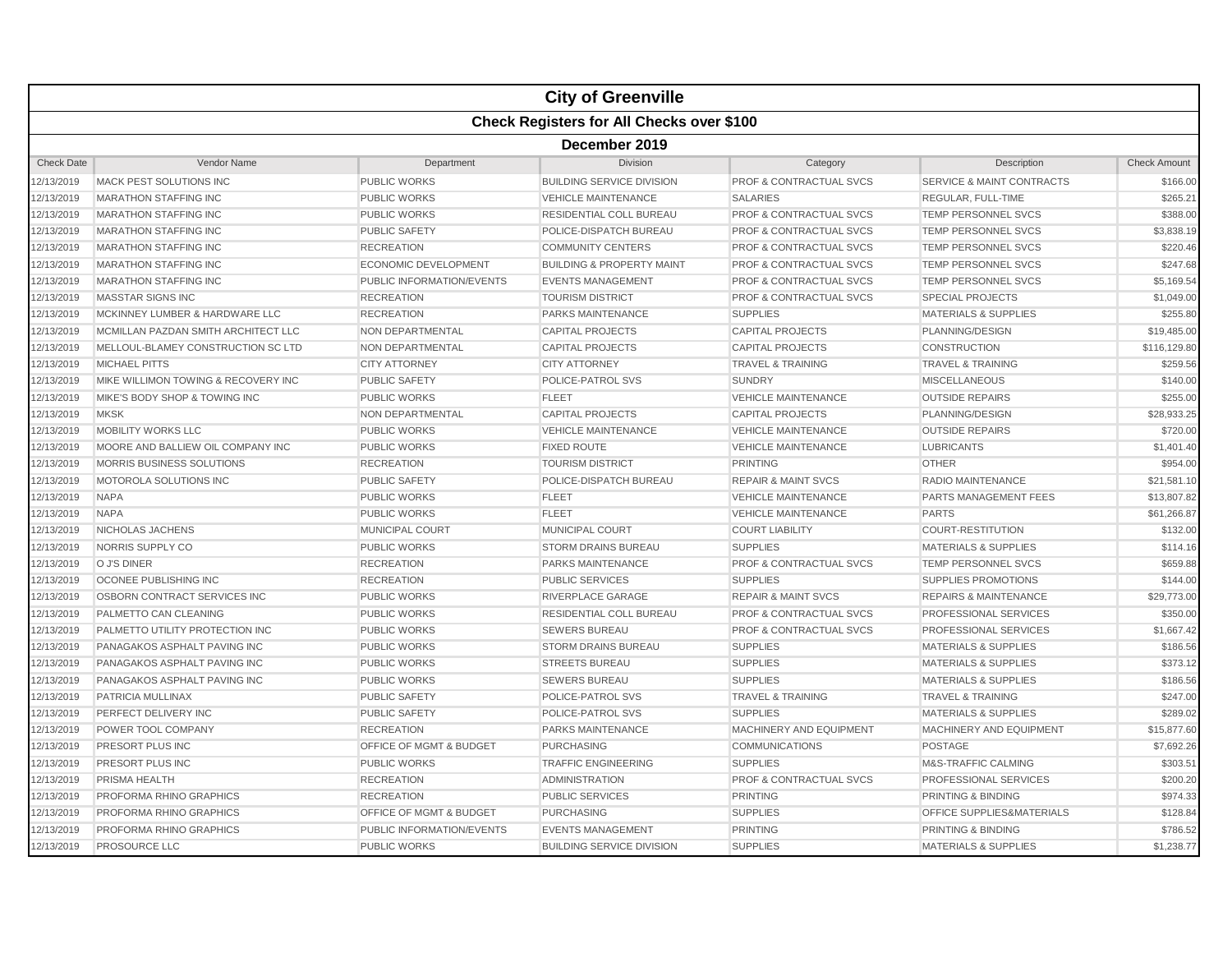|                   |                                                  |                                    | <b>City of Greenville</b>        |                                    |                                      |                     |  |  |  |
|-------------------|--------------------------------------------------|------------------------------------|----------------------------------|------------------------------------|--------------------------------------|---------------------|--|--|--|
|                   | <b>Check Registers for All Checks over \$100</b> |                                    |                                  |                                    |                                      |                     |  |  |  |
|                   | December 2019                                    |                                    |                                  |                                    |                                      |                     |  |  |  |
| <b>Check Date</b> | Vendor Name                                      | Department                         | Division                         | Category                           | Description                          | <b>Check Amount</b> |  |  |  |
| 12/13/2019        | <b>RAY BRACKEN NURSERY INC</b>                   | <b>RECREATION</b>                  | <b>BEAUTIFICATION BUREAU</b>     | <b>SUPPLIES</b>                    | <b>MATERIALS &amp; SUPPLIES</b>      | \$300.00            |  |  |  |
| 12/13/2019        | <b>RAY BRACKEN NURSERY INC</b>                   | <b>RECREATION</b>                  | <b>COMMUNITY CENTERS</b>         | <b>SUPPLIES</b>                    | <b>MATERIALS &amp; SUPPLIES</b>      | \$125.00            |  |  |  |
| 12/13/2019        | <b>RAY BRACKEN NURSERY INC</b>                   | <b>RECREATION</b>                  | TREE MAINTENANCE BUREAU          | <b>SUPPLIES</b>                    | <b>MATERIALS &amp; SUPPLIES</b>      | \$1,825.00          |  |  |  |
| 12/13/2019        | <b>RENEWABLE WATER RESOURCES</b>                 | <b>OFFICE OF MGMT &amp; BUDGET</b> | <b>REVENUE</b>                   | LIAB-REWA                          | <b>REWA</b>                          | \$30,875.00         |  |  |  |
| 12/13/2019        | <b>RIVER'S EDGE NURSERY</b>                      | <b>RECREATION</b>                  | TREE MAINTENANCE BUREAU          | <b>SUPPLIES</b>                    | <b>MATERIALS &amp; SUPPLIES</b>      | \$2,000.00          |  |  |  |
| 12/13/2019        | <b>ROBERT SIEGEL</b>                             | <b>MUNICIPAL COURT</b>             | MUNICIPAL COURT                  | <b>COURT LIABILITY</b>             | <b>COURT-RESTITUTION</b>             | \$620.00            |  |  |  |
| 12/13/2019        | ROGERS & CALLCOTT ENVIRONMENTAL                  | <b>PUBLIC WORKS</b>                | <b>SEWERS BUREAU</b>             | <b>SUPPLIES</b>                    | <b>MATERIALS &amp; SUPPLIES</b>      | \$729.28            |  |  |  |
| 12/13/2019        | S C BAR                                          | <b>MUNICIPAL COURT</b>             | <b>MUNICIPAL COURT</b>           | <b>SUNDRY</b>                      | <b>MISCELLANEOUS</b>                 | \$735.00            |  |  |  |
| 12/13/2019        | <b>S C DEPARTMENT OF CORRECTIONS</b>             | <b>RECREATION</b>                  | PARKS MAINTENANCE                | <b>PROF &amp; CONTRACTUAL SVCS</b> | TEMP PERSONNEL SVCS                  | \$1,469.00          |  |  |  |
| 12/13/2019        | <b>S C DEPARTMENT OF REVENUE</b>                 | <b>CITY MANAGER</b>                | NON-DEPARTMENTAL                 | <b>SUNDRY</b>                      | <b>TAXES</b>                         | \$19,242.24         |  |  |  |
| 12/13/2019        | <b>S C RETIREMENT SYSTEM</b>                     | OFFICE OF MGMT & BUDGET            | <b>ACCOUNTING</b>                | PR-WH                              | <b>RETIREMENT SVS PURCHASE</b>       | \$1,245.91          |  |  |  |
| 12/13/2019        | SACRIFICIAL PRAYER MINISTRIES INC                | <b>RECREATION</b>                  | <b>COMMUNITY CENTERS</b>         | <b>RECREATION DEPOSITS</b>         | <b>SPECIAL EVENT</b>                 | \$1,100.00          |  |  |  |
| 12/13/2019        | <b>SAFE INDUSTRIES</b>                           | <b>FIRE</b>                        | <b>FIRE SUPPRESSION</b>          | <b>SUPPLIES</b>                    | <b>MATERIALS &amp; SUPPLIES</b>      | \$1,399.68          |  |  |  |
| 12/13/2019        | <b>SAM'S CLUB</b>                                | <b>RECREATION</b>                  | <b>PUBLIC SERVICES</b>           | <b>SUPPLIES</b>                    | <b>SALE CONCESSIONS</b>              | \$1,081.39          |  |  |  |
| 12/13/2019        | <b>SAM'S CLUB</b>                                | <b>RECREATION</b>                  | <b>ADMINISTRATION</b>            | <b>SUPPLIES</b>                    | M&S-FOOD                             | \$210.53            |  |  |  |
| 12/13/2019        | <b>SAM'S CLUB</b>                                | <b>FIRE</b>                        | <b>FIRE SUPPRESSION</b>          | <b>SUPPLIES</b>                    | <b>MATERIALS &amp; SUPPLIES</b>      | \$713.38            |  |  |  |
| 12/13/2019        | <b>SAM'S CLUB</b>                                | <b>FIRE</b>                        | <b>FIRE SUPPRESSION</b>          | <b>SUPPLIES</b>                    | <b>JANITORIAL SUPPLIES</b>           | \$439.51            |  |  |  |
| 12/13/2019        | <b>SAM'S CLUB</b>                                | <b>RECREATION</b>                  | <b>ADMINISTRATION</b>            | <b>SUPPLIES</b>                    | M&S-EXHIBITS                         | \$147.03            |  |  |  |
| 12/13/2019        | SANDRA TEMPLETON PETTY CASH                      | <b>CITY ATTORNEY</b>               | <b>CITY ATTORNEY</b>             | <b>SUNDRY</b>                      | <b>COURT COSTS</b>                   | \$175.00            |  |  |  |
| 12/13/2019        | <b>SC STATE DISBURSEMENT UNIT</b>                | OFFICE OF MGMT & BUDGET            | <b>ACCOUNTING</b>                | PR-WH                              | <b>GARNISHMENTS</b>                  | \$2,304.75          |  |  |  |
| 12/13/2019        | <b>SCRPA</b>                                     | <b>RECREATION</b>                  | <b>COMMUNITY CENTERS</b>         | <b>SUNDRY</b>                      | DUES, SUBSCRIPTN, PUBLICATN          | \$877.50            |  |  |  |
| 12/13/2019        | <b>SCRPA</b>                                     | <b>RECREATION</b>                  | <b>PARKS MAINTENANCE</b>         | <b>SUNDRY</b>                      | DUES, SUBSCRIPTN, PUBLICATN          | \$270.00            |  |  |  |
| 12/13/2019        | <b>SCRPA</b>                                     | <b>RECREATION</b>                  | PARKS AND RECREATION             | <b>SUNDRY</b>                      | DUES, SUBSCRIPTN, PUBLICATN          | \$202.50            |  |  |  |
| 12/13/2019        | <b>SEJ SERVICES LLC</b>                          | <b>RECREATION</b>                  | <b>TOURISM DISTRICT</b>          | <b>PROF &amp; CONTRACTUAL SVCS</b> | <b>SERVICE &amp; MAINT CONTRACTS</b> | \$4,445.50          |  |  |  |
| 12/13/2019        | <b>SEJ SERVICES LLC</b>                          | <b>PUBLIC WORKS</b>                | <b>SEWERS BUREAU</b>             | <b>PROF &amp; CONTRACTUAL SVCS</b> | MAINTENANCE CONTRACTS                | \$1,100.00          |  |  |  |
| 12/13/2019        | <b>SEJ SERVICES LLC</b>                          | <b>FIRE</b>                        | <b>FIRE SERVICES</b>             | PROF & CONTRACTUAL SVCS            | <b>SERVICE &amp; MAINT CONTRACTS</b> | \$750.00            |  |  |  |
| 12/13/2019        | <b>SEJ SERVICES LLC</b>                          | <b>PUBLIC WORKS</b>                | <b>FLEET</b>                     | <b>PROF &amp; CONTRACTUAL SVCS</b> | <b>SERVICE &amp; MAINT CONTRACTS</b> | \$1,100.00          |  |  |  |
| 12/13/2019        | <b>SEJ SERVICES LLC</b>                          | <b>RECREATION</b>                  | PARKS MAINTENANCE                | <b>PROF &amp; CONTRACTUAL SVCS</b> | <b>SERVICE &amp; MAINT CONTRACTS</b> | \$889.10            |  |  |  |
| 12/13/2019        | <b>SEJ SERVICES LLC</b>                          | <b>PUBLIC SAFETY</b>               | POLICE-PATROL SVS                | <b>PROF &amp; CONTRACTUAL SVCS</b> | <b>SERVICE &amp; MAINT CONTRACTS</b> | \$1,150.00          |  |  |  |
| 12/13/2019        | <b>SEJ SERVICES LLC</b>                          | <b>PUBLIC WORKS</b>                | <b>TRAFFIC ENGINEERING</b>       | <b>PROF &amp; CONTRACTUAL SVCS</b> | <b>SERVICE &amp; MAINT CONTRACTS</b> | \$348.00            |  |  |  |
| 12/13/2019        | <b>SEJ SERVICES LLC</b>                          | <b>PUBLIC WORKS</b>                | <b>STREETS BUREAU</b>            | <b>PROF &amp; CONTRACTUAL SVCS</b> | <b>SERVICE &amp; MAINT CONTRACTS</b> | \$550.00            |  |  |  |
| 12/13/2019        | <b>SEJ SERVICES LLC</b>                          | <b>PUBLIC WORKS</b>                | <b>BUILDING SERVICE DIVISION</b> | <b>PROF &amp; CONTRACTUAL SVCS</b> | <b>SERVICE &amp; MAINT CONTRACTS</b> | \$3,502.00          |  |  |  |
| 12/13/2019        | <b>SEJ SERVICES LLC</b>                          | <b>PUBLIC WORKS</b>                | RESIDENTIAL COLL BUREAU          | <b>PROF &amp; CONTRACTUAL SVCS</b> | <b>MAINTENANCE CONTRACTS</b>         | \$1,100.00          |  |  |  |
| 12/13/2019        | <b>SEJ SERVICES LLC</b>                          | MUNICIPAL COURT                    | <b>MUNICIPAL COURT</b>           | <b>PROF &amp; CONTRACTUAL SVCS</b> | <b>SERVICE &amp; MAINT CONTRACTS</b> | \$2,200.00          |  |  |  |
| 12/13/2019        | <b>SEJ SERVICES LLC</b>                          | <b>FIRE</b>                        | <b>FIRE SERVICES</b>             | <b>PROF &amp; CONTRACTUAL SVCS</b> | PROFESSIONAL SERVICES                | \$300.00            |  |  |  |
| 12/13/2019        | <b>SEJ SERVICES LLC</b>                          | <b>PUBLIC WORKS</b>                | <b>STORM DRAINS BUREAU</b>       | <b>PROF &amp; CONTRACTUAL SVCS</b> | <b>SERVICE &amp; MAINT CONTRACTS</b> | \$598.00            |  |  |  |
| 12/13/2019        | <b>SHERWIN WILLIAMS</b>                          | <b>PUBLIC WORKS</b>                | <b>FLEET</b>                     | <b>SUPPLIES</b>                    | <b>MATERIALS &amp; SUPPLIES</b>      | \$216.46            |  |  |  |
| 12/13/2019        | SITE DESIGN INC                                  | NON DEPARTMENTAL                   | <b>CAPITAL PROJECTS</b>          | <b>CAPITAL PROJECTS</b>            | PLANNING/DESIGN                      | \$656.00            |  |  |  |
| 12/13/2019        | SNIDER FLEET SOLUTIONS                           | <b>PUBLIC WORKS</b>                | <b>FLEET</b>                     | <b>VEHICLE MAINTENANCE</b>         | <b>OUTSIDE REPAIRS</b>               | \$699.81            |  |  |  |
| 12/13/2019        | SOCIAL SECURITY ADMINISTRATION                   | OFFICE OF MGMT & BUDGET            | <b>ACCOUNTING</b>                | PR-WH                              | <b>GARNISHMENTS</b>                  | \$207.98            |  |  |  |
| 12/13/2019        | SOUND-EKLIN                                      | <b>RECREATION</b>                  | <b>ADMINISTRATION</b>            | <b>PROF &amp; CONTRACTUAL SVCS</b> | <b>SERVICE &amp; MAINT CONTRACTS</b> | \$236.30            |  |  |  |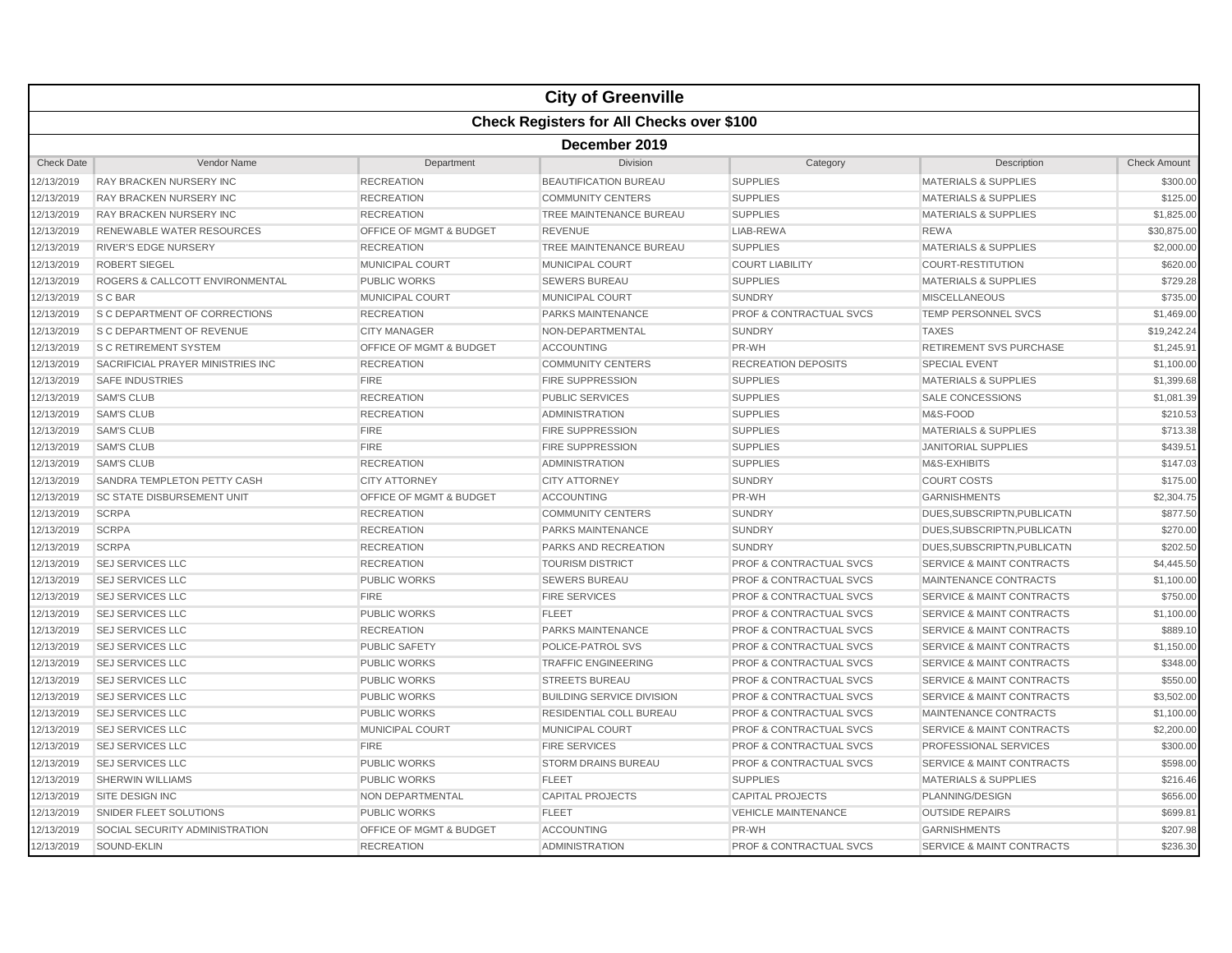|                   |                                                  |                           | <b>City of Greenville</b>            |                                    |                                  |                     |  |  |  |  |
|-------------------|--------------------------------------------------|---------------------------|--------------------------------------|------------------------------------|----------------------------------|---------------------|--|--|--|--|
|                   | <b>Check Registers for All Checks over \$100</b> |                           |                                      |                                    |                                  |                     |  |  |  |  |
|                   | December 2019                                    |                           |                                      |                                    |                                  |                     |  |  |  |  |
| <b>Check Date</b> | Vendor Name                                      | Department                | Division                             | Category                           | Description                      | <b>Check Amount</b> |  |  |  |  |
| 12/13/2019        | SOUTHEASTERN PAPER GROUP                         | <b>PUBLIC WORKS</b>       | <b>BUILDING SERVICE DIVISION</b>     | <b>SUPPLIES</b>                    | <b>JANITORIAL SUPPLIES</b>       | \$1,076.83          |  |  |  |  |
| 12/13/2019        | SOUTHEASTERN PAPER GROUP                         | <b>RECREATION</b>         | <b>TOURISM DISTRICT</b>              | <b>SUPPLIES</b>                    | <b>JANITORIAL SUPPLIES</b>       | \$1,019.24          |  |  |  |  |
| 12/13/2019        | SPARTAN FIRE & EMERGENCY APPARATUS               | <b>FIRE</b>               | <b>FIRE SUPPRESSION</b>              | <b>VEHICLE MAINTENANCE</b>         | <b>PARTS</b>                     | \$226.54            |  |  |  |  |
| 12/13/2019        | SPECTRUM REACH                                   | <b>RECREATION</b>         | <b>PUBLIC SERVICES</b>               | <b>SUPPLIES</b>                    | <b>SUPPLIES PROMOTIONS</b>       | \$270.00            |  |  |  |  |
| 12/13/2019        | <b>STATE TREASURER</b>                           | MUNICIPAL COURT           | MUNICIPAL COURT                      | <b>COURT LIABILITY</b>             | COURT-TRAFFIC SURCHARGE          | \$11,075.15         |  |  |  |  |
| 12/13/2019        | <b>STATE TREASURER</b>                           | MUNICIPAL COURT           | MUNICIPAL COURT                      | <b>COURT LIABILITY</b>             | <b>COURT-STATE ASSESSMENT</b>    | \$22,160.85         |  |  |  |  |
| 12/13/2019        | <b>STATE TREASURER</b>                           | <b>MUNICIPAL COURT</b>    | <b>MUNICIPAL COURT</b>               | <b>COURT LIABILITY</b>             | <b>COURT-DUI HWY PATRL SURCH</b> | \$146.46            |  |  |  |  |
| 12/13/2019        | <b>STATE TREASURER</b>                           | <b>MUNICIPAL COURT</b>    | <b>MUNICIPAL COURT</b>               | <b>COURT LIABILITY</b>             | <b>COURT-DRUG SURCHARGE</b>      | \$1,979.30          |  |  |  |  |
| 12/13/2019        | <b>STATE TREASURER</b>                           | <b>MUNICIPAL COURT</b>    | <b>MUNICIPAL COURT</b>               | <b>COURT LIABILITY</b>             | <b>COURT-DUI SPINAL CORD SUR</b> | \$774.26            |  |  |  |  |
| 12/13/2019        | <b>STATE TREASURER</b>                           | <b>MUNICIPAL COURT</b>    | MUNICIPAL COURT                      | <b>COURT LIABILITY</b>             | <b>DUI/DUAC BRTHLZR TST SLED</b> | \$193.57            |  |  |  |  |
| 12/13/2019        | <b>STATE TREASURER</b>                           | <b>MUNICIPAL COURT</b>    | <b>MUNICIPAL COURT</b>               | <b>COURT LIABILITY</b>             | <b>DUS HWY PATROL</b>            | \$816.38            |  |  |  |  |
| 12/13/2019        | TALENT MANAGEMENT SOLUTIONS                      | <b>RECREATION</b>         | <b>COMMUNITY CENTERS</b>             | <b>PROF &amp; CONTRACTUAL SVCS</b> | TEMP PERSONNEL SVCS              | \$116.16            |  |  |  |  |
| 12/13/2019        | TALENT MANAGEMENT SOLUTIONS                      | <b>PUBLIC WORKS</b>       | <b>STREETS BUREAU</b>                | <b>PROF &amp; CONTRACTUAL SVCS</b> | TEMP PERSONNEL SVCS              | \$5,446.18          |  |  |  |  |
| 12/13/2019        | TALENT MANAGEMENT SOLUTIONS                      | <b>RECREATION</b>         | <b>TOURISM DISTRICT</b>              | <b>PROF &amp; CONTRACTUAL SVCS</b> | TEMP PERSONNEL SVCS              | \$441.74            |  |  |  |  |
| 12/13/2019        | TALENT MANAGEMENT SOLUTIONS                      | <b>PUBLIC WORKS</b>       | <b>RESIDENTIAL COLL BUREAU</b>       | PROF & CONTRACTUAL SVCS            | <b>TEMP PERSONNEL SVCS</b>       | \$1,532.49          |  |  |  |  |
| 12/13/2019        | TALENT MANAGEMENT SOLUTIONS                      | <b>PUBLIC WORKS</b>       | <b>SEWERS BUREAU</b>                 | <b>PROF &amp; CONTRACTUAL SVCS</b> | TEMP PERSONNEL SVCS              | \$748.80            |  |  |  |  |
| 12/13/2019        | <b>TALENT MANAGEMENT SOLUTIONS</b>               | <b>RECREATION</b>         | <b>BEAUTIFICATION BUREAU</b>         | <b>PROF &amp; CONTRACTUAL SVCS</b> | <b>TEMP PERSONNEL SVCS</b>       | \$407.76            |  |  |  |  |
| 12/13/2019        | TALENT MANAGEMENT SOLUTIONS                      | <b>RECREATION</b>         | PARKS MAINTENANCE                    | <b>PROF &amp; CONTRACTUAL SVCS</b> | TEMP PERSONNEL SVCS              | \$1,631.04          |  |  |  |  |
| 12/13/2019        | <b>TALENT MANAGEMENT SOLUTIONS</b>               | <b>PUBLIC WORKS</b>       | <b>FIXED ROUTE</b>                   | <b>PROF &amp; CONTRACTUAL SVCS</b> | <b>TEMP PERSONNEL SVCS</b>       | \$2,164.42          |  |  |  |  |
| 12/13/2019        | TALENT MANAGEMENT SOLUTIONS                      | <b>RECREATION</b>         | <b>PUBLIC SERVICES</b>               | <b>PROF &amp; CONTRACTUAL SVCS</b> | TEMP PERSONNEL SVCS              | \$586.80            |  |  |  |  |
| 12/13/2019        | TALENT MANAGEMENT SOLUTIONS                      | <b>PUBLIC WORKS</b>       | <b>STORM DRAINS BUREAU</b>           | <b>PROF &amp; CONTRACTUAL SVCS</b> | TEMP PERSONNEL SVCS              | \$374.40            |  |  |  |  |
| 12/13/2019        | TALENT MANAGEMENT SOLUTIONS                      | <b>PUBLIC SAFETY</b>      | POLICE-ADMIN SVCS                    | <b>PROF &amp; CONTRACTUAL SVCS</b> | TEMP PERSONNEL SVCS              | \$396.00            |  |  |  |  |
| 12/13/2019        | <b>TAMMY RIGSBY</b>                              | <b>HUMAN RESOURCES</b>    | <b>OCCUPATIONAL HEALTH</b>           | <b>TRAVEL &amp; TRAINING</b>       | <b>TRAVEL &amp; TRAINING</b>     | \$163.96            |  |  |  |  |
| 12/13/2019        | <b>TARA EAKER</b>                                | PUBLIC INFORMATION/EVENTS | <b>SPECIAL EVENTS</b>                | <b>SUPPLIES</b>                    | <b>MATERIALS &amp; SUPPLIES</b>  | \$554.85            |  |  |  |  |
| 12/13/2019        | <b>TAYLOR ENTERPRISES INC</b>                    | <b>PUBLIC WORKS</b>       | <b>FIXED ROUTE</b>                   | <b>VEHICLE MAINTENANCE</b>         | <b>LUBRICANTS</b>                | \$313.00            |  |  |  |  |
| 12/13/2019        | TD CARD SERVICES                                 | <b>FIRE</b>               | <b>FIRE SERVICES</b>                 | <b>REPAIR &amp; MAINT SVCS</b>     | RADIO MAINTENANCE                | \$1,084.41          |  |  |  |  |
| 12/13/2019        | TD CARD SERVICES                                 | <b>PUBLIC SAFETY</b>      | POLICE-PATROL SVS                    | <b>TRAVEL &amp; TRAINING</b>       | <b>TRAVEL &amp; TRAINING</b>     | \$4,200.38          |  |  |  |  |
| 12/13/2019        | TD CARD SERVICES                                 | <b>PUBLIC SAFETY</b>      | POLICE-PATROL SVS                    | <b>VEHICLE MAINTENANCE</b>         | POLICE CAR UPFITS                | \$410.00            |  |  |  |  |
| 12/13/2019        | <b>TD CARD SERVICES</b>                          | <b>PUBLIC WORKS</b>       | <b>VEHICLE MAINTENANCE</b>           | <b>VEHICLE MAINTENANCE</b>         | <b>PARTS</b>                     | \$210.68            |  |  |  |  |
| 12/13/2019        | TD CARD SERVICES                                 | <b>PUBLIC WORKS</b>       | <b>BUILDING SERVICE DIVISION</b>     | <b>SUPPLIES</b>                    | <b>MATERIALS &amp; SUPPLIES</b>  | \$1,132.16          |  |  |  |  |
| 12/13/2019        | TD CARD SERVICES                                 | PUBLIC WORKS              | NON VEHICLE MAINTENANCE              | <b>SUPPLIES</b>                    | MATERIALS & SUPPLIES             | \$361.06            |  |  |  |  |
| 12/13/2019        | <b>TD CARD SERVICES</b>                          | <b>FIRE</b>               | <b>FIRE SERVICES</b>                 | <b>SUPPLIES</b>                    | <b>CLOTHING &amp; UNIFORMS</b>   | \$113.84            |  |  |  |  |
| 12/13/2019        | <b>TD CARD SERVICES</b>                          | <b>CITY MANAGER</b>       | <b>CITY MANAGER</b>                  | <b>SUPPLIES</b>                    | OFFICE SUPPLIES&MATERIALS        | \$228.00            |  |  |  |  |
| 12/13/2019        | <b>TD CARD SERVICES</b>                          | <b>PUBLIC WORKS</b>       | <b>ENGINEERING</b>                   | <b>SUNDRY</b>                      | DUES.SUBSCRIPTN.PUBLICATN        | \$320.00            |  |  |  |  |
| 12/13/2019        | <b>TD CARD SERVICES</b>                          | <b>RECREATION</b>         | <b>PUBLIC SERVICES</b>               | <b>SUPPLIES</b>                    | OFFICE SUPPLIES&MATERIALS        | \$606.02            |  |  |  |  |
| 12/13/2019        | <b>TD CARD SERVICES</b>                          | <b>FIRE</b>               | <b>FIRE SUPPRESSION</b>              | <b>VEHICLE MAINTENANCE</b>         | <b>PARTS</b>                     | \$167.93            |  |  |  |  |
| 12/13/2019        | <b>TD CARD SERVICES</b>                          | <b>CITY MANAGER</b>       | <b>CITY MANAGER</b>                  | <b>SUNDRY</b>                      | <b>MISCELLANEOUS</b>             | \$180.10            |  |  |  |  |
| 12/13/2019        | <b>TD CARD SERVICES</b>                          | ECONOMIC DEVELOPMENT      | <b>BUILDING &amp; PROPERTY MAINT</b> | <b>TRAVEL &amp; TRAINING</b>       | <b>TRAVEL &amp; TRAINING</b>     | \$496.57            |  |  |  |  |
| 12/13/2019        | <b>TD CARD SERVICES</b>                          | <b>MAYOR</b>              | <b>MAYOR</b>                         | <b>SUNDRY</b>                      | <b>MISCELLANEOUS</b>             | \$537.09            |  |  |  |  |
| 12/13/2019        | TD CARD SERVICES                                 | <b>FIRE</b>               | <b>FIRE SERVICES</b>                 | <b>SUNDRY</b>                      | <b>MISCELLANEOUS</b>             | \$501.35            |  |  |  |  |
| 12/13/2019        | <b>TD CARD SERVICES</b>                          | <b>CITY MANAGER</b>       | NON-DEPARTMENTAL                     | <b>SUNDRY</b>                      | <b>MISCELLANEOUS</b>             | \$992.03            |  |  |  |  |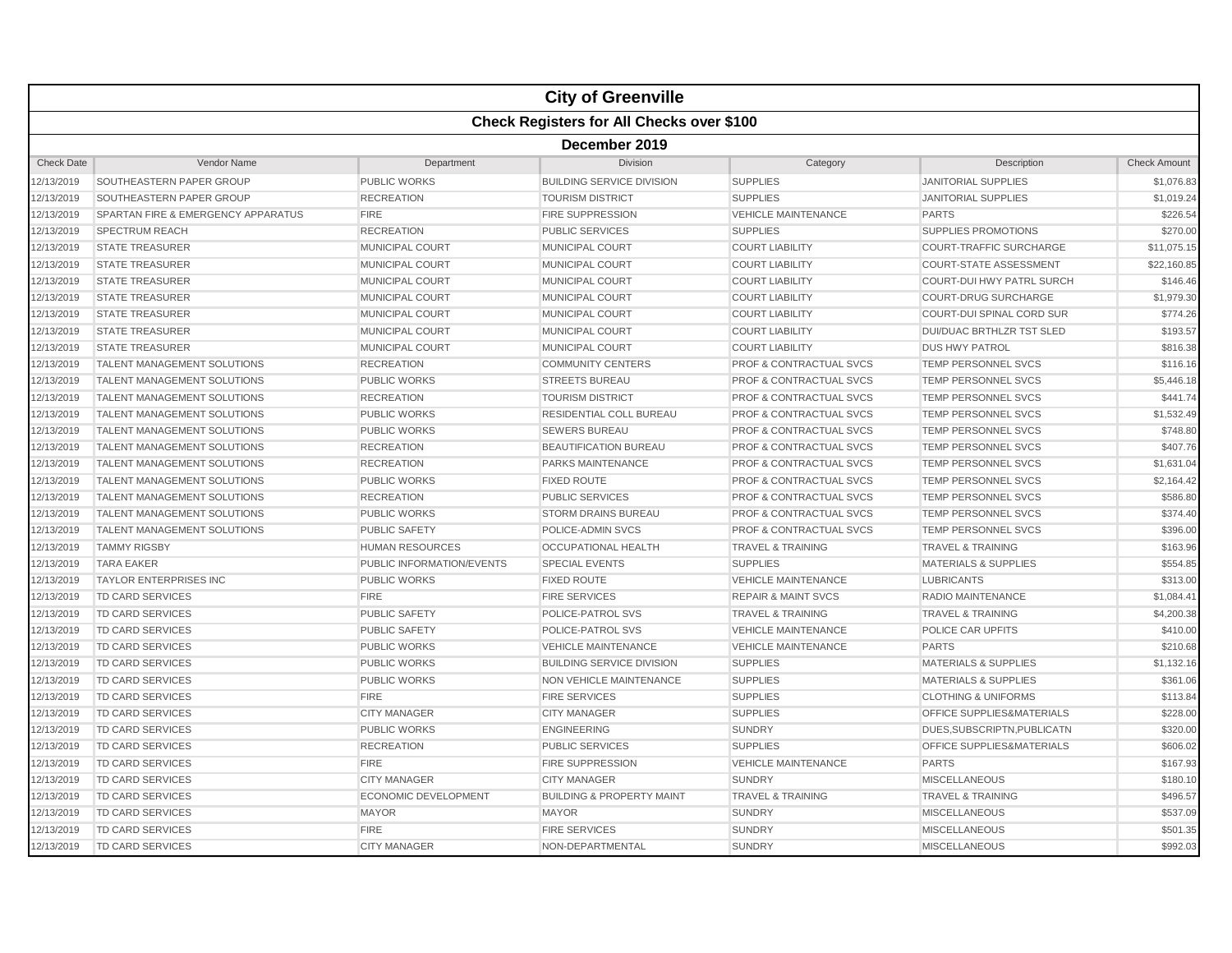|                   |                                                  |                                    | <b>City of Greenville</b>            |                                    |                                      |                     |  |  |  |
|-------------------|--------------------------------------------------|------------------------------------|--------------------------------------|------------------------------------|--------------------------------------|---------------------|--|--|--|
|                   | <b>Check Registers for All Checks over \$100</b> |                                    |                                      |                                    |                                      |                     |  |  |  |
|                   | December 2019                                    |                                    |                                      |                                    |                                      |                     |  |  |  |
| <b>Check Date</b> | Vendor Name                                      | Department                         | Division                             | Category                           | Description                          | <b>Check Amount</b> |  |  |  |
| 12/13/2019        | TD CARD SERVICES                                 | PUBLIC INFORMATION/EVENTS          | PUBLIC INFORMATION                   | <b>SUNDRY</b>                      | DUES, SUBSCRIPTN, PUBLICATN          | \$166.75            |  |  |  |
| 12/13/2019        | TD CARD SERVICES                                 | <b>PUBLIC WORKS</b>                | STORMWATER MANAGEMENT                | <b>TRAVEL &amp; TRAINING</b>       | <b>TRAVEL &amp; TRAINING</b>         | \$460.00            |  |  |  |
| 12/13/2019        | <b>TD CARD SERVICES</b>                          | <b>PUBLIC WORKS</b>                | <b>SEWERS BUREAU</b>                 | MACHINERY AND EQUIPMENT            | MACHINERY AND EQUIPMENT              | \$2,317.90          |  |  |  |
| 12/13/2019        | TD CARD SERVICES                                 | <b>PUBLIC WORKS</b>                | PUBLIC WORKS                         | <b>SUNDRY</b>                      | <b>MISCELLANEOUS</b>                 | \$1,954.15          |  |  |  |
| 12/13/2019        | TD CARD SERVICES                                 | <b>PUBLIC SAFETY</b>               | POLICE-PATROL SVS                    | <b>SUNDRY</b>                      | <b>MISCELLANEOUS</b>                 | \$123.72            |  |  |  |
| 12/13/2019        | <b>TD CARD SERVICES</b>                          | <b>RECREATION</b>                  | <b>PUBLIC SERVICES</b>               | <b>SUNDRY</b>                      | DUES, SUBSCRIPTN, PUBLICATN          | \$158.30            |  |  |  |
| 12/13/2019        | <b>TD CARD SERVICES</b>                          | PUBLIC INFORMATION/EVENTS          | <b>SPECIAL EVENTS</b>                | <b>SUPPLIES</b>                    | <b>MATERIALS &amp; SUPPLIES</b>      | \$230.19            |  |  |  |
| 12/13/2019        | <b>TD CARD SERVICES</b>                          | <b>PUBLIC SAFETY</b>               | POLICE-PATROL SVS                    | <b>CAPITAL PROJECTS</b>            | <b>EQUIPMENT</b>                     | \$435.65            |  |  |  |
| 12/13/2019        | <b>TD CARD SERVICES</b>                          | PUBLIC INFORMATION/EVENTS          | <b>EVENTS MANAGEMENT</b>             | <b>SUPPLIES</b>                    | <b>MATERIALS &amp; SUPPLIES</b>      | \$3,469.63          |  |  |  |
| 12/13/2019        | TD CARD SERVICES                                 | <b>PUBLIC WORKS</b>                | <b>ENGINEERING</b>                   | <b>SUPPLIES</b>                    | OFFICE SUPPLIES&MATERIALS            | \$136.74            |  |  |  |
| 12/13/2019        | <b>TD CARD SERVICES</b>                          | <b>CITY MANAGER</b>                | <b>DONATIONS</b>                     | CONTRIBUTIONS/DONATIONS            | <b>K9 PROGRAM</b>                    | \$583.93            |  |  |  |
| 12/13/2019        | TD CARD SERVICES                                 | <b>MAYOR</b>                       | <b>MAYOR</b>                         | <b>SUNDRY</b>                      | DUES, SUBSCRIPTN, PUBLICATN          | \$247.07            |  |  |  |
| 12/13/2019        | <b>TD CARD SERVICES</b>                          | <b>FIRE</b>                        | <b>FIRE SUPPRESSION</b>              | <b>TRAVEL &amp; TRAINING</b>       | <b>TRAVEL &amp; TRAINING</b>         | \$2,286.30          |  |  |  |
| 12/13/2019        | TD CARD SERVICES                                 | <b>PUBLIC WORKS</b>                | <b>TROLLEY</b>                       | <b>VEHICLE MAINTENANCE</b>         | <b>PARTS</b>                         | \$186.12            |  |  |  |
| 12/13/2019        | <b>TD CARD SERVICES</b>                          | <b>FIRE</b>                        | <b>FIRE PREVENTION</b>               | <b>TRAVEL &amp; TRAINING</b>       | <b>TRAVEL &amp; TRAINING</b>         | \$215.00            |  |  |  |
| 12/13/2019        | <b>TD CARD SERVICES</b>                          | <b>FIRE</b>                        | <b>FIRE</b>                          | <b>SUNDRY</b>                      | <b>MISCELLANEOUS</b>                 | \$178.44            |  |  |  |
| 12/13/2019        | <b>TD CARD SERVICES</b>                          | <b>OFFICE OF MGMT &amp; BUDGET</b> | <b>REVENUE</b>                       | <b>SUPPLIES</b>                    | <b>OFFICE SUPPLIES&amp;MATERIALS</b> | \$225.72            |  |  |  |
| 12/13/2019        | TD CARD SERVICES                                 | PUBLIC WORKS                       | <b>FLEET</b>                         | <b>TRAVEL &amp; TRAINING</b>       | <b>TRAVEL &amp; TRAINING</b>         | \$1,590.77          |  |  |  |
| 12/13/2019        | <b>TD CARD SERVICES</b>                          | <b>RECREATION</b>                  | <b>ADMINISTRATION</b>                | <b>SUPPLIES</b>                    | M&S-EXHIBITS                         | \$230.51            |  |  |  |
| 12/13/2019        | TD CARD SERVICES                                 | <b>PUBLIC WORKS</b>                | <b>FLEET</b>                         | <b>SUPPLIES</b>                    | <b>MATERIALS &amp; SUPPLIES</b>      | \$144.41            |  |  |  |
| 12/13/2019        | <b>TD CARD SERVICES</b>                          | <b>FIRE</b>                        | <b>FIRE</b>                          | <b>SUNDRY</b>                      | DUES, SUBSCRIPTN, PUBLICATN          | \$225.53            |  |  |  |
| 12/13/2019        | <b>TD CARD SERVICES</b>                          | <b>PUBLIC WORKS</b>                | <b>FIXED ROUTE</b>                   | <b>TRAVEL &amp; TRAINING</b>       | <b>TRAVEL &amp; TRAINING</b>         | \$1,595.30          |  |  |  |
| 12/13/2019        | TD CARD SERVICES                                 | <b>PUBLIC SAFETY</b>               | POLICE-PATROL SVS                    | <b>SUPPLIES</b>                    | <b>MATERIALS &amp; SUPPLIES</b>      | \$1,033.79          |  |  |  |
| 12/13/2019        | <b>TD CARD SERVICES</b>                          | <b>PUBLIC WORKS</b>                | <b>VEHICLE MAINTENANCE</b>           | <b>SUPPLIES</b>                    | <b>MATERIALS &amp; SUPPLIES</b>      | \$545.20            |  |  |  |
| 12/13/2019        | <b>TD CARD SERVICES</b>                          | <b>PUBLIC WORKS</b>                | <b>FIXED ROUTE</b>                   | <b>SUPPLIES</b>                    | <b>MATERIALS &amp; SUPPLIES</b>      | \$161.68            |  |  |  |
| 12/13/2019        | <b>TD CARD SERVICES</b>                          | <b>ECONOMIC DEVELOPMENT</b>        | <b>BUILDING &amp; PROPERTY MAINT</b> | <b>SUPPLIES</b>                    | OFFICE SUPPLIES&MATERIALS            | \$385.30            |  |  |  |
| 12/13/2019        | TD CARD SERVICES                                 | <b>RECREATION</b>                  | <b>EDUCATION</b>                     | <b>SUPPLIES</b>                    | OFFICE SUPPLIES&MATERIALS            | \$190.79            |  |  |  |
| 12/13/2019        | <b>TD CARD SERVICES</b>                          | <b>RECREATION</b>                  | <b>PUBLIC SERVICES</b>               | <b>PRINTING</b>                    | PRINTING & BINDING                   | \$267.00            |  |  |  |
| 12/13/2019        | <b>TD CARD SERVICES</b>                          | <b>PUBLIC SAFETY</b>               | POLICE-PATROL SVS                    | <b>SUNDRY</b>                      | DUES, SUBSCRIPTN, PUBLICATN          | \$180.00            |  |  |  |
| 12/13/2019        | TERRACON CONSULTANTS INC                         | NON DEPARTMENTAL                   | <b>MISC GRANTS</b>                   | <b>CAPITAL PROJECTS</b>            | <b>PROJECT EXPENSE</b>               | \$4,282.50          |  |  |  |
| 12/13/2019        | <b>TERRACON CONSULTANTS INC</b>                  | <b>NON DEPARTMENTAL</b>            | <b>CAPITAL PROJECTS</b>              | <b>CAPITAL PROJECTS</b>            | CONSTRUCTION                         | \$1,325.00          |  |  |  |
| 12/13/2019        | <b>TERRACON CONSULTANTS INC</b>                  | <b>NON DEPARTMENTAL</b>            | <b>CAPITAL PROJECTS</b>              | <b>CAPITAL PROJECTS</b>            | PLANNING/DESIGN                      | \$2,100.00          |  |  |  |
| 12/13/2019        | THERMO KING OF GREENVILLE                        | <b>PUBLIC WORKS</b>                | MAULDIN/SIMPSONVILLE ROUT            | <b>VEHICLE MAINTENANCE</b>         | <b>PARTS</b>                         | \$3,489.79          |  |  |  |
| 12/13/2019        | THERMO KING OF GREENVILLE                        | <b>PUBLIC WORKS</b>                | <b>VEHICLE MAINTENANCE</b>           | <b>VEHICLE MAINTENANCE</b>         | <b>PARTS</b>                         | \$830.48            |  |  |  |
| 12/13/2019        | <b>THOMSON REUTERS - WEST</b>                    | <b>CITY ATTORNEY</b>               | <b>CITY ATTORNEY</b>                 | <b>SUNDRY</b>                      | DUES, SUBSCRIPTN, PUBLICATN          | \$2,644.50          |  |  |  |
| 12/13/2019        | <b>TIGER MOVING LLC</b>                          | OFFICE OF MGMT & BUDGET            | <b>PURCHASING</b>                    | <b>SUNDRY</b>                      | <b>MISCELLANEOUS</b>                 | \$177.90            |  |  |  |
| 12/13/2019        | <b>TIGER MOVING LLC</b>                          | <b>PUBLIC WORKS</b>                | <b>ENGINEERING</b>                   | <b>SUNDRY</b>                      | <b>MISCELLANEOUS</b>                 | \$177.90            |  |  |  |
| 12/13/2019        | <b>TIMOTHY BACHMAN</b>                           | PUBLIC INFORMATION/EVENTS          | <b>SPECIAL EVENTS</b>                | <b>PROF &amp; CONTRACTUAL SVCS</b> | PROFESSIONAL SERVICES                | \$100.00            |  |  |  |
| 12/13/2019        | <b>TIMOTHY CALHOUN</b>                           | <b>PUBLIC SAFETY</b>               | POLICE-PATROL SVS                    | <b>TRAVEL &amp; TRAINING</b>       | <b>TRAVEL &amp; TRAINING</b>         | \$142.00            |  |  |  |
| 12/13/2019        | <b>TIMOTHY JONES</b>                             | <b>RECREATION</b>                  | <b>COMMUNITY CENTERS</b>             | <b>TRAVEL &amp; TRAINING</b>       | <b>TRAVEL &amp; TRAINING</b>         | \$441.64            |  |  |  |
| 12/13/2019        | <b>TIPSY INC</b>                                 | <b>RECREATION</b>                  | <b>PUBLIC SERVICES</b>               | <b>SUPPLIES</b>                    | <b>SALE GIFTS</b>                    | \$948.00            |  |  |  |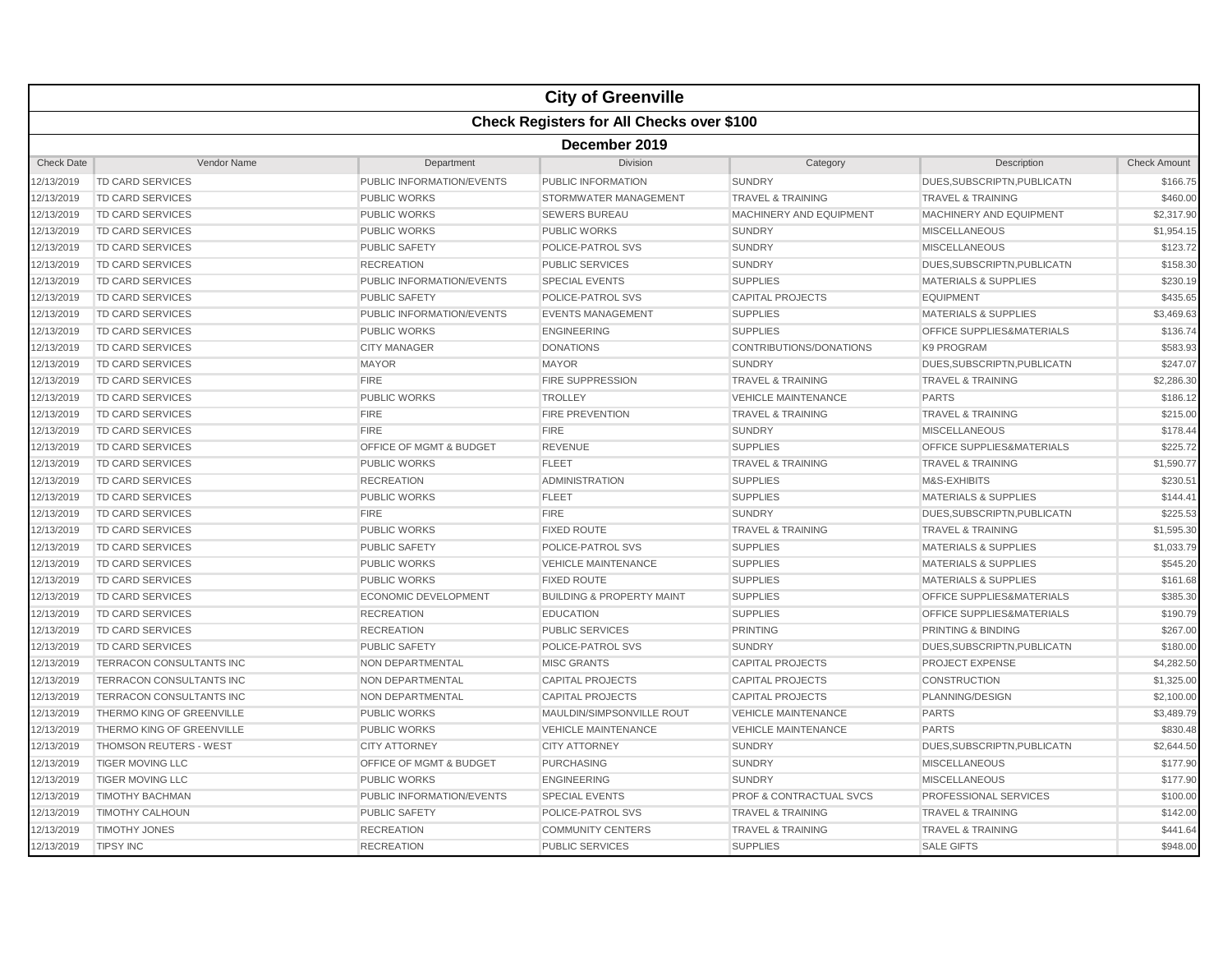|                   |                                                  |                                    | <b>City of Greenville</b>            |                                |                                  |                     |  |  |  |  |
|-------------------|--------------------------------------------------|------------------------------------|--------------------------------------|--------------------------------|----------------------------------|---------------------|--|--|--|--|
|                   | <b>Check Registers for All Checks over \$100</b> |                                    |                                      |                                |                                  |                     |  |  |  |  |
|                   | December 2019                                    |                                    |                                      |                                |                                  |                     |  |  |  |  |
| <b>Check Date</b> | Vendor Name                                      | Department                         | Division                             | Category                       | Description                      | <b>Check Amount</b> |  |  |  |  |
| 12/13/2019        | TMS SOUTH INC                                    | PUBLIC WORKS                       | <b>BUILDING SERVICE DIVISION</b>     | <b>SUPPLIES</b>                | <b>MATERIALS &amp; SUPPLIES</b>  | \$2,706.18          |  |  |  |  |
| 12/13/2019        | <b>TPM</b>                                       | <b>PUBLIC WORKS</b>                | RESIDENTIAL COLL BUREAU              | <b>SUPPLIES</b>                | <b>MATERIALS &amp; SUPPLIES</b>  | \$555.88            |  |  |  |  |
| 12/13/2019        | <b>TRAFFIC LOGIX CORPORATION</b>                 | <b>PUBLIC WORKS</b>                | <b>TRAFFIC ENGINEERING</b>           | <b>SUPPLIES</b>                | M&S-TRAFFIC CALMING              | \$10,000.00         |  |  |  |  |
| 12/13/2019        | <b>TRAINING DYNAMICS</b>                         | NON DEPARTMENTAL                   | <b>CAPITAL PROJECTS</b>              | <b>CAPITAL PROJECTS</b>        | <b>EQUIPMENT</b>                 | \$600.00            |  |  |  |  |
| 12/13/2019        | TRANE                                            | <b>RECREATION</b>                  | <b>ADMINISTRATION</b>                | <b>REPAIR &amp; MAINT SVCS</b> | <b>REPAIRS &amp; MAINTENANCE</b> | \$613.98            |  |  |  |  |
| 12/13/2019        | TRAVELERS REST FEED & SEED INC                   | <b>RECREATION</b>                  | <b>ADMINISTRATION</b>                | <b>SUPPLIES</b>                | M&S-FOOD                         | \$303.83            |  |  |  |  |
| 12/13/2019        | U S DEPARTMENT OF EDUCATION AWG                  | <b>OFFICE OF MGMT &amp; BUDGET</b> | <b>ACCOUNTING</b>                    | PR-WH                          | <b>GARNISHMENTS</b>              | \$307.59            |  |  |  |  |
| 12/13/2019        | <b>UCP INC</b>                                   | <b>RECREATION</b>                  | PARKS AND RECREATION                 | <b>SUNDRY</b>                  | <b>BANK CHARGES</b>              | \$2,267.00          |  |  |  |  |
| 12/13/2019        | UNIFIRST                                         | <b>PUBLIC WORKS</b>                | <b>VEHICLE MAINTENANCE</b>           | <b>SUPPLIES</b>                | <b>CLOTHING &amp; UNIFORMS</b>   | \$112.97            |  |  |  |  |
| 12/13/2019        | UNITED CHEMICAL & SUPPLY CO INC                  | <b>FIRE</b>                        | <b>FIRE SUPPRESSION</b>              | <b>SUPPLIES</b>                | <b>JANITORIAL SUPPLIES</b>       | \$579.53            |  |  |  |  |
| 12/13/2019        | UNITED ELECTRICAL DISTRIBUTORS INC               | PUBLIC WORKS                       | <b>STREETS BUREAU</b>                | <b>SUPPLIES</b>                | <b>MATERIALS &amp; SUPPLIES</b>  | \$108.08            |  |  |  |  |
| 12/13/2019        | UNITED ELECTRICAL DISTRIBUTORS INC               | <b>PUBLIC WORKS</b>                | <b>SEWERS BUREAU</b>                 | <b>SUPPLIES</b>                | <b>MATERIALS &amp; SUPPLIES</b>  | \$108.08            |  |  |  |  |
| 12/13/2019        | UNITED ELECTRICAL DISTRIBUTORS INC               | <b>PUBLIC WORKS</b>                | <b>STORM DRAINS BUREAU</b>           | <b>SUPPLIES</b>                | <b>MATERIALS &amp; SUPPLIES</b>  | \$108.08            |  |  |  |  |
| 12/13/2019        | UNITED LABORATORIES INC                          | <b>RECREATION</b>                  | <b>PARKS MAINTENANCE</b>             | <b>SUPPLIES</b>                | <b>MATERIALS &amp; SUPPLIES</b>  | \$1,310.00          |  |  |  |  |
| 12/13/2019        | UNITED WAY OF GREENVILLE COUNTY                  | OFFICE OF MGMT & BUDGET            | <b>ACCOUNTING</b>                    | PR-WH                          | <b>UNITED WAY</b>                | \$1,978.87          |  |  |  |  |
| 12/13/2019        | <b>UPSTATE MATERIALS INC</b>                     | <b>RECREATION</b>                  | <b>ADMINISTRATION</b>                | <b>SUPPLIES</b>                | M&S-GROUNDS                      | \$321.00            |  |  |  |  |
| 12/13/2019        | UTILITY PARTNERS OF AMERICA                      | <b>ECONOMIC DEVELOPMENT</b>        | <b>BUILDING CODES</b>                | MISCELLANEOUS REVENUE          | <b>BLDG PLAN REVIEW FEES</b>     | \$333.00            |  |  |  |  |
| 12/13/2019        | <b>VERIZON WIRELESS</b>                          | <b>OFFICE OF MGMT &amp; BUDGET</b> | <b>REVENUE</b>                       | <b>COMMUNICATIONS</b>          | <b>OTHER</b>                     | \$114.03            |  |  |  |  |
| 12/13/2019        | <b>VERIZON WIRELESS</b>                          | <b>RECREATION</b>                  | TREE MAINTENANCE BUREAU              | <b>COMMUNICATIONS</b>          | <b>OTHER</b>                     | \$328.68            |  |  |  |  |
| 12/13/2019        | <b>VERIZON WIRELESS</b>                          | <b>RECREATION</b>                  | <b>PARKS MAINTENANCE</b>             | <b>COMMUNICATIONS</b>          | <b>OTHER</b>                     | \$1,033.33          |  |  |  |  |
| 12/13/2019        | <b>VERIZON WIRELESS</b>                          | <b>PUBLIC WORKS</b>                | <b>STORM DRAINS BUREAU</b>           | <b>COMMUNICATIONS</b>          | <b>OTHER</b>                     | \$424.87            |  |  |  |  |
| 12/13/2019        | <b>VERIZON WIRELESS</b>                          | <b>ECONOMIC DEVELOPMENT</b>        | <b>BUILDING &amp; PROPERTY MAINT</b> | <b>COMMUNICATIONS</b>          | <b>OTHER</b>                     | \$155.58            |  |  |  |  |
| 12/13/2019        | <b>VERIZON WIRELESS</b>                          | PUBLIC INFORMATION/EVENTS          | <b>SPECIAL EVENTS</b>                | <b>COMMUNICATIONS</b>          | <b>OTHER</b>                     | \$133.63            |  |  |  |  |
| 12/13/2019        | <b>VERIZON WIRELESS</b>                          | <b>RECREATION</b>                  | PARKS AND RECREATION                 | <b>COMMUNICATIONS</b>          | <b>OTHER</b>                     | \$254.56            |  |  |  |  |
| 12/13/2019        | <b>VERIZON WIRELESS</b>                          | <b>RECREATION</b>                  | <b>TOURISM DISTRICT</b>              | <b>SUPPLIES</b>                | <b>MATERIALS &amp; SUPPLIES</b>  | \$570.83            |  |  |  |  |
| 12/13/2019        | <b>VERIZON WIRELESS</b>                          | <b>PUBLIC WORKS</b>                | <b>BUILDING SERVICE DIVISION</b>     | COMMUNICATIONS                 | <b>OTHER</b>                     | \$498.60            |  |  |  |  |
| 12/13/2019        | <b>VERIZON WIRELESS</b>                          | <b>PUBLIC WORKS</b>                | <b>PARKING ADMINISTRATION</b>        | <b>COMMUNICATIONS</b>          | <b>OTHER</b>                     | \$948.80            |  |  |  |  |
| 12/13/2019        | <b>VERIZON WIRELESS</b>                          | <b>PUBLIC WORKS</b>                | STORMWATER MANAGEMENT                | <b>COMMUNICATIONS</b>          | <b>TELEPHONE</b>                 | \$375.08            |  |  |  |  |
| 12/13/2019        | <b>VERIZON WIRELESS</b>                          | <b>RECREATION</b>                  | <b>BEAUTIFICATION BUREAU</b>         | <b>COMMUNICATIONS</b>          | <b>OTHER</b>                     | \$557.29            |  |  |  |  |
| 12/13/2019        | <b>VERIZON WIRELESS</b>                          | <b>PUBLIC WORKS</b>                | <b>CONSTRUCTION &amp; INSPECTION</b> | <b>COMMUNICATIONS</b>          | <b>OTHER</b>                     | \$500.11            |  |  |  |  |
| 12/13/2019        | <b>VERIZON WIRELESS</b>                          | <b>PUBLIC WORKS</b>                | <b>STREETS BUREAU</b>                | <b>COMMUNICATIONS</b>          | <b>OTHER</b>                     | \$406.48            |  |  |  |  |
| 12/13/2019        | <b>VERIZON WIRELESS</b>                          | <b>PUBLIC WORKS</b>                | RESIDENTIAL COLL BUREAU              | <b>COMMUNICATIONS</b>          | <b>OTHER</b>                     | \$631.96            |  |  |  |  |
| 12/13/2019        | <b>VERIZON WIRELESS</b>                          | <b>PUBLIC WORKS</b>                | <b>PUBLIC WORKS</b>                  | <b>COMMUNICATIONS</b>          | <b>OTHER</b>                     | \$170.20            |  |  |  |  |
| 12/13/2019        | <b>VERIZON WIRELESS</b>                          | <b>PUBLIC WORKS</b>                | <b>SEWERS BUREAU</b>                 | <b>COMMUNICATIONS</b>          | <b>OTHER</b>                     | \$793.96            |  |  |  |  |
| 12/13/2019        | <b>VERIZON WIRELESS</b>                          | <b>RECREATION</b>                  | <b>COMMUNITY CENTERS</b>             | <b>COMMUNICATIONS</b>          | <b>CABLE TELEVISION/INTERNET</b> | \$152.57            |  |  |  |  |
| 12/13/2019        | <b>VERIZON WIRELESS</b>                          | <b>PUBLIC WORKS</b>                | <b>FLEET</b>                         | <b>COMMUNICATIONS</b>          | <b>OTHER</b>                     | \$167.18            |  |  |  |  |
| 12/13/2019        | <b>VERIZON WIRELESS</b>                          | <b>PUBLIC WORKS</b>                | <b>VEHICLE MAINTENANCE</b>           | <b>COMMUNICATIONS</b>          | <b>CELLULAR PHONE SERVICE</b>    | \$811.26            |  |  |  |  |
| 12/13/2019        | <b>VERIZON WIRELESS</b>                          | <b>PUBLIC WORKS</b>                | <b>ENGINEERING</b>                   | <b>COMMUNICATIONS</b>          | <b>OTHER</b>                     | \$277.33            |  |  |  |  |
| 12/13/2019        | <b>VERIZON WIRELESS</b>                          | <b>RECREATION</b>                  | <b>EDUCATION</b>                     | <b>SUNDRY</b>                  | <b>RESTRD DONATION EXPENSE</b>   | \$111.43            |  |  |  |  |
| 12/13/2019        | <b>VERIZON WIRELESS</b>                          | <b>PUBLIC WORKS</b>                | <b>TRAFFIC ENGINEERING</b>           | <b>COMMUNICATIONS</b>          | <b>OTHER</b>                     | \$228.06            |  |  |  |  |
| 12/13/2019        | <b>VERIZON WIRELESS</b>                          | <b>RECREATION</b>                  | <b>PARKS AND RECREATION</b>          | <b>COMMUNICATIONS</b>          | <b>B-CYCLE</b>                   | \$247.28            |  |  |  |  |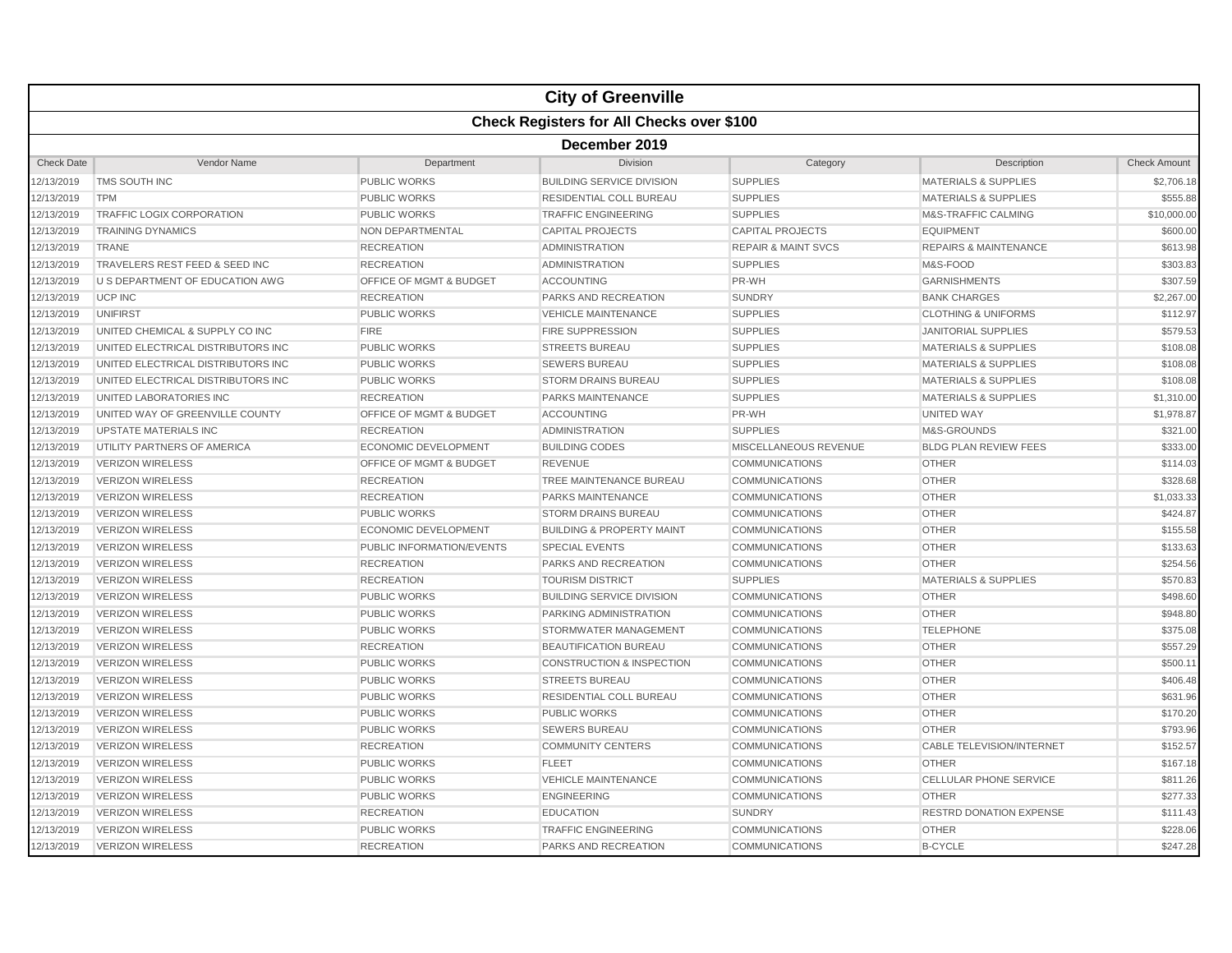|                   |                                                  |                                    | <b>City of Greenville</b>        |                                    |                                      |                     |  |  |  |  |
|-------------------|--------------------------------------------------|------------------------------------|----------------------------------|------------------------------------|--------------------------------------|---------------------|--|--|--|--|
|                   | <b>Check Registers for All Checks over \$100</b> |                                    |                                  |                                    |                                      |                     |  |  |  |  |
|                   |                                                  |                                    | December 2019                    |                                    |                                      |                     |  |  |  |  |
| <b>Check Date</b> | <b>Vendor Name</b>                               | Department                         | <b>Division</b>                  | Category                           | Description                          | <b>Check Amount</b> |  |  |  |  |
| 12/13/2019        | <b>VERIZON WIRELESS</b>                          | PUBLIC INFORMATION/EVENTS          | <b>EVENTS MANAGEMENT</b>         | <b>COMMUNICATIONS</b>              | <b>OTHER</b>                         | \$234.42            |  |  |  |  |
| 12/13/2019        | VILLE TO VILLE FOUNDATION                        | <b>NON DEPARTMENTAL</b>            | <b>ACCOMMODATION TAX</b>         | <b>PROF &amp; CONTRACTUAL SVCS</b> | <b>SPECIAL PROJECTS</b>              | \$3,727.17          |  |  |  |  |
| 12/13/2019        | <b>VISITGREENVILLESC</b>                         | NON DEPARTMENTAL                   | <b>ACCOMMODATION TAX</b>         | <b>PROF &amp; CONTRACTUAL SVCS</b> | <b>SPECIAL PROJECTS</b>              | \$80,917.52         |  |  |  |  |
| 12/13/2019        | W N WATSON-WEST TIRE & AUTOMOTIVE                | <b>FIRE</b>                        | <b>FIRE SUPPRESSION</b>          | <b>VEHICLE MAINTENANCE</b>         | <b>OUTSIDE REPAIRS</b>               | \$156.17            |  |  |  |  |
| 12/13/2019        | WALMART COMMUNITY/RFCSLLC                        | PUBLIC SAFETY                      | POLICE-PATROL SVS                | <b>SUPPLIES</b>                    | <b>MATERIALS &amp; SUPPLIES</b>      | \$784.60            |  |  |  |  |
| 12/13/2019        | <b>WAYNE OWENS</b>                               | <b>PUBLIC WORKS</b>                | <b>SEWERS BUREAU</b>             | <b>TRAVEL &amp; TRAINING</b>       | <b>TRAVEL &amp; TRAINING</b>         | \$635.13            |  |  |  |  |
| 12/13/2019        | WEATHERPROOFING TECHNOLOGIES INC                 | <b>PUBLIC WORKS</b>                | <b>FLEET</b>                     | <b>REPAIR &amp; MAINT SVCS</b>     | <b>REPAIRS &amp; MAINTENANCE</b>     | \$25,918.63         |  |  |  |  |
| 12/13/2019        | WHITE HORSE PACKAGING CO                         | <b>RECREATION</b>                  | <b>ADMINISTRATION</b>            | <b>SUPPLIES</b>                    | <b>JANITORIAL SUPPLIES</b>           | \$202.20            |  |  |  |  |
| 12/13/2019        | <b>WILD BERRY INCENSE</b>                        | <b>RECREATION</b>                  | <b>PUBLIC SERVICES</b>           | <b>SUPPLIES</b>                    | <b>SALE GIFTS</b>                    | \$496.50            |  |  |  |  |
| 12/13/2019        | <b>WILLIAM LAWRENCE</b>                          | OFFICE OF MGMT & BUDGET            | <b>INFORMATION TECHNOLOGY</b>    | <b>TRAVEL &amp; TRAINING</b>       | <b>TRAVEL &amp; TRAINING</b>         | \$266.00            |  |  |  |  |
| 12/13/2019        | WORKWELL OCCUPATIONAL HEALTH CENTER              | <b>HUMAN RESOURCES</b>             | <b>HEALTH CARE</b>               | <b>SUNDRY</b>                      | <b>WELLNESS ACTIVITIES</b>           | \$1,236.00          |  |  |  |  |
| 12/13/2019        | WYOMING CHILD SUPPORT ENFORCEMENT                | <b>OFFICE OF MGMT &amp; BUDGET</b> | <b>ACCOUNTING</b>                | PR-WH                              | <b>GARNISHMENTS</b>                  | \$154.61            |  |  |  |  |
| 12/13/2019        | <b>ZEP INC</b>                                   | <b>PUBLIC WORKS</b>                | <b>VEHICLE MAINTENANCE</b>       | <b>SUPPLIES</b>                    | MATERIALS & SUPPLIES                 | \$538.92            |  |  |  |  |
| 12/13/2019        | <b>ZEP INC</b>                                   | <b>PUBLIC WORKS</b>                | <b>FLEET</b>                     | <b>SUPPLIES</b>                    | <b>MATERIALS &amp; SUPPLIES</b>      | \$690.44            |  |  |  |  |
| 12/20/2019        | 1ST TIMOTHY 4:4 LLC                              | <b>PUBLIC WORKS</b>                | PARKING ADMINISTRATION           | <b>PROF &amp; CONTRACTUAL SVCS</b> | <b>RENTAL EXPENSE</b>                | \$240.00            |  |  |  |  |
| 12/20/2019        | A SERVICES GROUP LLC                             | <b>RECREATION</b>                  | ADMINISTRATION                   | <b>PROF &amp; CONTRACTUAL SVCS</b> | <b>SERVICE &amp; MAINT CONTRACTS</b> | \$2,778.30          |  |  |  |  |
| 12/20/2019        | AAA LOCKSMITHS & ALARM COMPANY INC               | <b>PUBLIC WORKS</b>                | <b>BUILDING SERVICE DIVISION</b> | <b>SUPPLIES</b>                    | <b>MATERIALS &amp; SUPPLIES</b>      | \$249.16            |  |  |  |  |
| 12/20/2019        | ADAMS BISTRO INC                                 | <b>PUBLIC WORKS</b>                | <b>ENGINEERING</b>               | <b>SUNDRY</b>                      | <b>MISCELLANEOUS</b>                 | \$286.98            |  |  |  |  |
| 12/20/2019        | ADAMS BISTRO INC                                 | <b>PUBLIC WORKS</b>                | STORMWATER MANAGEMENT            | <b>SUNDRY</b>                      | <b>MISCELLANEOUS</b>                 | \$286.98            |  |  |  |  |
| 12/20/2019        | ADVANCE AUTO PARTS                               | <b>PUBLIC WORKS</b>                | <b>VEHICLE MAINTENANCE</b>       | <b>VEHICLE MAINTENANCE</b>         | <b>PARTS</b>                         | \$139.28            |  |  |  |  |
| 12/20/2019        | ADVANCE AUTO PARTS                               | <b>PUBLIC WORKS</b>                | <b>VEHICLE MAINTENANCE</b>       | <b>VEHICLE MAINTENANCE</b>         | <b>SMALL PARTS</b>                   | \$175.52            |  |  |  |  |
| 12/20/2019        | AID UPSTATE INC                                  | C.D. DIVISION                      | <b>HOPWA</b>                     | <b>CD PROJECTS</b>                 | <b>PROJ CARE OP COST-AID UPS</b>     | \$2,500.00          |  |  |  |  |
| 12/20/2019        | AID UPSTATE INC                                  | C.D. DIVISION                      | <b>HOPWA</b>                     | <b>CD PROJECTS</b>                 | TENANT RENT ASSIST-AID UP            | \$4,971.62          |  |  |  |  |
| 12/20/2019        | AID UPSTATE INC                                  | C. D. DIVISION                     | <b>HOPWA</b>                     | <b>CD PROJECTS</b>                 | S-T RENT, MORT, UTIL-AID UP          | \$17,404.74         |  |  |  |  |
| 12/20/2019        | AID UPSTATE INC                                  | C. D. DIVISION                     | <b>HOPWA</b>                     | <b>CD PROJECTS</b>                 | SUPPORTING SVC-AID UPSTAT            | \$6,768.85          |  |  |  |  |
| 12/20/2019        | AID UPSTATE INC                                  | C.D. DIVISION                      | <b>HOPWA</b>                     | <b>CD PROJECTS</b>                 | <b>HOUSING PLACEMNT-AID UPST</b>     | \$250.00            |  |  |  |  |
| 12/20/2019        | <b>ALBERT BEEDIE</b>                             | <b>PUBLIC WORKS</b>                | <b>PUBLIC WORKS</b>              | <b>SUPPLIES</b>                    | <b>MATERIALS &amp; SUPPLIES</b>      | \$146.81            |  |  |  |  |
| 12/20/2019        | ALDRIDGE FAMILY PRODUCE                          | <b>RECREATION</b>                  | <b>ADMINISTRATION</b>            | <b>SUPPLIES</b>                    | M&S-FOOD                             | \$529.43            |  |  |  |  |
| 12/20/2019        | <b>ALTEC INDUSTRIES</b>                          | <b>PUBLIC WORKS</b>                | <b>FLEET</b>                     | <b>VEHICLE MAINTENANCE</b>         | <b>OUTSIDE REPAIRS</b>               | \$892.85            |  |  |  |  |
| 12/20/2019        | <b>AMTECK LLC</b>                                | <b>PUBLIC WORKS</b>                | POINSETT GARAGE                  | <b>SUPPLIES</b>                    | <b>MATERIALS &amp; SUPPLIES</b>      | \$573.36            |  |  |  |  |
| 12/20/2019        | <b>AMTECK LLC</b>                                | NON DEPARTMENTAL                   | <b>CAPITAL PROJECTS</b>          | <b>CAPITAL PROJECTS</b>            | EQUIPMENT                            | \$817.66            |  |  |  |  |
| 12/20/2019        | ANDERSON STAMP & ENGRAVING                       | <b>PUBLIC WORKS</b>                | RESIDENTIAL COLL BUREAU          | <b>SUPPLIES</b>                    | <b>MATERIALS &amp; SUPPLIES</b>      | \$111.30            |  |  |  |  |
| 12/20/2019        | ANGELIA LOCKE                                    | <b>OFFICE OF MGMT &amp; BUDGET</b> | <b>REVENUE</b>                   | <b>TRAVEL &amp; TRAINING</b>       | <b>LOCAL TRANSPORTATION</b>          | \$139.78            |  |  |  |  |
| 12/20/2019        | ANSWERLIVE LLC GREENVILLE                        | <b>PUBLIC WORKS</b>                | PARKING ADMINISTRATION           | <b>PROF &amp; CONTRACTUAL SVCS</b> | <b>SERVICE &amp; MAINT CONTRACTS</b> | \$195.32            |  |  |  |  |
| 12/20/2019        | ASE AUTOMOTIVE SERV EXCELLENCE                   | <b>PUBLIC WORKS</b>                | <b>FLEET</b>                     | <b>TRAVEL &amp; TRAINING</b>       | <b>TRAVEL &amp; TRAINING</b>         | \$129.32            |  |  |  |  |
| 12/20/2019        | AT&T                                             | <b>OFFICE OF MGMT &amp; BUDGET</b> | <b>INFORMATION TECHNOLOGY</b>    | <b>COMMUNICATIONS</b>              | TELECOMMUNICATIONS/WIRELE            | \$108.22            |  |  |  |  |
| 12/20/2019        | AT & T MOBILITY                                  | OFFICE OF MGMT & BUDGET            | <b>INFORMATION TECHNOLOGY</b>    | <b>COMMUNICATIONS</b>              | TELECOMMUNICATIONS/WIRELE            | \$242.1'            |  |  |  |  |
| 12/20/2019        | <b>B C CANNON CO INC</b>                         | <b>PUBLIC WORKS</b>                | <b>CHURCH STREET GARAGE</b>      | <b>SUPPLIES</b>                    | <b>MATERIALS &amp; SUPPLIES</b>      | \$379.48            |  |  |  |  |
| 12/20/2019        | <b>B C CANNON CO INC</b>                         | <b>PUBLIC WORKS</b>                | <b>ONE GARAGE</b>                | <b>SUPPLIES</b>                    | <b>MATERIALS &amp; SUPPLIES</b>      | \$379.48            |  |  |  |  |
| 12/20/2019        | <b>BATTERY SPECIALISTS INC</b>                   | <b>PUBLIC WORKS</b>                | <b>BUILDING SERVICE DIVISION</b> | <b>SUPPLIES</b>                    | <b>MATERIALS &amp; SUPPLIES</b>      | \$307.04            |  |  |  |  |
| 12/20/2019        | BENNETT EQUIPMENT SUPPLY CO. INC.                | <b>PUBLIC WORKS</b>                | <b>STORM DRAINS BUREAU</b>       | <b>SUPPLIES</b>                    | <b>MATERIALS &amp; SUPPLIES</b>      | \$174.53            |  |  |  |  |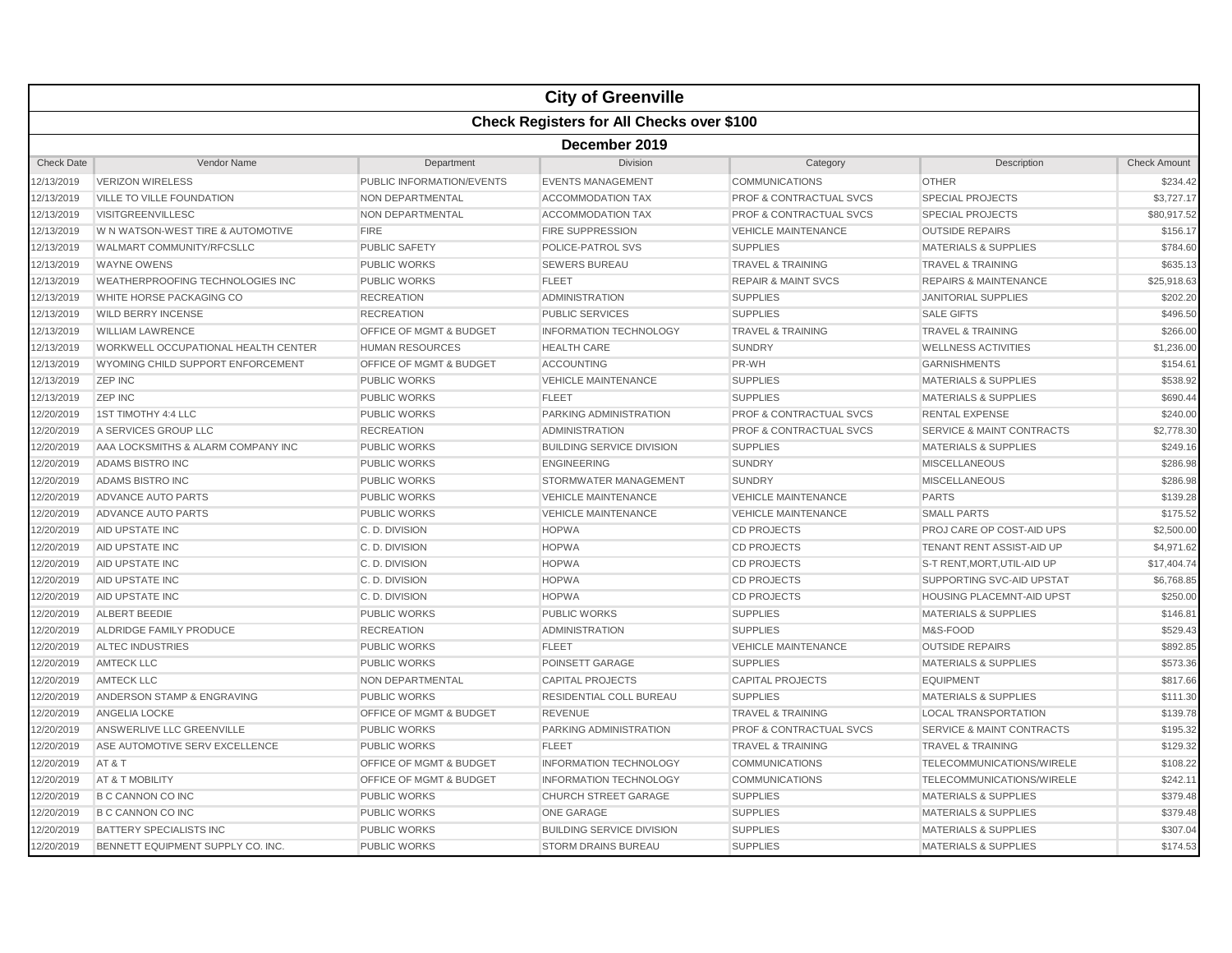|                   |                                           |                             | <b>City of Greenville</b>            |                                    |                                      |                     |  |  |  |
|-------------------|-------------------------------------------|-----------------------------|--------------------------------------|------------------------------------|--------------------------------------|---------------------|--|--|--|
|                   | Check Registers for All Checks over \$100 |                             |                                      |                                    |                                      |                     |  |  |  |
|                   | December 2019                             |                             |                                      |                                    |                                      |                     |  |  |  |
| <b>Check Date</b> | Vendor Name                               | Department                  | Division                             | Category                           | Description                          | <b>Check Amount</b> |  |  |  |
| 2/20/2019         | <b>BENTEK INC</b>                         | <b>HUMAN RESOURCES</b>      | <b>HUMAN RESOURCES</b>               | <b>PROF &amp; CONTRACTUAL SVCS</b> | PROFESSIONAL SERVICES                | \$4,250.00          |  |  |  |
| 2/20/2019         | <b>BILL TAYLOR</b>                        | <b>ECONOMIC DEVELOPMENT</b> | <b>BUILDING &amp; PROPERTY MAINT</b> | <b>TRAVEL &amp; TRAINING</b>       | <b>TRAVEL &amp; TRAINING</b>         | \$356.31            |  |  |  |
| 2/20/2019         | <b>BLINDS AMERICA</b>                     | <b>CITY MANAGER</b>         | <b>CITY MANAGER</b>                  | <b>SUNDRY</b>                      | <b>MISCELLANEOUS</b>                 | \$2,350.00          |  |  |  |
| 2/20/2019         | <b>BLUEBEAM INC</b>                       | OFFICE OF MGMT & BUDGET     | <b>INFORMATION TECHNOLOGY</b>        | PROF & CONTRACTUAL SVCS            | <b>SERVICE &amp; MAINT CONTRACTS</b> | \$3,788.00          |  |  |  |
| 12/20/2019        | <b>BOOT BARN</b>                          | <b>PUBLIC WORKS</b>         | <b>BUILDING SERVICE DIVISION</b>     | <b>SUPPLIES</b>                    | <b>CLOTHING &amp; UNIFORMS</b>       | \$126.13            |  |  |  |
| 2/20/2019         | <b>BRAD RICE</b>                          | <b>ECONOMIC DEVELOPMENT</b> | <b>BUILDING &amp; PROPERTY MAINT</b> | <b>TRAVEL &amp; TRAINING</b>       | <b>TRAVEL &amp; TRAINING</b>         | \$347.10            |  |  |  |
| 2/20/2019         | <b>BRADSHAW CONSULTING SERVICES</b>       | <b>FIRE</b>                 | <b>FIRE SERVICES</b>                 | <b>MIS PROJECTS</b>                | <b>SOFTWARE</b>                      | \$18,400.00         |  |  |  |
| 2/20/2019         | CAMPBELL OIL COMPANY                      | <b>PUBLIC WORKS</b>         | <b>FLEET</b>                         | <b>VEHICLE MAINTENANCE</b>         | <b>FUEL</b>                          | \$16,093.06         |  |  |  |
| 2/20/2019         | CAROLINA CONCRETE COMPANY INC             | <b>PUBLIC WORKS</b>         | <b>STREETS BUREAU</b>                | <b>SUPPLIES</b>                    | <b>MATERIALS &amp; SUPPLIES</b>      | \$289.12            |  |  |  |
| 12/20/2019        | CDW/G                                     | OFFICE OF MGMT & BUDGET     | <b>INFORMATION TECHNOLOGY</b>        | <b>SUPPLIES</b>                    | <b>MATERIALS &amp; SUPPLIES</b>      | \$113.94            |  |  |  |
| 2/20/2019         | <b>CHARTER COMMUNICATIONS</b>             | <b>FIRE</b>                 | <b>FIRE SUPPRESSION</b>              | <b>COMMUNICATIONS</b>              | <b>CABLE TELEVISION/INTERNET</b>     | \$242.75            |  |  |  |
| 2/20/2019         | <b>CHEMSTATION OF SC</b>                  | <b>PUBLIC WORKS</b>         | <b>VEHICLE MAINTENANCE</b>           | <b>SUPPLIES</b>                    | <b>BUS WASHING SUPPLIES</b>          | \$1,290.10          |  |  |  |
| 2/20/2019         | CHILDS ARCHITECTURE LLC                   | NON DEPARTMENTAL            | <b>CAPITAL PROJECTS</b>              | <b>CAPITAL PROJECTS</b>            | CONSTRUCTION                         | \$1,880.00          |  |  |  |
| 2/20/2019         | <b>CINCINNATI SYSTEMS INC</b>             | <b>PUBLIC WORKS</b>         | <b>CHURCH STREET GARAGE</b>          | <b>REPAIR &amp; MAINT SVCS</b>     | <b>REPAIRS &amp; MAINTENANCE</b>     | \$180.00            |  |  |  |
| 12/20/2019        | <b>CINTAS</b>                             | <b>PUBLIC WORKS</b>         | <b>BUILDING SERVICE DIVISION</b>     | <b>SUPPLIES</b>                    | <b>CLOTHING &amp; UNIFORMS</b>       | \$1,084.35          |  |  |  |
| 2/20/2019         | <b>CINTAS</b>                             | <b>PUBLIC SAFETY</b>        | POLICE-PATROL SVS                    | <b>SUNDRY</b>                      | <b>MISCELLANEOUS</b>                 | \$218.36            |  |  |  |
| 2/20/2019         | <b>CINTAS</b>                             | <b>PUBLIC WORKS</b>         | <b>FLEET</b>                         | <b>SUPPLIES</b>                    | <b>CLOTHING &amp; UNIFORMS</b>       | \$465.82            |  |  |  |
| 12/20/2019        | <b>CITY WELDING SERVICE</b>               | NON DEPARTMENTAL            | <b>CAPITAL PROJECTS</b>              | <b>CAPITAL PROJECTS</b>            | <b>CONSTRUCTION</b>                  | \$918.00            |  |  |  |
| 2/20/2019         | COLONIAL FUEL & LUBRICANT SERVICES        | <b>PUBLIC WORKS</b>         | <b>FLEET</b>                         | <b>VEHICLE MAINTENANCE</b>         | <b>FUEL</b>                          | \$15,956.05         |  |  |  |
| 12/20/2019        | <b>COMMERCE CLUB</b>                      | <b>CITY MANAGER</b>         | <b>CITY MANAGER</b>                  | <b>SUNDRY</b>                      | DUES, SUBSCRIPTN, PUBLICATN          | \$189.53            |  |  |  |
| 2/20/2019         | <b>CONCRETE SUPPLY COMPANY LLC</b>        | <b>PUBLIC WORKS</b>         | <b>STREETS BUREAU</b>                | <b>SUPPLIES</b>                    | <b>MATERIALS &amp; SUPPLIES</b>      | \$299.98            |  |  |  |
| 2/20/2019         | <b>COWART AWARDS INC</b>                  | <b>HUMAN RESOURCES</b>      | <b>HUMAN RESOURCES</b>               | <b>SUNDRY</b>                      | <b>AWARDS</b>                        | \$178.08            |  |  |  |
| 2/20/2019         | <b>DELERROK INC</b>                       | <b>PUBLIC WORKS</b>         | <b>ADMINISTRATION</b>                | <b>PROF &amp; CONTRACTUAL SVCS</b> | <b>SERVICE &amp; MAINT CONTRACTS</b> | \$856.60            |  |  |  |
| 2/20/2019         | <b>DELL MARKETING LP</b>                  | COUNCIL                     | <b>CITY COUNCIL</b>                  | <b>SUNDRY</b>                      | <b>MISCELLANEOUS</b>                 | \$2,196.94          |  |  |  |
| 12/20/2019        | <b>DESIGNLAB INC</b>                      | <b>PUBLIC SAFETY</b>        | POLICE-PATROL SVS                    | <b>SUPPLIES</b>                    | <b>CLOTHING &amp; UNIFORMS</b>       | \$3,259.49          |  |  |  |
| 2/20/2019         | <b>DESIGNLAB INC</b>                      | OFFICE OF MGMT & BUDGET     | <b>REVENUE</b>                       | <b>SUPPLIES</b>                    | OFFICE SUPPLIES&MATERIALS            | \$147.38            |  |  |  |
| 2/20/2019         | <b>DIRECTV</b>                            | <b>FIRE</b>                 | <b>FIRE SUPPRESSION</b>              | <b>COMMUNICATIONS</b>              | <b>CABLE TELEVISION/INTERNET</b>     | \$140.96            |  |  |  |
| 2/20/2019         | <b>DISYS SOLUTIONS INC</b>                | <b>PUBLIC WORKS</b>         | <b>BUILDING SERVICE DIVISION</b>     | <b>SUPPLIES</b>                    | <b>MATERIALS &amp; SUPPLIES</b>      | \$316.62            |  |  |  |
| 2/20/2019         | <b>DONNIE WHITMIRE</b>                    | <b>CITY MANAGER</b>         | NON-DEPARTMENTAL                     | <b>SUNDRY</b>                      | <b>MISCELLANEOUS</b>                 | \$2,000.00          |  |  |  |
| 12/20/2019        | <b>DP3 ARCHITECTS LTD</b>                 | <b>NON DEPARTMENTAL</b>     | <b>CAPITAL PROJECTS</b>              | <b>CAPITAL PROJECTS</b>            | PLANNING/DESIGN                      | \$1,600.00          |  |  |  |
| 2/20/2019         | <b>DUKE ENERGY</b>                        | <b>PUBLIC WORKS</b>         | PARKING ADMINISTRATION               | <b>UTILITIES</b>                   | <b>ELECTRICITY</b>                   | \$690.85            |  |  |  |
| 2/20/2019         | <b>DUKE ENERGY</b>                        | <b>PUBLIC WORKS</b>         | <b>FIXED ROUTE</b>                   | <b>UTILITIES</b>                   | <b>ELECTRICITY</b>                   | \$4,231.97          |  |  |  |
| 2/20/2019         | <b>DUKE ENERGY</b>                        | <b>PUBLIC WORKS</b>         | <b>BUILDING SERVICE DIVISION</b>     | <b>UTILITIES</b>                   | <b>ELECTRICITY</b>                   | \$842.16            |  |  |  |
| 2/20/2019         | <b>DUKE ENERGY</b>                        | <b>PUBLIC WORKS</b>         | <b>RICHARDSON STREET GARAGE</b>      | <b>UTILITIES</b>                   | <b>ELECTRICITY</b>                   | \$4,065.83          |  |  |  |
| 12/20/2019        | <b>DUKE ENERGY</b>                        | <b>PUBLIC WORKS</b>         | <b>RIVER STREET GARAGE</b>           | <b>UTILITIES</b>                   | <b>ELECTRICITY</b>                   | \$1,268.99          |  |  |  |
| 2/20/2019         | <b>DUKE ENERGY</b>                        | <b>PUBLIC WORKS</b>         | <b>RIVERPLACE GARAGE</b>             | <b>UTILITIES</b>                   | <b>ELECTRICITY</b>                   | \$1,479.00          |  |  |  |
| 2/20/2019         | <b>DUKE ENERGY</b>                        | <b>PUBLIC WORKS</b>         | N LAURENS ST GARAGE                  | <b>UTILITIES</b>                   | <b>ELECTRICITY</b>                   | \$464.84            |  |  |  |
| 2/20/2019         | <b>DUKE ENERGY</b>                        | <b>RECREATION</b>           | PARKS MAINTENANCE                    | <b>UTILITIES</b>                   | <b>ELECTRICITY</b>                   | \$25,403.06         |  |  |  |
| 2/20/2019         | <b>DUKE ENERGY</b>                        | <b>PUBLIC WORKS</b>         | <b>PUBLIC WORKS</b>                  | <b>UTILITIES</b>                   | <b>ELECTRICITY</b>                   | \$140.83            |  |  |  |
| 12/20/2019        | <b>DUKE ENERGY</b>                        | <b>PUBLIC SAFETY</b>        | POLICE-PATROL SVS                    | <b>UTILITIES</b>                   | <b>ELECTRICITY</b>                   | \$1,334.70          |  |  |  |
| 12/20/2019        | <b>DUKE ENERGY</b>                        | <b>PUBLIC WORKS</b>         | POINSETT GARAGE                      | <b>UTILITIES</b>                   | <b>ELECTRICITY</b>                   | \$2.476.62          |  |  |  |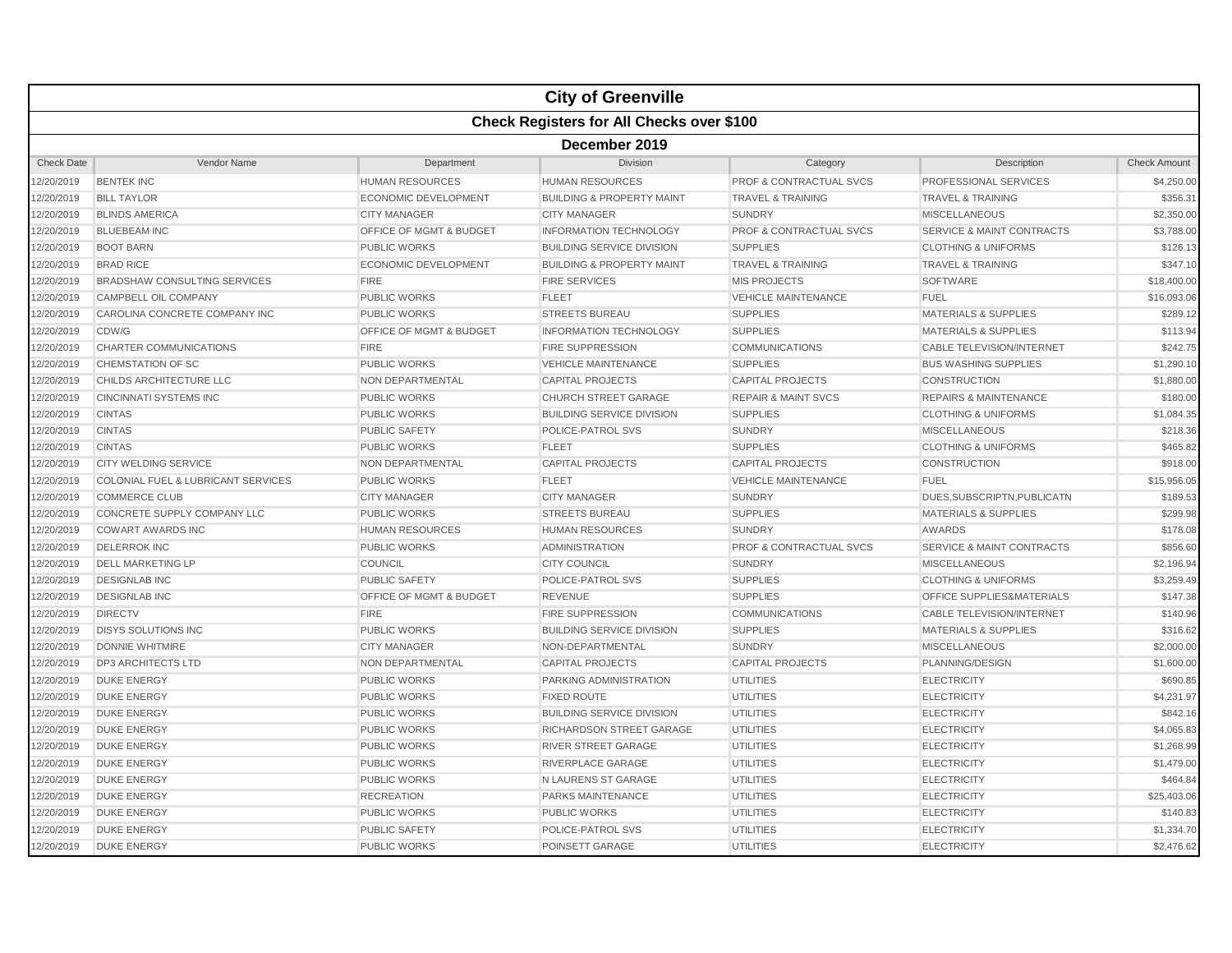|                   |                                                  |                                    | <b>City of Greenville</b>            |                                    |                                      |                     |  |  |  |
|-------------------|--------------------------------------------------|------------------------------------|--------------------------------------|------------------------------------|--------------------------------------|---------------------|--|--|--|
|                   | <b>Check Registers for All Checks over \$100</b> |                                    |                                      |                                    |                                      |                     |  |  |  |
|                   | December 2019                                    |                                    |                                      |                                    |                                      |                     |  |  |  |
| <b>Check Date</b> | Vendor Name                                      | Department                         | Division                             | Category                           | Description                          | <b>Check Amount</b> |  |  |  |
| 12/20/2019        | <b>DUKE ENERGY</b>                               | PUBLIC WORKS                       | <b>COMMONS GARAGE</b>                | <b>UTILITIES</b>                   | <b>ELECTRICITY</b>                   | \$2,032.03          |  |  |  |
| 12/20/2019        | <b>DUKE ENERGY</b>                               | <b>FIRE</b>                        | <b>FIRE SERVICES</b>                 | <b>UTILITIES</b>                   | <b>ELECTRICITY</b>                   | \$1,276.94          |  |  |  |
| 12/20/2019        | <b>DUKE ENERGY</b>                               | <b>PUBLIC WORKS</b>                | <b>CHURCH STREET GARAGE</b>          | <b>UTILITIES</b>                   | <b>ELECTRICITY</b>                   | \$2,713.29          |  |  |  |
| 12/20/2019        | <b>DUKE ENERGY</b>                               | <b>PUBLIC WORKS</b>                | NON VEHICLE MAINTENANCE              | <b>UTILITIES</b>                   | <b>ELECTRICITY</b>                   | \$4,499.04          |  |  |  |
| 12/20/2019        | <b>DUKE ENERGY</b>                               | <b>RECREATION</b>                  | <b>COMMUNITY CENTERS</b>             | <b>UTILITIES</b>                   | <b>ELECTRICITY</b>                   | \$3,012.55          |  |  |  |
| 12/20/2019        | <b>DUKE ENERGY</b>                               | <b>PUBLIC WORKS</b>                | <b>LIBERTY SQUARE GARAGE</b>         | <b>UTILITIES</b>                   | <b>ELECTRICITY</b>                   | \$2,295.48          |  |  |  |
| 12/20/2019        | <b>DUKE ENERGY</b>                               | <b>PUBLIC WORKS</b>                | <b>TRAFFIC ENGINEERING</b>           | <b>UTILITIES</b>                   | <b>ELECTRICITY</b>                   | \$5.945.12          |  |  |  |
| 12/20/2019        | <b>DUKE ENERGY</b>                               | <b>PUBLIC WORKS</b>                | <b>ONE GARAGE</b>                    | <b>UTILITIES</b>                   | <b>ELECTRICITY</b>                   | \$2,371.93          |  |  |  |
| 12/20/2019        | <b>DUKE ENERGY</b>                               | <b>PUBLIC WORKS</b>                | S. SPRING STREET GARAGE              | <b>UTILITIES</b>                   | <b>ELECTRICITY</b>                   | \$3,106.40          |  |  |  |
| 12/20/2019        | <b>DUKE ENERGY</b>                               | <b>MUNICIPAL COURT</b>             | <b>MUNICIPAL COURT</b>               | <b>UTILITIES</b>                   | <b>ELECTRICITY</b>                   | \$1,334.70          |  |  |  |
| 12/20/2019        | <b>DUKE ENERGY</b>                               | <b>RECREATION</b>                  | <b>ADMINISTRATION</b>                | <b>UTILITIES</b>                   | <b>ELECTRICITY</b>                   | \$315.74            |  |  |  |
| 12/20/2019        | <b>DUKE ENERGY</b>                               | <b>PUBLIC WORKS</b>                | <b>BROAD STREET GARAGE</b>           | <b>UTILITIES</b>                   | <b>ELECTRICITY</b>                   | \$689.47            |  |  |  |
| 12/20/2019        | <b>EAGLE EMBROIDERY</b>                          | <b>PUBLIC WORKS</b>                | <b>ADMINISTRATION</b>                | <b>SUPPLIES</b>                    | <b>CLOTHING &amp; UNIFORMS</b>       | \$393.85            |  |  |  |
| 12/20/2019        | <b>ECHOLS OIL COMPANY INC</b>                    | PUBLIC WORKS                       | <b>FLEET</b>                         | <b>VEHICLE MAINTENANCE</b>         | <b>FUEL</b>                          | \$4,975.15          |  |  |  |
| 12/20/2019        | <b>EMEDIA GROUP INC</b>                          | <b>PUBLIC WORKS</b>                | <b>VEHICLE MAINTENANCE</b>           | <b>VEHICLE MAINTENANCE</b>         | <b>SMALL PARTS</b>                   | \$182.72            |  |  |  |
| 12/20/2019        | <b>EMERGENCYMD LLC</b>                           | <b>HUMAN RESOURCES</b>             | OCCUPATIONAL HEALTH                  | <b>PROF &amp; CONTRACTUAL SVCS</b> | PROFESSIONAL SERVICES                | \$4,510.00          |  |  |  |
| 12/20/2019        | <b>EMPLOYMENT SCREENING RESOURCES</b>            | <b>HUMAN RESOURCES</b>             | <b>HUMAN RESOURCES</b>               | <b>PROF &amp; CONTRACTUAL SVCS</b> | <b>PROFESSIONAL SERVICES</b>         | \$883.50            |  |  |  |
| 12/20/2019        | <b>EPSILON PLASTICS INC</b>                      | <b>PUBLIC WORKS</b>                | <b>CBD TIF CREW</b>                  | <b>SUPPLIES</b>                    | <b>MATERIALS &amp; SUPPLIES</b>      | \$2,413.62          |  |  |  |
| 12/20/2019        | <b>FAIRFOREST OF GREENVILLE LLC</b>              | <b>PUBLIC SAFETY</b>               | POLICE-PATROL SVS                    | <b>PROF &amp; CONTRACTUAL SVCS</b> | <b>RENTAL OF REAL PROPERTY</b>       | \$3,600.00          |  |  |  |
| 12/20/2019        | <b>FAIRWAY FORD INC</b>                          | <b>PUBLIC WORKS</b>                | <b>FLEET</b>                         | <b>VEHICLE MAINTENANCE</b>         | <b>OUTSIDE REPAIRS</b>               | \$402.23            |  |  |  |
| 12/20/2019        | <b>FERGUSON ENTERPRISES INC</b>                  | <b>PUBLIC WORKS</b>                | <b>BUILDING SERVICE DIVISION</b>     | <b>SUPPLIES</b>                    | <b>MATERIALS &amp; SUPPLIES</b>      | \$1,150.06          |  |  |  |
| 12/20/2019        | <b>FGP INTERNATIONAL</b>                         | <b>OFFICE OF MGMT &amp; BUDGET</b> | <b>REVENUE</b>                       | <b>PROF &amp; CONTRACTUAL SVCS</b> | <b>TEMP PERSONNEL SVCS</b>           | \$515.16            |  |  |  |
| 12/20/2019        | <b>FGP INTERNATIONAL</b>                         | <b>ECONOMIC DEVELOPMENT</b>        | <b>BUILDING &amp; PROPERTY MAINT</b> | <b>PROF &amp; CONTRACTUAL SVCS</b> | <b>TEMP PERSONNEL SVCS</b>           | \$686.89            |  |  |  |
| 12/20/2019        | <b>FIRST TRYON SECURITIES LLC</b>                | <b>OFFICE OF MGMT &amp; BUDGET</b> | <b>ADMINISTRATION</b>                | <b>PROF &amp; CONTRACTUAL SVCS</b> | <b>PROFESSIONAL SERVICES</b>         | \$10,117.60         |  |  |  |
| 12/20/2019        | <b>FLINT EQUIPMENT CO</b>                        | <b>PUBLIC WORKS</b>                | <b>FLEET</b>                         | <b>VEHICLE MAINTENANCE</b>         | <b>OUTSIDE REPAIRS</b>               | \$1,275.56          |  |  |  |
| 12/20/2019        | <b>FLINT EQUIPMENT CO</b>                        | <b>PUBLIC WORKS</b>                | <b>STORM DRAINS BUREAU</b>           | <b>VEHICLES</b>                    | <b>VEHICLE</b>                       | \$41,864.15         |  |  |  |
| 12/20/2019        | GEORGE COLEMAN FORD INC                          | <b>PUBLIC WORKS</b>                | <b>VEHICLE MAINTENANCE</b>           | <b>VEHICLE MAINTENANCE</b>         | <b>PARTS</b>                         | \$893.40            |  |  |  |
| 12/20/2019        | <b>GILLIG LLC</b>                                | <b>PUBLIC WORKS</b>                | <b>VEHICLE MAINTENANCE</b>           | <b>VEHICLE MAINTENANCE</b>         | <b>PARTS</b>                         | \$1,654.89          |  |  |  |
| 12/20/2019        | <b>GLOW LYRIC THEATRE GREENVILLE LIGHT</b>       | <b>CITY MANAGER</b>                | <b>DONATIONS</b>                     | CONTRIBUTIONS/DONATIONS            | <b>HOLIDAY DECORATIONS</b>           | \$2,000.00          |  |  |  |
| 12/20/2019        | GRAINGER 803858935                               | <b>PUBLIC WORKS</b>                | <b>PUBLIC WORKS</b>                  | <b>SUPPLIES</b>                    | <b>MATERIALS &amp; SUPPLIES</b>      | \$228.18            |  |  |  |
| 12/20/2019        | GRAINGER 803858935                               | <b>PUBLIC WORKS</b>                | RESIDENTIAL COLL BUREAU              | <b>SUPPLIES</b>                    | <b>MATERIALS &amp; SUPPLIES</b>      | \$166.02            |  |  |  |
| 12/20/2019        | GRAINGER 803858935                               | <b>NON DEPARTMENTAL</b>            | <b>CAPITAL PROJECTS</b>              | <b>CAPITAL PROJECTS</b>            | <b>PROJECT EXPENSE</b>               | \$1,771.79          |  |  |  |
| 12/20/2019        | GRAINGER 803858935                               | <b>PUBLIC WORKS</b>                | <b>STORM DRAINS BUREAU</b>           | <b>SUPPLIES</b>                    | <b>MATERIALS &amp; SUPPLIES</b>      | \$561.48            |  |  |  |
| 12/20/2019        | GRAINGER 803858935                               | <b>PUBLIC WORKS</b>                | <b>SEWERS BUREAU</b>                 | <b>SUPPLIES</b>                    | <b>MATERIALS &amp; SUPPLIES</b>      | \$1,656.05          |  |  |  |
| 12/20/2019        | GRAINGER 803858935                               | <b>PUBLIC WORKS</b>                | <b>CBD TIF CREW</b>                  | <b>SUPPLIES</b>                    | <b>MATERIALS &amp; SUPPLIES</b>      | \$1,717.51          |  |  |  |
| 12/20/2019        | GRAINGER 803858935                               | <b>PUBLIC WORKS</b>                | <b>BUILDING SERVICE DIVISION</b>     | <b>SUPPLIES</b>                    | <b>MATERIALS &amp; SUPPLIES</b>      | \$247.02            |  |  |  |
| 12/20/2019        | GRAINGER 803858935                               | <b>PUBLIC WORKS</b>                | <b>STREETS BUREAU</b>                | <b>SUPPLIES</b>                    | <b>MATERIALS &amp; SUPPLIES</b>      | \$142.1'            |  |  |  |
| 12/20/2019        | <b>GREENVILLE COUNTY ANIMAL CARE SERV</b>        | PUBLIC SAFETY                      | POLICE-PATROL SVS                    | <b>PROF &amp; CONTRACTUAL SVCS</b> | <b>SERVICE &amp; MAINT CONTRACTS</b> | \$2,050.00          |  |  |  |
| 12/20/2019        | <b>GREENVILLE COUNTY CLERK OF COURT</b>          | <b>MUNICIPAL COURT</b>             | <b>MUNICIPAL COURT</b>               | <b>COURT LIABILITY</b>             | <b>COURT-STATE BOND</b>              | \$1,500.00          |  |  |  |
| 12/20/2019        | <b>GREENVILLE COUNTY ROD OFFICE</b>              | <b>ECONOMIC DEVELOPMENT</b>        | <b>BUILDING &amp; PROPERTY MAINT</b> | <b>SUPPLIES</b>                    | OFFICE SUPPLIES&MATERIALS            | \$150.00            |  |  |  |
| 12/20/2019        | <b>GREENVILLE COUNTY SOLID WASTE</b>             | <b>PUBLIC WORKS</b>                | <b>GARBAGE DISPOSAL BUREAU</b>       | <b>PROF &amp; CONTRACTUAL SVCS</b> | <b>DISPOSAL CHARGES</b>              | \$37,638.57         |  |  |  |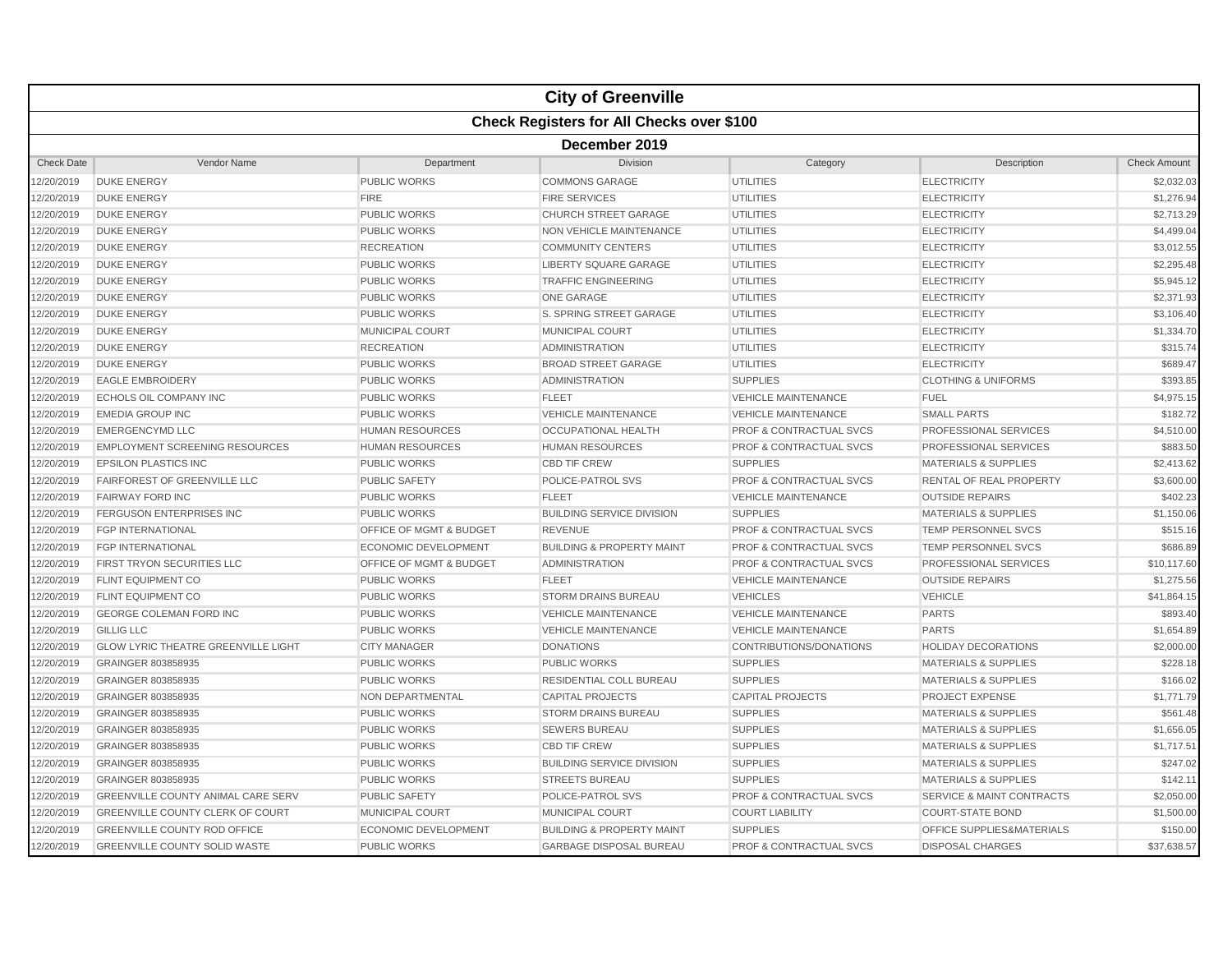|                   |                                                  |                                    | <b>City of Greenville</b>            |                                    |                                      |                     |  |  |  |
|-------------------|--------------------------------------------------|------------------------------------|--------------------------------------|------------------------------------|--------------------------------------|---------------------|--|--|--|
|                   | <b>Check Registers for All Checks over \$100</b> |                                    |                                      |                                    |                                      |                     |  |  |  |
|                   | December 2019                                    |                                    |                                      |                                    |                                      |                     |  |  |  |
| <b>Check Date</b> | Vendor Name                                      | Department                         | <b>Division</b>                      | Category                           | Description                          | <b>Check Amount</b> |  |  |  |
| 12/20/2019        | <b>GREENVILLE INDUSTRIAL RUBBER &amp;</b>        | PUBLIC WORKS                       | <b>STORM DRAINS BUREAU</b>           | <b>SUPPLIES</b>                    | <b>MATERIALS &amp; SUPPLIES</b>      | \$153.75            |  |  |  |
| 12/20/2019        | <b>GREENVILLE NEWS</b>                           | OFFICE OF MGMT & BUDGET            | <b>PURCHASING</b>                    | <b>PROF &amp; CONTRACTUAL SVCS</b> | <b>ADVERTISING EXPENSE</b>           | \$232.65            |  |  |  |
| 12/20/2019        | <b>GREENVILLE NEWS SUBSCRIPTIONS</b>             | C. D. DIVISION                     | <b>CDBG PROJECTS</b>                 | <b>SUNDRY</b>                      | <b>MISCELLANEOUS</b>                 | \$246.62            |  |  |  |
| 12/20/2019        | GREENVILLE OFFICE SUPPLY CO INC                  | <b>RECREATION</b>                  | <b>TOURISM DISTRICT</b>              | <b>SUPPLIES</b>                    | <b>MATERIALS &amp; SUPPLIES</b>      | \$697.84            |  |  |  |
| 12/20/2019        | GREENVILLE OFFICE SUPPLY CO INC                  | <b>ECONOMIC DEVELOPMENT</b>        | <b>BUILDING &amp; PROPERTY MAINT</b> | <b>SUPPLIES</b>                    | OFFICE SUPPLIES&MATERIALS            | \$136.08            |  |  |  |
| 12/20/2019        | <b>GREENVILLE OFFICE SUPPLY CO INC</b>           | OFFICE OF MGMT & BUDGET            | <b>PURCHASING</b>                    | <b>SUPPLIES</b>                    | <b>OFFICE SUPPLIES&amp;MATERIALS</b> | \$237.56            |  |  |  |
| 12/20/2019        | <b>GREENVILLE OFFICE SUPPLY CO INC</b>           | <b>PUBLIC WORKS</b>                | <b>PARKING ADMINISTRATION</b>        | <b>SUPPLIES</b>                    | <b>OFFICE SUPPLIES&amp;MATERIALS</b> | \$371.61            |  |  |  |
| 12/20/2019        | GREENVILLE OFFICE SUPPLY CO INC                  | OFFICE OF MGMT & BUDGET            | <b>REVENUE</b>                       | <b>SUPPLIES</b>                    | OFFICE SUPPLIES&MATERIALS            | \$201.82            |  |  |  |
| 12/20/2019        | GREENVILLE OFFICE SUPPLY CO INC                  | <b>OFFICE OF MGMT &amp; BUDGET</b> | <b>ADMINISTRATION</b>                | <b>SUPPLIES</b>                    | <b>OFFICE SUPPLIES&amp;MATERIALS</b> | \$212.84            |  |  |  |
| 12/20/2019        | <b>GREENVILLE OFFICE SUPPLY CO INC</b>           | <b>OFFICE OF MGMT &amp; BUDGET</b> | <b>ACCOUNTING</b>                    | <b>SUPPLIES</b>                    | <b>OFFICE SUPPLIES&amp;MATERIALS</b> | \$219.18            |  |  |  |
| 12/20/2019        | <b>GREENVILLE WATER</b>                          | <b>PUBLIC WORKS</b>                | <b>FLEET</b>                         | <b>UTILITIES</b>                   | <b>OTHER</b>                         | \$325.03            |  |  |  |
| 12/20/2019        | <b>GREENVILLE WATER</b>                          | <b>PUBLIC WORKS</b>                | <b>BUILDING SERVICE DIVISION</b>     | <b>UTILITIES</b>                   | <b>OTHER</b>                         | \$584.96            |  |  |  |
| 12/20/2019        | <b>GREENVILLE ZOO PETTY CASH</b>                 | <b>RECREATION</b>                  | <b>ADMINISTRATION</b>                | <b>SUPPLIES</b>                    | M&S-FOOD                             | \$179.59            |  |  |  |
| 12/20/2019        | <b>HARRISON'S WORKWEAR</b>                       | <b>RECREATION</b>                  | PARKS MAINTENANCE                    | <b>SUPPLIES</b>                    | <b>CLOTHING &amp; UNIFORMS</b>       | \$105.99            |  |  |  |
| 12/20/2019        | <b>HARRISON'S WORKWEAR</b>                       | PUBLIC WORKS                       | <b>STORM DRAINS BUREAU</b>           | <b>SUPPLIES</b>                    | <b>CLOTHING &amp; UNIFORMS</b>       | \$200.00            |  |  |  |
| 12/20/2019        | <b>HARRISON'S WORKWEAR</b>                       | <b>RECREATION</b>                  | <b>BEAUTIFICATION BUREAU</b>         | <b>SUPPLIES</b>                    | <b>CLOTHING &amp; UNIFORMS</b>       | \$230.00            |  |  |  |
| 12/20/2019        | <b>HAT TRICK FARM</b>                            | <b>RECREATION</b>                  | <b>ADMINISTRATION</b>                | <b>SUPPLIES</b>                    | M&S-FOOD                             | \$420.00            |  |  |  |
| 12/20/2019        | HENRY SCHEIN INC MEDICAL DIVISION                | <b>HUMAN RESOURCES</b>             | <b>OCCUPATIONAL HEALTH</b>           | <b>SUPPLIES</b>                    | <b>MATERIALS &amp; SUPPLIES</b>      | \$113.51            |  |  |  |
| 12/20/2019        | <b>HERC RENTALS INC</b>                          | PUBLIC INFORMATION/EVENTS          | <b>SPECIAL EVENTS</b>                | <b>PROF &amp; CONTRACTUAL SVCS</b> | <b>EQUIPMENT RENTAL</b>              | \$720.95            |  |  |  |
| 12/20/2019        | HOME DEPOT CREDIT SERVICE 3104                   | <b>PUBLIC WORKS</b>                | <b>MAINTENANCE</b>                   | <b>SUPPLIES</b>                    | <b>MATERIALS &amp; SUPPLIES</b>      | \$141.62            |  |  |  |
| 12/20/2019        | HOME DEPOT CREDIT SERVICE 5898                   | <b>FIRE</b>                        | <b>FIRE SUPPRESSION</b>              | <b>SUPPLIES</b>                    | <b>MATERIALS &amp; SUPPLIES</b>      | \$1,144.82          |  |  |  |
| 12/20/2019        | HOME DEPOT CREDIT SERVICE 5906                   | <b>PUBLIC WORKS</b>                | <b>BUILDING SERVICE DIVISION</b>     | <b>SUPPLIES</b>                    | <b>MATERIALS &amp; SUPPLIES</b>      | \$392.94            |  |  |  |
| 12/20/2019        | HOME DEPOT CREDIT SERVICE 5914                   | <b>RECREATION</b>                  | <b>ADMINISTRATION</b>                | <b>SUPPLIES</b>                    | M&S-MAINTENANCE                      | \$281.81            |  |  |  |
| 12/20/2019        | <b>I MUSIC C INC</b>                             | <b>NON DEPARTMENTAL</b>            | <b>CAPITAL PROJECTS</b>              | <b>CAPITAL PROJECTS</b>            | <b>CONSTRUCTION</b>                  | \$4,089.29          |  |  |  |
| 12/20/2019        | <b>INSIGHT PARTNERS</b>                          | <b>PUBLIC WORKS</b>                | <b>BUILDING SERVICE DIVISION</b>     | <b>SUPPLIES</b>                    | <b>MATERIALS &amp; SUPPLIES</b>      | \$689.00            |  |  |  |
| 12/20/2019        | <b>IRON MOUNTAIN 27128</b>                       | <b>MUNICIPAL COURT</b>             | <b>MUNICIPAL COURT</b>               | <b>PROF &amp; CONTRACTUAL SVCS</b> | PROFESSIONAL SERVICES                | \$246.60            |  |  |  |
| 12/20/2019        | <b>IVEY COMMUNICATIONS INC</b>                   | <b>OFFICE OF MGMT &amp; BUDGET</b> | <b>INFORMATION TECHNOLOGY</b>        | <b>REPAIR &amp; MAINT SVCS</b>     | <b>REPAIRS &amp; MAINTENANCE</b>     | \$1,370.87          |  |  |  |
| 12/20/2019        | <b>IVEY COMMUNICATIONS INC</b>                   | <b>NON DEPARTMENTAL</b>            | <b>CAPITAL PROJECTS</b>              | <b>CAPITAL PROJECTS</b>            | <b>CONSTRUCTION</b>                  | \$8,600.00          |  |  |  |
| 12/20/2019        | J PEREZ ASSOCIATES INC                           | <b>PUBLIC WORKS</b>                | <b>ADMINISTRATION</b>                | <b>PROF &amp; CONTRACTUAL SVCS</b> | ADVERTISING EXPENSE                  | \$490.00            |  |  |  |
| 12/20/2019        | <b>JAMES TRAVERSE</b>                            | <b>RECREATION</b>                  | <b>ADMINISTRATION</b>                | <b>SUPPLIES</b>                    | <b>CLOTHING &amp; UNIFORMS</b>       | \$173.21            |  |  |  |
| 12/20/2019        | <b>JESSICA HAYES</b>                             | <b>RECREATION</b>                  | <b>ADMINISTRATION</b>                | <b>SUPPLIES</b>                    | <b>CLOTHING &amp; UNIFORMS</b>       | \$125.83            |  |  |  |
| 12/20/2019        | JET-VAC SEWER EQUIPMENT CO                       | <b>PUBLIC WORKS</b>                | <b>SEWERS BUREAU</b>                 | <b>SUPPLIES</b>                    | <b>MATERIALS &amp; SUPPLIES</b>      | \$1,680.11          |  |  |  |
| 12/20/2019        | <b>JHM HOTELS</b>                                | OFFICE OF MGMT & BUDGET            | <b>REVENUE</b>                       | <b>FEES &amp; CHARGES</b>          | REFUND FALSE BURGLAR ALARM           | \$250.00            |  |  |  |
| 12/20/2019        | <b>JILL HORNE</b>                                | <b>OFFICE OF MGMT &amp; BUDGET</b> | <b>INFORMATION TECHNOLOGY</b>        | <b>TRAVEL &amp; TRAINING</b>       | <b>TRAVEL &amp; TRAINING</b>         | \$661.58            |  |  |  |
| 12/20/2019        | JOE F JORDON PHOTOGRAPHER                        | COUNCIL                            | <b>CITY COUNCIL</b>                  | <b>SUNDRY</b>                      | <b>MISCELLANEOUS</b>                 | \$349.80            |  |  |  |
| 12/20/2019        | <b>JOHN GARZA</b>                                | <b>CITY ATTORNEY</b>               | <b>CITY ATTORNEY</b>                 | <b>TRAVEL &amp; TRAINING</b>       | <b>TRAVEL &amp; TRAINING</b>         | \$117.16            |  |  |  |
| 12/20/2019        | JOHNSON CONTROLS SECURITY SOLUTIONS              | <b>PUBLIC WORKS</b>                | RICHARDSON STREET GARAGE             | <b>PROF &amp; CONTRACTUAL SVCS</b> | <b>SERVICE &amp; MAINT CONTRACTS</b> | \$737.60            |  |  |  |
| 12/20/2019        | JOHNSON CONTROLS SECURITY SOLUTIONS              | <b>RECREATION</b>                  | <b>TOURISM DISTRICT</b>              | <b>PROF &amp; CONTRACTUAL SVCS</b> | PROFESSIONAL SERVICES                | \$252.33            |  |  |  |
| 12/20/2019        | JOHNSON CONTROLS SECURITY SOLUTIONS              | <b>RECREATION</b>                  | <b>PARKS MAINTENANCE</b>             | <b>PROF &amp; CONTRACTUAL SVCS</b> | <b>SERVICE &amp; MAINT CONTRACTS</b> | \$178.39            |  |  |  |
| 12/20/2019        | JOHNSTONE SUPPLY OF GREENVILLE                   | <b>PUBLIC WORKS</b>                | <b>BUILDING SERVICE DIVISION</b>     | <b>SUPPLIES</b>                    | <b>MATERIALS &amp; SUPPLIES</b>      | \$301.12            |  |  |  |
| 12/20/2019        | JOHNSTONE SUPPLY OF GREENVILLE                   | <b>PUBLIC WORKS</b>                | <b>CHURCH STREET GARAGE</b>          | <b>REPAIR &amp; MAINT SVCS</b>     | <b>REPAIRS &amp; MAINTENANCE</b>     | \$807.87            |  |  |  |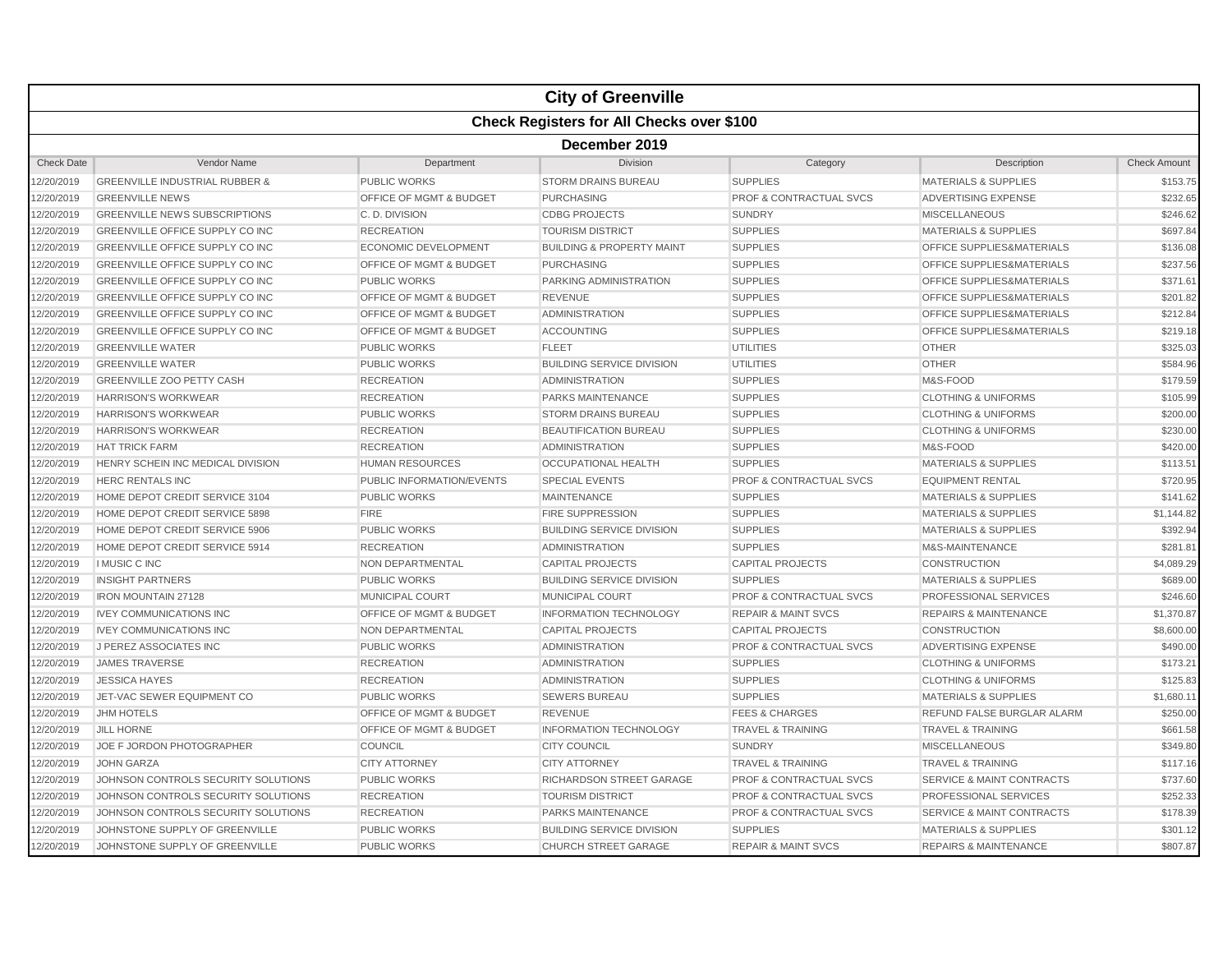|                   |                                                  |                                    | <b>City of Greenville</b>            |                                    |                                  |                     |  |  |  |
|-------------------|--------------------------------------------------|------------------------------------|--------------------------------------|------------------------------------|----------------------------------|---------------------|--|--|--|
|                   | <b>Check Registers for All Checks over \$100</b> |                                    |                                      |                                    |                                  |                     |  |  |  |
|                   | December 2019                                    |                                    |                                      |                                    |                                  |                     |  |  |  |
| <b>Check Date</b> | Vendor Name                                      | Department                         | Division                             | Category                           | Description                      | <b>Check Amount</b> |  |  |  |
| 2/20/2019         | <b>KING ASPHALT INC</b>                          | PUBLIC WORKS                       | <b>STORM DRAINS BUREAU</b>           | <b>SUPPLIES</b>                    | <b>MATERIALS &amp; SUPPLIES</b>  | \$296.80            |  |  |  |
| 2/20/2019         | <b>KING ASPHALT INC</b>                          | <b>PUBLIC WORKS</b>                | <b>STREETS BUREAU</b>                | <b>SUPPLIES</b>                    | <b>MATERIALS &amp; SUPPLIES</b>  | \$296.80            |  |  |  |
| 2/20/2019         | <b>KING ASPHALT INC</b>                          | <b>PUBLIC WORKS</b>                | <b>SEWERS BUREAU</b>                 | <b>SUPPLIES</b>                    | <b>MATERIALS &amp; SUPPLIES</b>  | \$296.80            |  |  |  |
| 2/20/2019         | <b>KRE8IV GIFTS LLC</b>                          | <b>PUBLIC SAFETY</b>               | POLICE-PATROL SVS                    | <b>SUNDRY</b>                      | <b>RECRUITMENT ADS</b>           | \$2,928.25          |  |  |  |
| 2/20/2019         | LABORATORY CORPORATION OF AMERICA                | <b>HUMAN RESOURCES</b>             | <b>OCCUPATIONAL HEALTH</b>           | <b>PROF &amp; CONTRACTUAL SVCS</b> | PROFESSIONAL SERVICES            | \$3,035.68          |  |  |  |
| 2/20/2019         | LANDS' END BUSINESS OUTFITTERS                   | <b>RECREATION</b>                  | <b>PUBLIC SERVICES</b>               | <b>SUPPLIES</b>                    | <b>CLOTHING &amp; UNIFORMS</b>   | \$194.51            |  |  |  |
| 2/20/2019         | <b>LIBERTY EXPRESS LLC</b>                       | <b>RECREATION</b>                  | <b>PUBLIC SERVICES</b>               | <b>SUPPLIES</b>                    | <b>SALE GIFTS</b>                | \$861.94            |  |  |  |
| 2/20/2019         | <b>LIBERTY PRESS</b>                             | OFFICE OF MGMT & BUDGET            | <b>REVENUE</b>                       | <b>PRINTING</b>                    | <b>PRINTING &amp; BINDING</b>    | \$1,995.00          |  |  |  |
| 2/20/2019         | <b>LINA</b>                                      | <b>HUMAN RESOURCES</b>             | <b>HEALTH CARE</b>                   | <b>OTHER INSURANCE</b>             | SHORT-TERM DISABILITY            | \$758.16            |  |  |  |
| 12/20/2019        | <b>MARATHON STAFFING INC</b>                     | <b>PUBLIC WORKS</b>                | <b>STORM DRAINS BUREAU</b>           | <b>PROF &amp; CONTRACTUAL SVCS</b> | <b>TEMP PERSONNEL SVCS</b>       | \$776.00            |  |  |  |
| 2/20/2019         | <b>MARATHON STAFFING INC</b>                     | <b>PUBLIC SAFETY</b>               | POLICE-DISPATCH BUREAU               | <b>PROF &amp; CONTRACTUAL SVCS</b> | TEMP PERSONNEL SVCS              | \$4,863.57          |  |  |  |
| 2/20/2019         | <b>MARATHON STAFFING INC</b>                     | PUBLIC INFORMATION/EVENTS          | <b>EVENTS MANAGEMENT</b>             | <b>PROF &amp; CONTRACTUAL SVCS</b> | <b>TEMP PERSONNEL SVCS</b>       | \$3,874.15          |  |  |  |
| 2/20/2019         | <b>MARATHON STAFFING INC</b>                     | <b>PUBLIC WORKS</b>                | <b>VEHICLE MAINTENANCE</b>           | PROF & CONTRACTUAL SVCS            | TEMP PERSONNEL SVCS              | \$631.84            |  |  |  |
| 2/20/2019         | <b>MASC</b>                                      | <b>MUNICIPAL COURT</b>             | MUNICIPAL COURT                      | <b>TRAVEL &amp; TRAINING</b>       | <b>TRAVEL &amp; TRAINING</b>     | \$120.00            |  |  |  |
| 12/20/2019        | <b>MIKE ESTES</b>                                | <b>PUBLIC SAFETY</b>               | POLICE-PATROL SVS                    | <b>TRAVEL &amp; TRAINING</b>       | <b>TRAVEL &amp; TRAINING</b>     | \$247.00            |  |  |  |
| 2/20/2019         | <b>MIKE JANK</b>                                 | <b>OFFICE OF MGMT &amp; BUDGET</b> | <b>RISK MANAGEMENT</b>               | <b>TRAVEL &amp; TRAINING</b>       | <b>TRAVEL &amp; TRAINING</b>     | \$105.56            |  |  |  |
| 2/20/2019         | <b>MIKE JANK</b>                                 | <b>OFFICE OF MGMT &amp; BUDGET</b> | <b>RISK MANAGEMENT</b>               | <b>SUNDRY</b>                      | DUES.SUBSCRIPTN.PUBLICATN        | \$750.00            |  |  |  |
| 2/20/2019         | MIKE'S BODY SHOP & TOWING INC                    | <b>PUBLIC WORKS</b>                | <b>FLEET</b>                         | <b>VEHICLE MAINTENANCE</b>         | <b>OUTSIDE REPAIRS</b>           | \$1,582.41          |  |  |  |
| 2/20/2019         | <b>MINUTEMAN PRESS</b>                           | <b>OFFICE OF MGMT &amp; BUDGET</b> | <b>ACCOUNTING</b>                    | <b>PRINTING</b>                    | <b>PRINTING &amp; BINDING</b>    | \$494.82            |  |  |  |
| 12/20/2019        | MIRACLE RECREATION EQUIPMENT                     | <b>RECREATION</b>                  | PARKS MAINTENANCE                    | <b>REPAIR &amp; MAINT SVCS</b>     | PLAYGROUNDS                      | \$1,018.22          |  |  |  |
| 2/20/2019         | <b>MOMADIC</b>                                   | <b>RECREATION</b>                  | <b>PUBLIC SERVICES</b>               | <b>SUPPLIES</b>                    | <b>SALE GIFTS</b>                | \$585.60            |  |  |  |
| 2/20/2019         | MOSAIC ENGINEERING & CONSULTING PC               | NON DEPARTMENTAL                   | <b>CAPITAL PROJECTS</b>              | <b>CAPITAL PROJECTS</b>            | PLANNING/DESIGN                  | \$16,000.00         |  |  |  |
| 2/20/2019         | MOTOROLA-PALMETTO 800                            | <b>PUBLIC WORKS</b>                | <b>FIXED ROUTE</b>                   | <b>COMMUNICATIONS</b>              | <b>OTHER</b>                     | \$1,142.47          |  |  |  |
| 2/20/2019         | NAPA AUTO PARTS                                  | <b>FIRE</b>                        | <b>FIRE SUPPRESSION</b>              | <b>SUPPLIES</b>                    | <b>MATERIALS &amp; SUPPLIES</b>  | \$190.48            |  |  |  |
| 12/20/2019        | <b>NAPA AUTO PARTS</b>                           | <b>FIRE</b>                        | <b>FIRE SUPPRESSION</b>              | <b>VEHICLE MAINTENANCE</b>         | <b>PARTS</b>                     | \$2,425.09          |  |  |  |
| 2/20/2019         | NATIONAL AUTO FLEET GROUP                        | <b>PUBLIC WORKS</b>                | <b>STREETS BUREAU</b>                | <b>VEHICLES</b>                    | <b>VEHICLE</b>                   | \$30,430.02         |  |  |  |
| 2/20/2019         | <b>NFPA</b>                                      | <b>ECONOMIC DEVELOPMENT</b>        | <b>BUILDING &amp; PROPERTY MAINT</b> | <b>SUNDRY</b>                      | DUES, SUBSCRIPTN, PUBLICATN      | \$175.00            |  |  |  |
| 2/20/2019         | <b>NORTHERN TOOL &amp; EQUIPMENT</b>             | <b>RECREATION</b>                  | <b>PARKS MAINTENANCE</b>             | <b>REPAIR &amp; MAINT SVCS</b>     | <b>SMALL ENGINE</b>              | \$124.23            |  |  |  |
| 2/20/2019         | OEC PETROLEUM SYSTEMS INC                        | <b>PUBLIC WORKS</b>                | <b>NON VEHICLE MAINTENANCE</b>       | <b>REPAIR &amp; MAINT SVCS</b>     | <b>REPAIRS &amp; MAINTENANCE</b> | \$380.72            |  |  |  |
| 12/20/2019        | OFFICE DEPOT BSD                                 | <b>PUBLIC SAFETY</b>               | POLICE-PATROL SVS                    | <b>SUPPLIES</b>                    | <b>MATERIALS &amp; SUPPLIES</b>  | \$210.07            |  |  |  |
| 2/20/2019         | OSBORN CONTRACT SERVICES INC                     | <b>NON DEPARTMENTAL</b>            | <b>CAPITAL PROJECTS</b>              | <b>CAPITAL PROJECTS</b>            | <b>CONSTRUCTION</b>              | \$70,700.20         |  |  |  |
| 2/20/2019         | PARRISH TIRE CO                                  | <b>PUBLIC WORKS</b>                | <b>FIXED ROUTE</b>                   | <b>VEHICLE MAINTENANCE</b>         | <b>TIRES AND TUBES</b>           | \$125.00            |  |  |  |
| 2/20/2019         | PAYNE MCGINN & CUMMINS INC                       | <b>CITY MANAGER</b>                | UTILITY UNDERGROUNDING FU            | <b>SUNDRY</b>                      | UNDERGROUNDING COMMERCIAL        | \$10,000.00         |  |  |  |
| 2/20/2019         | PETERBILT STORE OF GREENVILLE, THE               | <b>PUBLIC WORKS</b>                | <b>VEHICLE MAINTENANCE</b>           | <b>VEHICLE MAINTENANCE</b>         | <b>SMALL PARTS</b>               | \$113.16            |  |  |  |
| 12/20/2019        | PIEDMONT ELECTRICAL DISTRIBUTORS                 | <b>PUBLIC WORKS</b>                | <b>BUILDING SERVICE DIVISION</b>     | <b>SUPPLIES</b>                    | <b>MATERIALS &amp; SUPPLIES</b>  | \$165.07            |  |  |  |
| 2/20/2019         | PIEDMONT NATURAL GAS CO INC                      | <b>FIRE</b>                        | <b>FIRE SERVICES</b>                 | <b>UTILITIES</b>                   | GAS                              | \$1,152.23          |  |  |  |
| 2/20/2019         | PIEDMONT NATURAL GAS CO INC                      | <b>RECREATION</b>                  | <b>ADMINISTRATION</b>                | <b>UTILITIES</b>                   | GAS                              | \$867.39            |  |  |  |
| 2/20/2019         | PIEDMONT NATURAL GAS CO INC                      | <b>PUBLIC WORKS</b>                | <b>BUILDING SERVICE DIVISION</b>     | <b>UTILITIES</b>                   | GAS                              | \$1,249.79          |  |  |  |
| 2/20/2019         | PIEDMONT NATURAL GAS CO INC                      | <b>PUBLIC SAFETY</b>               | POLICE-PATROL SVS                    | <b>UTILITIES</b>                   | GAS                              | \$209.66            |  |  |  |
| 12/20/2019        | PIEDMONT NATURAL GAS CO INC                      | <b>PUBLIC WORKS</b>                | <b>TRAFFIC ENGINEERING</b>           | <b>UTILITIES</b>                   | GAS                              | \$278.00            |  |  |  |
| 2/20/2019         | PIEDMONT NATURAL GAS CO INC                      | <b>PUBLIC WORKS</b>                | <b>NON VEHICLE MAINTENANCE</b>       | <b>UTILITIES</b>                   | GAS                              | \$1,686.06          |  |  |  |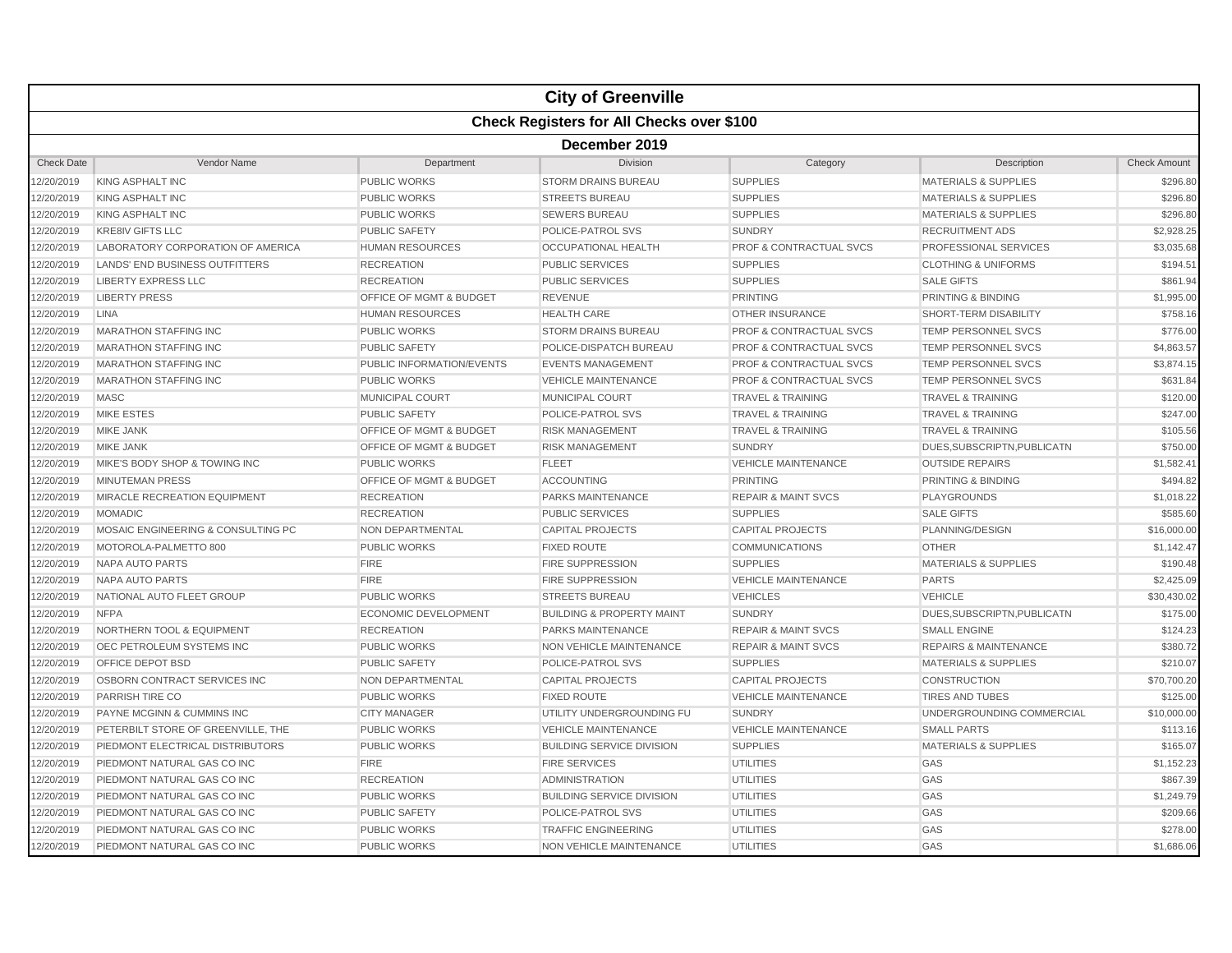|                   |                                                  |                                    | <b>City of Greenville</b>        |                                    |                                      |                     |  |  |  |
|-------------------|--------------------------------------------------|------------------------------------|----------------------------------|------------------------------------|--------------------------------------|---------------------|--|--|--|
|                   | <b>Check Registers for All Checks over \$100</b> |                                    |                                  |                                    |                                      |                     |  |  |  |
|                   | December 2019                                    |                                    |                                  |                                    |                                      |                     |  |  |  |
| <b>Check Date</b> | Vendor Name                                      | Department                         | Division                         | Category                           | Description                          | <b>Check Amount</b> |  |  |  |
| 2/20/2019         | PIEDMONT NATURAL GAS CO INC                      | <b>RECREATION</b>                  | <b>COMMUNITY CENTERS</b>         | <b>UTILITIES</b>                   | GAS                                  | \$1,180.48          |  |  |  |
| 2/20/2019         | PIEDMONT NATURAL GAS CO INC                      | <b>PUBLIC WORKS</b>                | PARKING ADMINISTRATION           | <b>UTILITIES</b>                   | GAS                                  | \$154.82            |  |  |  |
| 2/20/2019         | PIEDMONT NATURAL GAS CO INC                      | <b>RECREATION</b>                  | <b>PARKS MAINTENANCE</b>         | <b>UTILITIES</b>                   | GAS                                  | \$801.40            |  |  |  |
| 2/20/2019         | PIEDMONT NATURAL GAS CO INC                      | <b>PUBLIC WORKS</b>                | <b>FLEET</b>                     | <b>UTILITIES</b>                   | GAS                                  | \$1,523.94          |  |  |  |
| 12/20/2019        | PIEDMONT NATURAL GAS CO INC                      | C.D. DIVISION                      | <b>CDBG PROJECTS</b>             | <b>CD PROJECTS</b>                 | PUBLIC SERVICES (GENERAL)            | \$267.51            |  |  |  |
| 2/20/2019         | POINT SECURITY INC                               | <b>PUBLIC SAFETY</b>               | POLICE-PATROL SVS                | <b>SUNDRY</b>                      | <b>MISCELLANEOUS</b>                 | \$550.00            |  |  |  |
| 2/20/2019         | PRAXAIR DISTRIBUTION INC                         | <b>PUBLIC WORKS</b>                | <b>FLEET</b>                     | <b>SUPPLIES</b>                    | <b>MATERIALS &amp; SUPPLIES</b>      | \$104.50            |  |  |  |
| 2/20/2019         | PROFESSIONAL PARTY RENTALS INC                   | <b>CITY MANAGER</b>                | <b>DONATIONS</b>                 | CONTRIBUTIONS/DONATIONS            | <b>HOLIDAY DECORATIONS</b>           | \$556.10            |  |  |  |
| 2/20/2019         | PROFESSIONAL PARTY RENTALS INC                   | <b>PUBLIC INFORMATION/EVENTS</b>   | <b>SPECIAL EVENTS</b>            | <b>PROF &amp; CONTRACTUAL SVCS</b> | <b>EQUIPMENT RENTAL</b>              | \$2,332.02          |  |  |  |
| 12/20/2019        | PROFORMA RHINO GRAPHICS                          | <b>PUBLIC WORKS</b>                | PARKING ADMINISTRATION           | <b>PRINTING</b>                    | <b>OTHER</b>                         | \$266.34            |  |  |  |
| 2/20/2019         | PROFORMA RHINO GRAPHICS                          | <b>ECONOMIC DEVELOPMENT</b>        | <b>PLANNING AND ZONING</b>       | <b>SUPPLIES</b>                    | <b>MATERIALS &amp; SUPPLIES</b>      | \$274.39            |  |  |  |
| 2/20/2019         | <b>PROSOURCE LLC</b>                             | <b>PUBLIC WORKS</b>                | <b>BUILDING SERVICE DIVISION</b> | <b>SUPPLIES</b>                    | <b>MATERIALS &amp; SUPPLIES</b>      | \$212.59            |  |  |  |
| 2/20/2019         | PROVIDENT LIFE & ACCIDENT INS CO                 | <b>HUMAN RESOURCES</b>             | <b>HEALTH CARE</b>               | <b>OTHER INSURANCE</b>             | LIFE INSURANCE                       | \$1,914.27          |  |  |  |
| 2/20/2019         | PSYCHEMEDICS CORPORATION                         | <b>HUMAN RESOURCES</b>             | <b>OCCUPATIONAL HEALTH</b>       | PROF & CONTRACTUAL SVCS            | PROFESSIONAL SERVICES                | \$1,500.00          |  |  |  |
| 12/20/2019        | <b>RANDALL ANSLOW</b>                            | <b>PUBLIC WORKS</b>                | <b>SOLID WASTE</b>               | <b>FEES &amp; CHARGES</b>          | REFUND REFUSE COLLECTION FEE         | \$368.00            |  |  |  |
| 2/20/2019         | <b>READ'S UNIFORMS INC</b>                       | <b>FIRE</b>                        | <b>FIRE SUPPRESSION</b>          | <b>SUPPLIES</b>                    | <b>CLOTHING &amp; UNIFORMS</b>       | \$1,088.29          |  |  |  |
| 2/20/2019         | <b>READ'S UNIFORMS INC</b>                       | <b>FIRE</b>                        | <b>FIRE SERVICES</b>             | <b>SUPPLIES</b>                    | <b>CLOTHING &amp; UNIFORMS</b>       | \$772.74            |  |  |  |
| 2/20/2019         | <b>REHRIG PACIFIC COMPANY</b>                    | <b>PUBLIC WORKS</b>                | <b>RECYCLING</b>                 | <b>MIS PROJECTS</b>                | NEW TECHNOLOGY EQUIPMENT             | \$1,383.70          |  |  |  |
| 2/20/2019         | <b>REPUBLIC SERVICES</b>                         | <b>PUBLIC WORKS</b>                | <b>GARBAGE DISPOSAL BUREAU</b>   | <b>PROF &amp; CONTRACTUAL SVCS</b> | <b>HAULING COSTS</b>                 | \$95,366.82         |  |  |  |
| 12/20/2019        | RIVERPLACE DEVELOPMENT II LLC                    | <b>PUBLIC WORKS</b>                | RIVERPLACE GARAGE                | <b>UTILITIES</b>                   | <b>ELECTRICITY</b>                   | \$250.37            |  |  |  |
| 2/20/2019         | ROGERS & CALLCOTT ENVIRONMENTAL                  | <b>PUBLIC WORKS</b>                | <b>GARBAGE DISPOSAL BUREAU</b>   | <b>PROF &amp; CONTRACTUAL SVCS</b> | PROFESSIONAL SERVICES                | \$246.95            |  |  |  |
| 2/20/2019         | S C BAR                                          | <b>CITY ATTORNEY</b>               | <b>CITY ATTORNEY</b>             | <b>TRAVEL &amp; TRAINING</b>       | <b>TRAVEL &amp; TRAINING</b>         | \$1,875.00          |  |  |  |
| 2/20/2019         | <b>S C DEPARTMENT OF MOTOR VEHICLES</b>          | <b>PUBLIC WORKS</b>                | <b>STREETS BUREAU</b>            | <b>VEHICLES</b>                    | <b>VEHICLE</b>                       | \$517.00            |  |  |  |
| 2/20/2019         | SAF-GARD SAFETY SHOE COMPANY                     | <b>RECREATION</b>                  | TREE MAINTENANCE BUREAU          | <b>SUPPLIES</b>                    | <b>CLOTHING &amp; UNIFORMS</b>       | \$227.88            |  |  |  |
| 12/20/2019        | <b>SARAH SCHWENZER</b>                           | <b>RECREATION</b>                  | <b>ADMINISTRATION</b>            | <b>TRAVEL &amp; TRAINING</b>       | <b>TRAVEL &amp; TRAINING</b>         | \$490.00            |  |  |  |
| 2/20/2019         | <b>SC DHEC</b>                                   | <b>PUBLIC WORKS</b>                | <b>STORM DRAINS BUREAU</b>       | <b>SUNDRY</b>                      | <b>MISCELLANEOUS</b>                 | \$150.00            |  |  |  |
| 2/20/2019         | SIERRA WIRELESS AMERICA INC                      | <b>PUBLIC SAFETY</b>               | POLICE-PATROL SVS                | <b>PROF &amp; CONTRACTUAL SVCS</b> | <b>SERVICE &amp; MAINT CONTRACTS</b> | \$2,015.75          |  |  |  |
| 2/20/2019         | <b>SMG</b>                                       | NON DEPARTMENTAL                   | NON DEPARTMENTAL                 | <b>PROF &amp; CONTRACTUAL SVCS</b> | <b>MANAGEMENT FEES</b>               | \$13,707.00         |  |  |  |
| 2/20/2019         | SNIDER FLEET SOLUTIONS                           | <b>PUBLIC WORKS</b>                | <b>FLEET</b>                     | <b>VEHICLE MAINTENANCE</b>         | <b>OUTSIDE REPAIRS</b>               | \$2,920.00          |  |  |  |
| 12/20/2019        | <b>SODFATHER INC</b>                             | <b>PUBLIC WORKS</b>                | <b>STREETS BUREAU</b>            | <b>PROF &amp; CONTRACTUAL SVCS</b> | <b>SERVICE &amp; MAINT CONTRACTS</b> | \$720.84            |  |  |  |
| 2/20/2019         | SODFATHER INC                                    | <b>RECREATION</b>                  | PARKS MAINTENANCE                | <b>PROF &amp; CONTRACTUAL SVCS</b> | <b>SERVICE &amp; MAINT CONTRACTS</b> | \$720.80            |  |  |  |
| 2/20/2019         | SODFATHER INC                                    | <b>PUBLIC WORKS</b>                | <b>STORM DRAINS BUREAU</b>       | PROF & CONTRACTUAL SVCS            | <b>SERVICE &amp; MAINT CONTRACTS</b> | \$720.84            |  |  |  |
| 2/20/2019         | SODFATHER INC                                    | <b>PUBLIC WORKS</b>                | <b>FLEET</b>                     | <b>PROF &amp; CONTRACTUAL SVCS</b> | <b>SERVICE &amp; MAINT CONTRACTS</b> | \$720.84            |  |  |  |
| 2/20/2019         | SODFATHER INC                                    | <b>PUBLIC WORKS</b>                | <b>SEWERS BUREAU</b>             | <b>PROF &amp; CONTRACTUAL SVCS</b> | MAINTENANCE CONTRACTS                | \$720.84            |  |  |  |
| 12/20/2019        | SOUTHEASTERN PAPER GROUP                         | <b>PUBLIC WORKS</b>                | <b>BUILDING SERVICE DIVISION</b> | <b>SUPPLIES</b>                    | JANITORIAL SUPPLIES                  | \$801.23            |  |  |  |
| 2/20/2019         | SOUTHEASTERN PAPER GROUP                         | <b>RECREATION</b>                  | <b>TOURISM DISTRICT</b>          | <b>SUPPLIES</b>                    | <b>JANITORIAL SUPPLIES</b>           | \$904.60            |  |  |  |
| 2/20/2019         | SPINX COMPANY INC                                | <b>OFFICE OF MGMT &amp; BUDGET</b> | <b>REVENUE</b>                   | <b>FEES &amp; CHARGES</b>          | REFUND FALSE BURGLAR ALARM           | \$100.00            |  |  |  |
| 2/20/2019         | STAPLES ADVANTAGE                                | OFFICE OF MGMT & BUDGET            | <b>REVENUE</b>                   | <b>SUPPLIES</b>                    | OFFICE SUPPLIES&MATERIALS            | \$126.62            |  |  |  |
| 2/20/2019         | <b>SYMBOL ARTS</b>                               | <b>PUBLIC SAFETY</b>               | POLICE-PATROL SVS                | <b>SUPPLIES</b>                    | <b>MATERIALS &amp; SUPPLIES</b>      | \$773.85            |  |  |  |
| 12/20/2019        | <b>SYNTERRA CORP</b>                             | <b>PUBLIC WORKS</b>                | STORMWATER MANAGEMENT            | <b>PROF &amp; CONTRACTUAL SVCS</b> | PROFESSIONAL SERVICES                | \$7,145.05          |  |  |  |
| 2/20/2019         | <b>T2 SYSTEMS CANADA INC</b>                     | <b>PUBLIC WORKS</b>                | <b>ENFORCEMENT</b>               | <b>PROF &amp; CONTRACTUAL SVCS</b> | <b>SERVICE &amp; MAINT CONTRACTS</b> | \$106.00            |  |  |  |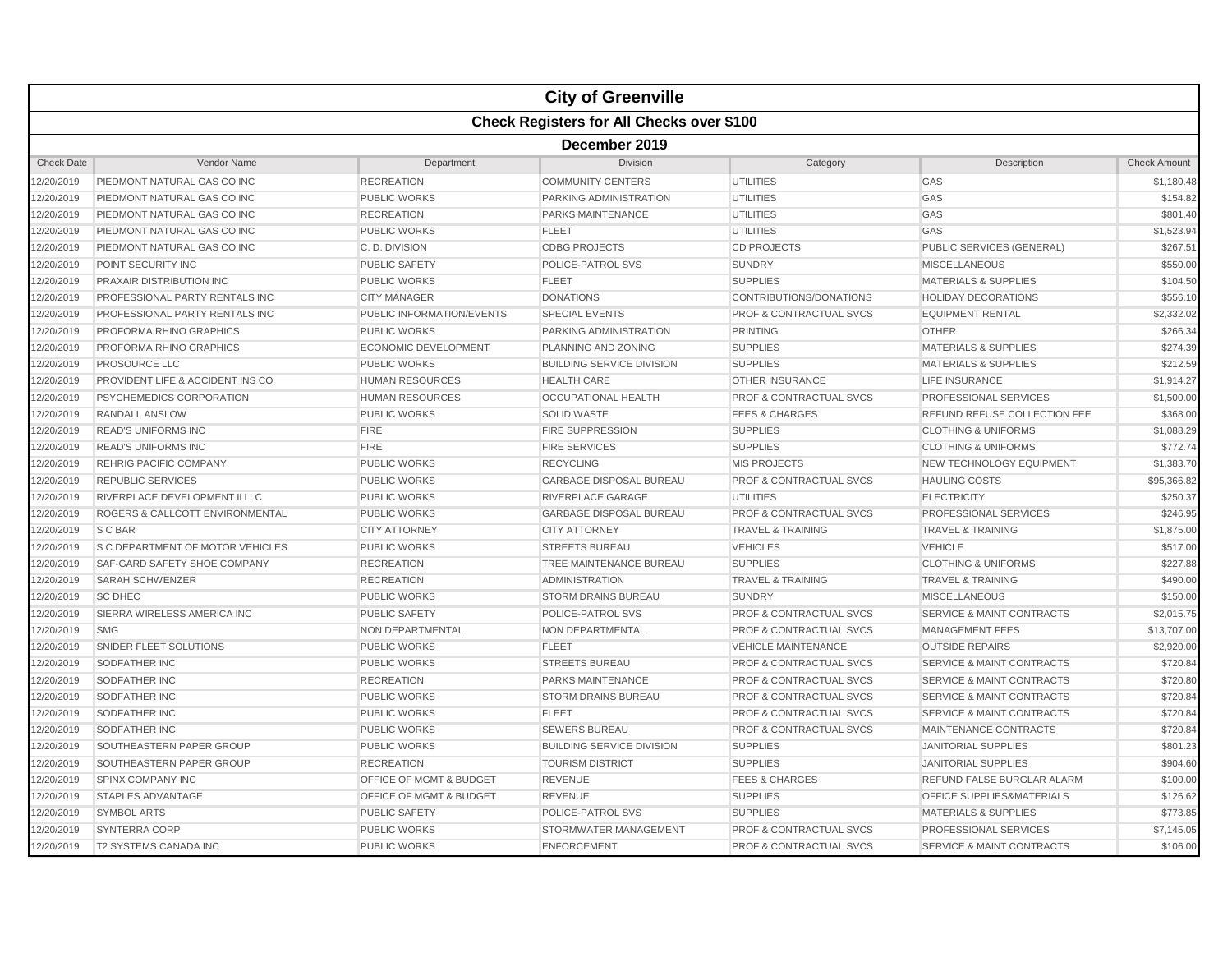|                   |                                                  |                                    | <b>City of Greenville</b>      |                                    |                                      |                     |  |  |  |
|-------------------|--------------------------------------------------|------------------------------------|--------------------------------|------------------------------------|--------------------------------------|---------------------|--|--|--|
|                   | <b>Check Registers for All Checks over \$100</b> |                                    |                                |                                    |                                      |                     |  |  |  |
|                   | December 2019                                    |                                    |                                |                                    |                                      |                     |  |  |  |
| <b>Check Date</b> | Vendor Name                                      | Department                         | <b>Division</b>                | Category                           | Description                          | <b>Check Amount</b> |  |  |  |
| 2/20/2019         | <b>TALENT MANAGEMENT SOLUTIONS</b>               | <b>PUBLIC WORKS</b>                | <b>STORM DRAINS BUREAU</b>     | <b>PROF &amp; CONTRACTUAL SVCS</b> | <b>TEMP PERSONNEL SVCS</b>           | \$748.80            |  |  |  |
| 2/20/2019         | <b>TALENT MANAGEMENT SOLUTIONS</b>               | <b>RECREATION</b>                  | <b>TOURISM DISTRICT</b>        | PROF & CONTRACTUAL SVCS            | <b>TEMP PERSONNEL SVCS</b>           | \$679.60            |  |  |  |
| 2/20/2019         | <b>TALENT MANAGEMENT SOLUTIONS</b>               | <b>PUBLIC WORKS</b>                | <b>STREETS BUREAU</b>          | <b>PROF &amp; CONTRACTUAL SVCS</b> | <b>TEMP PERSONNEL SVCS</b>           | \$9,626.40          |  |  |  |
| 2/20/2019         | <b>TALENT MANAGEMENT SOLUTIONS</b>               | <b>RECREATION</b>                  | <b>BEAUTIFICATION BUREAU</b>   | <b>PROF &amp; CONTRACTUAL SVCS</b> | <b>TEMP PERSONNEL SVCS</b>           | \$679.60            |  |  |  |
| 12/20/2019        | <b>TALENT MANAGEMENT SOLUTIONS</b>               | <b>PUBLIC WORKS</b>                | <b>SEWERS BUREAU</b>           | <b>PROF &amp; CONTRACTUAL SVCS</b> | <b>TEMP PERSONNEL SVCS</b>           | \$1,441.44          |  |  |  |
| 2/20/2019         | TALENT MANAGEMENT SOLUTIONS                      | <b>RECREATION</b>                  | <b>PUBLIC SERVICES</b>         | <b>PROF &amp; CONTRACTUAL SVCS</b> | <b>TEMP PERSONNEL SVCS</b>           | \$352.08            |  |  |  |
| 2/20/2019         | TALENT MANAGEMENT SOLUTIONS                      | <b>RECREATION</b>                  | <b>COMMUNITY CENTERS</b>       | PROF & CONTRACTUAL SVCS            | TEMP PERSONNEL SVCS                  | \$477.84            |  |  |  |
| 2/20/2019         | TALENT MANAGEMENT SOLUTIONS                      | <b>PUBLIC SAFETY</b>               | POLICE-ADMIN SVCS              | <b>PROF &amp; CONTRACTUAL SVCS</b> | <b>TEMP PERSONNEL SVCS</b>           | \$396.00            |  |  |  |
| 2/20/2019         | <b>TALENT MANAGEMENT SOLUTIONS</b>               | <b>PUBLIC WORKS</b>                | <b>FIXED ROUTE</b>             | <b>PROF &amp; CONTRACTUAL SVCS</b> | <b>TEMP PERSONNEL SVCS</b>           | \$3,029.10          |  |  |  |
| 12/20/2019        | TALENT MANAGEMENT SOLUTIONS                      | <b>RECREATION</b>                  | <b>PARKS MAINTENANCE</b>       | <b>PROF &amp; CONTRACTUAL SVCS</b> | <b>TEMP PERSONNEL SVCS</b>           | \$2,718.40          |  |  |  |
| 2/20/2019         | <b>TAYLOR ENTERPRISES INC</b>                    | <b>PUBLIC WORKS</b>                | <b>FIXED ROUTE</b>             | <b>VEHICLE MAINTENANCE</b>         | <b>LUBRICANTS</b>                    | \$1,330.17          |  |  |  |
| 2/20/2019         | <b>TD CARD SERVICES</b>                          | <b>PUBLIC WORKS</b>                | <b>FLEET</b>                   | <b>SUPPLIES</b>                    | <b>MATERIALS &amp; SUPPLIES</b>      | \$116.30            |  |  |  |
| 2/20/2019         | TD CARD SERVICES                                 | <b>CITY MANAGER</b>                | <b>CITY MANAGER</b>            | <b>SUNDRY</b>                      | DUES, SUBSCRIPTN, PUBLICATN          | \$1,400.00          |  |  |  |
| 2/20/2019         | TD CARD SERVICES                                 | <b>PUBLIC SAFETY</b>               | <b>POLICE-PATROL SVS</b>       | <b>TRAVEL &amp; TRAINING</b>       | <b>TRAVEL &amp; TRAINING</b>         | \$316.40            |  |  |  |
| 12/20/2019        | <b>TD CARD SERVICES</b>                          | <b>PUBLIC SAFETY</b>               | POLICE-PATROL SVS              | <b>SUNDRY</b>                      | <b>RECRUITMENT ADS</b>               | \$380.00            |  |  |  |
| 2/20/2019         | <b>TD CARD SERVICES</b>                          | <b>RECREATION</b>                  | <b>ADMINISTRATION</b>          | <b>SUPPLIES</b>                    | M&S-VETERINARY                       | \$352.94            |  |  |  |
| 2/20/2019         | TD CARD SERVICES                                 | <b>OFFICE OF MGMT &amp; BUDGET</b> | <b>INFORMATION TECHNOLOGY</b>  | <b>TRAVEL &amp; TRAINING</b>       | <b>TRAVEL &amp; TRAINING</b>         | \$795.50            |  |  |  |
| 2/20/2019         | TD CARD SERVICES                                 | <b>RECREATION</b>                  | <b>BEAUTIFICATION BUREAU</b>   | <b>SUPPLIES</b>                    | <b>MATERIALS &amp; SUPPLIES</b>      | \$968.63            |  |  |  |
| 2/20/2019         | TD CARD SERVICES                                 | <b>PUBLIC WORKS</b>                | PARKING ADMINISTRATION         | <b>SUPPLIES</b>                    | <b>MATERIALS &amp; SUPPLIES</b>      | \$308.98            |  |  |  |
| 12/20/2019        | TD CARD SERVICES                                 | <b>FIRE</b>                        | <b>FIRE SERVICES</b>           | <b>SUNDRY</b>                      | <b>MISCELLANEOUS</b>                 | \$137.05            |  |  |  |
| 2/20/2019         | TD CARD SERVICES                                 | <b>PUBLIC WORKS</b>                | <b>RESIDENTIAL COLL BUREAU</b> | <b>SUPPLIES</b>                    | <b>MATERIALS &amp; SUPPLIES</b>      | \$325.43            |  |  |  |
| 2/20/2019         | TD CARD SERVICES                                 | <b>OFFICE OF MGMT &amp; BUDGET</b> | <b>INFORMATION TECHNOLOGY</b>  | <b>COMMUNICATIONS</b>              | TELECOMMUNICATIONS/WIRELE            | \$485.67            |  |  |  |
| 2/20/2019         | TD CARD SERVICES                                 | <b>ECONOMIC DEVELOPMENT</b>        | <b>ECONOMIC DEVELOPMENT</b>    | <b>SUNDRY</b>                      | <b>MISCELLANEOUS</b>                 | \$366.03            |  |  |  |
| 2/20/2019         | TD CARD SERVICES                                 | <b>ECONOMIC DEVELOPMENT</b>        | <b>ECONOMIC DEVELOPMENT</b>    | <b>TRAVEL &amp; TRAINING</b>       | <b>TRAVEL &amp; TRAINING</b>         | \$175.00            |  |  |  |
| 12/20/2019        | <b>TD CARD SERVICES</b>                          | <b>RECREATION</b>                  | PARKS AND RECREATION           | <b>TRAVEL &amp; TRAINING</b>       | <b>TRAVEL &amp; TRAINING</b>         | \$412.12            |  |  |  |
| 2/20/2019         | TD CARD SERVICES                                 | <b>FIRE</b>                        | <b>FIRE SERVICES</b>           | <b>TRAVEL &amp; TRAINING</b>       | <b>TRAVEL &amp; TRAINING</b>         | \$664.67            |  |  |  |
| 2/20/2019         | TD CARD SERVICES                                 | <b>CITY MANAGER</b>                | <b>CITY CLERK</b>              | <b>TRAVEL &amp; TRAINING</b>       | <b>TRAVEL &amp; TRAINING</b>         | \$770.00            |  |  |  |
| 2/20/2019         | TD CARD SERVICES                                 | <b>RECREATION</b>                  | PARKS MAINTENANCE              | <b>TRAVEL &amp; TRAINING</b>       | <b>TRAVEL &amp; TRAINING</b>         | \$512.96            |  |  |  |
| 2/20/2019         | <b>TD CARD SERVICES</b>                          | NON DEPARTMENTAL                   | <b>CAPITAL PROJECTS</b>        | <b>CAPITAL PROJECTS</b>            | <b>EQUIPMENT</b>                     | \$5,697.30          |  |  |  |
| 12/20/2019        | TD CARD SERVICES                                 | <b>FIRE</b>                        | FIRE PREVENTION                | <b>SUNDRY</b>                      | DUES, SUBSCRIPTN, PUBLICATN          | \$115.00            |  |  |  |
| 2/20/2019         | TD CARD SERVICES                                 | <b>OFFICE OF MGMT &amp; BUDGET</b> | <b>INFORMATION TECHNOLOGY</b>  | <b>PROF &amp; CONTRACTUAL SVCS</b> | <b>SERVICE &amp; MAINT CONTRACTS</b> | \$106.00            |  |  |  |
| 2/20/2019         | TD CARD SERVICES                                 | <b>FIRE</b>                        | <b>FIRE PREVENTION</b>         | <b>TRAVEL &amp; TRAINING</b>       | <b>TRAVEL &amp; TRAINING</b>         | \$327.31            |  |  |  |
| 2/20/2019         | TD CARD SERVICES                                 | <b>RECREATION</b>                  | <b>ADMINISTRATION</b>          | <b>SUPPLIES</b>                    | M&S-MEDICINE                         | \$125.07            |  |  |  |
| 2/20/2019         | TD CARD SERVICES                                 | <b>HUMAN RESOURCES</b>             | <b>HUMAN RESOURCES</b>         | <b>SUNDRY</b>                      | <b>RECRUITMENT ADS</b>               | \$250.00            |  |  |  |
| 12/20/2019        | TD CARD SERVICES                                 | <b>HUMAN RESOURCES</b>             | <b>HUMAN RESOURCES</b>         | <b>TRAVEL &amp; TRAINING</b>       | <b>TRAVEL &amp; TRAINING</b>         | \$644.00            |  |  |  |
| 2/20/2019         | TD CARD SERVICES                                 | <b>PUBLIC WORKS</b>                | <b>STORM DRAINS BUREAU</b>     | <b>SUPPLIES</b>                    | <b>MATERIALS &amp; SUPPLIES</b>      | \$164.05            |  |  |  |
| 2/20/2019         | TD CARD SERVICES                                 | <b>RECREATION</b>                  | PARKS AND RECREATION           | <b>SUNDRY</b>                      | <b>MISCELLANEOUS</b>                 | \$166.60            |  |  |  |
| 2/20/2019         | TD CARD SERVICES                                 | <b>ECONOMIC DEVELOPMENT</b>        | PLANNING AND ZONING            | <b>TRAVEL &amp; TRAINING</b>       | <b>TRAVEL &amp; TRAINING</b>         | \$210.72            |  |  |  |
| 2/20/2019         | <b>TD CARD SERVICES</b>                          | <b>PUBLIC WORKS</b>                | <b>STREETS BUREAU</b>          | <b>SUPPLIES</b>                    | <b>MATERIALS &amp; SUPPLIES</b>      | \$1,290.00          |  |  |  |
| 12/20/2019        | <b>TD CARD SERVICES</b>                          | <b>OFFICE OF MGMT &amp; BUDGET</b> | <b>INFORMATION TECHNOLOGY</b>  | <b>SUPPLIES</b>                    | <b>MATERIALS &amp; SUPPLIES</b>      | \$3,328.01          |  |  |  |
| 2/20/2019         | <b>TD CARD SERVICES</b>                          | <b>PUBLIC SAFETY</b>               | POLICE-PATROL SVS              | <b>SUPPLIES</b>                    | <b>MATERIALS &amp; SUPPLIES</b>      | \$618.13            |  |  |  |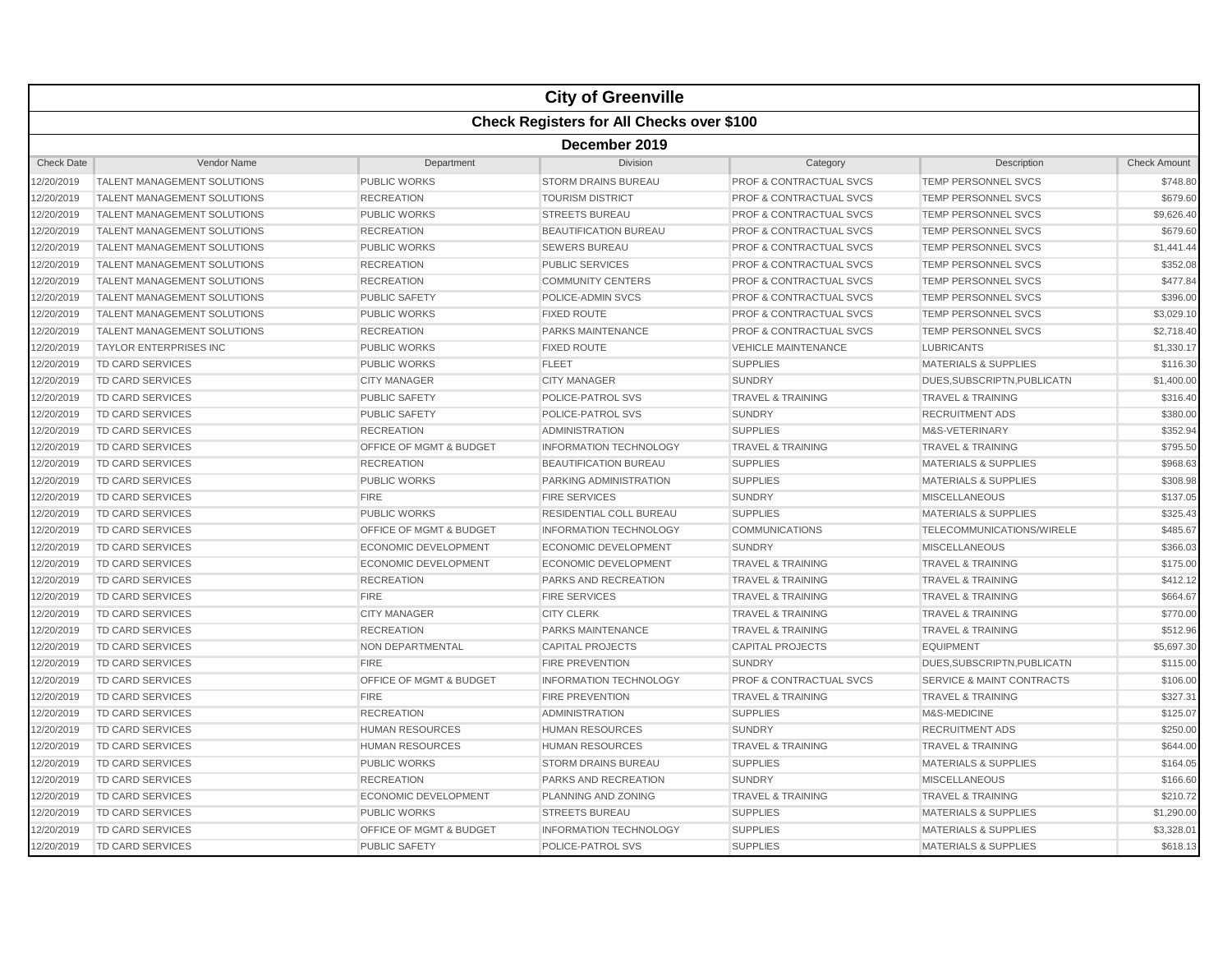|                   |                                                  |                             | <b>City of Greenville</b>            |                                    |                                  |                     |  |  |  |
|-------------------|--------------------------------------------------|-----------------------------|--------------------------------------|------------------------------------|----------------------------------|---------------------|--|--|--|
|                   | <b>Check Registers for All Checks over \$100</b> |                             |                                      |                                    |                                  |                     |  |  |  |
|                   | December 2019                                    |                             |                                      |                                    |                                  |                     |  |  |  |
| <b>Check Date</b> | Vendor Name                                      | Department                  | Division                             | Category                           | Description                      | <b>Check Amount</b> |  |  |  |
| 12/20/2019        | TD CARD SERVICES                                 | PUBLIC WORKS                | <b>SEWERS BUREAU</b>                 | <b>SUPPLIES</b>                    | <b>MATERIALS &amp; SUPPLIES</b>  | \$164.05            |  |  |  |
| 12/20/2019        | TD CARD SERVICES                                 | C. D. DIVISION              | <b>CDBG PROJECTS</b>                 | <b>CD PROJECTS</b>                 | PUBLIC SERVICES (GENERAL)        | \$316.34            |  |  |  |
| 12/20/2019        | <b>TD CARD SERVICES</b>                          | NON DEPARTMENTAL            | <b>CAPITAL PROJECTS</b>              | <b>CAPITAL PROJECTS</b>            | <b>PROJECT EXPENSE</b>           | \$300.00            |  |  |  |
| 12/20/2019        | TD CARD SERVICES                                 | <b>RECREATION</b>           | <b>TOURISM DISTRICT</b>              | <b>TRAVEL &amp; TRAINING</b>       | <b>TRAVEL &amp; TRAINING</b>     | \$240.00            |  |  |  |
| 12/20/2019        | TD CARD SERVICES                                 | <b>RECREATION</b>           | PARKS AND RECREATION                 | <b>SUPPLIES</b>                    | <b>MATERIALS &amp; SUPPLIES</b>  | \$488.77            |  |  |  |
| 12/20/2019        | <b>TD CARD SERVICES</b>                          | COUNCIL                     | <b>CITY COUNCIL</b>                  | <b>SUNDRY</b>                      | <b>MISCELLANEOUS</b>             | \$1,868.99          |  |  |  |
| 12/20/2019        | <b>TD CARD SERVICES</b>                          | <b>PUBLIC WORKS</b>         | <b>CBD TIF CREW</b>                  | <b>SUPPLIES</b>                    | <b>MATERIALS &amp; SUPPLIES</b>  | \$362.26            |  |  |  |
| 12/20/2019        | <b>TD CARD SERVICES</b>                          | C.D. DIVISION               | <b>CDBG PROJECTS</b>                 | <b>TRAVEL &amp; TRAINING</b>       | <b>TRAVEL &amp; TRAINING</b>     | \$100.00            |  |  |  |
| 12/20/2019        | TD CARD SERVICES                                 | <b>RECREATION</b>           | <b>PARKS AND RECREATION</b>          | <b>PROF &amp; CONTRACTUAL SVCS</b> | PROFESSIONAL SERVICES            | \$193.24            |  |  |  |
| 12/20/2019        | TD CARD SERVICES                                 | <b>PUBLIC WORKS</b>         | <b>BUILDING SERVICE DIVISION</b>     | <b>SUPPLIES</b>                    | <b>MATERIALS &amp; SUPPLIES</b>  | \$391.84            |  |  |  |
| 12/20/2019        | <b>TD CARD SERVICES</b>                          | <b>PUBLIC WORKS</b>         | <b>PUBLIC WORKS</b>                  | <b>SUPPLIES</b>                    | <b>MATERIALS &amp; SUPPLIES</b>  | \$256.29            |  |  |  |
| 12/20/2019        | TD CARD SERVICES                                 | <b>FIRE</b>                 | <b>FIRE SUPPRESSION</b>              | <b>TRAVEL &amp; TRAINING</b>       | <b>TRAVEL &amp; TRAINING</b>     | \$381.88            |  |  |  |
| 12/20/2019        | <b>TD CARD SERVICES</b>                          | NON DEPARTMENTAL            | <b>CAPITAL PROJECTS</b>              | <b>CAPITAL PROJECTS</b>            | PLANNING/DESIGN                  | \$1,260.45          |  |  |  |
| 12/20/2019        | <b>THOMSON REUTERS - WEST</b>                    | <b>PUBLIC SAFETY</b>        | POLICE-PATROL SVS                    | <b>PROF &amp; CONTRACTUAL SVCS</b> | <b>PROFESSIONAL SERVICES</b>     | \$405.98            |  |  |  |
| 12/20/2019        | <b>TRAINING DYNAMICS</b>                         | <b>NON DEPARTMENTAL</b>     | <b>CAPITAL PROJECTS</b>              | <b>CAPITAL PROJECTS</b>            | <b>EQUIPMENT</b>                 | \$1,200.00          |  |  |  |
| 12/20/2019        | TRANSITTALENT.COM LLC                            | <b>HUMAN RESOURCES</b>      | <b>HUMAN RESOURCES</b>               | <b>SUNDRY</b>                      | <b>RECRUITMENT ADS</b>           | \$110.00            |  |  |  |
| 12/20/2019        | <b>TYLER MITCHELL</b>                            | <b>PUBLIC SAFETY</b>        | <b>POLICE-PATROL SVS</b>             | <b>SUPPLIES</b>                    | <b>CLOTHING &amp; UNIFORMS</b>   | \$106.00            |  |  |  |
| 12/20/2019        | <b>UNIFIRST</b>                                  | <b>PUBLIC WORKS</b>         | <b>VEHICLE MAINTENANCE</b>           | <b>SUPPLIES</b>                    | <b>CLOTHING &amp; UNIFORMS</b>   | \$109.47            |  |  |  |
| 12/20/2019        | UNITED ELECTRICAL DISTRIBUTORS INC               | <b>PUBLIC WORKS</b>         | <b>BUILDING SERVICE DIVISION</b>     | <b>SUPPLIES</b>                    | <b>MATERIALS &amp; SUPPLIES</b>  | \$2,877.79          |  |  |  |
| 12/20/2019        | UNITED ELECTRICAL DISTRIBUTORS INC               | <b>PUBLIC WORKS</b>         | <b>SEWERS BUREAU</b>                 | <b>SUPPLIES</b>                    | <b>MATERIALS &amp; SUPPLIES</b>  | \$250.41            |  |  |  |
| 12/20/2019        | UNITED ELECTRICAL DISTRIBUTORS INC               | <b>PUBLIC WORKS</b>         | <b>RIVERPLACE GARAGE</b>             | <b>REPAIR &amp; MAINT SVCS</b>     | <b>REPAIRS &amp; MAINTENANCE</b> | \$1,431.13          |  |  |  |
| 12/20/2019        | UPPER STATE CODE ENF ASSOC OF SC                 | <b>ECONOMIC DEVELOPMENT</b> | <b>BUILDING &amp; PROPERTY MAINT</b> | <b>SUNDRY</b>                      | DUES, SUBSCRIPTN, PUBLICATN      | \$360.00            |  |  |  |
| 12/20/2019        | <b>VERIZON WIRELESS</b>                          | <b>PUBLIC SAFETY</b>        | POLICE-PATROL SVS                    | <b>COMMUNICATIONS</b>              | <b>OTHER</b>                     | \$14,581.54         |  |  |  |
| 12/20/2019        | <b>VERIZON WIRELESS</b>                          | OFFICE OF MGMT & BUDGET     | <b>INFORMATION TECHNOLOGY</b>        | <b>COMMUNICATIONS</b>              | TELECOMMUNICATIONS/WIRELE        | \$239.04            |  |  |  |
| 12/20/2019        | <b>VERIZON WIRELESS</b>                          | <b>FIRE</b>                 | <b>FIRE</b>                          | <b>COMMUNICATIONS</b>              | <b>OTHER</b>                     | \$4,372.95          |  |  |  |
| 12/20/2019        | <b>VERIZON WIRELESS</b>                          | <b>PUBLIC WORKS</b>         | STORMWATER MANAGEMENT                | <b>COMMUNICATIONS</b>              | <b>TELEPHONE</b>                 | \$254.65            |  |  |  |
| 12/20/2019        | <b>VERIZON WIRELESS</b>                          | <b>PUBLIC SAFETY</b>        | POLICE-PATROL SVS                    | <b>SUNDRY</b>                      | <b>MISCELLANEOUS</b>             | \$114.03            |  |  |  |
| 12/20/2019        | <b>VIC BAILEY FORD INC</b>                       | <b>FIRE</b>                 | <b>FIRE SUPPRESSION</b>              | <b>VEHICLES</b>                    | <b>VEHICLE</b>                   | \$30,639.00         |  |  |  |
| 12/20/2019        | <b>VIC BAILEY FORD INC</b>                       | <b>FIRE</b>                 | <b>FIRE SERVICES</b>                 | <b>VEHICLES</b>                    | <b>VEHICLE</b>                   | \$30,639.00         |  |  |  |
| 12/20/2019        | <b>VULCAN CONSTRUCTION MATERIALS LLC</b>         | PUBLIC WORKS                | <b>STREETS BUREAU</b>                | <b>SUPPLIES</b>                    | <b>MATERIALS &amp; SUPPLIES</b>  | \$726.44            |  |  |  |
| 12/20/2019        | <b>VULCAN CONSTRUCTION MATERIALS LLC</b>         | <b>PUBLIC WORKS</b>         | <b>SEWERS BUREAU</b>                 | <b>SUPPLIES</b>                    | <b>MATERIALS &amp; SUPPLIES</b>  | \$1,816.11          |  |  |  |
| 12/20/2019        | <b>VULCAN CONSTRUCTION MATERIALS LLC</b>         | <b>PUBLIC WORKS</b>         | <b>STORM DRAINS BUREAU</b>           | <b>SUPPLIES</b>                    | <b>MATERIALS &amp; SUPPLIES</b>  | \$1,089.67          |  |  |  |
| 12/20/2019        | <b>VULCAN INC</b>                                | <b>PUBLIC WORKS</b>         | <b>ENFORCEMENT</b>                   | <b>REPAIR &amp; MAINT SVCS</b>     | <b>REPAIRS &amp; MAINTENANCE</b> | \$857.96            |  |  |  |
| 12/20/2019        | W W WILLIAMS                                     | <b>PUBLIC WORKS</b>         | <b>VEHICLE MAINTENANCE</b>           | <b>VEHICLE MAINTENANCE</b>         | <b>PARTS</b>                     | \$682.38            |  |  |  |
| 12/20/2019        | <b>WAYNE OWENS</b>                               | <b>PUBLIC WORKS</b>         | <b>STORM DRAINS BUREAU</b>           | <b>SUNDRY</b>                      | DUES, SUBSCRIPTN, PUBLICATN      | \$165.00            |  |  |  |
| 12/20/2019        | <b>WELLS FARGO &amp; CO</b>                      | <b>RECREATION</b>           | <b>TOURISM DISTRICT</b>              | PROF & CONTRACTUAL SVCS            | PROFESSIONAL SERVICES            | \$100.00            |  |  |  |
| 12/20/2019        | WHITE HORSE PACKAGING CO                         | <b>RECREATION</b>           | <b>ADMINISTRATION</b>                | <b>SUPPLIES</b>                    | <b>JANITORIAL SUPPLIES</b>       | \$152.38            |  |  |  |
| 12/20/2019        | <b>WP LAW INC</b>                                | <b>RECREATION</b>           | PARKS MAINTENANCE                    | <b>REPAIR &amp; MAINT SVCS</b>     | <b>FOUNTAIN REPAIR</b>           | \$2,300.00          |  |  |  |
| 12/27/2019        | 131 FALLS STREET LLC                             | <b>RECREATION</b>           | <b>COMMUNITY CENTERS</b>             | <b>PROF &amp; CONTRACTUAL SVCS</b> | <b>RENTAL OF REAL PROPERTY</b>   | \$4,556.49          |  |  |  |
| 12/27/2019        | 131 FALLS STREET LLC                             | <b>RECREATION</b>           | PARKS AND RECREATION                 | <b>PROF &amp; CONTRACTUAL SVCS</b> | <b>RENTAL OF REAL PROPERTY</b>   | \$4,556.49          |  |  |  |
| 12/27/2019        | A A A UPSTATE PLUMBING                           | <b>ECONOMIC DEVELOPMENT</b> | <b>BUILDING CODES</b>                | <b>PERMITS</b>                     | <b>PLUMBING PERMITS</b>          | \$363.00            |  |  |  |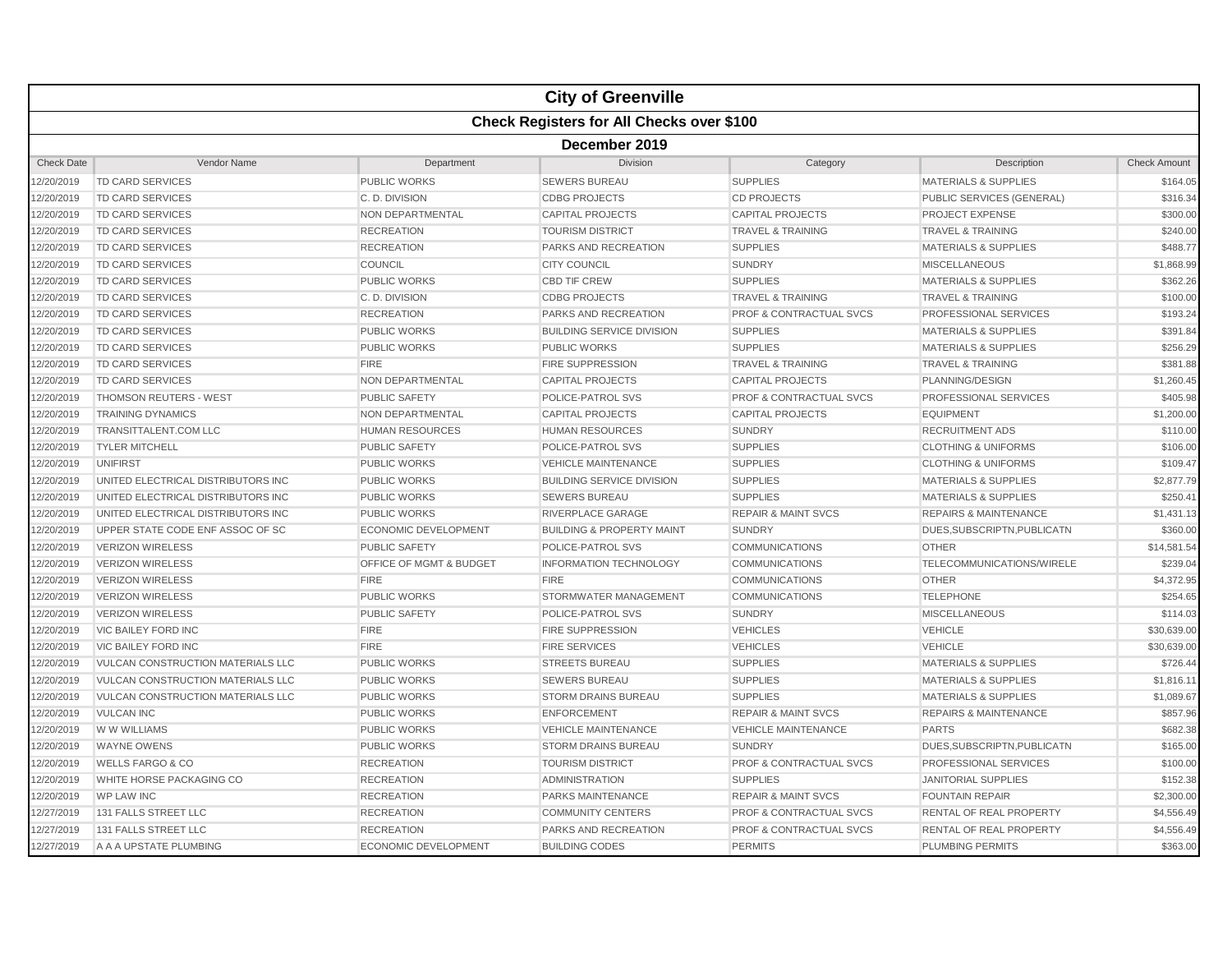|                   |                                                  |                                    | <b>City of Greenville</b>            |                                    |                                      |                     |  |  |  |
|-------------------|--------------------------------------------------|------------------------------------|--------------------------------------|------------------------------------|--------------------------------------|---------------------|--|--|--|
|                   | <b>Check Registers for All Checks over \$100</b> |                                    |                                      |                                    |                                      |                     |  |  |  |
|                   | December 2019                                    |                                    |                                      |                                    |                                      |                     |  |  |  |
| <b>Check Date</b> | Vendor Name                                      | Department                         | Division                             | Category                           | Description                          | <b>Check Amount</b> |  |  |  |
| 2/27/2019         | ANDERSON STAMP & ENGRAVING                       | COUNCIL                            | <b>CITY COUNCIL</b>                  | <b>SUNDRY</b>                      | <b>MISCELLANEOUS</b>                 | \$120.84            |  |  |  |
| 2/27/2019         | ASE AUTOMOTIVE SERV EXCELLENCE                   | <b>PUBLIC WORKS</b>                | <b>FLEET</b>                         | <b>TRAVEL &amp; TRAINING</b>       | <b>TRAVEL &amp; TRAINING</b>         | \$395.38            |  |  |  |
| 2/27/2019         | <b>AVL SOLUTIONS LLC</b>                         | <b>FIRE</b>                        | <b>FIRE SUPPRESSION</b>              | <b>SUPPLIES</b>                    | <b>MATERIALS &amp; SUPPLIES</b>      | \$114.44            |  |  |  |
| 2/27/2019         | <b>BANK OF NEW YORK MELLON</b>                   | <b>PUBLIC WORKS</b>                | PARKING ADMINISTRATION               | <b>FISCAL AGENT</b>                | <b>FISCAL AGENT FEES</b>             | \$2,750.00          |  |  |  |
| 12/27/2019        | BORDER STATES INDUSTRIES INC                     | <b>PUBLIC WORKS</b>                | <b>TRAFFIC ENGINEERING</b>           | <b>SUPPLIES</b>                    | M&S-SIGNALS                          | \$162.92            |  |  |  |
| 2/27/2019         | <b>BRANDSTICKITY</b>                             | <b>RECREATION</b>                  | <b>BEAUTIFICATION BUREAU</b>         | <b>SUPPLIES</b>                    | <b>CLOTHING &amp; UNIFORMS</b>       | \$375.24            |  |  |  |
| 2/27/2019         | <b>BRAVO1 PROTECTION</b>                         | <b>PUBLIC WORKS</b>                | PARKING ADMINISTRATION               | PROF & CONTRACTUAL SVCS            | <b>SERVICE &amp; MAINT CONTRACTS</b> | \$1,629.18          |  |  |  |
| 2/27/2019         | <b>BUNNELL-LAMMONS ENGINEERING</b>               | NON DEPARTMENTAL                   | <b>CAPITAL PROJECTS</b>              | <b>CAPITAL PROJECTS</b>            | <b>PROJECT EXPENSE</b>               | \$2,227.63          |  |  |  |
| 2/27/2019         | CAMPBELL OIL COMPANY                             | <b>PUBLIC WORKS</b>                | <b>FLEET</b>                         | <b>VEHICLE MAINTENANCE</b>         | <b>FUEL</b>                          | \$15,785.06         |  |  |  |
| 12/27/2019        | CANDYWAREHOUSE                                   | <b>RECREATION</b>                  | <b>PUBLIC SERVICES</b>               | <b>SUPPLIES</b>                    | OTHER BOO IN THE ZOO                 | \$6,142.54          |  |  |  |
| 2/27/2019         | CHARTWELLS SCHOOL DINING SERVI                   | <b>OFFICE OF MGMT &amp; BUDGET</b> | <b>REVENUE</b>                       | <b>BUSINESS LICENSE(HOLDING)</b>   | REFUND BUSINESS LICENSE              | \$288.52            |  |  |  |
| 2/27/2019         | <b>CINCINNATI SYSTEMS INC</b>                    | <b>PUBLIC WORKS</b>                | S. SPRING STREET GARAGE              | <b>REPAIR &amp; MAINT SVCS</b>     | <b>REPAIRS &amp; MAINTENANCE</b>     | \$180.00            |  |  |  |
| 2/27/2019         | <b>CINTAS</b>                                    | <b>PUBLIC WORKS</b>                | <b>FLEET</b>                         | <b>SUPPLIES</b>                    | <b>CLOTHING &amp; UNIFORMS</b>       | \$174.92            |  |  |  |
| 2/27/2019         | <b>CITY WELDING SERVICE</b>                      | <b>PUBLIC WORKS</b>                | POINSETT GARAGE                      | <b>REPAIR &amp; MAINT SVCS</b>     | <b>REPAIRS &amp; MAINTENANCE</b>     | \$639.00            |  |  |  |
| 12/27/2019        | CLEAN AIR ENGINEERING LLC                        | <b>ECONOMIC DEVELOPMENT</b>        | <b>BUILDING &amp; PROPERTY MAINT</b> | <b>PROF &amp; CONTRACTUAL SVCS</b> | <b>DEMOLITIONS</b>                   | \$14,275.00         |  |  |  |
| 2/27/2019         | <b>CLINE HOSE &amp; HYDRAULICS LLC</b>           | <b>PUBLIC WORKS</b>                | <b>FLEET</b>                         | <b>SUPPLIES</b>                    | MATERIALS & SUPPLIES                 | \$231.26            |  |  |  |
| 2/27/2019         | <b>CLIPPERCREEK INC</b>                          | <b>PUBLIC WORKS</b>                | <b>COMMONS GARAGE</b>                | <b>SUPPLIES</b>                    | <b>MATERIALS &amp; SUPPLIES</b>      | \$1,187.14          |  |  |  |
| 2/27/2019         | <b>CLT INC</b>                                   | OFFICE OF MGMT & BUDGET            | GIS                                  | <b>SUPPLIES</b>                    | <b>MATERIALS &amp; SUPPLIES</b>      | \$911.60            |  |  |  |
| 2/27/2019         | <b>COWART AWARDS INC</b>                         | <b>RECREATION</b>                  | <b>COMMUNITY CENTERS</b>             | <b>SUNDRY</b>                      | <b>AWARDS</b>                        | \$846.94            |  |  |  |
| 12/27/2019        | <b>CRAIG RAMOS</b>                               | <b>OFFICE OF MGMT &amp; BUDGET</b> | <b>INFORMATION TECHNOLOGY</b>        | <b>TRAVEL &amp; TRAINING</b>       | <b>TRAVEL &amp; TRAINING</b>         | \$399.50            |  |  |  |
| 2/27/2019         | <b>CUMMINS ATLANTIC</b>                          | <b>FIRE</b>                        | <b>FIRE SUPPRESSION</b>              | <b>VEHICLE MAINTENANCE</b>         | <b>PARTS</b>                         | \$252.34            |  |  |  |
| 2/27/2019         | <b>DELL MARKETING LP</b>                         | <b>OFFICE OF MGMT &amp; BUDGET</b> | <b>INFORMATION TECHNOLOGY</b>        | <b>MIS PROJECTS</b>                | <b>PCS/UPGRADES</b>                  | \$3,180.18          |  |  |  |
| 2/27/2019         | <b>DUKE ENERGY</b>                               | <b>RECREATION</b>                  | <b>COMMUNITY CENTERS</b>             | <b>UTILITIES</b>                   | <b>ELECTRICITY</b>                   | \$890.92            |  |  |  |
| 2/27/2019         | <b>DUKE ENERGY</b>                               | C.D. DIVISION                      | <b>CDBG PROJECTS</b>                 | <b>CD PROJECTS</b>                 | PUBLIC SERVICES (GENERAL)            | \$199.27            |  |  |  |
| 12/27/2019        | <b>DUKE ENERGY</b>                               | <b>RECREATION</b>                  | PARKS MAINTENANCE                    | <b>UTILITIES</b>                   | <b>ELECTRICITY</b>                   | \$2,060.69          |  |  |  |
| 2/27/2019         | <b>DUKE ENERGY</b>                               | <b>PUBLIC WORKS</b>                | <b>TRAFFIC ENGINEERING</b>           | <b>UTILITIES</b>                   | <b>ELECTRICITY</b>                   | \$2,231.54          |  |  |  |
| 2/27/2019         | <b>DUKE ENERGY</b>                               | <b>PUBLIC WORKS</b>                | <b>BUILDING SERVICE DIVISION</b>     | <b>UTILITIES</b>                   | <b>ELECTRICITY</b>                   | \$4,993.32          |  |  |  |
| 2/27/2019         | <b>DUKE ENERGY</b>                               | <b>PUBLIC WORKS</b>                | <b>FLEET</b>                         | <b>UTILITIES</b>                   | <b>ELECTRICITY</b>                   | \$3,987.72          |  |  |  |
| 2/27/2019         | ECHOLS OIL COMPANY INC                           | <b>PUBLIC WORKS</b>                | <b>FLEET</b>                         | <b>VEHICLE MAINTENANCE</b>         | <b>FUEL</b>                          | \$317.84            |  |  |  |
| 12/27/2019        | <b>ECMC</b>                                      | OFFICE OF MGMT & BUDGET            | <b>ACCOUNTING</b>                    | PR-WH                              | <b>GARNISHMENTS</b>                  | \$118.48            |  |  |  |
| 2/27/2019         | <b>ENNIS-FLINT INC</b>                           | <b>PUBLIC WORKS</b>                | <b>TRAFFIC ENGINEERING</b>           | <b>SUPPLIES</b>                    | M&S-MARKINGS                         | \$411.29            |  |  |  |
| 2/27/2019         | <b>ENVIROAWMING</b>                              | <b>FIRE</b>                        | <b>FIRE SUPPRESSION</b>              | <b>VEHICLE MAINTENANCE</b>         | <b>PARTS</b>                         | \$875.00            |  |  |  |
| 2/27/2019         | <b>ESSEX HOMES</b>                               | OFFICE OF MGMT & BUDGET            | <b>REVENUE</b>                       | <b>BUSINESS LICENSE(HOLDING)</b>   | REFUND BUSINESS LICENSE              | \$5,948.17          |  |  |  |
| 2/27/2019         | FERGUSON ENTERPRISES INC                         | <b>PUBLIC WORKS</b>                | <b>BUILDING SERVICE DIVISION</b>     | <b>SUPPLIES</b>                    | <b>MATERIALS &amp; SUPPLIES</b>      | \$188.82            |  |  |  |
| 12/27/2019        | <b>FIRST SUN EAP</b>                             | <b>HUMAN RESOURCES</b>             | <b>OCCUPATIONAL HEALTH</b>           | <b>PROF &amp; CONTRACTUAL SVCS</b> | PROFESSIONAL SERVICES                | \$1,554.00          |  |  |  |
| 2/27/2019         | <b>FROG 911</b>                                  | <b>FIRE</b>                        | <b>FIRE SERVICES</b>                 | <b>SUPPLIES</b>                    | <b>MATERIALS &amp; SUPPLIES</b>      | \$106.00            |  |  |  |
| 2/27/2019         | <b>GFOASC</b>                                    | <b>OFFICE OF MGMT &amp; BUDGET</b> | <b>ADMINISTRATION</b>                | <b>TRAVEL &amp; TRAINING</b>       | <b>TRAVEL &amp; TRAINING</b>         | \$100.00            |  |  |  |
| 2/27/2019         | GIMME-A-SIGN CO INC                              | <b>PUBLIC WORKS</b>                | <b>ONE GARAGE</b>                    | <b>SUPPLIES</b>                    | <b>MATERIALS &amp; SUPPLIES</b>      | \$534.24            |  |  |  |
| 2/27/2019         | GIMME-A-SIGN CO INC                              | <b>PUBLIC WORKS</b>                | <b>RICHARDSON STREET GARAGE</b>      | <b>REPAIR &amp; MAINT SVCS</b>     | <b>REPAIRS &amp; MAINTENANCE</b>     | \$480.00            |  |  |  |
| 12/27/2019        | <b>GOODYEAR COMMERCIAL TIRE</b>                  | <b>FIRE</b>                        | <b>FIRE SUPPRESSION</b>              | <b>VEHICLE MAINTENANCE</b>         | <b>PARTS</b>                         | \$809.35            |  |  |  |
| 12/27/2019        | <b>GOVERNMENT FINANCE OFFICERS ASSOC</b>         | <b>OFFICE OF MGMT &amp; BUDGET</b> | <b>ACCOUNTING</b>                    | <b>SUNDRY</b>                      | <b>AWARDS</b>                        | \$610.00            |  |  |  |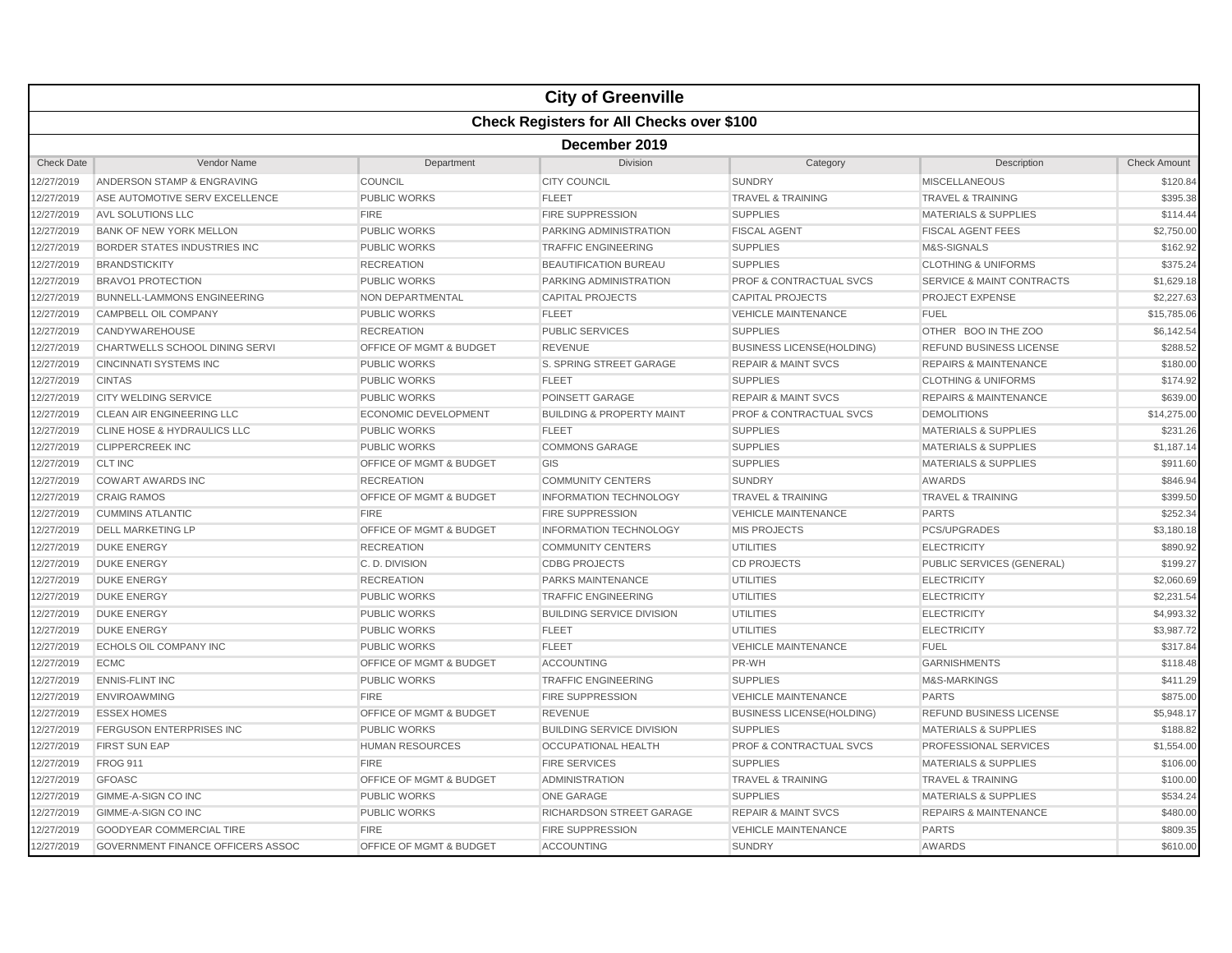|                   |                                                  |                                    | <b>City of Greenville</b>            |                                    |                                      |                     |  |  |  |
|-------------------|--------------------------------------------------|------------------------------------|--------------------------------------|------------------------------------|--------------------------------------|---------------------|--|--|--|
|                   | <b>Check Registers for All Checks over \$100</b> |                                    |                                      |                                    |                                      |                     |  |  |  |
|                   | December 2019                                    |                                    |                                      |                                    |                                      |                     |  |  |  |
| <b>Check Date</b> | Vendor Name                                      | Department                         | Division                             | Category                           | Description                          | <b>Check Amount</b> |  |  |  |
| 12/27/2019        | GRAINGER 803858935                               | <b>FIRE</b>                        | <b>FIRE SUPPRESSION</b>              | <b>SUPPLIES</b>                    | <b>MATERIALS &amp; SUPPLIES</b>      | \$215.82            |  |  |  |
| 12/27/2019        | <b>GREENVILLE OFFICE SUPPLY CO INC</b>           | <b>ECONOMIC DEVELOPMENT</b>        | <b>BUILDING &amp; PROPERTY MAINT</b> | <b>SUPPLIES</b>                    | <b>OFFICE SUPPLIES&amp;MATERIALS</b> | \$256.55            |  |  |  |
| 12/27/2019        | GREENVILLE OFFICE SUPPLY CO INC                  | <b>FIRE</b>                        | <b>FIRE PREVENTION</b>               | <b>SUPPLIES</b>                    | OFFICE SUPPLIES&MATERIALS            | \$110.14            |  |  |  |
| 12/27/2019        | HANDI CLEAN PRODUCTS INC                         | <b>FIRE</b>                        | <b>FIRE SUPPRESSION</b>              | <b>SUPPLIES</b>                    | <b>JANITORIAL SUPPLIES</b>           | \$3,416.91          |  |  |  |
| 12/27/2019        | <b>HEARTSTRAWS</b>                               | <b>RECREATION</b>                  | PUBLIC SERVICES                      | <b>SUPPLIES</b>                    | <b>SALE GIFTS</b>                    | \$416.35            |  |  |  |
| 12/27/2019        | <b>HESC</b>                                      | <b>OFFICE OF MGMT &amp; BUDGET</b> | <b>ACCOUNTING</b>                    | PR-WH                              | <b>GARNISHMENTS</b>                  | \$198.14            |  |  |  |
| 12/27/2019        | HOME DEPOT CREDIT SERVICE 5906                   | <b>PUBLIC WORKS</b>                | <b>BUILDING SERVICE DIVISION</b>     | <b>SUPPLIES</b>                    | <b>MATERIALS &amp; SUPPLIES</b>      | \$633.71            |  |  |  |
| 12/27/2019        | HOME DEPOT PRO                                   | <b>PUBLIC WORKS</b>                | NON VEHICLE MAINTENANCE              | <b>SUPPLIES</b>                    | <b>MATERIALS &amp; SUPPLIES</b>      | \$188.00            |  |  |  |
| 12/27/2019        | HON COMPANY, THE                                 | <b>PUBLIC WORKS</b>                | <b>ENGINEERING</b>                   | <b>SUPPLIES</b>                    | <b>MATERIALS &amp; SUPPLIES</b>      | \$896.00            |  |  |  |
| 12/27/2019        | <b>INFINITY CONTRACTORS INC</b>                  | <b>CITY MANAGER</b>                | UTILITY UNDERGROUNDING FU            | <b>SUNDRY</b>                      | UNDERGROUNDING COMMERCIAL            | \$11,100.00         |  |  |  |
| 12/27/2019        | <b>INTERNAL REVENUE SERVICE</b>                  | OFFICE OF MGMT & BUDGET            | <b>ACCOUNTING</b>                    | PR-WH                              | <b>GARNISHMENTS</b>                  | \$150.00            |  |  |  |
| 12/27/2019        | <b>IVEY COMMUNICATIONS INC</b>                   | <b>NON DEPARTMENTAL</b>            | <b>CAPITAL PROJECTS</b>              | <b>CAPITAL PROJECTS</b>            | <b>EQUIPMENT</b>                     | \$3,281.72          |  |  |  |
| 12/27/2019        | <b>KAYLEIGH SULLIVAN</b>                         | <b>PUBLIC WORKS</b>                | <b>ADMINISTRATION</b>                | <b>TRAVEL &amp; TRAINING</b>       | <b>TRAVEL &amp; TRAINING</b>         | \$270.20            |  |  |  |
| 12/27/2019        | KENTUCKY CHILD SUPPORT ENFORCEMENT               | <b>OFFICE OF MGMT &amp; BUDGET</b> | <b>ACCOUNTING</b>                    | PR-WH                              | <b>GARNISHMENTS</b>                  | \$177.69            |  |  |  |
| 12/27/2019        | KID TEES BY STEPHEN JOSEPH                       | <b>RECREATION</b>                  | <b>PUBLIC SERVICES</b>               | <b>SUPPLIES</b>                    | <b>SALE GIFTS</b>                    | \$1,201.35          |  |  |  |
| 12/27/2019        | LANDS' END BUSINESS OUTFITTERS                   | OFFICE OF MGMT & BUDGET            | <b>INFORMATION TECHNOLOGY</b>        | <b>SUPPLIES</b>                    | <b>CLOTHING &amp; UNIFORMS</b>       | \$3,217.87          |  |  |  |
| 12/27/2019        | <b>MARATHON STAFFING INC</b>                     | PUBLIC INFORMATION/EVENTS          | <b>EVENTS MANAGEMENT</b>             | <b>PROF &amp; CONTRACTUAL SVCS</b> | TEMP PERSONNEL SVCS                  | \$3,956.81          |  |  |  |
| 12/27/2019        | <b>MARATHON STAFFING INC</b>                     | <b>PUBLIC WORKS</b>                | <b>STORM DRAINS BUREAU</b>           | <b>PROF &amp; CONTRACTUAL SVCS</b> | <b>TEMP PERSONNEL SVCS</b>           | \$776.00            |  |  |  |
| 12/27/2019        | <b>MARATHON STAFFING INC</b>                     | <b>PUBLIC WORKS</b>                | <b>VEHICLE MAINTENANCE</b>           | <b>PROF &amp; CONTRACTUAL SVCS</b> | TEMP PERSONNEL SVCS                  | \$650.69            |  |  |  |
| 12/27/2019        | <b>MARATHON STAFFING INC</b>                     | <b>ECONOMIC DEVELOPMENT</b>        | <b>BUILDING &amp; PROPERTY MAINT</b> | <b>PROF &amp; CONTRACTUAL SVCS</b> | <b>TEMP PERSONNEL SVCS</b>           | \$1,011.36          |  |  |  |
| 12/27/2019        | <b>MARATHON STAFFING INC</b>                     | <b>PUBLIC SAFETY</b>               | POLICE-DISPATCH BUREAU               | <b>PROF &amp; CONTRACTUAL SVCS</b> | <b>TEMP PERSONNEL SVCS</b>           | \$3,399.67          |  |  |  |
| 12/27/2019        | <b>MICHAEL BLIZZARD</b>                          | OFFICE OF MGMT & BUDGET            | <b>INFORMATION TECHNOLOGY</b>        | <b>TRAVEL &amp; TRAINING</b>       | <b>TRAVEL &amp; TRAINING</b>         | \$597.13            |  |  |  |
| 12/27/2019        | MIKE'S BODY SHOP & TOWING INC                    | <b>PUBLIC WORKS</b>                | <b>FLEET</b>                         | <b>VEHICLE MAINTENANCE</b>         | <b>OUTSIDE REPAIRS</b>               | \$300.00            |  |  |  |
| 12/27/2019        | NAPA AUTO PARTS                                  | <b>FIRE</b>                        | <b>FIRE SUPPRESSION</b>              | <b>VEHICLE MAINTENANCE</b>         | <b>PARTS</b>                         | \$1,070.15          |  |  |  |
| 12/27/2019        | PHILLIPS INTERNATIONAL INC DBA                   | <b>RECREATION</b>                  | <b>PUBLIC SERVICES</b>               | <b>SUPPLIES</b>                    | <b>SALE GIFTS</b>                    | \$2,050.16          |  |  |  |
| 12/27/2019        | PROSOURCE LLC                                    | <b>PUBLIC WORKS</b>                | <b>BUILDING SERVICE DIVISION</b>     | <b>SUPPLIES</b>                    | <b>MATERIALS &amp; SUPPLIES</b>      | \$113.44            |  |  |  |
| 12/27/2019        | <b>PROSOURCE LLC</b>                             | <b>RECREATION</b>                  | <b>ADMINISTRATION</b>                | <b>REPAIR &amp; MAINT SVCS</b>     | <b>REPAIRS &amp; MAINTENANCE</b>     | \$199.77            |  |  |  |
| 12/27/2019        | <b>READ'S UNIFORMS INC</b>                       | <b>FIRE</b>                        | <b>FIRE SUPPRESSION</b>              | <b>SUPPLIES</b>                    | <b>CLOTHING &amp; UNIFORMS</b>       | \$628.79            |  |  |  |
| 12/27/2019        | <b>S C DEPARTMENT OF REVENUE</b>                 | <b>OFFICE OF MGMT &amp; BUDGET</b> | <b>ACCOUNTING</b>                    | PR-WH                              | <b>GARNISHMENTS</b>                  | \$157.06            |  |  |  |
| 12/27/2019        | <b>S C RETIREMENT SYSTEM</b>                     | OFFICE OF MGMT & BUDGET            | <b>ACCOUNTING</b>                    | PR-WH                              | <b>RETIREMENT SVS PURCHASE</b>       | \$1,245.91          |  |  |  |
| 12/27/2019        | <b>SAFE INDUSTRIES</b>                           | <b>FIRE</b>                        | <b>FIRE SUPPRESSION</b>              | <b>SUPPLIES</b>                    | <b>MATERIALS &amp; SUPPLIES</b>      | \$741.90            |  |  |  |
| 12/27/2019        | <b>SAFE INDUSTRIES</b>                           | <b>FIRE</b>                        | <b>FIRE SUPPRESSION</b>              | <b>VEHICLE MAINTENANCE</b>         | <b>PARTS</b>                         | \$685.82            |  |  |  |
| 12/27/2019        | <b>SC STATE DISBURSEMENT UNIT</b>                | <b>OFFICE OF MGMT &amp; BUDGET</b> | <b>ACCOUNTING</b>                    | PR-WH                              | <b>GARNISHMENTS</b>                  | \$2,304.75          |  |  |  |
| 12/27/2019        | <b>SEPTIEN PARKER</b>                            | <b>RECREATION</b>                  | <b>COMMUNITY CENTERS</b>             | <b>COMMUNITY CENTERS</b>           | <b>REFUND RENTAL - COMM CTR</b>      | \$120.00            |  |  |  |
| 12/27/2019        | SHERWIN WILLIAMS                                 | <b>PUBLIC WORKS</b>                | <b>ONE GARAGE</b>                    | <b>SUPPLIES</b>                    | <b>MATERIALS &amp; SUPPLIES</b>      | \$544.15            |  |  |  |
| 12/27/2019        | SOCIAL SECURITY ADMINISTRATION                   | <b>OFFICE OF MGMT &amp; BUDGET</b> | <b>ACCOUNTING</b>                    | PR-WH                              | <b>GARNISHMENTS</b>                  | \$200.98            |  |  |  |
| 12/27/2019        | SOUTHEASTERN PAPER GROUP                         | <b>PUBLIC WORKS</b>                | <b>BUILDING SERVICE DIVISION</b>     | <b>SUPPLIES</b>                    | <b>JANITORIAL SUPPLIES</b>           | \$759.39            |  |  |  |
| 12/27/2019        | <b>TALENT MANAGEMENT SOLUTIONS</b>               | <b>RECREATION</b>                  | <b>TOURISM DISTRICT</b>              | <b>PROF &amp; CONTRACTUAL SVCS</b> | TEMP PERSONNEL SVCS                  | \$679.60            |  |  |  |
| 12/27/2019        | <b>TALENT MANAGEMENT SOLUTIONS</b>               | <b>RECREATION</b>                  | PARKS MAINTENANCE                    | <b>PROF &amp; CONTRACTUAL SVCS</b> | <b>TEMP PERSONNEL SVCS</b>           | \$2,718.40          |  |  |  |
| 12/27/2019        | <b>TALENT MANAGEMENT SOLUTIONS</b>               | <b>RECREATION</b>                  | <b>PUBLIC SERVICES</b>               | <b>PROF &amp; CONTRACTUAL SVCS</b> | <b>TEMP PERSONNEL SVCS</b>           | \$586.80            |  |  |  |
| 12/27/2019        | <b>TALENT MANAGEMENT SOLUTIONS</b>               | <b>PUBLIC WORKS</b>                | <b>VEHICLE MAINTENANCE</b>           | <b>PROF &amp; CONTRACTUAL SVCS</b> | <b>TEMP PERSONNEL SVCS</b>           | \$3,025.00          |  |  |  |